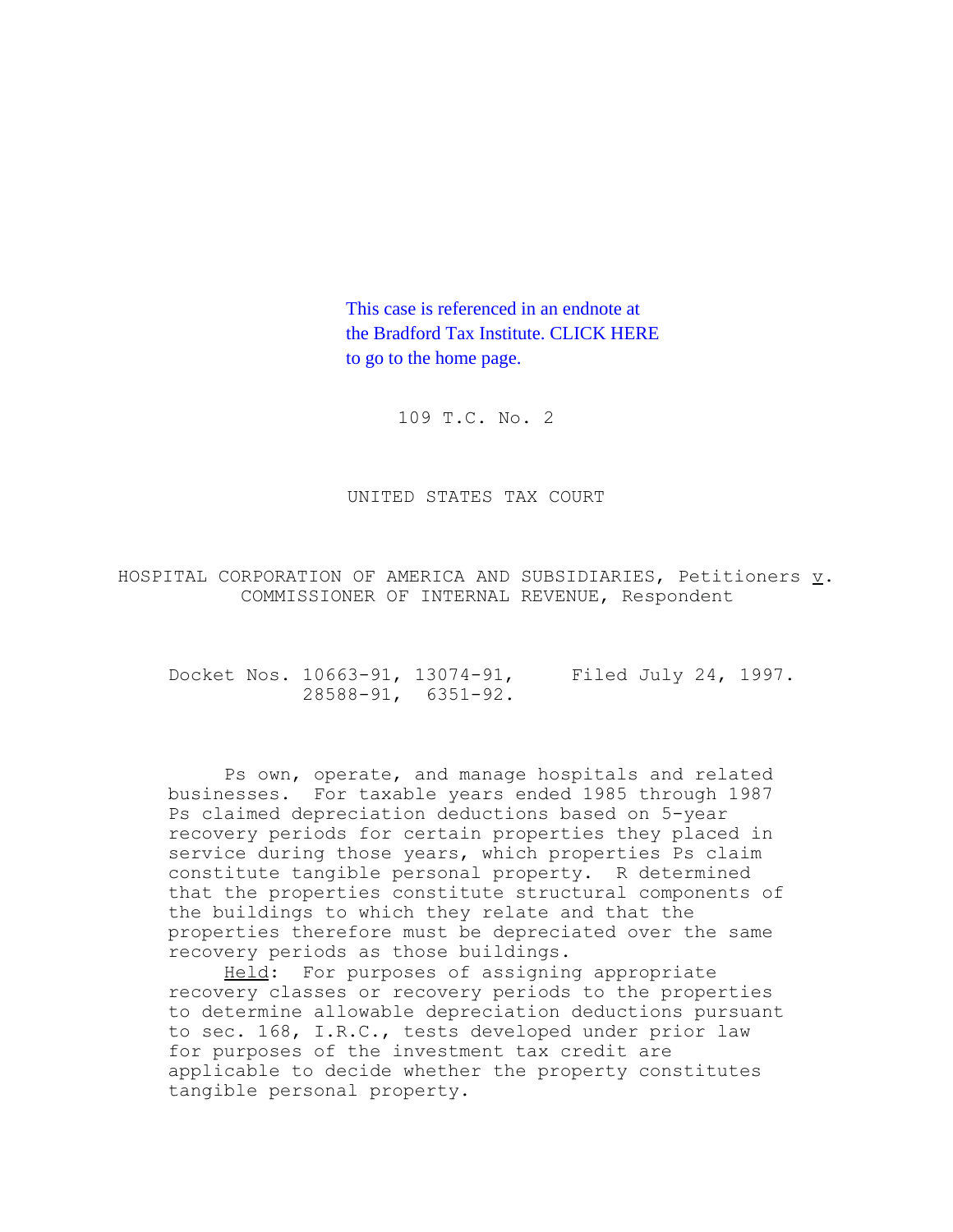Held further: The prohibition contained in sec. 168, I.R.C., against the use of the component method of depreciation does not preclude the use of an analysis based on Scott Paper Co. v. Commissioner, 74 T.C. 137 (1980), and its progeny, and sec. 1.48-1(1), Income Tax Regs., and accordingly such authorities are applied to assign appropriate recovery classes or recovery periods to the properties in issue.

N. Jerold Cohen, Randolph W. Thrower, J.D. Fleming, Jr., Walter H. Wingfield, Stephen F. Gertzman, Reginald J. Clark, Amanda B. Scott, Walter T. Henderson, Jr., William H. Bradley, and John W. Bonds, Jr., for petitioners in docket No. 10663-91.

N. Jerold Cohen, Randolph W. Thrower, J.D. Fleming, Jr., Walter H. Wingfield, Stephen F. Gertzman, Reginald J. Clark, Amanda B. Scott, Walter T. Henderson, Jr., William H. Bradley, John W. Bonds, Jr., and Daniel R. McKeithen, for petitioners in docket No. 13074-91.

N. Jerold Cohen, Walter H. Wingfield, Stephen F. Gertzman, Amanda B. Scott, Reginald J. Clark, Randolph W. Thrower, Walter T. Henderson, Jr., and John W. Bonds, Jr., for petitioners in docket No. 28588-91.

N. Jerold Cohen, Reginald J. Clark, Randolph W. Thrower, Walter T. Henderson, Jr., and John W. Bonds, Jr., for petitioners in docket No. 6351-92.

Robert J. Shilliday, Jr., Vallie C. Brooks, and William B. McCarthy, for respondent.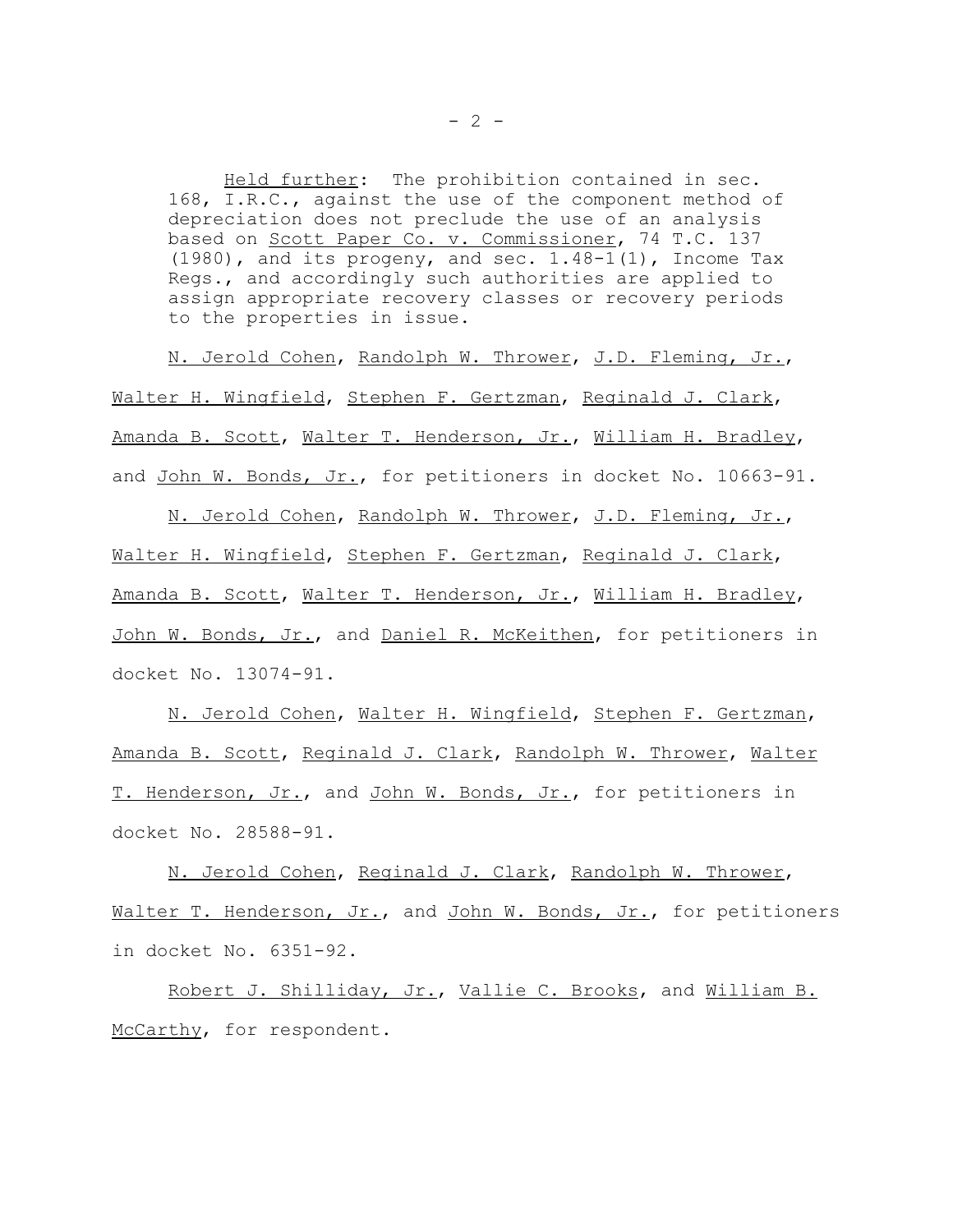WELLS, Judge: These cases were consolidated for purposes of trial, briefing, and opinion and will hereinafter be referred to as the instant case. $<sup>1</sup>$  Respondent determined deficiencies in</sup> petitioners' consolidated corporate Federal income tax as follows:

| TYE  | Deficiency      |
|------|-----------------|
| 1978 | \$2,187,079.00  |
| 1980 | 388,006.58      |
| 1981 | 94,605,958.92   |
| 1982 | 29,691,505.11   |
| 1983 | 43,738,703.50   |
| 1984 | 53,831,713.90   |
| 1985 | 85,613,533.00   |
| 1986 | 69, 331, 412.00 |
| 1987 | 294,571,908.00  |
| 1988 | 25, 317, 840.00 |

Unless otherwise indicated, all section references are to the Internal Revenue Code in effect for the years in issue, and all

The instant case involves many issues, some of which have been settled or decided. The issues remaining for decision involve matters falling into two reasonably distinct categories, which the parties have denominated the MACRS depreciation issue and the captive insurance or Parthenon Insurance Co. issues. The MACRS depreciation issue was presented at a special trial session with two other distinct categories of issues that we previously decided, and the captive insurance issues were severed for trial purposes and were presented at a subsequent special trial session. Separate briefs of the parties were filed for each of the distinct categories of issues. We decided tax accounting issues in Hospital Corp. of Am. v. Commissioner, T.C. Memo. 1996- 105; Hospital Corp. of Am. v. Commissioner, 107 T.C. 73 (1996); and Hospital Corp. of Am. v. Commissioner, 107 T.C. 116 (1996). We decided an issue related to the sale of the stock of certain subsidiaries to HealthTrust, Inc.--The Hospital Company in Hospital Corp. of Am. v. Commissioner, T.C. Memo. 1996-559. The Parthenon Insurance Co. issues will be addressed in a separate opinion subsequently to be released. The instant opinion involves the MACRS depreciation issue.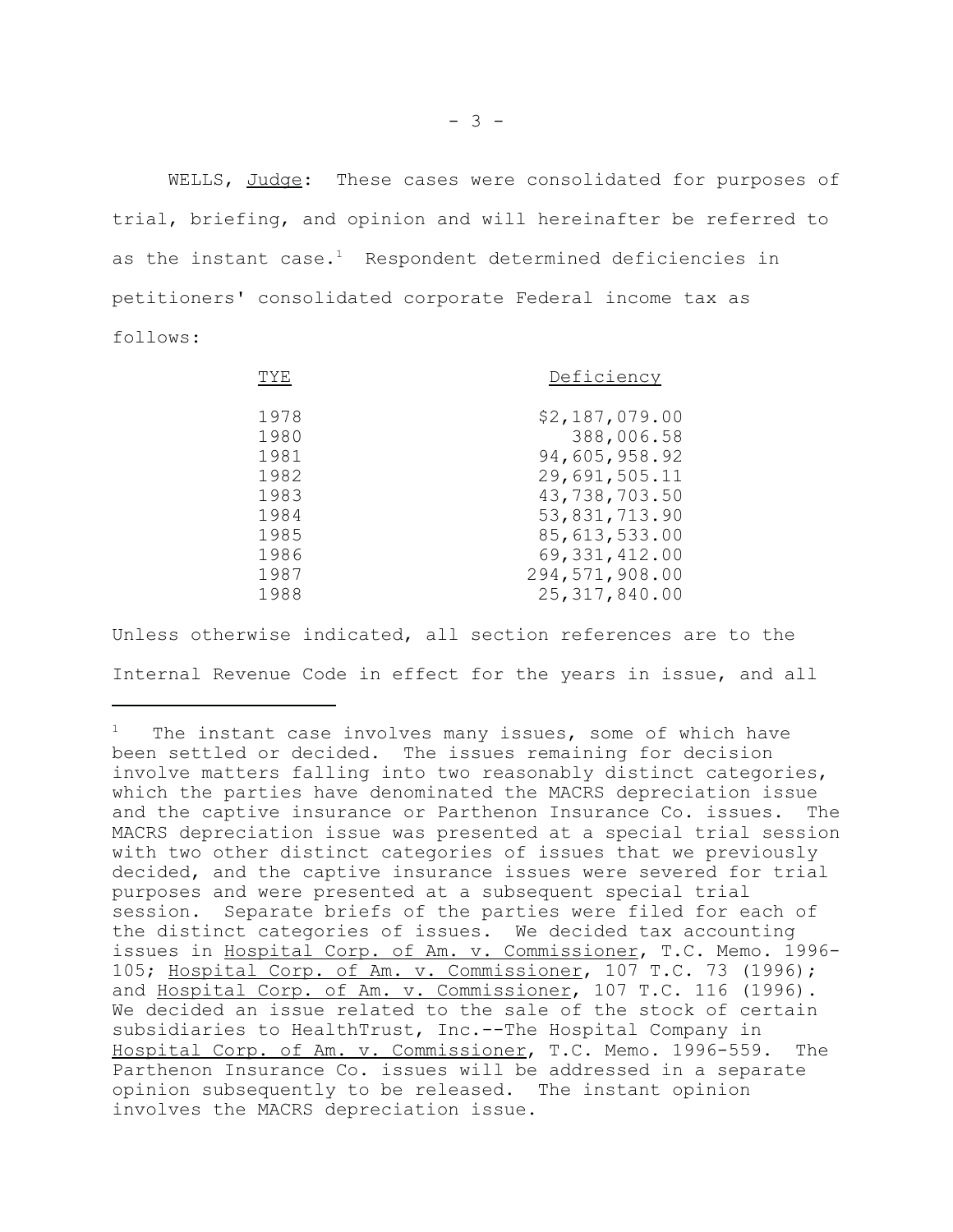Rule references are to the Tax Court Rules of Practice and Procedure.

The issues to be decided concern the appropriate recovery classes (for tax years ended 1985 and 1986) or appropriate recovery periods (for tax years ended 1987 and 1988) for certain tangible property that petitioners placed in service during those years. To decide whether petitioners utilized the proper recovery classes or periods in calculating their claimed depreciation deductions for those taxable years, we must decide (1) whether the tests developed under prior law for purposes of the investment tax credit are applicable, and, if so (2) whether the respective properties constitute section 1245 personal property or section 1250 real property pursuant to those tests.

# FINDINGS OF FACT

Some of the facts have been stipulated for trial pursuant to Rule 91. The parties' stipulations of fact are incorporated herein by reference and are found as facts in the instant case.

Petitioners were members of an affiliated group of corporations whose common parent was Hospital Corporation of America (HCA), which was incorporated under the laws of the State of Tennessee.<sup>2</sup> HCA maintained its principal offices in

On Feb. 10, 1994, HCA was merged with and into Galen Healthcare, Inc., a subsidiary of Columbia Healthcare Corp. of Louisville, Kentucky, and the subsidiary changed its name to HCA-Hospital Corp. of America. On that same date, the parent changed (continued...)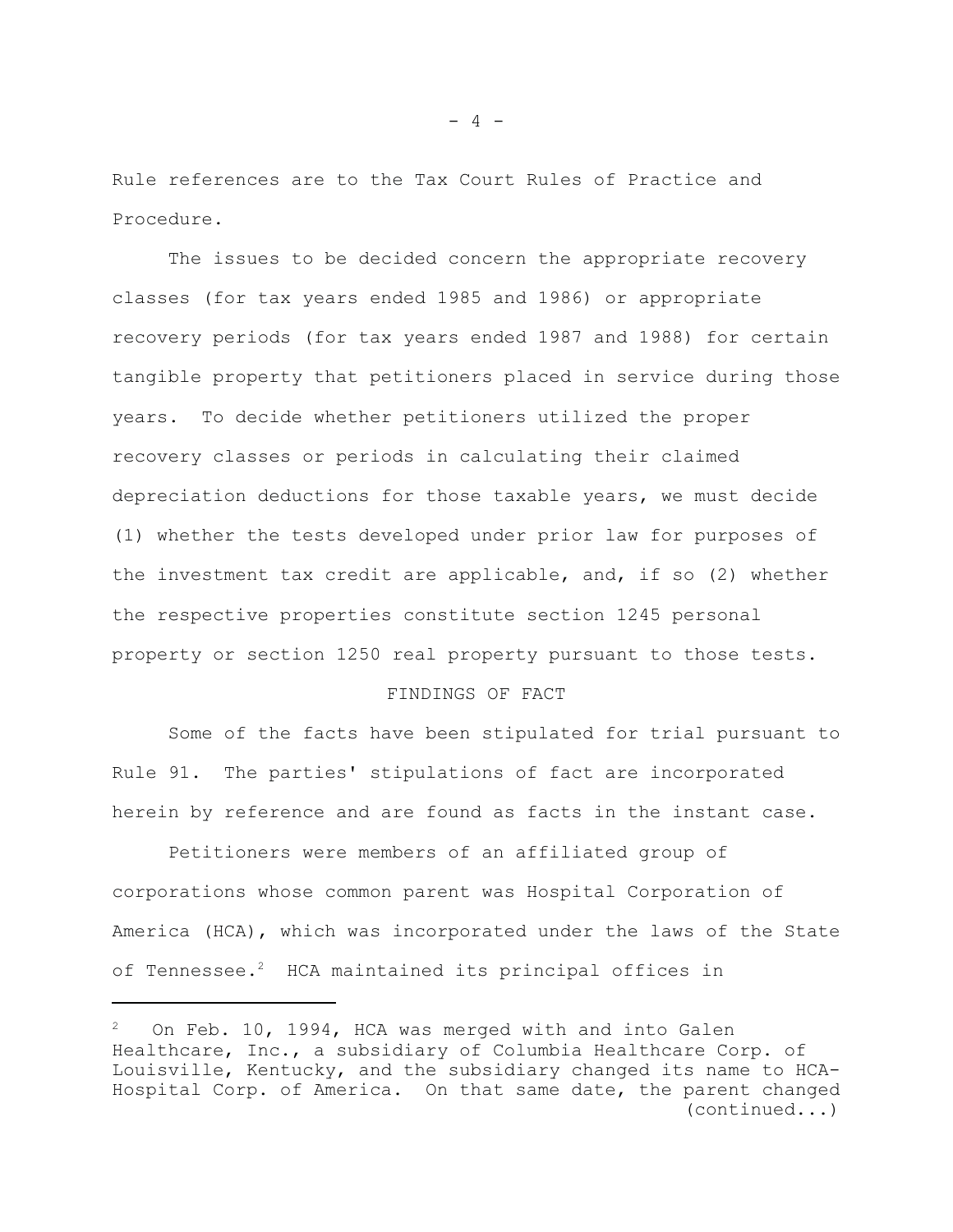Nashville, Tennessee, on the date the petitions were filed. For each of the taxable years involved in the instant case, HCA and its domestic subsidiaries filed a consolidated Federal corporate income tax return (consolidated return) on Form 1120 with the Director of the Internal Revenue Service Center at Memphis, Tennessee.

Petitioners' primary business is the ownership, operation, and management of hospitals. In Hospital Corp. of Am. v. Commissioner, T.C. Memo. 1996-105, we set forth a detailed description of petitioners' hospital operations, which will not be reiterated here. We incorporate herein our findings of fact contained in that Memorandum Opinion.

During the taxable years in issue, petitioners constructed a number of hospital facilities. Those hospital facilities consist generally of 10 different categories, which the parties denominate as follows: (1) Large Medical/Surgical Facilities; (2) Small Medical/Surgical Facilities; (3) Ancillary Facilities; (4) Radiology Facilities; (5) Small Psychiatric Facilities; (6) Large Psychiatric Facilities; (7) Obstetrics Facilities; (8) Ambulatory Surgery Facilities; (9) Patient Bed Facilities; and (10) Ancillary II Facilities.

On their tax returns for taxable years ended 1985, 1986, and 1987, petitioners classified as tangible personal property

2 (...continued)

 $- 5 -$ 

its name to Columbia/HCA Healthcare Corporation.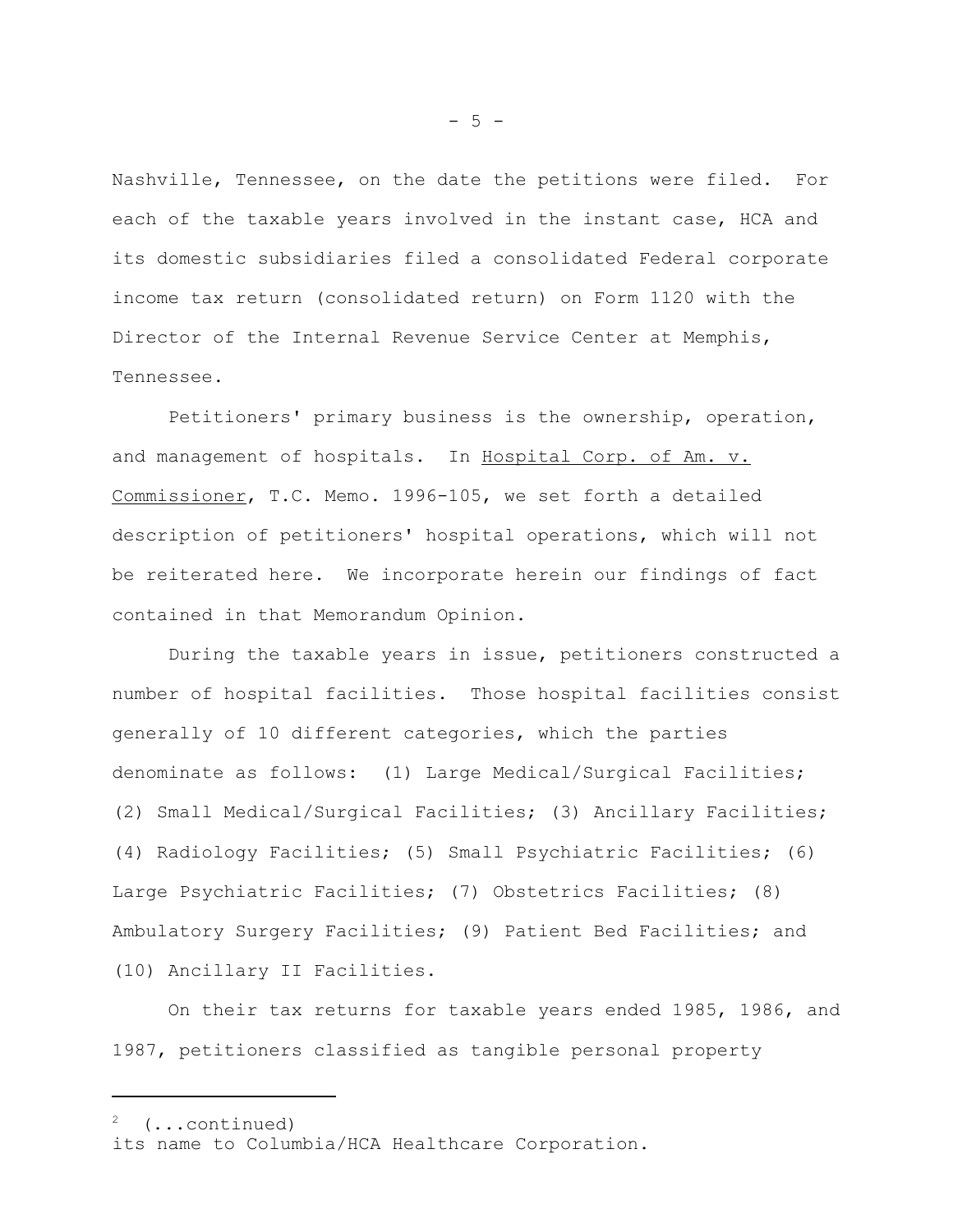certain items relating to hospital facilities constructed during those taxable years, and claimed the investment tax credit (ITC),<sup>3</sup> and depreciation deductions using a 5-year recovery period. Respondent, however, determined in the notice of deficiency that a number of those items were structural components of the related buildings and not personal property, that those items were not eligible for ITC, and that they must be depreciated over the same recovery period as the buildings to which they related. Prior to trial, the parties resolved the ITC issue, leaving for trial the issue of the proper classification of the property items for purposes of claiming the depreciation deduction for the taxable years in issue.

On their tax returns for taxable years ended 1987 and 1988, petitioners classified as tangible personal property certain items relating to hospital facilities constructed during those years and claimed depreciation deductions using a 5-year recovery period. Respondent, however, determined in the notice of deficiency that a number of those items were structural components of the related buildings and that they must be depreciated over the same recovery period as the buildings to which they related.

 $- 6 -$ 

The investment tax credit (ITC) was repealed by the Tax Reform Act of 1986, Pub. L. 99-514, sec. 211(a), 100 Stat. 2166, effective (subject to transition rules) for property placed in service after Dec. 31, 1985.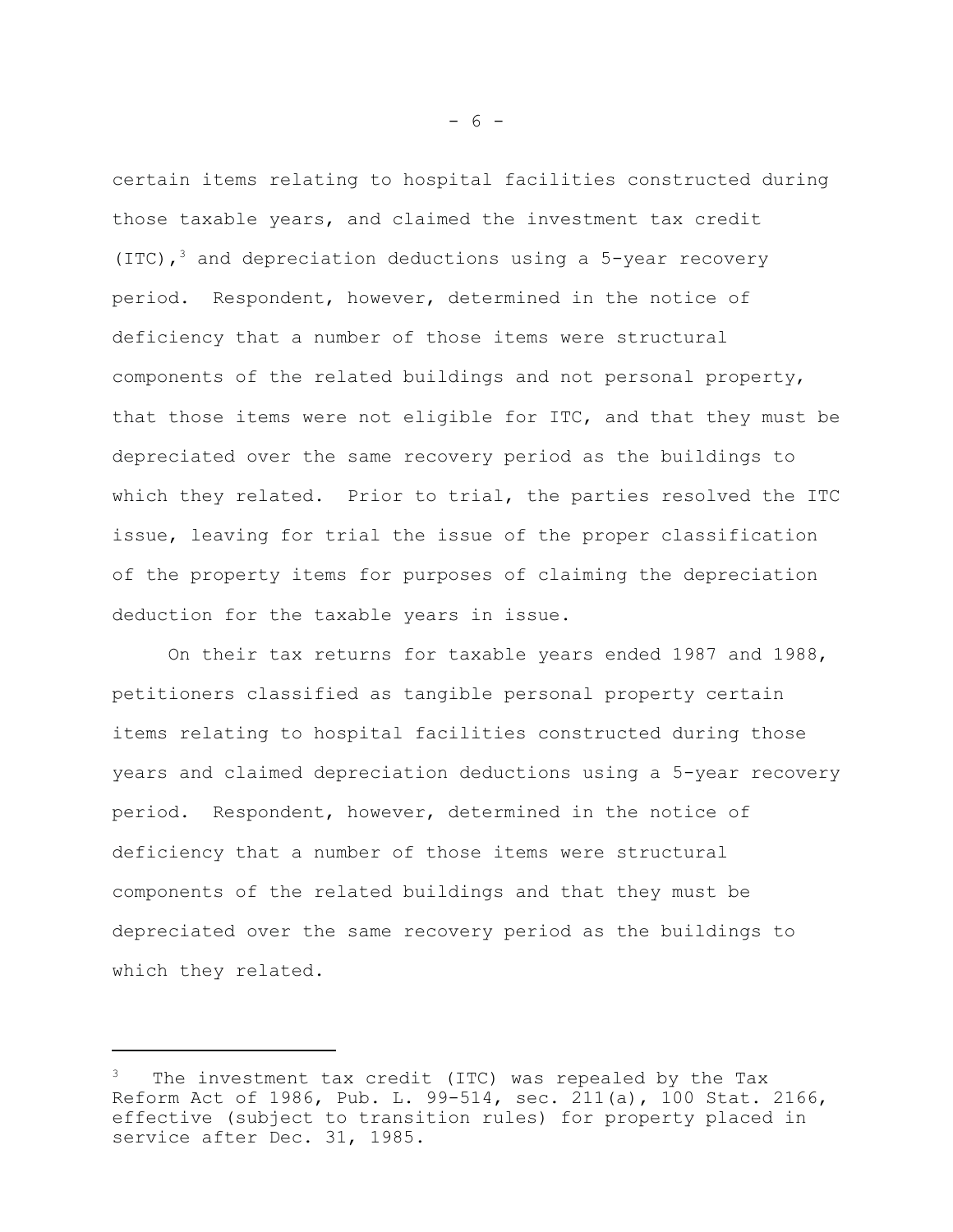All of the property items in issue (disputed property items) were installed in hospitals constructed for petitioners pursuant to contracts with general construction contractors during taxable years ended 1985, 1986, 1987, and 1988. The parties have agreed as to the proper categorization and the total construction cost of each facility, the cost bases of the particular disputed property items, $4$  and the dates on which each of the facilities (and the property items located therein) were placed in service. The parties have agreed to procedures to be followed to implement our decision once we decide the appropriate recovery classes (or recovery periods) for the disputed property items.

The parties have designated one facility to serve as a "representative facility" for each of the 10 different categories of hospital facilities. The parties agree, however, that the property items in petitioners' hospital facilities are identical to each other in all material respects (i.e., manner of

For convenience, the parties have assigned various property unit numbers to the disputed property items. The parties defined and identified property units to include all functionally or structurally related items. Property units are categorized as either item property units or group or system property units. From time to time we refer to the disputed property items by their assigned property unit numbers.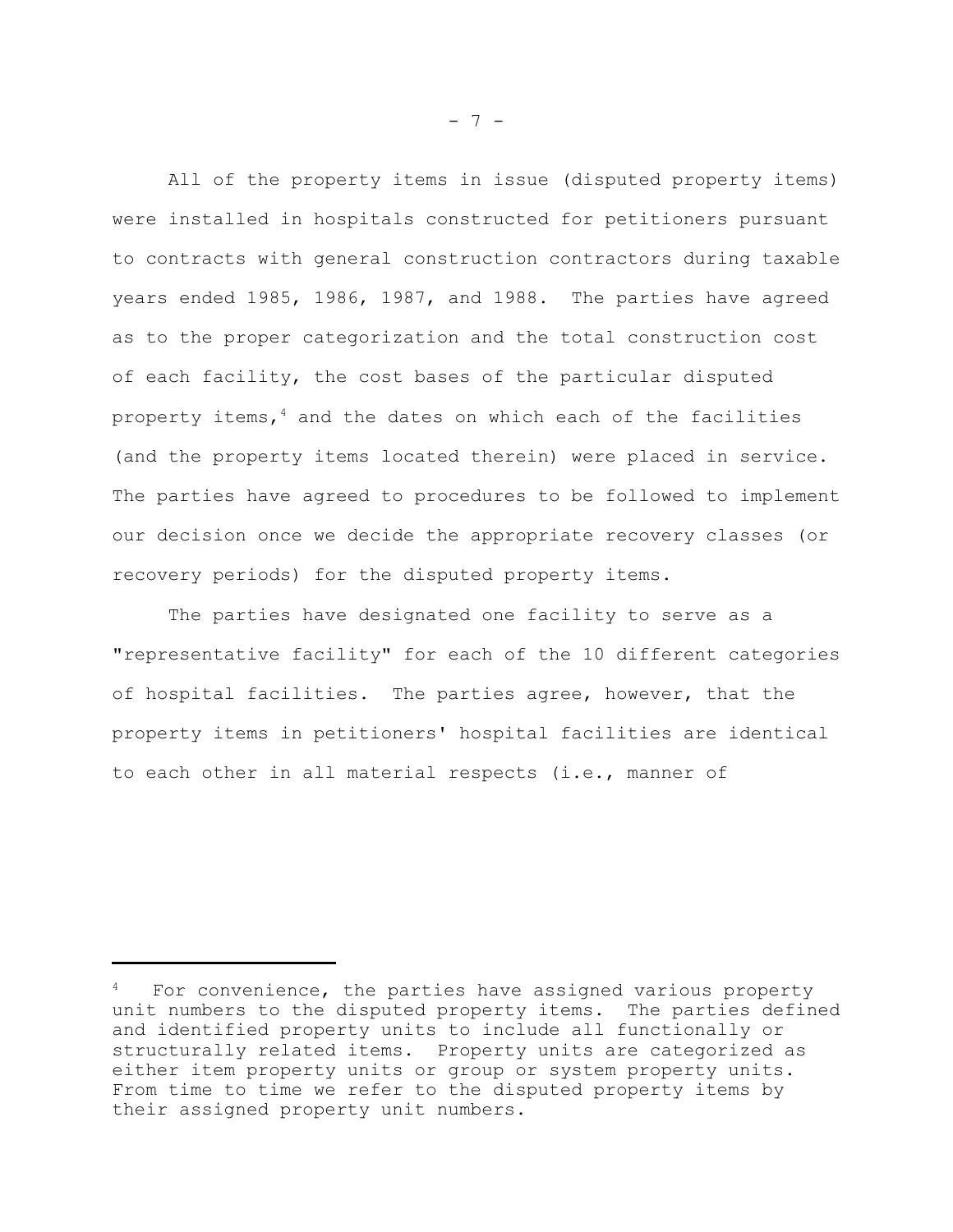attachment, function, construction, and design) regardless of the facility in which they are contained.

Description of the Disputed Property Items<sup>5</sup>

On brief, petitioners group the disputed property items into categories denominated as follows: Primary and secondary electrical distribution systems (Property Unit 1900); branch electrical wiring and connections and special electrical equipment (Property Units 2200, 2244, 2320, 3026, 3075, 3195, 3280, 3292, 3298, 4040); branch electrical wiring, connections and receptacles relating to television equipment (Property Unit 2340); conduit, floor boxes, power boxes, and outlet jacks relating to telephone equipment (Property Unit 2330); electrical wiring, conduit, and connections relating to internal communications systems (Property Unit 3090); carpeting (Property Unit 2140); vinyl wall coverings (Property Unit 2380); vinyl floor coverings and special purpose sheet vinyl (Property Unit 2370); kitchen water piping (Property Unit 3080) and kitchen equipment steam lines (Property Unit 3070); special plumbing connections relating to x-ray equipment (Property Unit 2244); kitchen hoods and exhaust systems (Property Unit 3085); patient corridor handrails (Property Unit 3190); overbed lights and related electrical connections (Property Unit 4050); accordion doors/partitions (Property Unit 3240); bathroom accessories and partitions (Property Unit 2360) and plastic mirrors (Property Unit 2385); acoustical tile ceilings (Property Unit 2260); and steam boilers and related accessories (Property Unit 3193). On brief, respondent groups the disputed property in a similar manner except that respondent separates the property items petitioners included in Property Units 2200, 2244, 2320, 3026, 3075, 3195, 3280, 3292, 3298, 4040 (disputed property items relating to branch electrical wiring, etc.), Property Unit 2330 (disputed property items relating to telephone equipment), Property Unit 2340 (disputed property items relating to television equipment), and Property Unit 3090 (disputed property items relating to internal communications systems) into individual categories of conduit; electrical wiring; and electrical outlets, receptacles, and junction boxes. Additionally, respondent combines the property items petitioners included in Property Units 3080 and 3070 (kitchen water piping and kitchen equipment steam lines) and Property Unit 2244 (plumbing connections relating to x-ray equipment) into one category of plumbing. We adopt generally in the instant opinion the denomination of categories utilized by petitioners.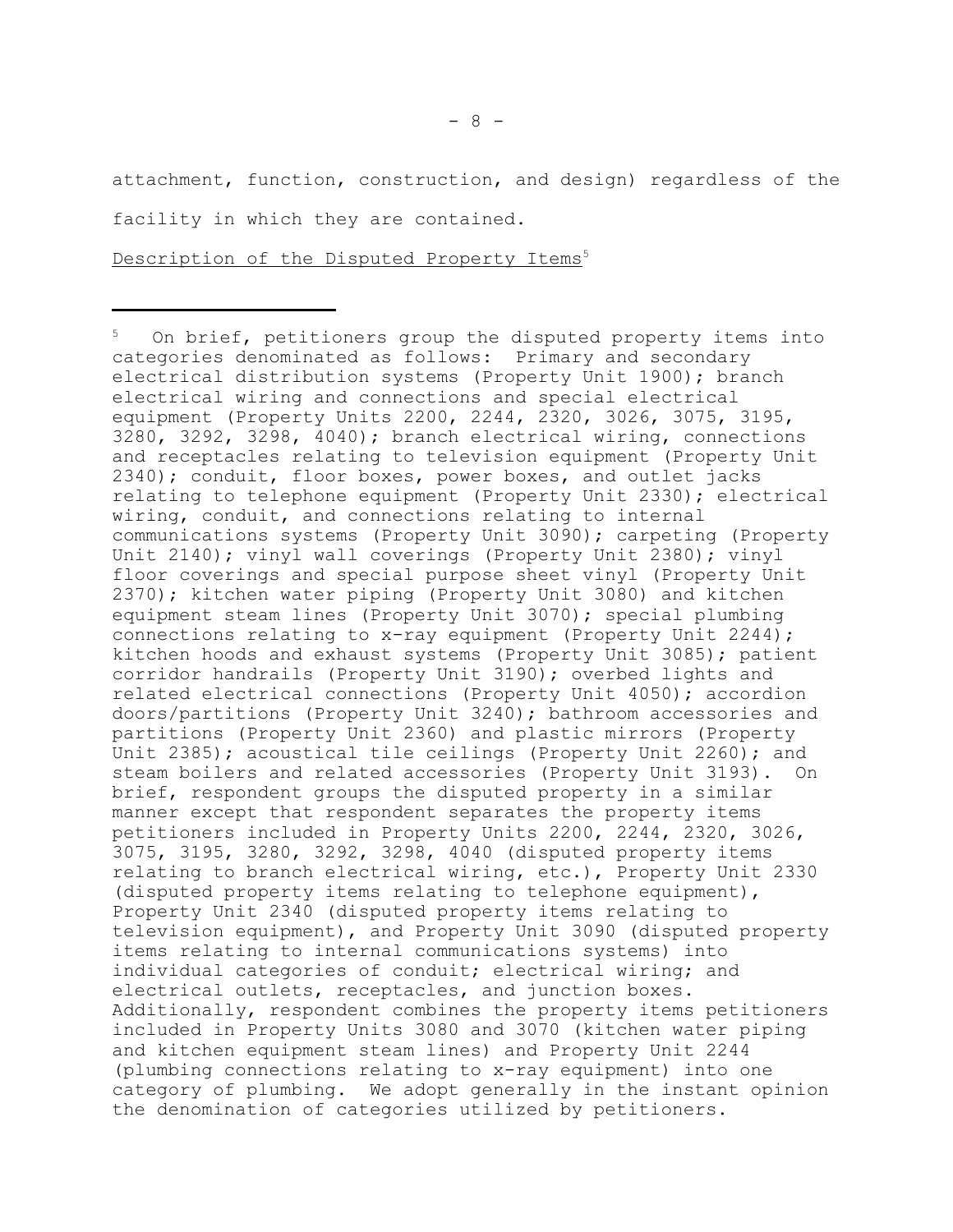# 1. Primary and Secondary Electrical Distribution Systems

The primary electrical distribution systems,<sup>6</sup> which the parties have designated as Property Unit 1900, accept electricity from outside electrical power sources and deliver it to the secondary electrical distribution systems contained within the hospital facilities. Generally, the items comprising the primary electrical distribution systems consist of (1) the electrical wire and conduit extending from the outside power sources to the main electrical distribution panels and (2) the main electrical distribution panels themselves, also known as main switchgears. In some instances, motor control centers or transformers also may be included.

The secondary electrical distribution systems receive electricity from the primary electrical distribution systems and deliver it to the various electrical end-users located throughout petitioners' hospital facilities (e.g., lighting fixtures, fire protection systems, and hospital equipment). The items comprising those secondary electrical distribution systems consist of the electrical wire and conduit extending from the primary electrical distribution panels to the secondary electrical distribution panels, the secondary electrical

- 9 -

Respondent agrees that the items comprising petitioners' primary and secondary electrical distribution systems are similar to those items in issue in Morrison, Inc. v. Commissioner, T.C. Memo. 1986-129, affd. 891 F.2d 857 (11th Cir. 1990).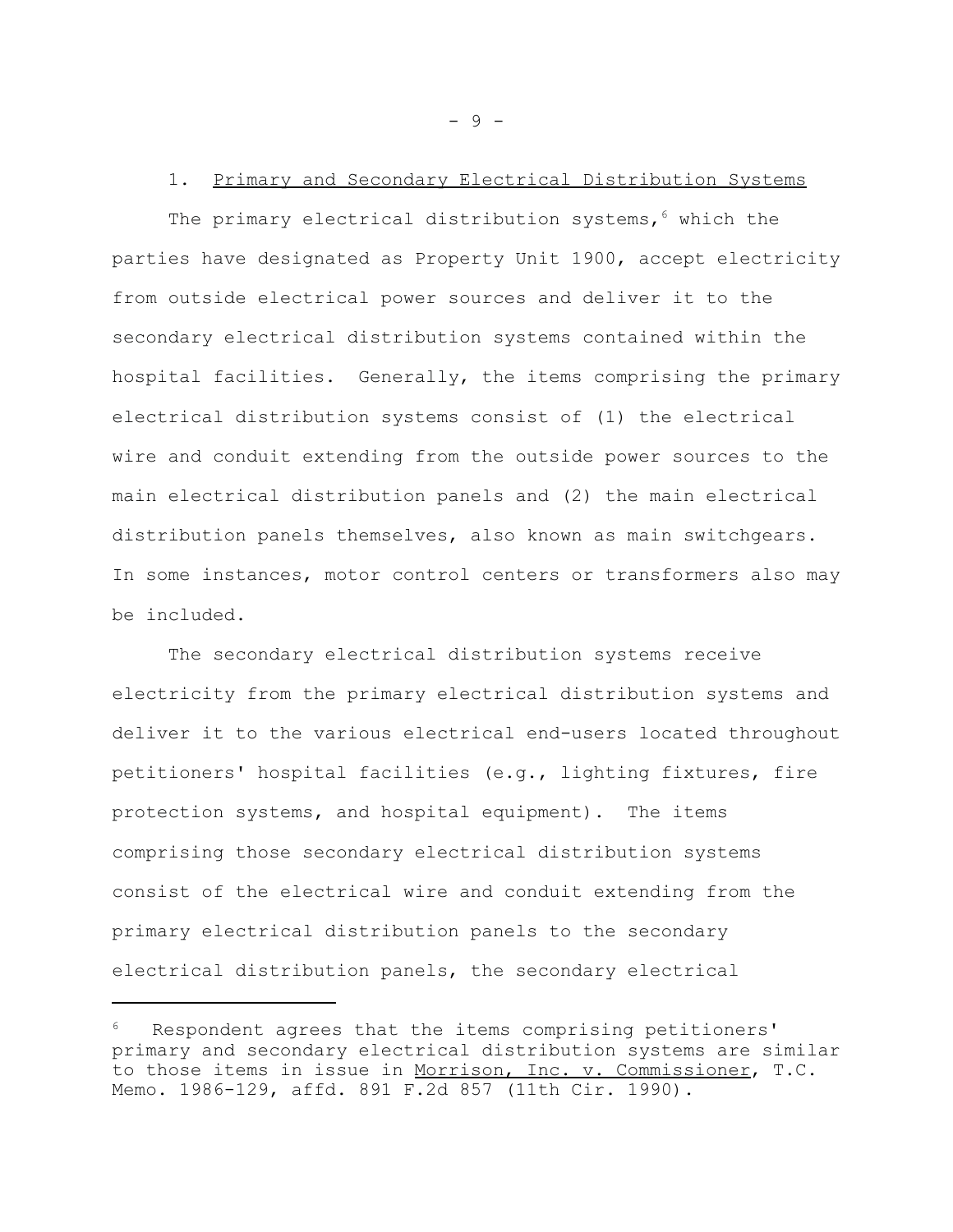distribution panels themselves, and any transformers located between the primary electrical distribution panels and the secondary electrical distribution panels.

The main switchgears and the motor control centers are steel cabinets which are attached to concrete pedestals using nuts that are tightened onto bolts extending out of the pedestals. Transformers have a construction similar to that of the switchgears and the motor control centers and are either attached to concrete pedestals in a manner similar to the switchgears and the motor control centers or suspended from the overhead structural framework of the hospital buildings using threaded rod hangers. Screws or bolts attach the electrical panels to the walls of the buildings.

The main panel and the main motor control centers range in size from 91.5 inches high by 40 inches wide by 20 inches deep up to 91.5 inches high by 60 inches wide by 20 inches deep. The main panel is equal to or larger in size than the motor control centers. The conduit from the main transformer to the main switchboard is 42 inches underground and encased in a concrete envelope.

The components of the primary and secondary electrical systems are similar in nature, although they vary in size and complexity depending on the various electrical loads carried by them. Those components are installed during the construction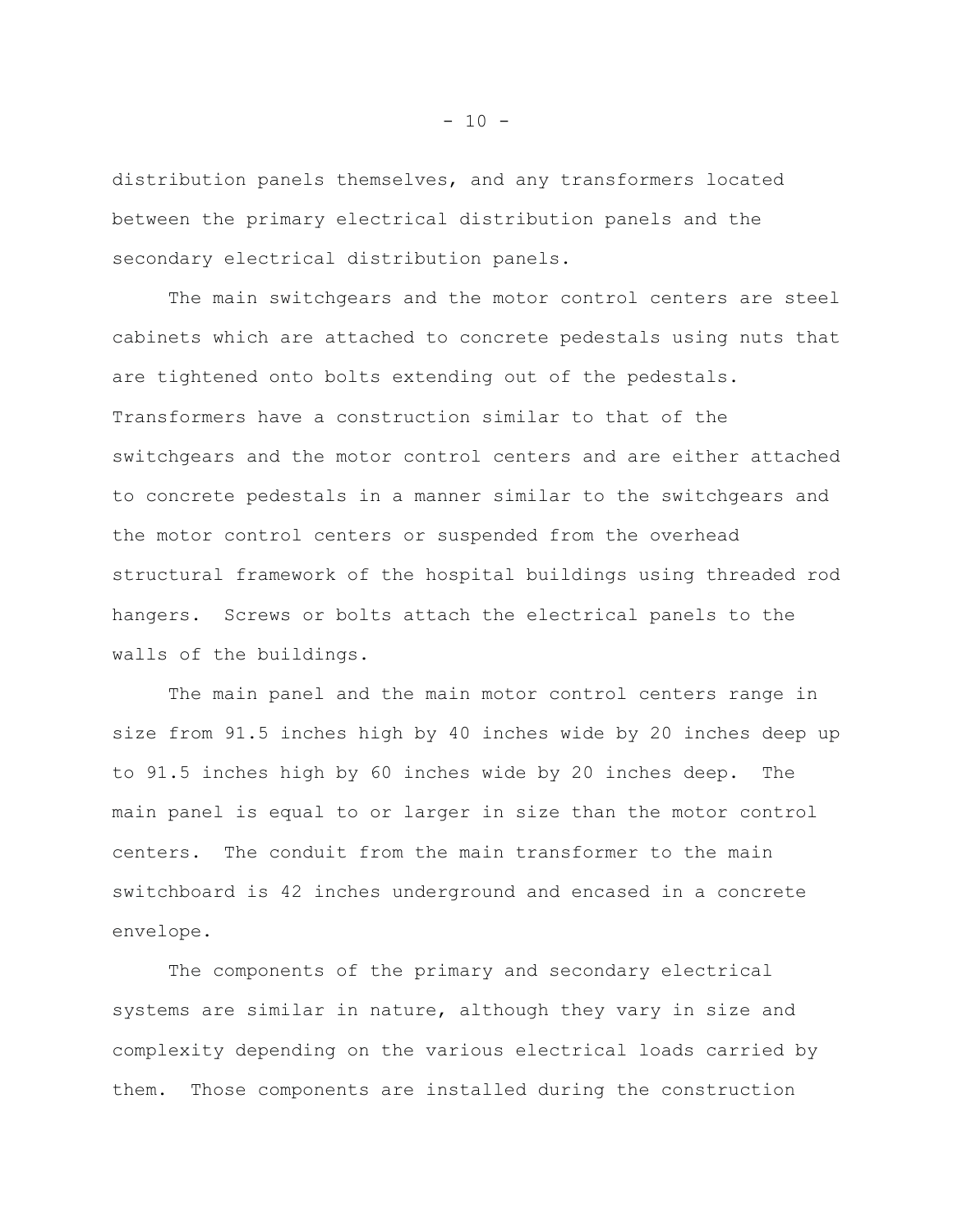phase by the electrical subcontractor. The conduit and wire in both the primary and secondary electrical distribution systems are custom fit for the initial place of installation.

The electrical wire constitutes the conductor used to carry electrical power from the primary electrical distribution systems to the secondary electrical distribution systems and from the secondary electrical panels to various branch wiring items (e.g., circuit breakers, fuses). The electrical wire carries electrical power to the secondary electrical panels and the branch circuits for individual electrical loads.

Electrical wire is installed in electrical conduit. Electrical conduit is typically aluminum, plastic, or galvanized tubing or piping which is custom fit for the particular application. Electrical conduit may be attached to the structures of the hospital buildings using screws and brackets or other appropriate fasteners. Electrical conduit serves as a protective shield for electrical wire contained inside the conduit and provides a pathway for the wire to travel from one location to another. The conduit is integrated into a building during the construction phase and is generally attached to ceilings, floors, and walls, or encased in concrete. Conduit may be inaccessible or hidden behind surfaces. Conduit commonly is abandoned in place and not reused when a particular item of equipment to which it relates is moved or retired.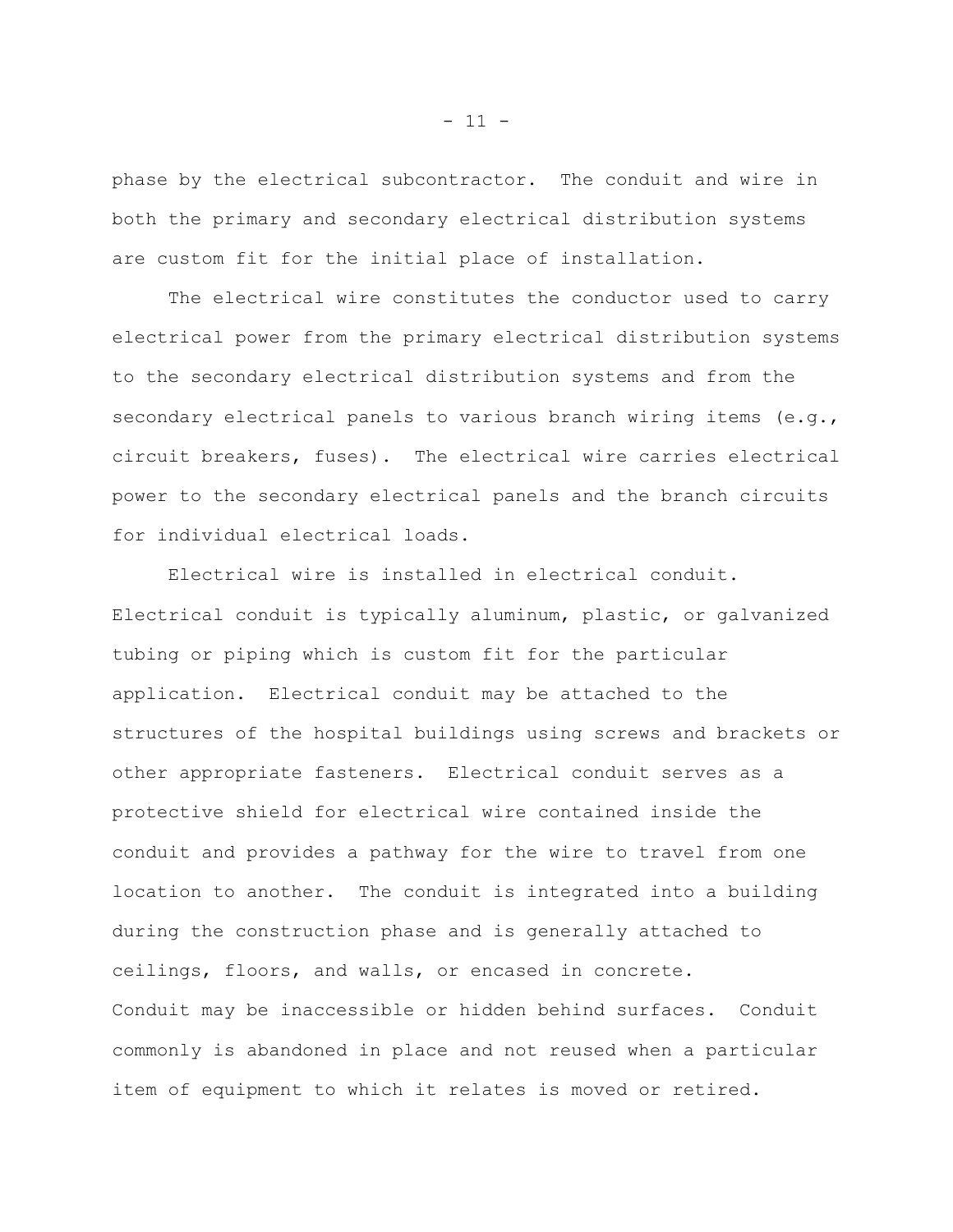Although not a common occurrence, petitioners have moved and reused some items (e.g., electrical panels, transformers, and motor control centers) in connection with remodeling projects. Workers started and completed the task in one evening. The items were not damaged by being moved from one location within the hospital to another, and after they were moved, the items functioned in the same manner as they had prior to being moved.

The parties have stipulated that the percentage of the electrical load carried by the primary and secondary electrical distribution systems to hospital equipment is as follows:

| Type of facility       | Percentage |
|------------------------|------------|
| Large Medical/Surgical | 30         |
| Small Medical/Surgical | 36         |
| Small Psychiatric      | 23         |
| Large Psychiatric      | 26         |

The balance of the electrical load is carried to items related to the operation or maintenance of petitioners' buildings.

- 2. Branch Electrical Wiring and Connections and Special Electrical Equipment
	- a. In General

The branch wiring in the subject category is the wiring that extends from the secondary distribution panels to either a duplex outlet at or in a wall surface, or, in instances where a piece of machinery is "hardwired",<sup>7</sup> to a junction box mounted on or within

When equipment is "hardwired", the wiring connection of that equipment is attached and secured directly to the electrical (continued...)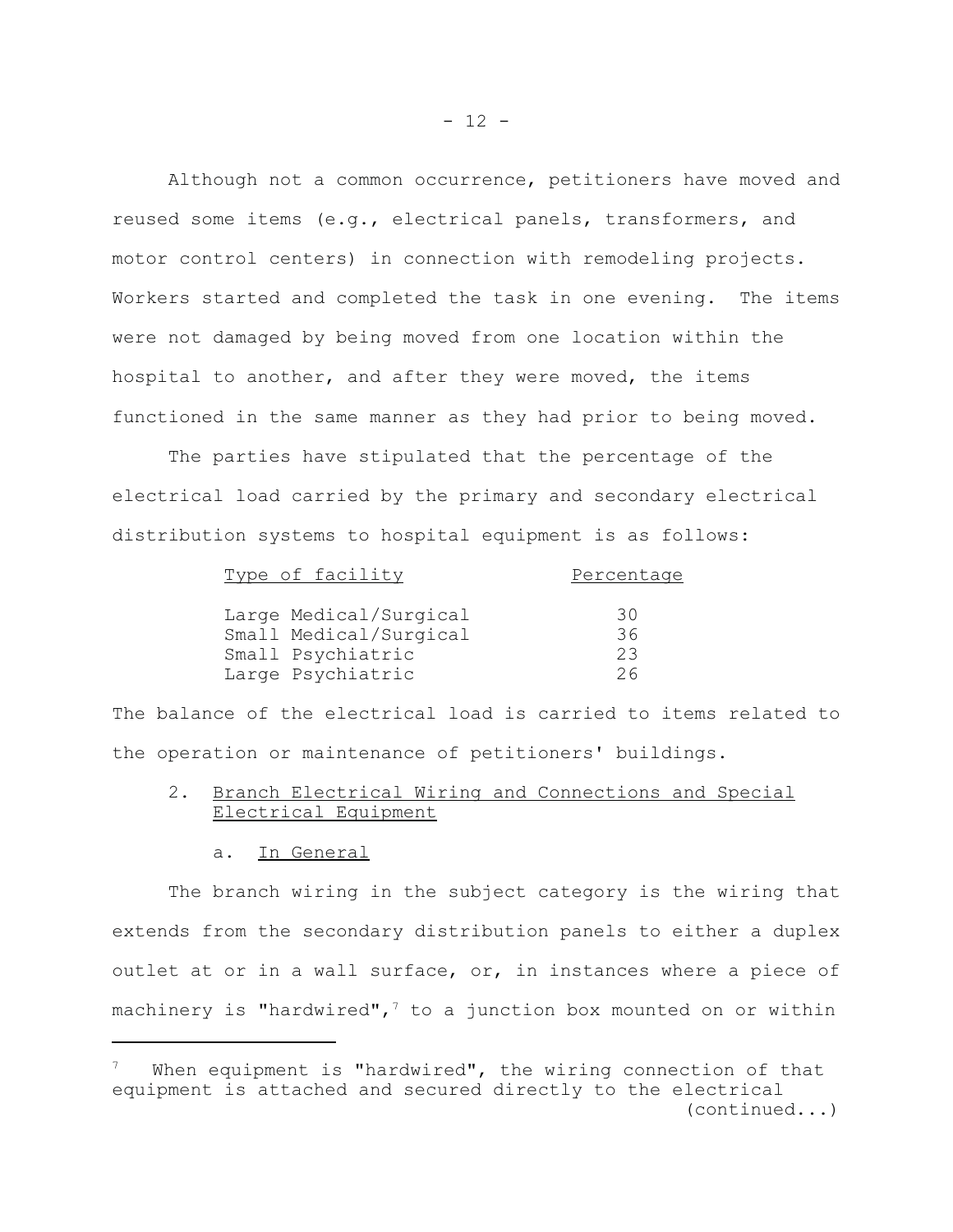a surface of the building. The branch electrical wiring and connections consist of conduit, wiring, and electrical connections which relate to particular items of hospital equipment. Specifically, the items of hospital equipment to which the branch electrical wiring and connections in the subject category relate are: (a) The emergency power generator controls, battery packs, and battery chargers (Property Unit 2200); (b) the x-ray film processing equipment (Property Unit 2244); (c) the illuminated front entrance signs and emergency entrance signs (Property Unit 2320); (d) the medical gas control equipment and the medical gas alarm equipment (Property Unit 3026); (e) kitchen equipment (e.g., braising pans, sanitizers, deep fryers, toasters, ice makers/dispensers, and heat lamps) (Property Unit 3075); (f) equipment located in the hospital laboratories and maintenance shop areas, such as tools and welding equipment, specimen slicers, etc. (Property Unit 3195); (g) the synchronously wired clock systems (Property Unit 3280); (h) the air conditioners located in the hospital computer rooms (Property Unit 3292); (i) the central sterilization equipment (Property Unit 3298); and (j) special electrical equipment located in the hospital operating rooms, recovery rooms, intensive care units, infant nurseries, radiology areas, patient rooms, and

7 (...continued)

wiring in a junction box.

 $- 13 -$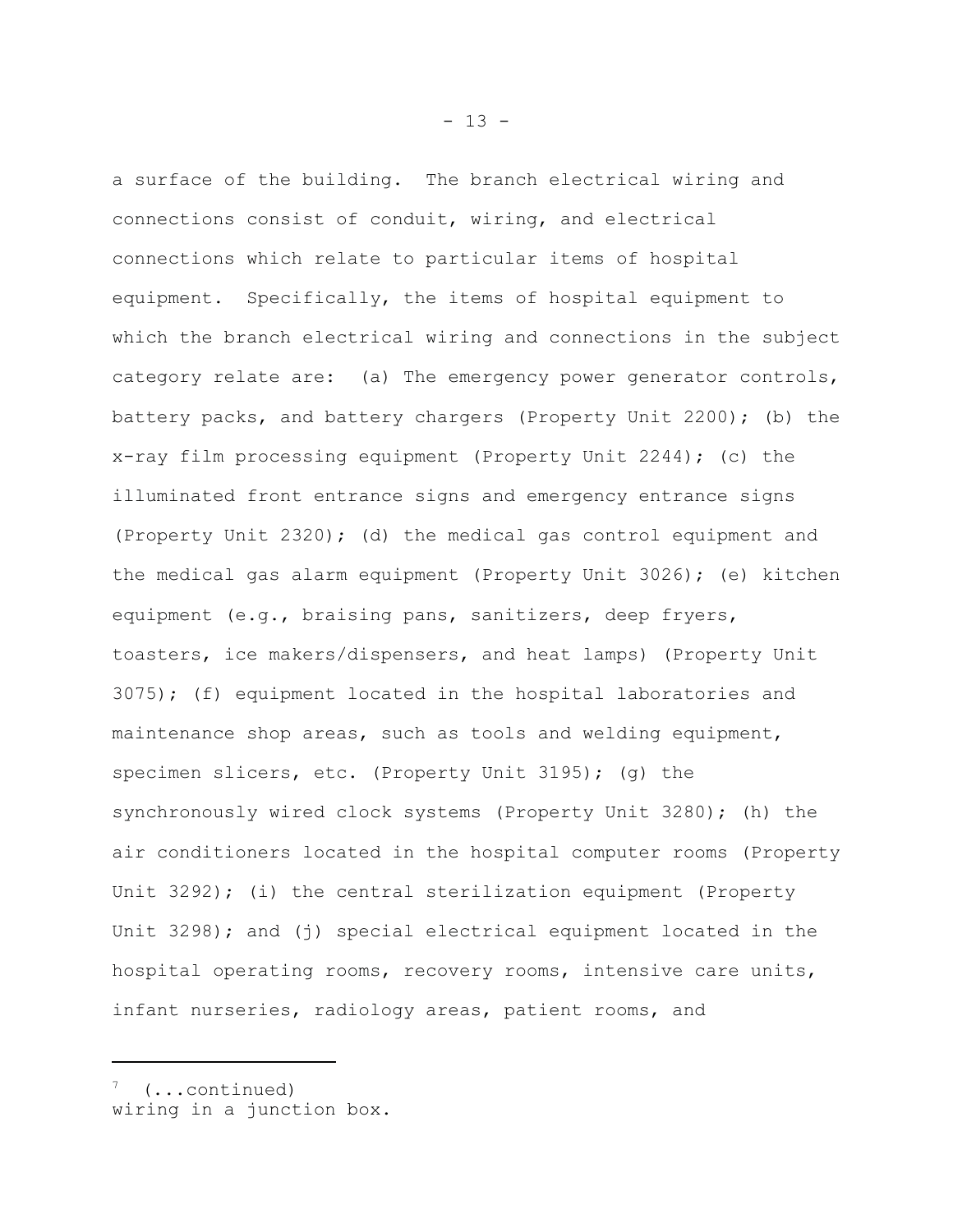laboratories (Property Unit 4040). Items of equipment for which electrical connections are wired directly to the hospitals' electrical systems include the front entrance sign, the emergency entrance sign, the air conditioner for the computer equipment, and the central sterilization equipment.

The branch electrical wiring and connections are required for the operation and use of the equipment to which they relate. The branch electrical wiring and connections are used only with the items of equipment to which they relate.<sup>8</sup>

All of the electrical load carried by the branch electrical wiring and connections is carried to the particular items of equipment to which they relate. The conduit protects and houses the wiring.

# b. Wiring and Related Property Items Relating to Kitchen Equipment (Property Unit 3075)

The disputed property items in Property Unit 3075 consist of wiring, conduit, junction boxes, and outlets that provide electricity required for the operation and use of hospital kitchen equipment, including the kitchen hood fans and lights, braising pans, sanitizers, deep fryers, toasters, ice makers/dispensers, coffee urns, milk and ice cream dispensers, and heat lamps. Those items are used only with the hospital

The parties agree that the items of equipment to which the branch electrical wiring and connections in issue relate are properly depreciable over 5-year periods.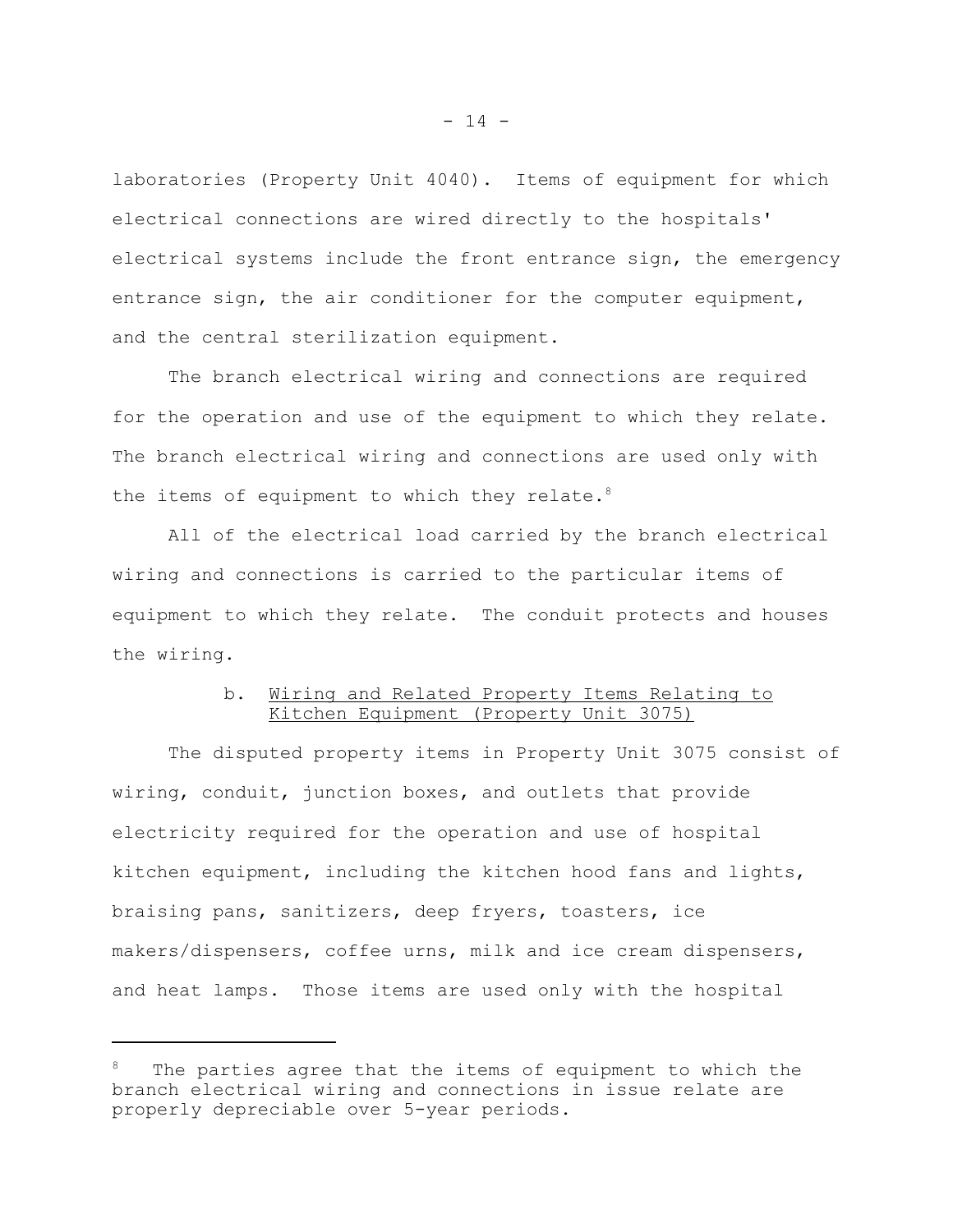kitchen equipment. If necessary, some of the items could be adapted for another use. In most instances, the items run from the hospitals' secondary electrical distribution systems to a wall near the equipment which they are intended to service.

# c. Wiring and Related Property Items in the Laboratory and Maintenance Shop (Property Unit 3195)

The disputed property items in Property Unit 3195 consist of wiring, conduit, above-counter receptacles, circuit boxes, and plugmoldings which make electricity available in the laboratory and maintenance shop areas of the hospitals and provide localized electrical power for various electrical end-users located in those areas.<sup>9</sup> Some of the items described in Property Unit 3195 are located in the walls between the hospitals' secondary electrical distribution systems and either electrical outlets or the particular equipment they are intended to serve. If necessary, some of those items could be adapted for another use.

### d. Wiring and Related Property Items in Other Areas of the Hospitals (Property Unit 4040)

The disputed property items in Property Unit 4040 consist of wiring, conduit, outlets, circuit boxes, and related electrical isolation panels which make electricity available for the operation and use of equipment located in the intensive care

Other wiring, conduit, receptacles, and junction boxes, which are not contained in Property Unit Number 3195 but which the parties agree relate to the operation and maintenance of the hospitals' buildings, also make electrical power available in the laboratory and maintenance shop areas.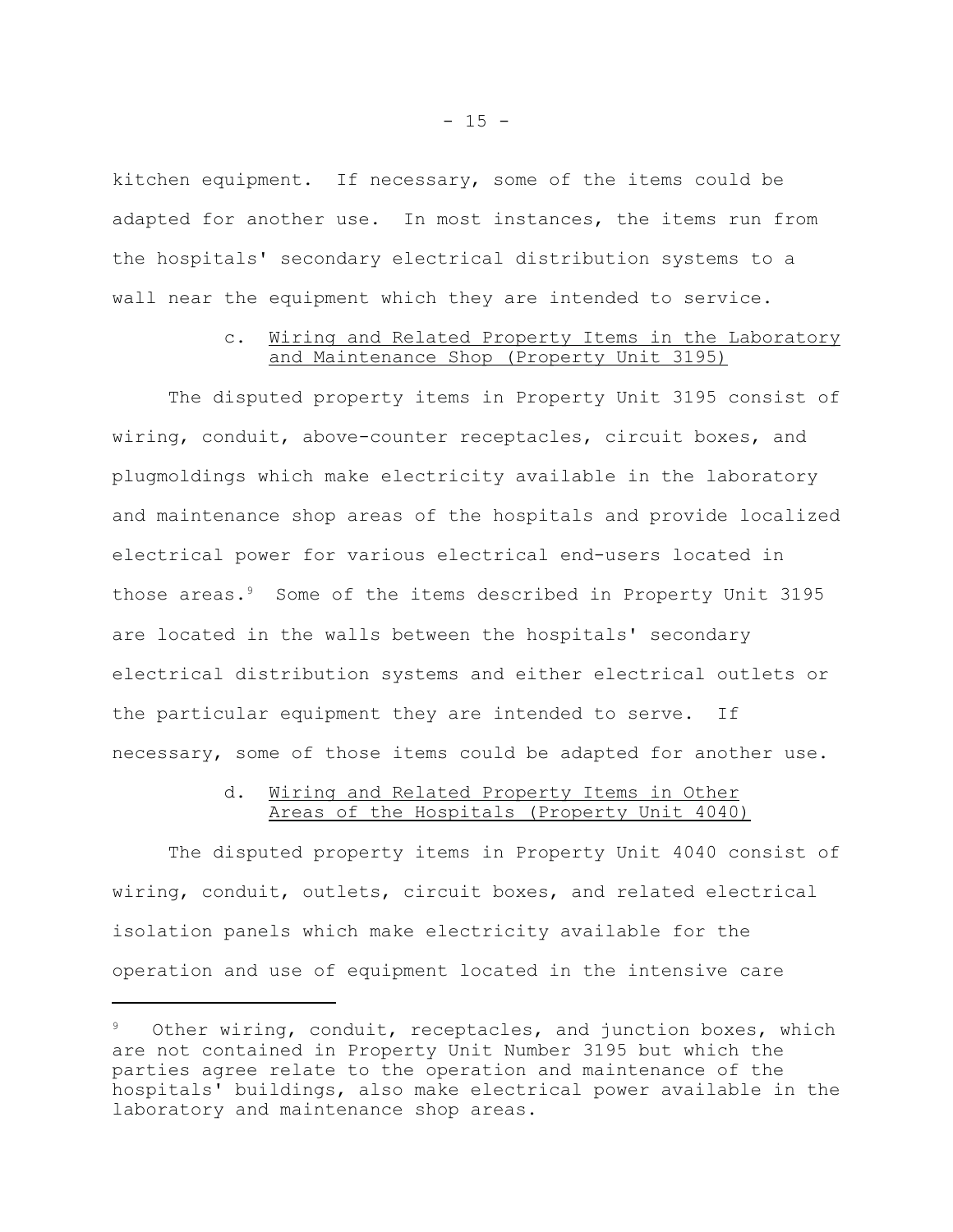units, operating rooms, recovery rooms, infant nurseries, patient rooms, radiology areas, laboratories, and kitchens. The isolation panels and grounding receptacles ensure that the medical equipment receiving electrical power from the isolated electrical circuits does not leak electricity, which could shock patients undergoing surgery or other forms of treatment. The remote grounding receptacles are necessary for the common grounding of equipment in those areas of the hospitals and are necessary for the operation of the isolation panels.

# 3. Wiring and Related Property Items Relating to Television Equipment (Property Unit 2340)

Disputed property items in Property Unit 2340 consist of branch electrical wiring, conduit, junction boxes, outlet receptacles, and equipment that is required for the operation and use of the television equipment located in and outside of the hospitals. Petitioners' use of the conduit and junction boxes is due, in part, to local building codes. The items are used only and directly with the television sets located in petitioners' hospital facilities and the master television antennae attached to petitioners' hospitals.<sup>10</sup>

Televisions are attached to the walls of the hospitals near the room ceilings. The television outlet receptacles in issue

 $10$  The television antenna and antenna wire are not in dispute. The parties have agreed that the antenna, amplifier, and brackets constitute 5-year property.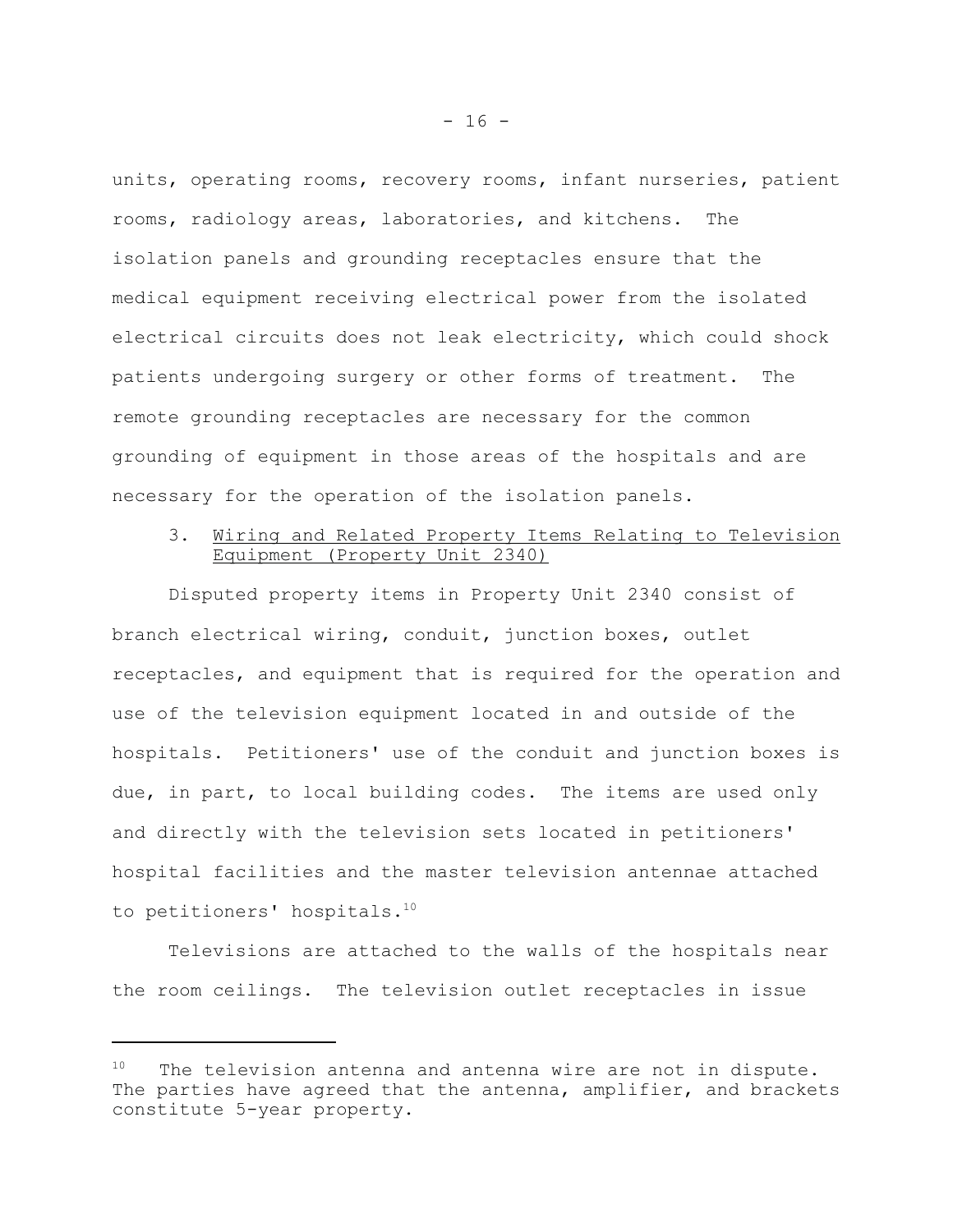are recessed in the walls approximately 18 inches below the acoustical tile ceilings. The electrical outlet receptacles relating to the televisions provide localized electrical power sources for the televisions at standardized voltages and standardized amperes. Most of the televisions are located in the patient rooms of petitioners' hospitals.

The antenna conduit protects the television antenna cables which extend between the master television antenna systems (or cable television hook-ups) and the antenna/cable television outlets located adjacent to the television outlet receptacles. The conduit protects the antenna wiring contained within it and is installed for the specific purpose of housing the television antenna wiring.

# 4. Conduit, Floor Boxes, Power Boxes, and Outlet Jacks Relating to Telephone Equipment (Property Unit 2330)

The telephone conduit, floor boxes, power boxes, and outlet jacks in Property Unit 2330 are required for the use and operation of the telephone equipment<sup>11</sup> located in petitioners' hospitals, due in part at least to local building codes. Those items are used only and directly with that telephone equipment and were installed specifically for use with the telephone equipment.

The parties agree that the telephone equipment to which the items in Property Unit 2330 relate is properly depreciable over 5-year periods.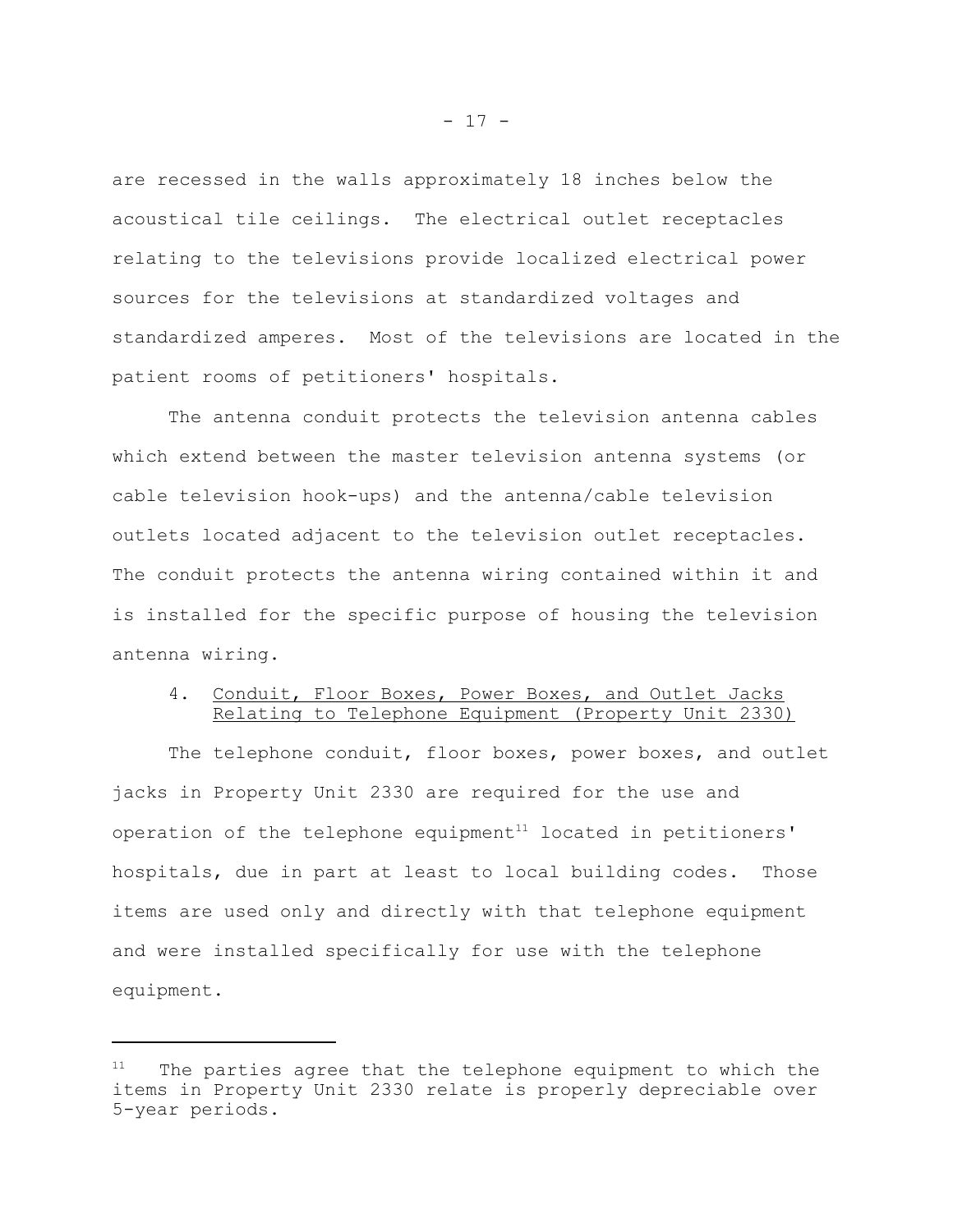# 5. Electrical Wiring, Conduit, and Connections Relating to Internal Communications Systems (Property Unit 3090)

The conduit, wiring, and electrical connections in Property Unit 3090 are required for the use and operation of the hospitals' internal communications systems (i.e., the nurse call systems, the intercommunications systems, the dictation systems, and the music and paging systems).<sup>12</sup> Petitioners' use of the conduit, floor boxes, and outlet jacks is due in part to local building codes. Those items are used only and directly with the equipment comprising those systems. The items in issue are attached to the walls, floors, and ceilings of petitioners' hospitals and are located between the secondary electrical distribution systems and the particular items of equipment to which they relate. The items are specifically for use with the hospitals' internal communication systems.

### 6. Carpeting (Property Unit 2140)

The carpeting in Property Unit 2140 is the carpeting that was originally placed in petitioners' hospital facilities during construction. The carpeting is custom fit to the area in which it is laid, and is installed over the sealed concrete floor using adhesives. The adhesives prevent the carpeting from slipping or skidding while it covers the floors of the hospitals.

 $12$  The parties agree that the machinery and equipment to which the items in Property Unit 3090 relate are properly depreciable over 5-year periods.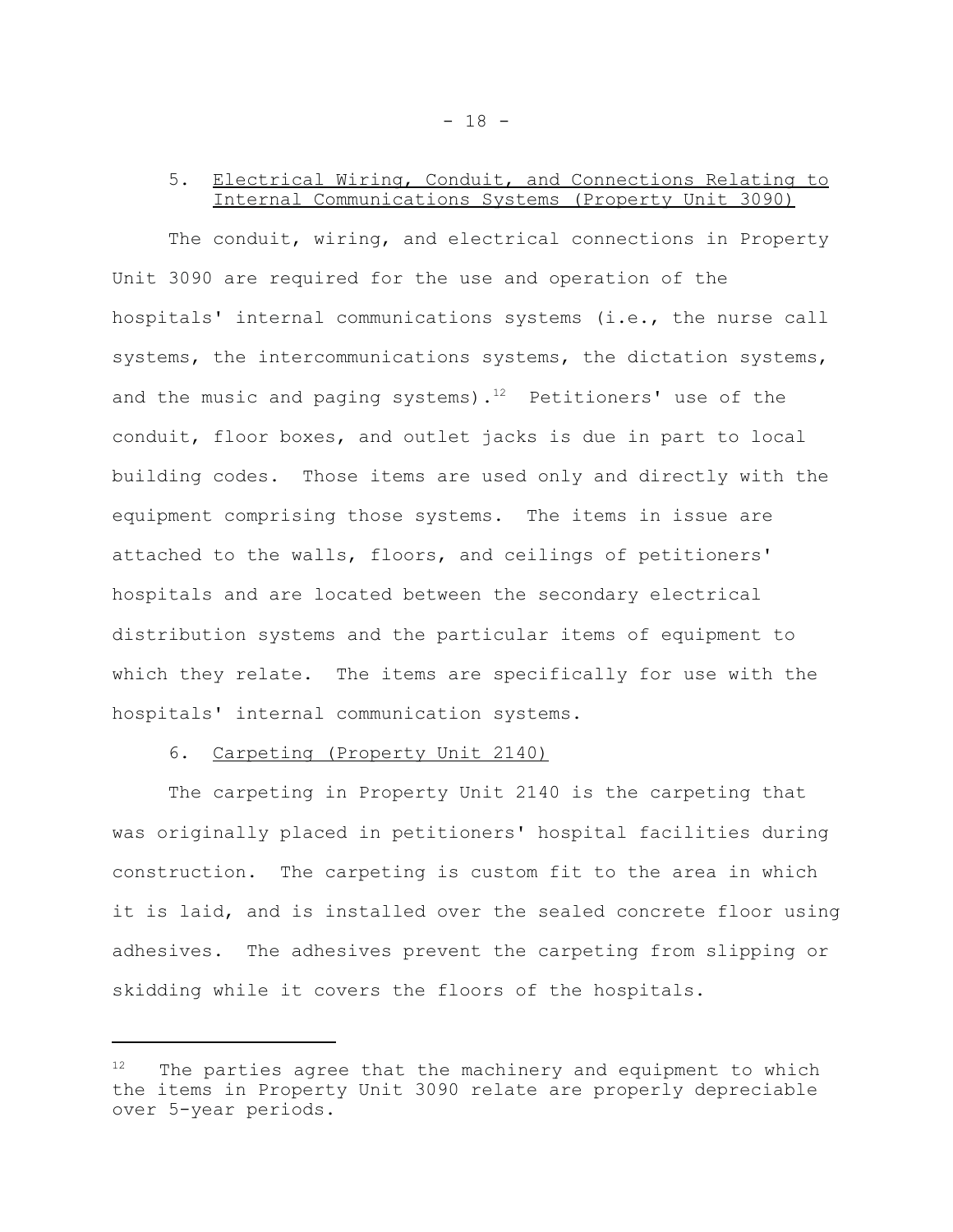Petitioners typically replace carpeting after approximately  $2-1/2$  to 7 years of use due to heavy wear, soiling, and changes in the decor of petitioners' hospitals. $13$  Workers remove the carpeting by using a linoleum knife to lift up one corner of the carpeting and then by pulling the carpeting by hand from the concrete floors. Removal of the carpeting is not a difficult or time-consuming process and does not damage the underlying concrete floors. Petitioners typically discard the removed carpeting. Petitioners do not allow the removed carpeting to be reused because of potential health risks.

#### 7. Vinyl Wall Coverings (Property Unit 2380)

The vinyl wall coverings originally placed in the various hospital facilities are also in issue. The wall coverings consist of 3-foot or 4-foot wide strips of vinyl fabric. The strips of vinyl fabric are secured to the walls with an adhesive. The walls are treated with glue sizing prior to placing the vinyl wall coverings on the sheetrock walls of the hospital facilities. The glue sizing protects the sheetrock walls from being damaged upon a subsequent removal of the wall coverings.

The vinyl wall covering is used as an alternative to painting the sheet rock walls. Due to heavy wear and to changes

In one of the representative facilities, after approximately 8 years of use, more than 95 percent of the carpeting in issue had been removed and replaced. Petitioners intend to replace the remaining 5 percent of that carpeting, which is badly soiled and worn, when scheduling permits.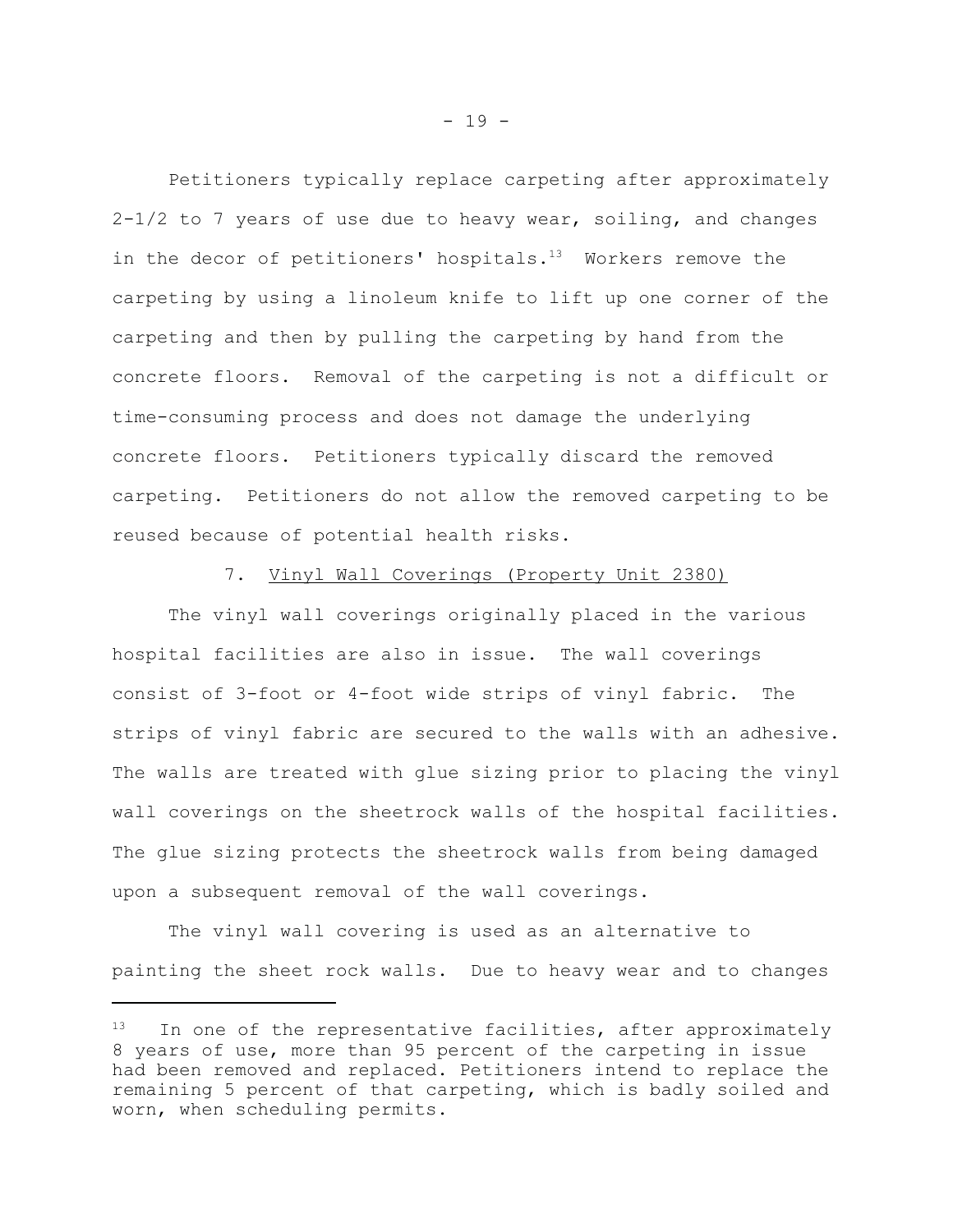in the decor of petitioners' hospital facilities, petitioners remove and replace vinyl wall coverings after approximately 5 to 10 years of use. $^{14}$ 

 Removal of the wall coverings is accomplished by removing the base molding covering the bottom edge of the wall covering, grasping a corner of the wall covering, and pulling it off the walls. Removal of the vinyl wall coverings does not damage either the vinyl fabric or the sheetrock walls of the hospitals, and any residual adhesives that remain on the walls can be removed with very light sanding.

#### 8. Vinyl Floor Coverings (Property Unit 2370)

The items in Property Unit 2370 consist of the vinyl tile and sheet vinyl floor coverings originally placed in petitioners' hospital facilities during construction. The floor coverings are of three general types: (1) 12-inch by 12-inch vinyl tiles, (2) 8-foot wide sheet vinyl, and (3) seamless vinyl floor covering.

Petitioners utilize all three types of vinyl floor coverings in a similar manner. The vinyl tiles are unpackaged, trimmed as necessary, and attached to the hospital floors using adhesive. The sheet vinyl is first cut to fit the area on which it is placed and also is attached to the concrete floors of the hospitals using adhesive. The seamless vinyl floor covering is

 $14$  In one of petitioners' representative facilities, after approximately 8 years of use, approximately 60 to 65 percent of the vinyl wall coverings in issue had been replaced.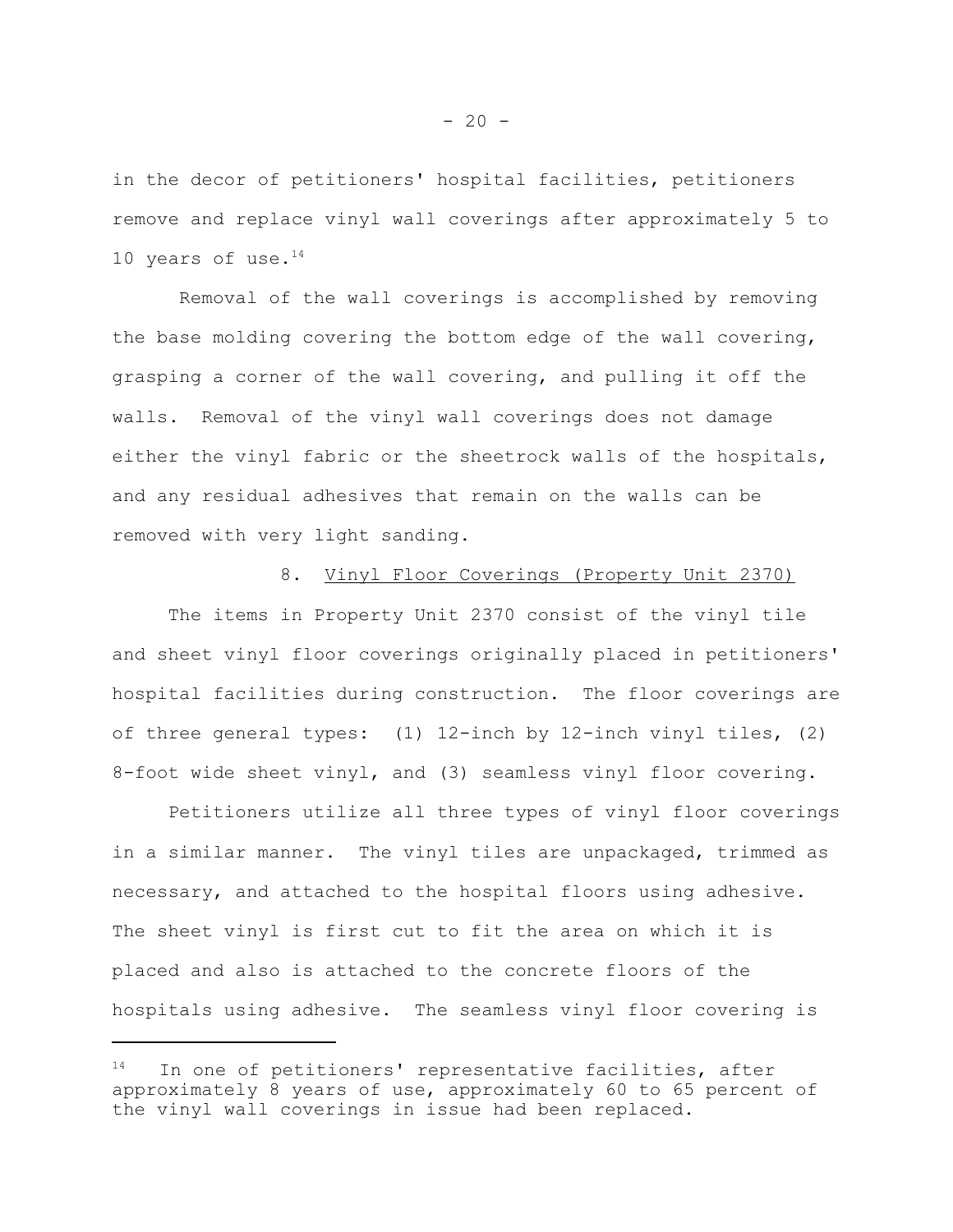installed similarly to the sheet vinyl but with its seams joined together using heat.

Petitioners replace vinyl floor coverings after about 3 to 5 years due to wear and changes in the decor of petitioners' facilities. $15$  The sheet vinyl and seamless vinyl floor covering are composed of a softer material than vinyl composition tile.

Workers remove sheet vinyl by lifting one corner of the vinyl and peeling it off the concrete floors. Workers remove vinyl tile by using a mechanical scraper, which lifts the tiles off the concrete floors without damaging the floors. The underlying adhesives are typically dry and powdery after the floor coverings are removed. Removal of the vinyl tile floor coverings requires more effort than is necessary for removing carpeting; nonetheless, with the proper tools and skill, removal of the vinyl floor coverings goes relatively fast. Petitioners discard the floor covering upon removal.

# 9. Kitchen Water Piping (Property Unit 3080) and Kitchen Equipment Steam Lines (Property Unit 3070)

Petitioners maintain kitchens which are used to prepare meals for most inpatients on a daily basis as a part of providing health care services to those patients. Petitioners also operate

<sup>&</sup>lt;sup>15</sup> In one of petitioners' representative facilities, after approximately 8 years of use, two-thirds of the original vinyl floor coverings had been replaced.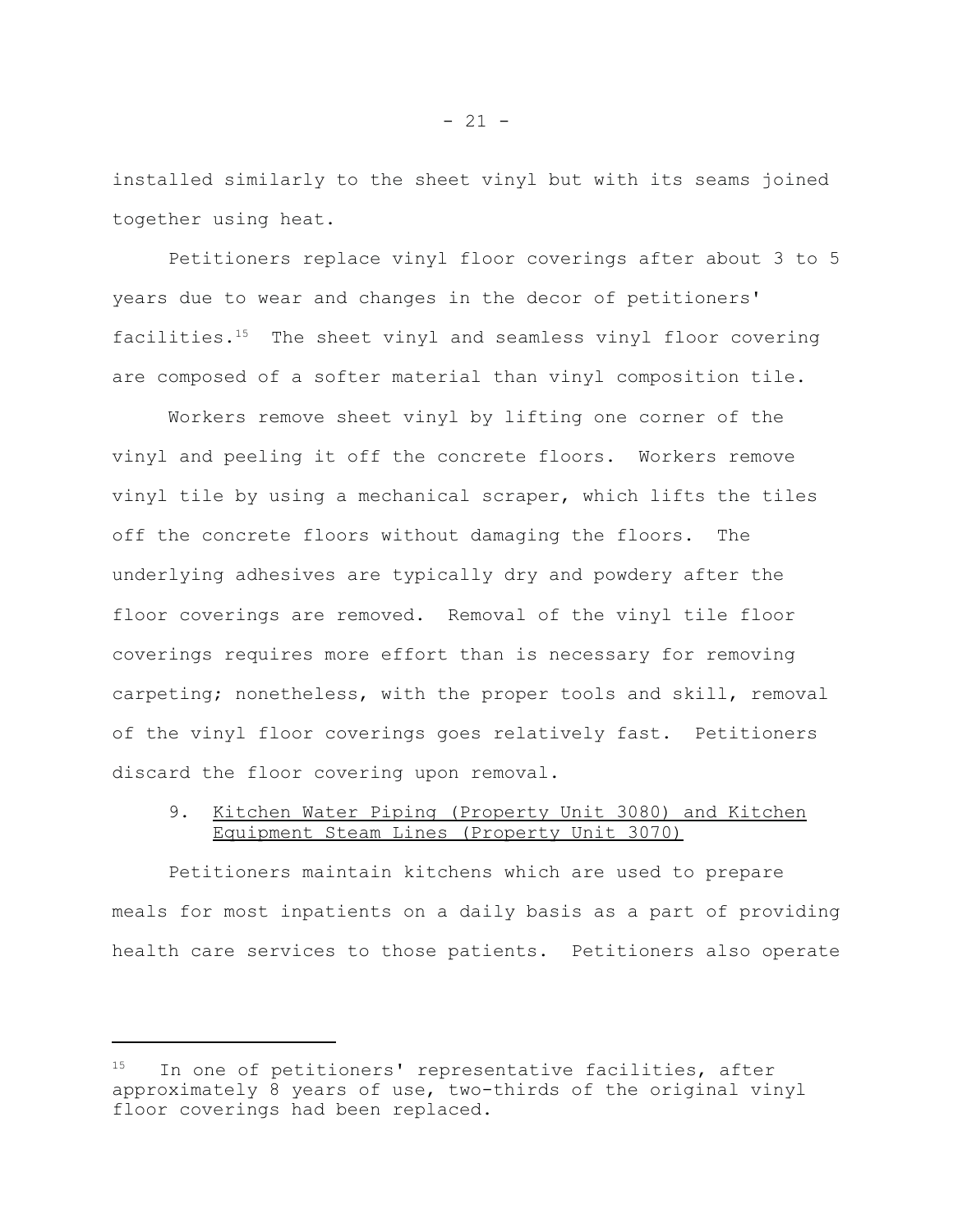hospital cafeterias where food is sold to hospital employees, visitors, and the public for cash.

The kitchen water piping in Property Unit 3080 consists of the following distinct categories of items: (1) items relating to the operation of the kitchen grease trap systems,  $16$  the trench drains, the grease waste piping, the grease waste excavation, the grease waste fill, and the grease trap itself, and (2) plumbing connections (including the hose reel connections) for particular items of kitchen equipment. The piping is contained in the walls of petitioners' hospital facilities and fastened to the building structures.

The kitchen grease trap systems consist of underground tanks and the related plumbing connections. The grease traps have inlet chambers connected to kitchen waste pipes and outlet chambers connected to the domestic sanitary sewers, and they serve as buffers between the kitchen waste pipes and the sanitary sewer systems. Their function is to remove grease and solid matter from waste water leaving the kitchen areas while allowing the remaining waste water to pass into the sanitary sewers.

The kitchen plumbing connections in issue supply water to specific items of kitchen equipment, such as the dishwashers, coffee urns, steam kettles, braising pans, and ice makers, and

 $16$  Respondent agrees that the kitchen grease trap systems in issue are similar to those in issue in Morrison, Inc. v. Commissioner, T.C. Memo. 1986-129.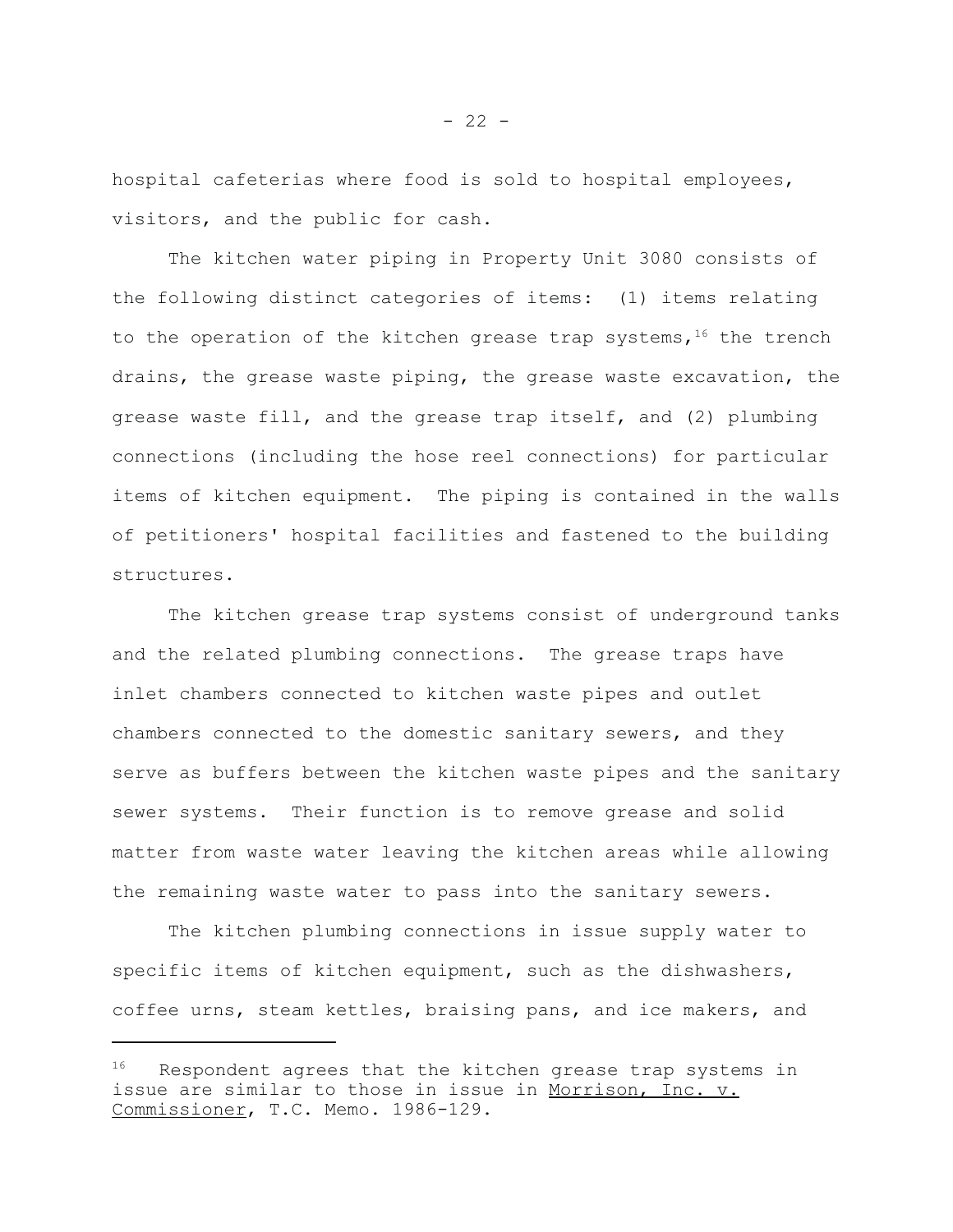remove the liquid wastes generated by that equipment. The plumbing connections branch off of a hospital's main water lines to the walls near the specific pieces of equipment the plumbing connections are intended to serve. The plumbing connections are necessary for the operation of the items of equipment to which they relate and are used only with the items of equipment to which they relate. If necessary, the connections could be adapted for other uses. The hose reel connections are located behind the walls and are used to connect the hose reel to hot and cold potable water.

The kitchen equipment steam lines in Property Unit 3070 are in all material respects identical to the kitchen plumbing connections (Property Unit 3080) described above.

### 10. Special Plumbing Connections Relating to X-Ray Equipment (Property Unit 2244)

The plumbing connections relating to the x-ray equipment are required for the operation and use of the x-ray film processing equipment located in petitioners' hospitals. Those connections are used only with that equipment. The plumbing connections are located in the walls and floors between the hospitals' main plumbing lines and the x-ray film processing equipment they are intended to serve. Removal of those plumbing connections would not affect the hospitals' main water piping and sanitary drainage.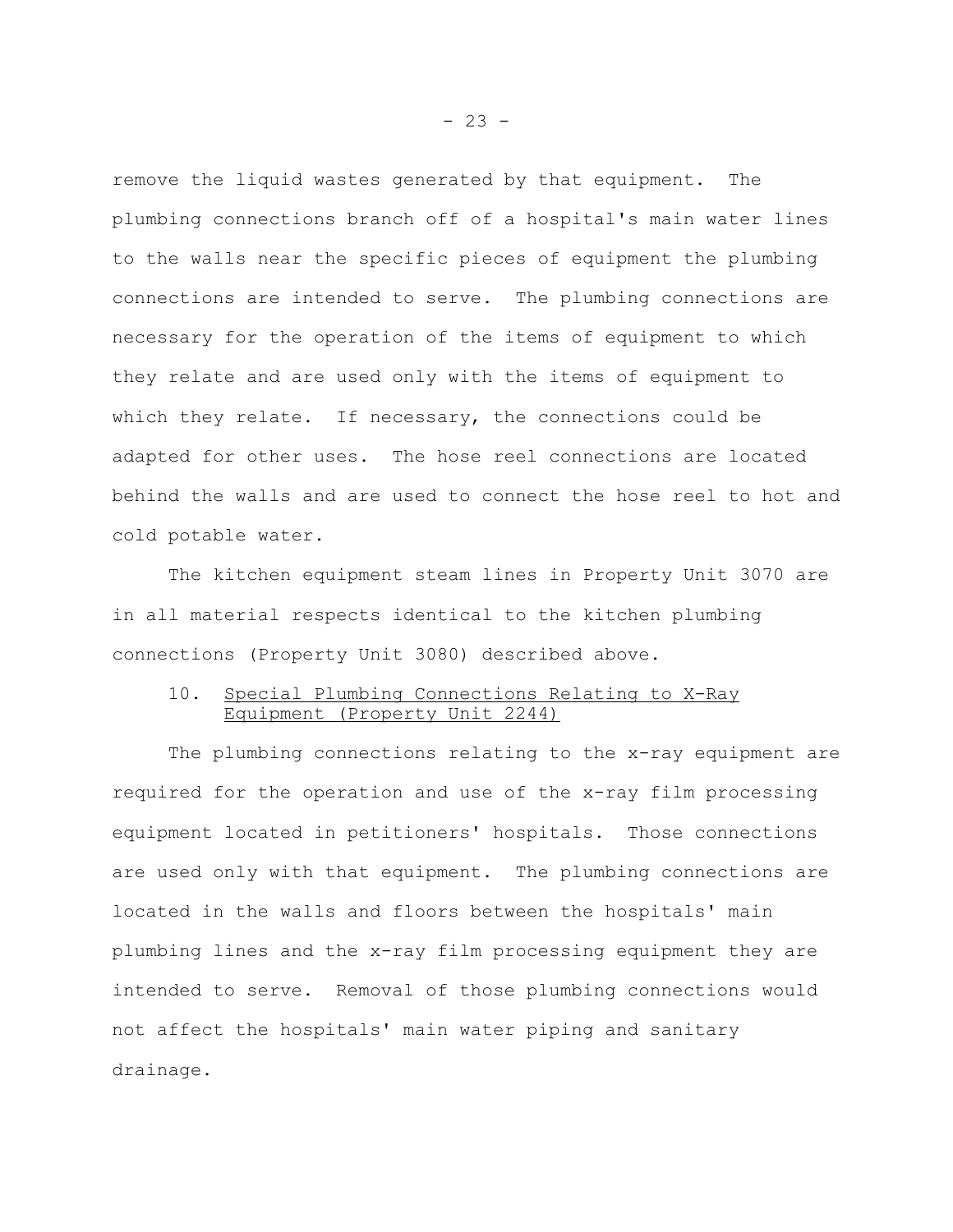# 11. Kitchen Hoods and Exhaust Systems (Property Unit 3085)

The kitchen hoods and exhaust systems consist of the cooking area exhaust hoods and fans, the kitchen supply air intake fans, the dishwasher exhaust fans, and related duct work. Dishwasher condensate return units are also included.

The exhaust hoods and fans are placed directly over the kitchen cooking equipment, where they collect and guide cooking vapors, grease, smoke, humidity, and other fumes moving from the kitchen cooking equipment into the exhaust duct work to be expelled outside of the hospital buildings. The kitchen hoods are installed on frames bolted to the overhead structure, and the frames are attached to a reinforced concrete floor structure. The sheet metal duct work is installed in a continuous run from the kitchen hood through the floors overhead to a curbed roof opening in a covered discharge unit. The kitchen exhaust hoods contain their own chemical fire protection and lighting system.

The kitchen exhaust fans are attached with steel screws. They do not serve to ventilate the hospital buildings generally, and they are not part of the hospital buildings' heating, ventilation, or air conditioning systems.

The kitchen supply air intake fans (or the "air make-up units") $17$  replace the air removed from the kitchens by the

 $- 24 -$ 

 $17$  Respondent agrees that, with the exception of the condensate return unit, although smaller, the kitchen supply air intake fans (continued...)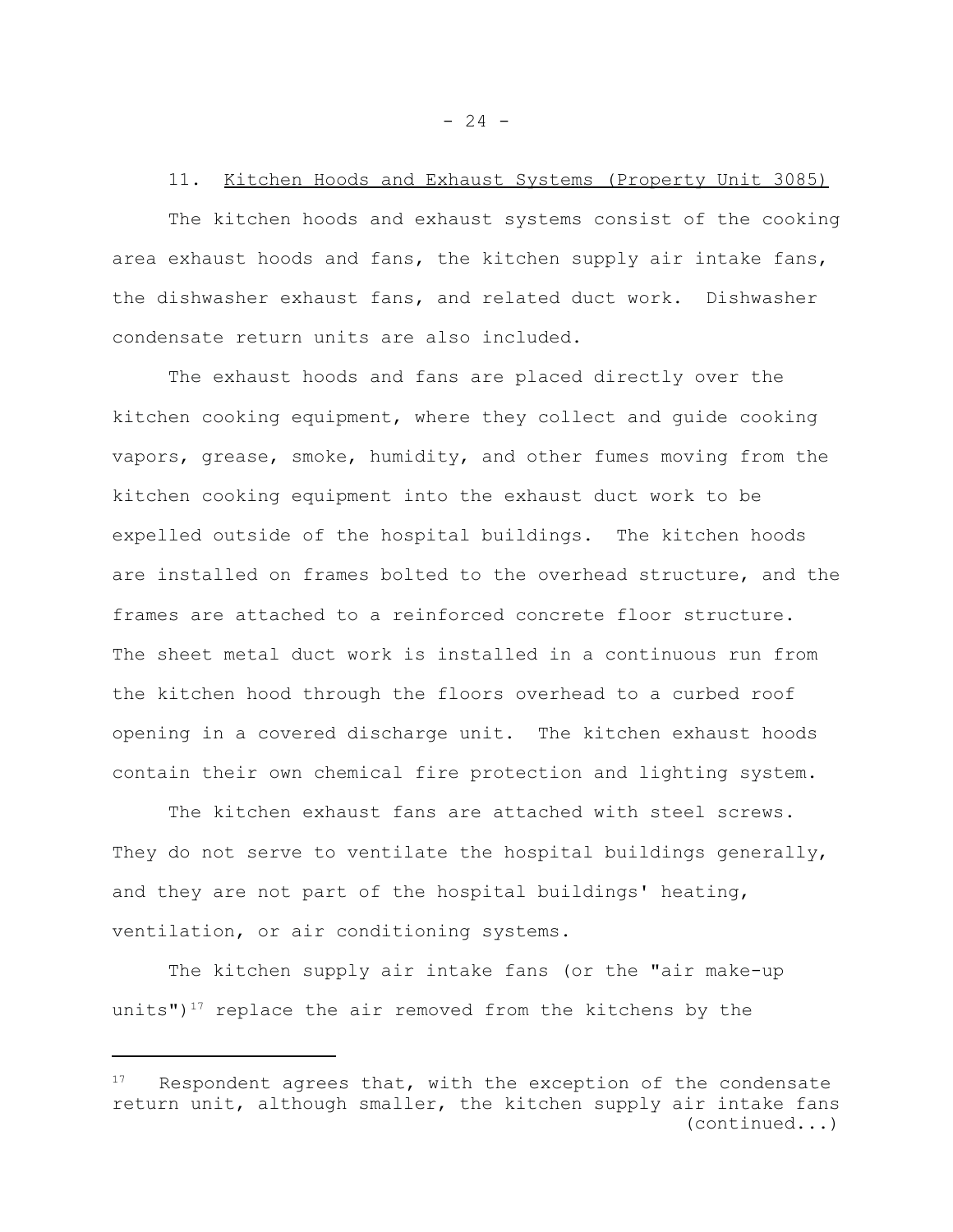kitchen exhaust fans to insure proper negative balance in the air pressure. The kitchen supply air intake fans ensure that a hospital kitchen maintains negative pressure with relation to the remainder of the hospital building by replacing air that is exhausted by the kitchen exhaust fans. The kitchen supply air intake fans are attached to the roofs of petitioners' hospitals using bolts and are connected to metal duct work used only with that equipment.

The dishwasher exhaust fans remove moisture and humidity generated by the dishwasher and are vented to both ends of the dishwasher. The fans serve to ventilate only the dishwashing area of the kitchens and ensure that the dishwashers operate efficiently. The fans are attached to the roofs of the facilities using bolts and are connected to duct work specifically designed for and used only with those fans.

The dishwasher condensate return units consist of water piping which provides an emergency source of hot water for the dishwashers. The piping is attached to the building and runs from a dishwasher to a boiler and back to the dishwasher. It is separate and apart from the building plumbing and is used exclusively to connect the dishwashers with the boilers. Removal

 $17$  (...continued)

in petitioners' hospitals are similar to those in issue in Morrison, Inc. v. Commissioner, supra.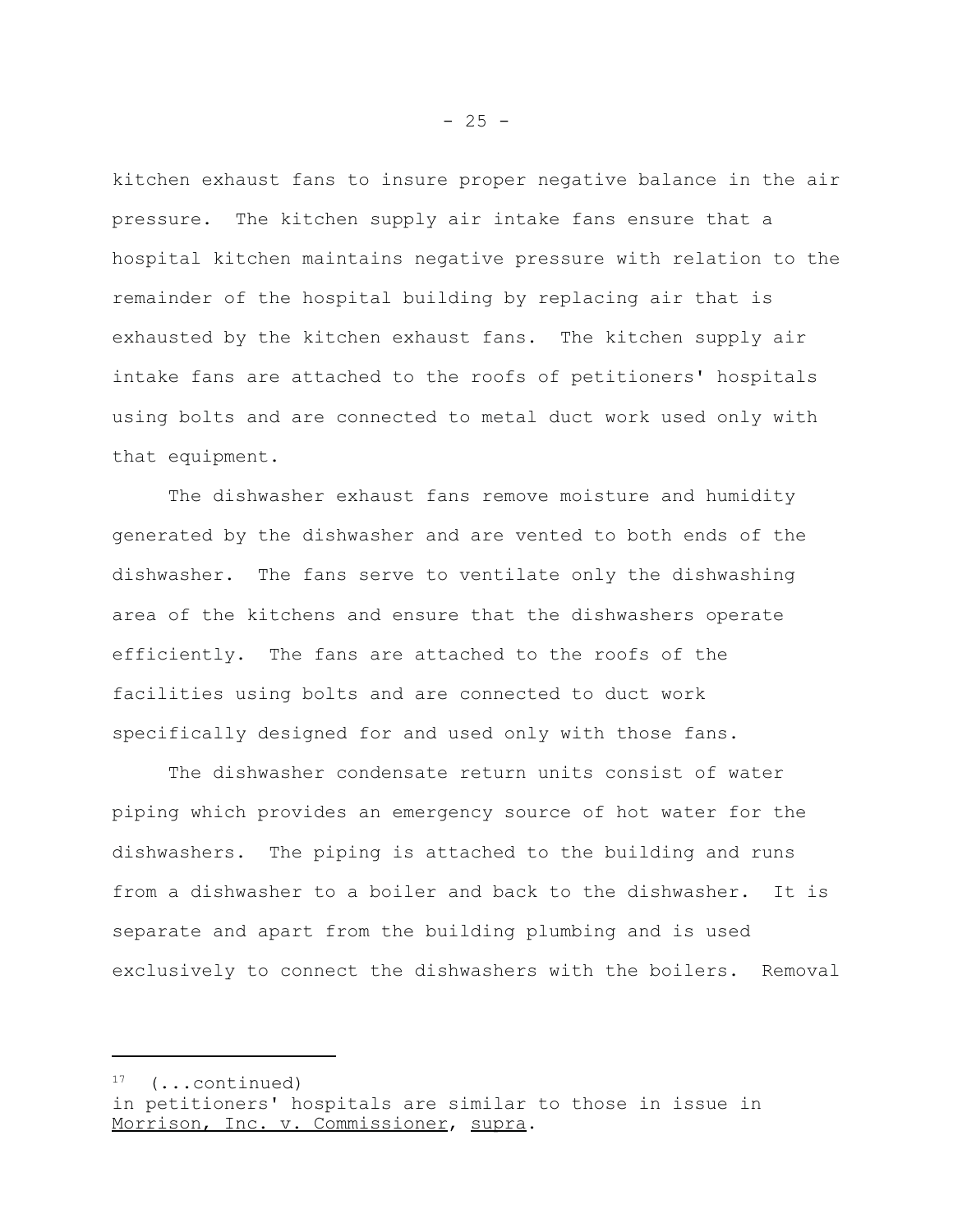of the condensate return unit piping would not affect the hospital's main water piping and sanitary drainage.

The kitchen duct work is placed in the walls and ceilings during construction. The duct work is fastened to the building structure with steel hangers. It is not movable without removal of building walls and ceilings. Portions may be removable but that partial removal would render the remaining sections unusable. The sheet metal duct work, exhaust hoods, exhaust and supply fans, and condensate return units are fixed to the building with screws and bolts. The frames are bolted and welded. Much of the installation is through walls, ceilings, and roofs, and specific openings are made in the structure for those items.

#### 12. Patient Corridor Handrails (Property Unit 3190)

Patient corridor handrails<sup>18</sup> are strips of hard plastic, about 1-3/4-inches at the top and 6-inches wide, which are attached to the walls in certain areas of petitioners' hospitals using bolts and clip brackets. The patient corridor handrails are placed approximately 32-inches above the hospital floors and extend 3-1/2-inches from the wall surface. They are installed in

<sup>&</sup>lt;sup>18</sup> The patient corridor handrails in issue do not include handrails located in hospital stairwells or those required by elevation changes, nor do they include bumper guards, which are located in all hallways and corridors and used to protect the walls of petitioners' buildings.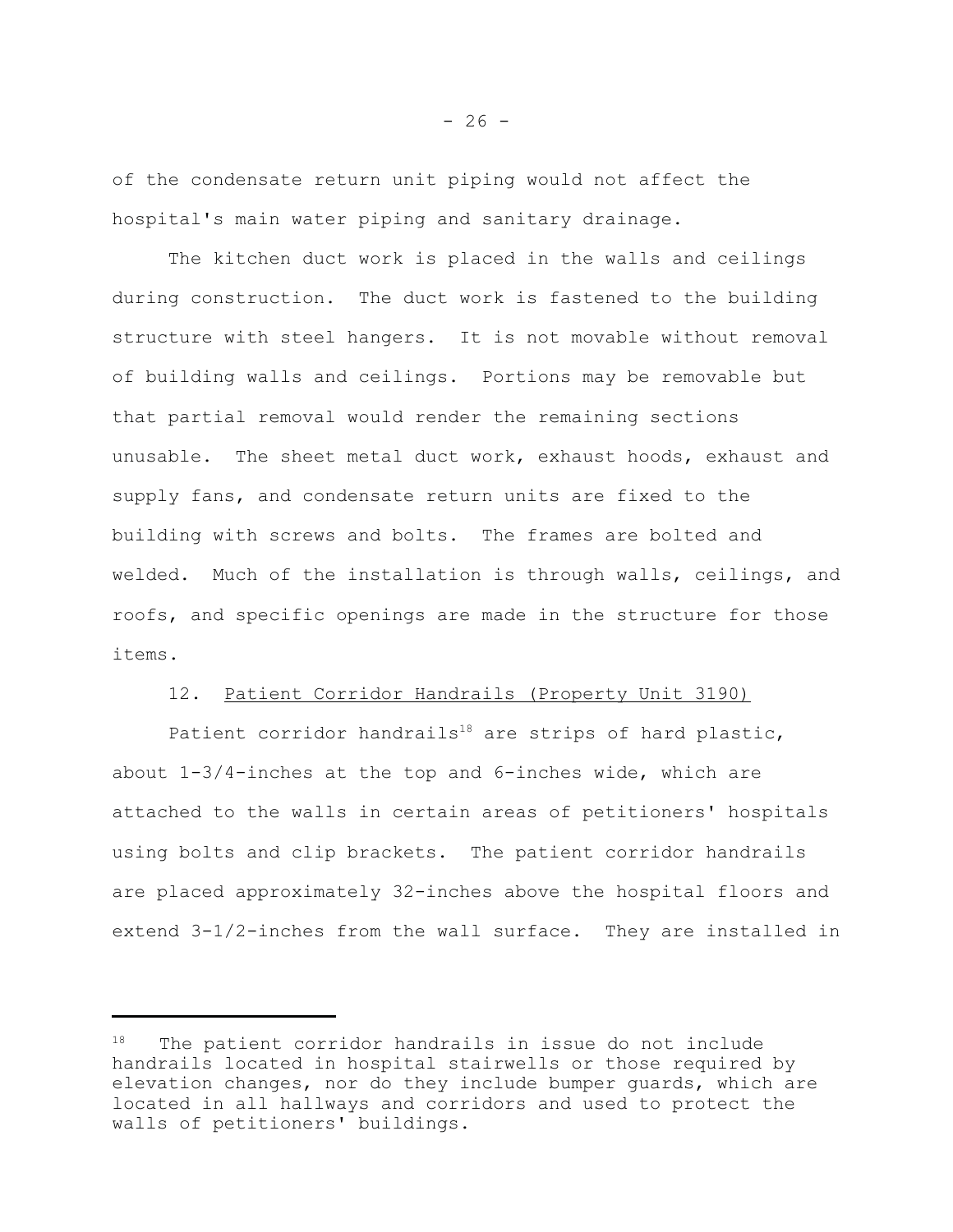patient corridors of the hospitals to assist in the rehabilitation of petitioners' patients.

Patient corridor handrails can be removed from the walls of the hospitals. After removal, the handrails can be replaced or relocated within the hospital.

Local fire or building codes do not require patient corridor handrails.

# 13. Overbed Lights and Related Electrical Connections (Property Unit 4050)

The overbed lights are 4-tube, 4-foot fluorescent lighting fixtures installed in a standard opening in the acoustical ceiling grid and are positioned directly over the patient beds in each patient room. They are similar in appearance to general lighting fixtures. The lights are controlled by switches located on the headwall units above the patient bed headboards. The placement of the switches allows the overbed lights to be activated by someone standing at the patient's bedside and makes it difficult for a patient to activate the overbed light while lying in bed.

The overbed lights are designed to be used and are used to provide a light source during the examination of patients by medical staff or physicians. The overbed lights are referred to as "exam lights" on the hospital blueprints.

The patient rooms are approximately 100 square feet in size. Other lighting devices in the patient rooms also provide room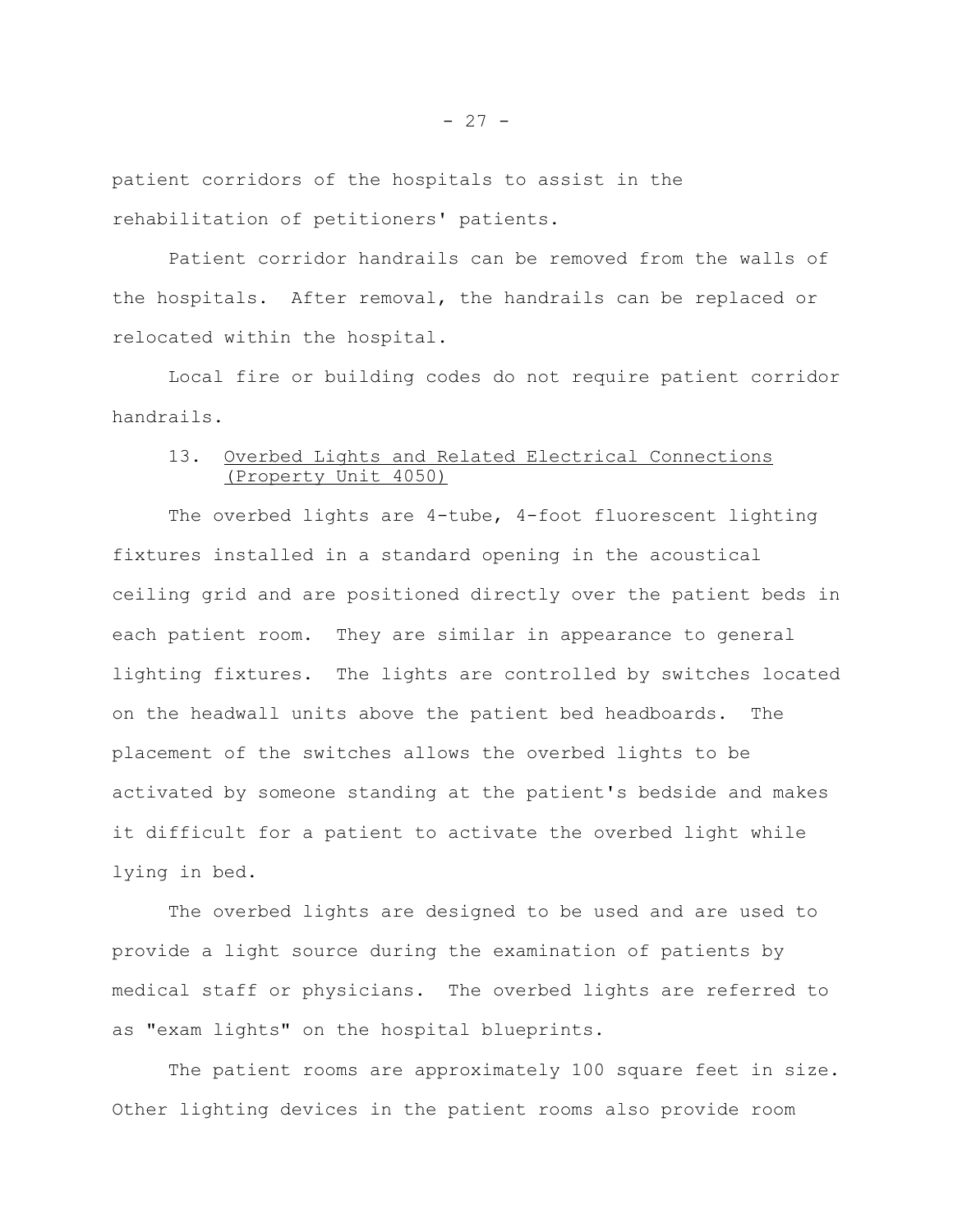illumination. $19$  For example, each patient room contains a 2-tube fluorescent light fixture which is attached to the wall just above each patient bed headboard and which is activated by a pull cord placed within the patient's reach. Additionally, each patient room contains a fluorescent light fixture placed over the vanity cabinet located in the patient room area and a night light that provides exit lighting during the night. Furthermore, each patient room contains one large double-pane window which illuminates the patient rooms during the daylight hours. Use of the overbed lights may be uncomfortable for some patients because of the brightness of the lights and of the placement of the lights directly over a patient's bed.

The electrical conduit, wiring, and junction boxes relating to the overbed lights are used only with those lights, but, if necessary, they could be adapted for other uses. The electrical connections relating to the overbed lights are necessary for the operation of the overbed lights.

#### 14. Accordion Doors/Partitions (Property Unit 3240)

The accordion doors/partitions (partitions) in the subject category consist of two different types of accordion-style room dividers. Both types are approximately 8- to 10-foot high and, when expanded, are used to subdivide the hospital cafeterias and conference rooms into smaller rooms. They are attached to the

<sup>&</sup>lt;sup>19</sup> Those lighting devices are not in issue.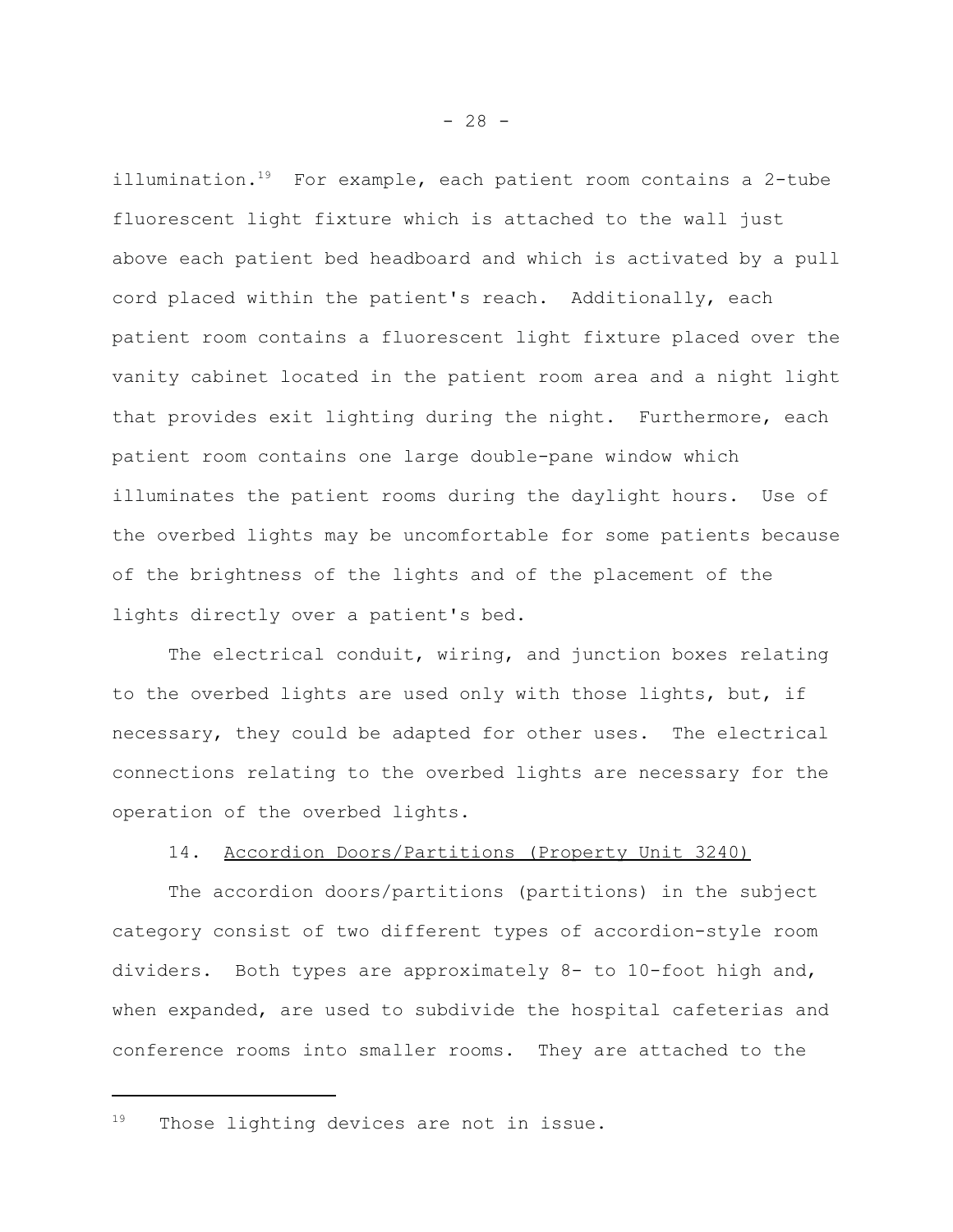hospital walls and are expanded and contracted by manually pulling them along tracks attached to the ceilings. The partitions are suspended from those tracks. The tracks are mounted on 2-inch by 4-inch or 2-inch by 6-inch blocking, which is attached to the ceilings of the hospital buildings and supported from above by angled steel arms. The partitions do not bear any structural loads. The partition located in the cafeteria contains a door which allows passage through the subdivided rooms when the accordion is fully extended.

 The partitions located in the hospital conference rooms represent 44 percent of the total cost bases of the partitions in issue. The partitions located in the hospital cafeterias represent the remaining 56 percent of the total cost bases of the partitions in issue.

The partition originally placed in a West Houston Medical Center conference room has been removed and is currently in storage. Removal of the partition has not affected the essential structure of the West Houston Medical Center. The supporting steel and wood for that partition still is attached to the structural frame at the site of the original installation, covered by the acoustical ceiling.

# 15. Bathroom Accessories and Partitions (Property Unit 2360) and Plastic Mirrors (Property Unit 2385)

Petitioners' hospital facilities contain a large number of bathrooms in addition to employee bathrooms and public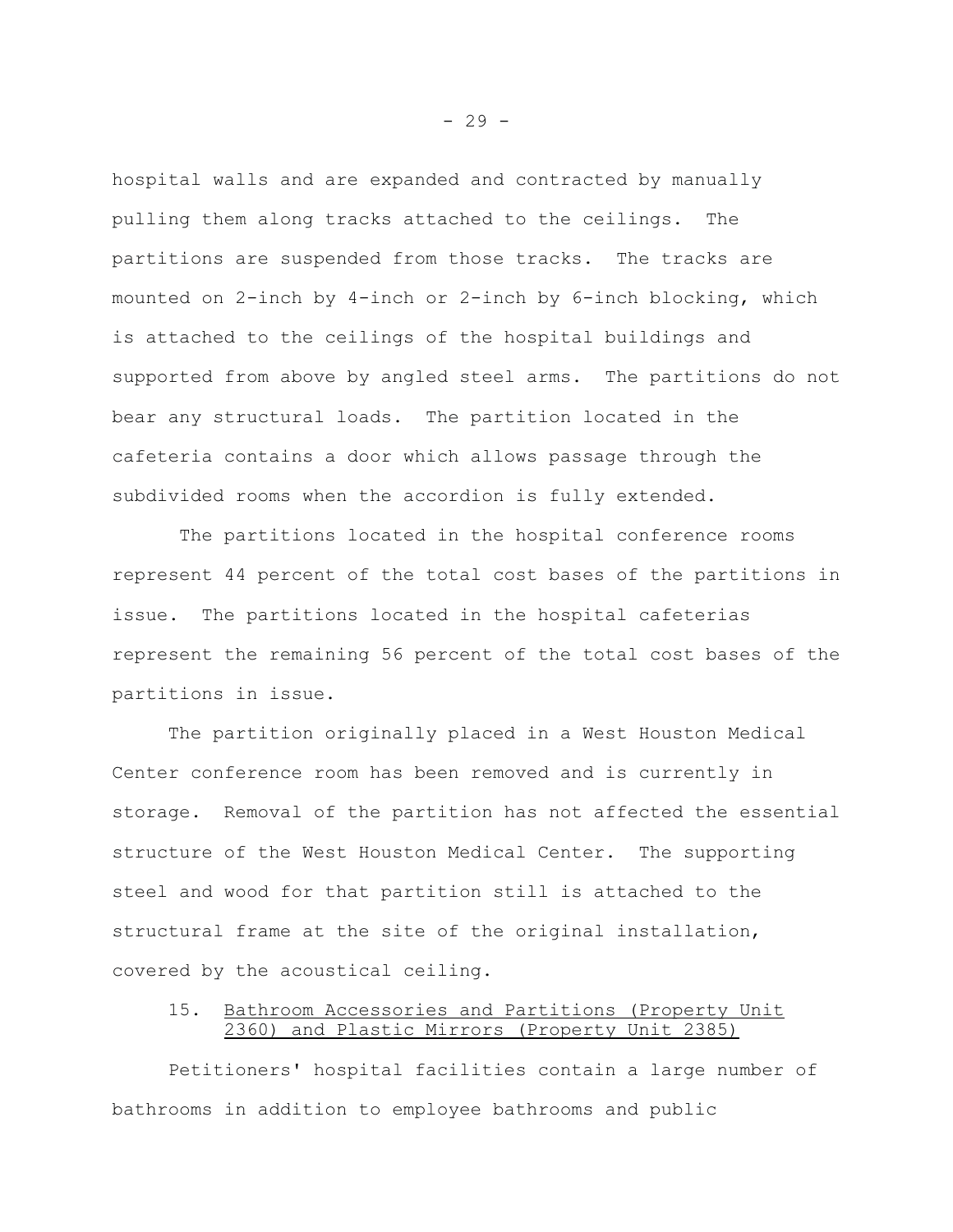bathrooms.<sup>20</sup> The bathroom accessories in issue consist of the following items located in patient bathrooms of petitioners' hospitals: Paper towel dispensers, soap dispensers, mirrors, towel racks, grab bars, toilet paper holders, bathrobe hooks, shower curtain rods, and toiletry shelves. Petitioners' staff and employees do not use the patient bathrooms, except as necessary to provide health care services to the patients.

Toilet accessories such as grab bars require support by double studding behind the walls. The bathroom accessories are attached to either the walls or the doors of the patient bathrooms using screws. They can be removed from the walls of the bathrooms by removing the screws and backplates attaching them to the walls. Removal of those items does not damage either the items or the walls. Removal of the items is not a timeconsuming or difficult process, and one of the items typically could be removed from a wall within 1 minute. If removed, the items could be reused elsewhere if the necessary blocking is in place. The plastic mirrors included in Property Unit 2385 are in all material respects identical to the mirrors located in the patient rooms which are included in Property Unit 2360.

Petitioners concede that the bathroom accessories in Property Unit 2360 located in non-patient bathrooms (i.e., the employee and public bathrooms) relate to the operation or maintenance of a building and thus constitute structural components of the buildings. Seventy-five percent of the total cost of the bathroom accessories included in Property Unit 2360 is attributable to the bathroom accessories located in patient bathrooms.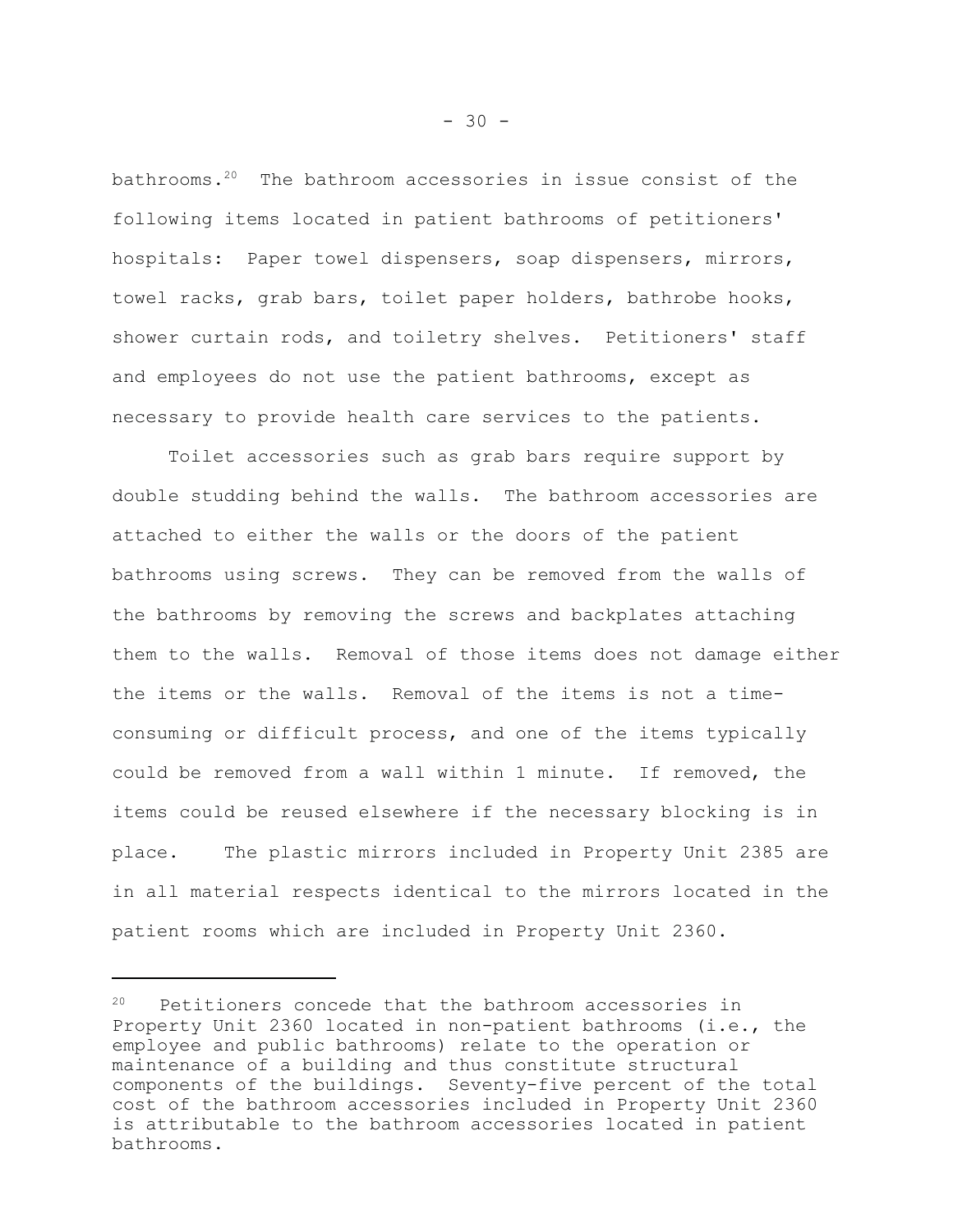#### 16. Acoustical Tile Ceilings (Property Unit 2260)

The acoustical tile ceilings (acoustical ceilings) consist of metal grid systems, typically with a 2-foot by 2-foot or 2 foot by 4-foot opening, and squares of acoustical tile that are laid into the openings of the grids. The grids are installed in select areas of petitioners' hospital facilities and are hung by wires parallel to the structural frames of the hospital buildings, approximately 8- to 12-feet above the concrete floors. The wires are attached to the structural frames of the hospital buildings using eye bolts. The grids are attached to the hospital walls using nails or screws. Light fixtures, speakers, air conditioning vents, and sprinkler heads are placed in openings of the grids or through openings cut in the tiles.

The acoustical ceilings are movable and have been moved, reconfigured, and reused by petitioners in at least one of petitioners' representative facilities. Acoustical ceilings hide unsightly plumbing and piping, conduit, wiring, and air conditioning ducts which are installed between the structural frame above and the ceiling. The acoustical ceilings also enhance the cleanliness of petitioners' hospitals by preventing dirt and dust from falling from the pipes and duct work located between the acoustical ceilings and the structural ceilings of the hospitals into the areas below. Acoustical tiles additionally provide a sound deadening material, which reduces noise. They also serve a decorative function.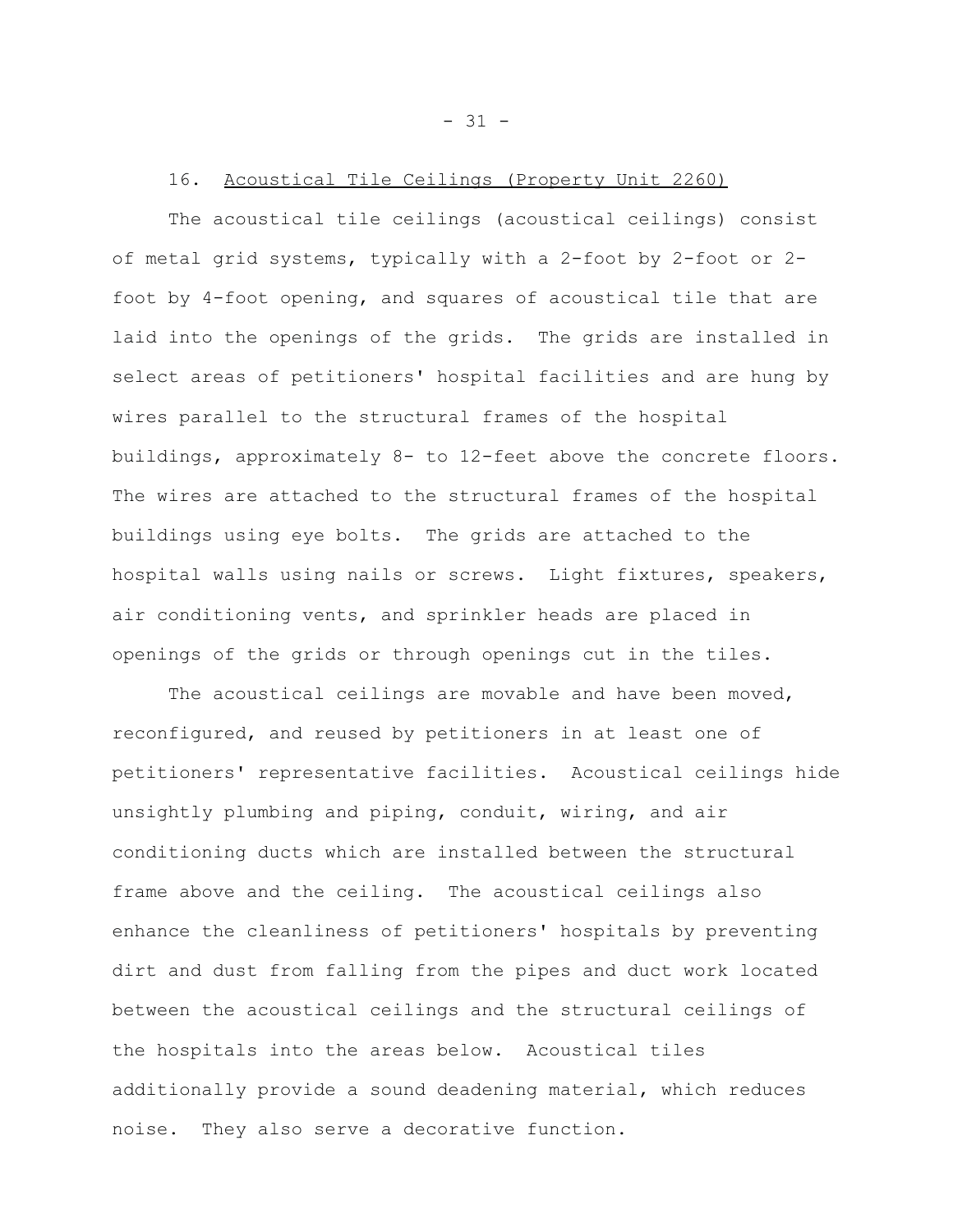The acoustical ceilings utilized by petitioners are typical of the ceilings used in many commercial buildings. Painted gypsum board is used for ceilings in the critical areas of the hospitals, such as the operating, trauma, and medical areas. Hospital accreditation commissions require hospitals to have ceilings in order to operate as hospitals.

# 17. Steam Boilers and Related Accessories (Property Unit 3193)

The steam boiler systems in Property Unit 3193 are shopassembled, high-pressure, steam-operated boilers and related accessories. The steam boilers produce steam that is used to provide heat for petitioners' hospitals and that is distributed to specific items of hospital equipment, such as the air make-up units, hot water heaters, kitchen equipment, operating room humidifiers, and central sterilization equipment.

The boilers and related accessories are bolted to structural steel frames, which are encased in a concrete slab, raised floor. Bolts, embedded into the concrete, are used both to level the boilers and to secure the installation. The boiler stacks are attached to the structural roof and extend through the roof to an elevation which facilitates the dispersion of fumes.

The boilers and related accessories are placed in the mechanical room and are interconnected with the piping used to transmit the high temperature water and steam. The entire system is integrated into the building mechanical system.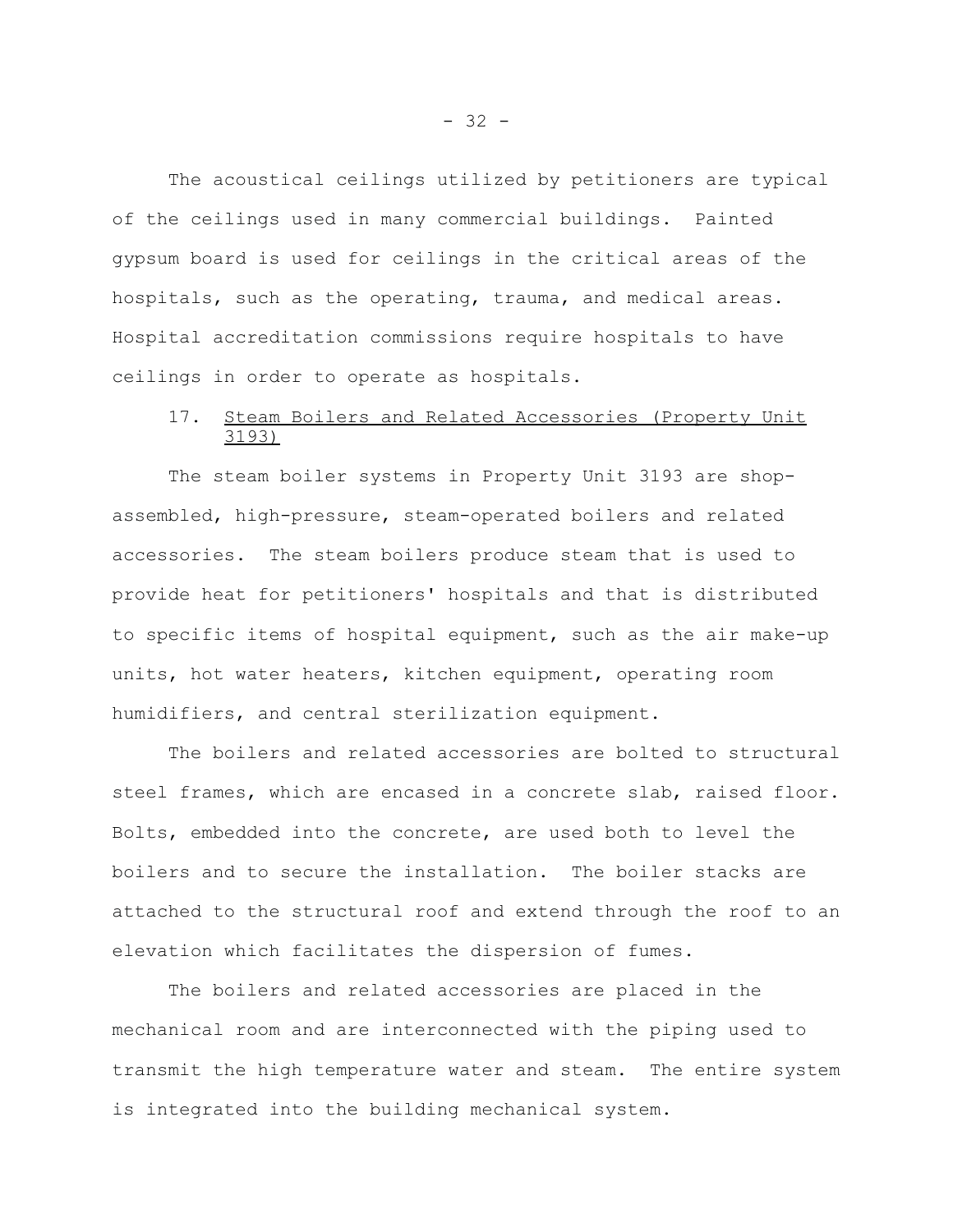Boilers are not easily removed. The installation and/or removal of a boiler would require a skilled mechanical subcontractor.

#### OPINION

During taxable years ended 1985 through 1988, petitioners constructed a number of hospital facilities, which they used in their trade or business. For purposes of our decision as to petitioners' entitlement to depreciation deductions relating to those facilities for those taxable years, the parties do not agree on the appropriate recovery classes or recovery periods for the disputed property items $21$  contained in the facilities. Resolution of that issue entails our decision as to whether the disputed property items constitute section 1245 class property or section 1250 class property. The parties have stipulated that if a disputed property item constitutes section 1245 class property, it is depreciable over a 5-year recovery period, but if the disputed property item constitutes section 1250 class property, it is depreciable over an 18-, 19-, or 31.5-year recovery period (depending on when the item was placed in service).<sup>22</sup>

 $21$  The parties have agreed on the classification of a number of property items relating to the constructed facilities, but they are unable to agree as to the disputed property items described supra.

 $22$  The recovery period for real property placed in service after March 15, 1984, but before May 9, 1985, generally is 18 years. Deficit Reduction Act of 1984 (DRA-1984), Pub. L. 98-369, sec. 111, 98 Stat. 634; Simplification of Imputed Interest Rules (continued...)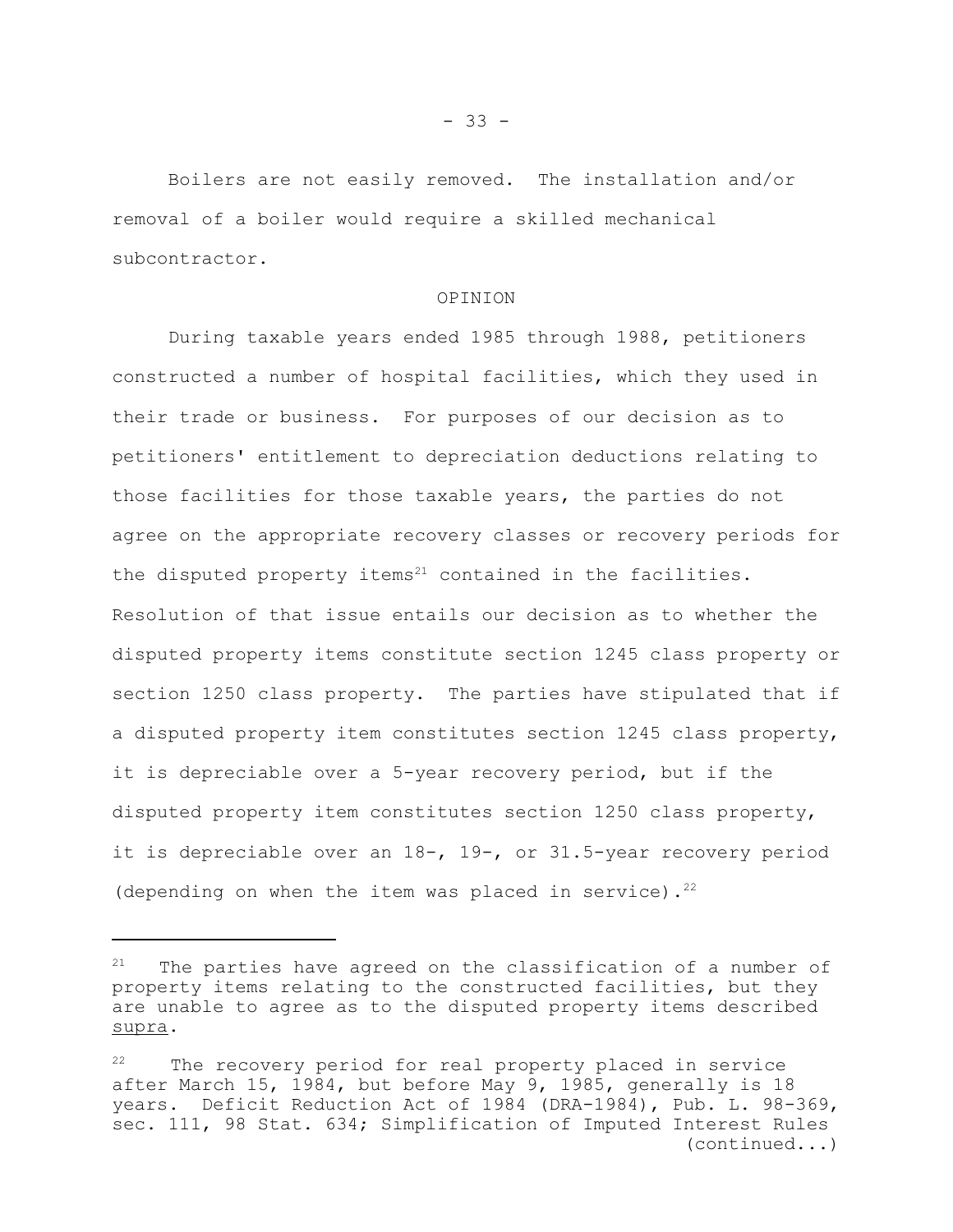Accordingly, we must decide whether the tests developed under prior law for purposes of the investment tax credit must be used in deciding the appropriate recovery classes (for tax years ended 1985 and 1986) or appropriate recovery periods (for tax years ended 1987 and 1988) for the disputed property items that petitioners placed in service during those years and, if so, whether the respective properties constitute section 1245 class property or section 1250 class property pursuant to those tests.

Petitioners contend that the disputed property items constitute section 1245 class property and that those items are depreciable over 5-year periods. Respondent contends that the disputed property items are section 1250 class property because they are structural components of the buildings to which they relate, and, thus, they are depreciable over the same recovery period as the buildings.

<sup>(...</sup>continued)

<sup>(</sup>SIIR), Pub. L. 99-121, secs. 103, 105(a), 99 Stat. 509-511 (1985). The recovery for real property placed in service after May 8, 1985, but before Dec. 31, 1986, generally is 19 years. SIIR, secs. 103, 105(a); Tax Reform Act of 1986 (TRA-1986), Pub. L. 99-514, secs. 201, 203, 100 Stat. 2122-2123, 2143. The recovery period for nonresidential real property placed in service after Dec. 31, 1986, but before May 12, 1993, generally is 31.5 years. TRA-86, secs. 201, 203; Omnibus Budget Reconciliation Act of 1993 (OBRA-1993), Pub. L. 103-66, sec. 13151, 107 Stat. 448. For convenience, we refer to property placed in service between Jan. 1, 1985, and Dec. 31, 1986, generally as 19-year property.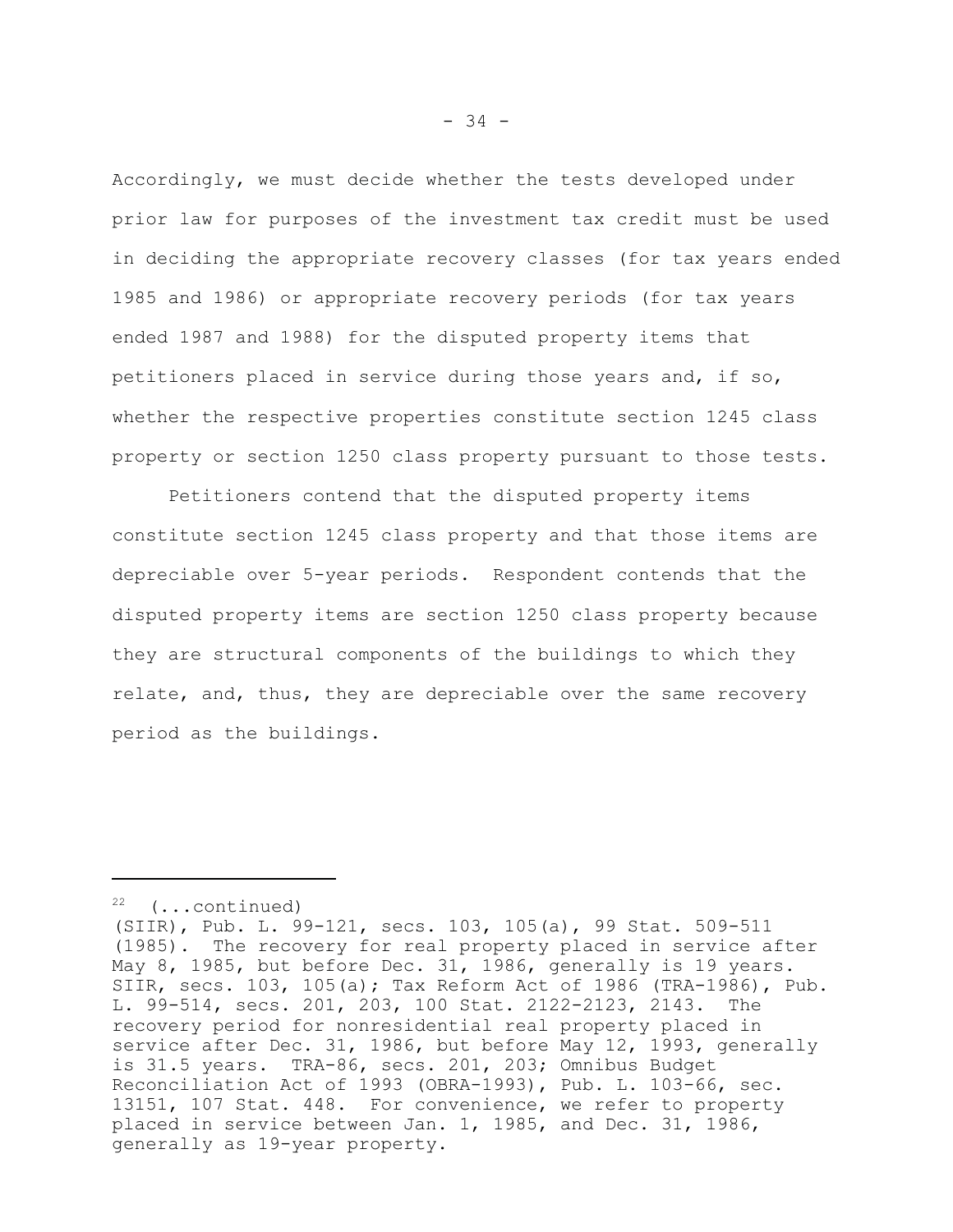# In General

Section 167 prescribes general rules governing the depreciation deduction, which provides a reasonable allowance for the exhaustion, wear and tear of property used in a trade or business or held for the production of income. Section 168, added to the Internal Revenue Code (Code) by the Economic Recovery Tax Act of 1981 (ERTA), Pub. L. 97-34, 95 Stat. 172, describes a specific depreciation system, entitled "Accelerated Cost Recovery System" (ACRS), applicable generally for tangible, depreciable property placed in service after December 31, 1980. ERTA, secs. 201(a), 209(a), 95 Stat. 226. During 1986, Congress replaced ACRS with a modified accelerated cost recovery system (MACRS), effective generally for tangible, depreciable property placed in service after December 31, 1986. Tax Reform Act of 1986 (TRA-86), Pub. L. 99-514, secs. 201, 203, 100 Stat. 2122- 2123, 2143. Accordingly, the disputed property items placed in service during 1985 and 1986 are subject to the ACRS rules, and the disputed property items placed in service after 1986 are subject to the MACRS rules.

### ACRS

Congress enacted ACRS to stimulate the economy by allowing greater depreciation deductions over shorter depreciation periods and to simplify the depreciation rules. Sprint Corp. v. Commissioner, 108 T.C. 383 (1997); Simon v. Commissioner, 103 T.C. 247, 255 (1994), affd. 68 F.3d 41 (2d Cir. 1995); Liddle v.

 $- 35 -$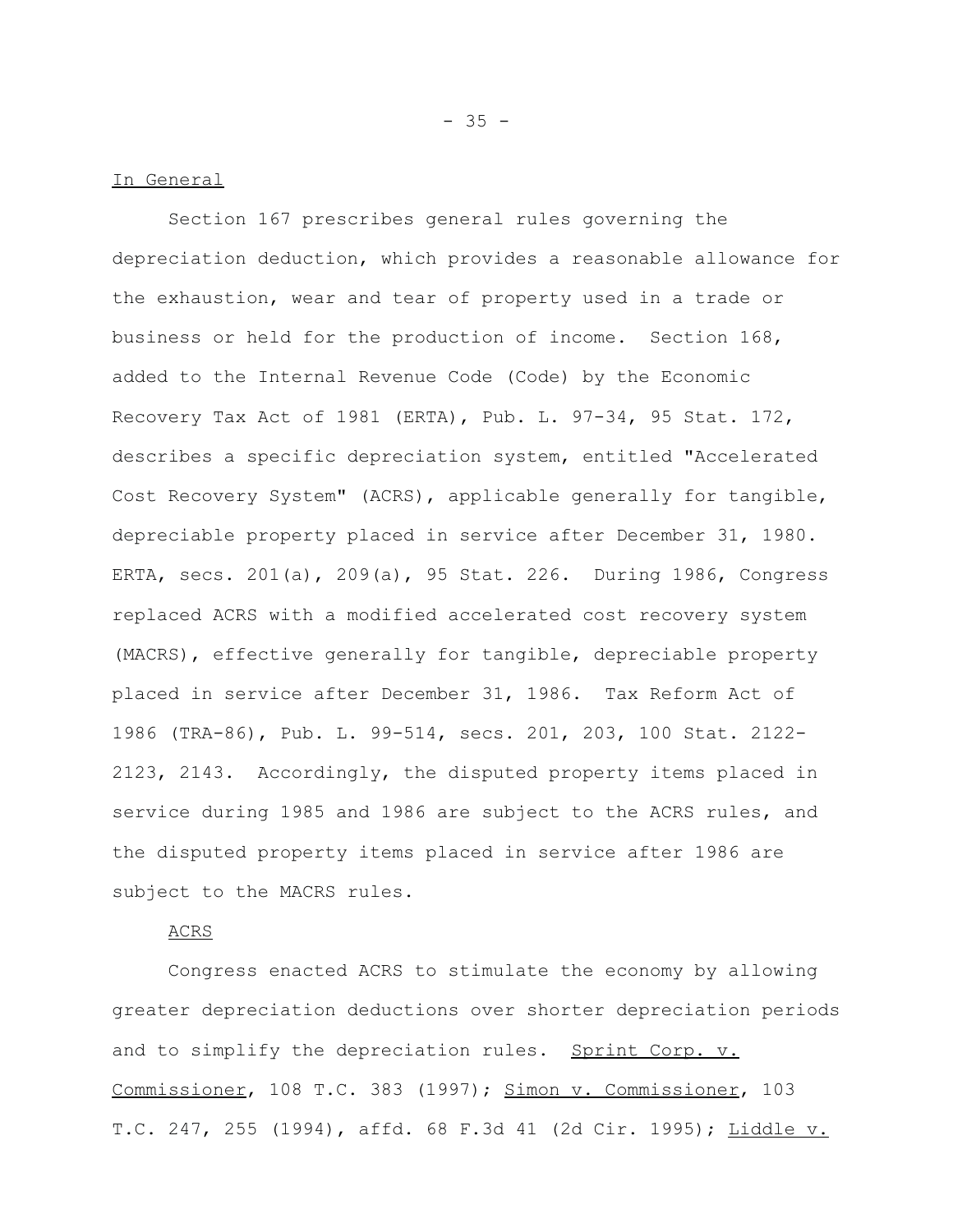Commissioner, 103 T.C. 285, 289, 290 (1994), affd. 65 F.3d 329 (3d Cir. 1995); see also Collins Music Co. v. United States, 21 F.3d 1330, 1332 (4th Cir. 1994); S. Rept. 97-144, at 47 (1981), 1981-2 C.B. 412, 425. ACRS permits a depreciation deduction for recovery property over a predetermined recovery period by applying a statutory percentage to its cost. Sec.  $168(b)$ ; Schrum v. Commissioner, T.C. Memo. 1993-124, affd. in part and vacated and remanded in part on another issue 33 F.3d 426 (4th Cir. 1994).

Recovery property is defined generally as "tangible property of a character subject to the allowance for depreciation--(A) used in a trade or business, or (B) held for the production of income." Sec. 168(c)(1). Recovery property is assigned to one of the following classes of property: 3-year property, 5-year property, 10-year property, 19-year real property, 15-year public utility property, or low-income housing. Sec.  $168(c)(2)$ . A special rule applies for theme parks. Sec. 168(c)(2)(G).

Five-year property includes section 1245 class property which is not 3-year property, 10-year property, or 15-year public utility property. Sec.  $168(c)(2)(B)$ . Five-year property, thus, includes section 1245 class property with no assigned class life. Sec. 168(c)(2)(B); Collins Music Co. v. United States, supra at 1333. Nineteen-year real property "means section 1250 class property which--(i) does not have a present class life of 12.5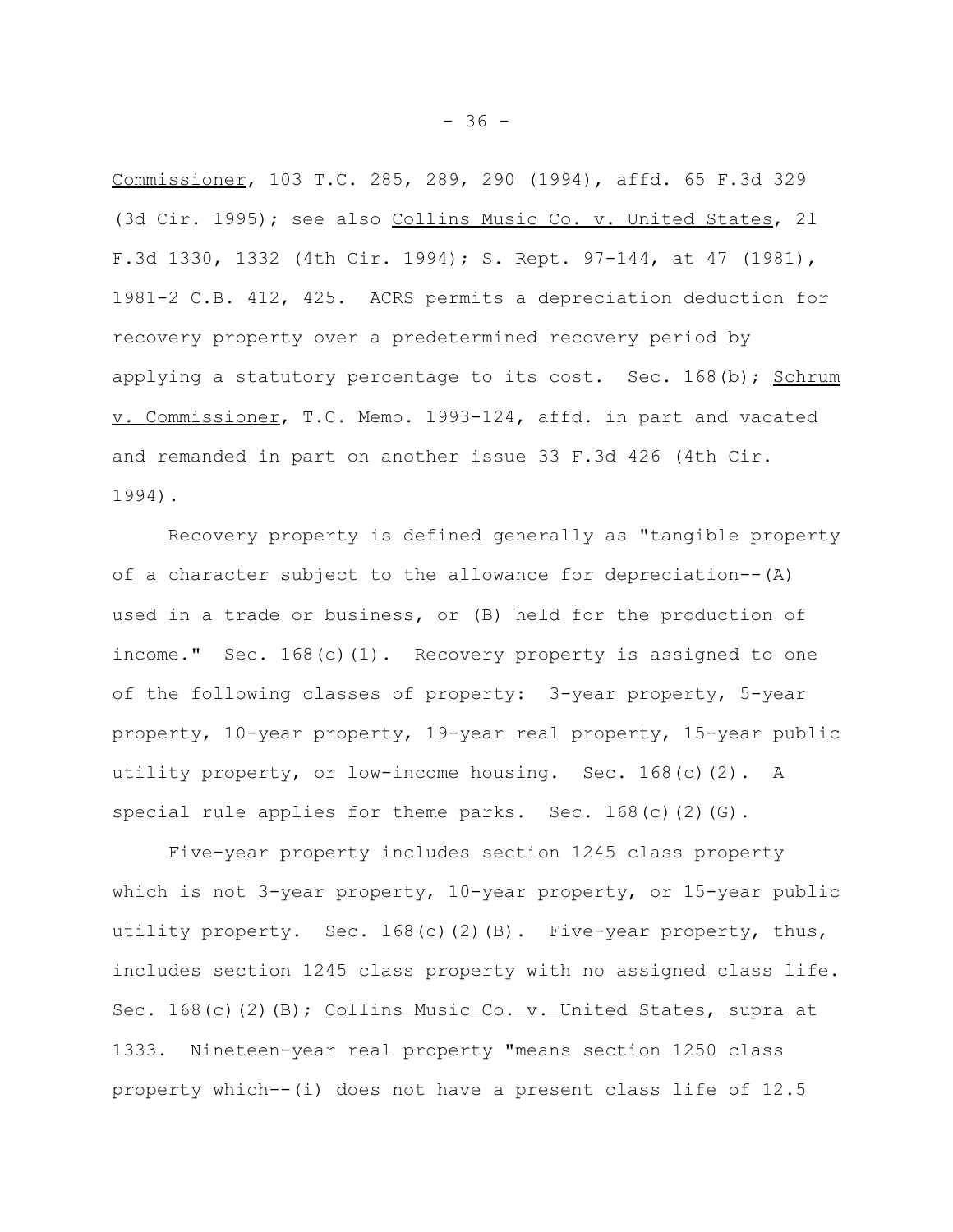years or less, and (ii) is not low-income housing." Sec.  $168(c)(2)(D)$ .

The present class life of a property item is "the class life (if any) which would be applicable with respect to any property as of January 1, 1981, under subsection (m) of section 167 (determined without regard to paragraph (4) thereof and as if the taxpayer had made an election under such subsection)."<sup>23</sup> Sec. 168(g)(2). Additionally, respondent may prescribe a present class life that reasonably reflects the anticipated useful life of the property for any property that did not have a present class life as of January 1, 1981. Sec.  $168(q)(2)$ . Class life refers to the class life of property assigned by respondent that reasonably reflects the anticipated useful life of that class of property to a particular industry or other group. Sec.  $167(m)$ ;

SEC. 167(m) Class Lives.--

(1) In General.--In the case of a taxpayer who has made an election under this subsection for the taxable year, the term "reasonable allowance" as used in subsection (a) means (with respect to property which is placed in service during the taxable year and which is included in any class for which a class life has been prescribed) only an allowance based on the class life prescribed by the Secretary which reasonably reflects the anticipated useful life of that class of property to the industry or other group. The allowance so prescribed may (under regulations prescribed by the Secretary) permit a variance from any class life by not more than 20 percent (rounded to the nearest half year) of such life.

 $23$  Sec. 167(m) was repealed as an obsolete provision by the Omnibus Budget Reconciliation Act of 1990, Pub. L. 101-508, sec. 11812, 104 Stat. 1389-534. Prior to its repeal, sec. 167(m) provided as follows: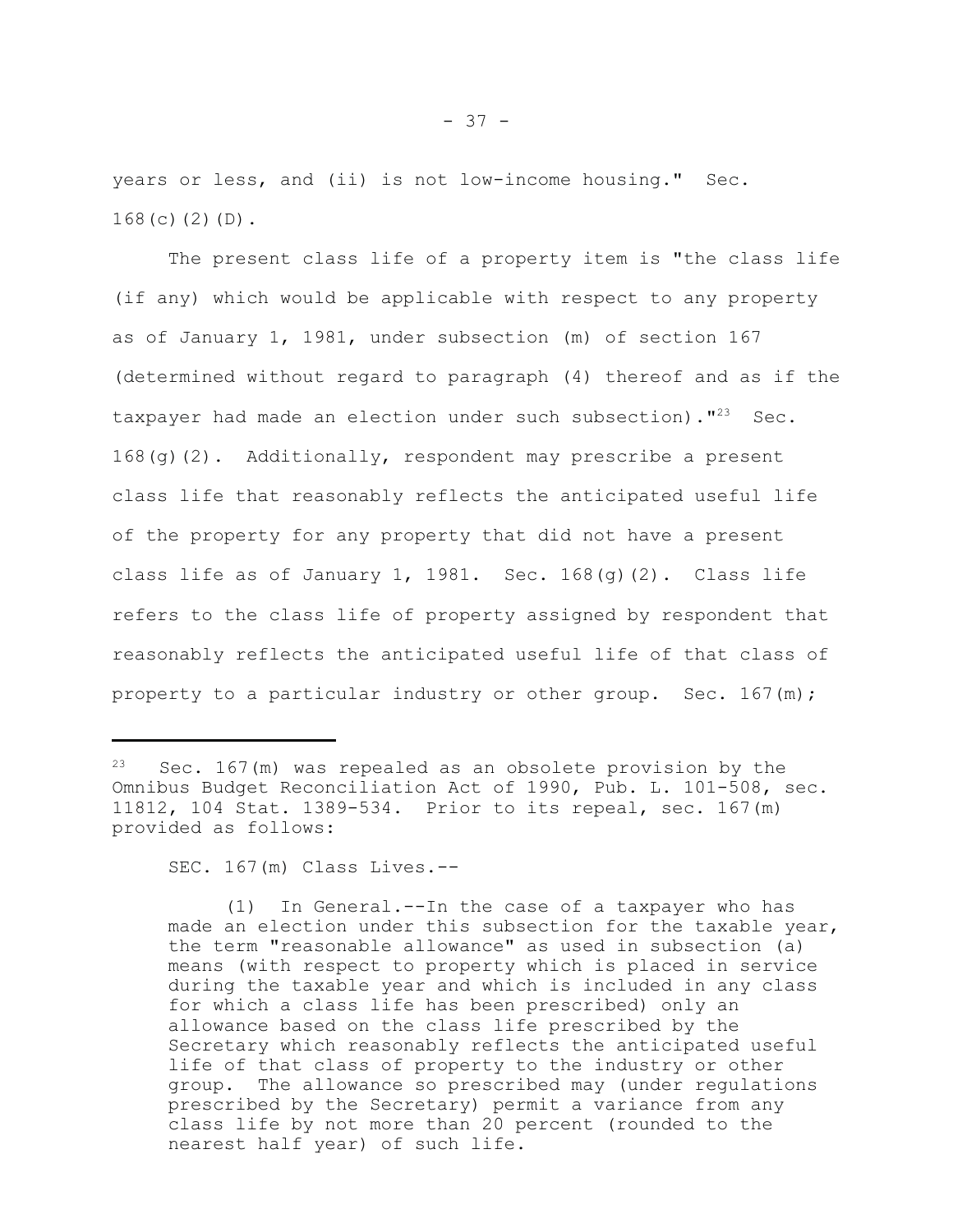see sec. 1.167(a)-11, Income Tax Regs. Accordingly, ACRS incorporates by reference the Asset Depreciation Range  $(ADR)^{24}$ classifications. Sec. 168(g)(2); Walgreen Co. v. Commissioner, 68 F.3d 1006, 1008 (7th Cir. 1995), revg. and remanding on another issue 103 T.C. 582 (1994). ACRS reduces the number of property classes from around 125 under the ADR system to six (five as originally enacted). Sec. 168(c)(2); Sprint Corp. v. Commissioner, supra.

In several revenue procedures, respondent had prescribed asset guideline classes, asset guideline periods (class lives) and ranges, and annual asset guideline repair allowance percentages for assets used in business, manufacturing, and other activities. E.g., Rev. Proc. 87-56, 1987-2 C.B. 674; Rev. Proc.

 $24$  Prior to ERTA, the principal method used to assign useful lives for personal property was the ADR and class life system, which was effective generally for assets placed in service after 1970 and before 1981. Walgreen Co. v. Commissioner, 103 T.C. 582, 586-588 (1994), revd. and remanded on another issue 68 F.3d 1006 (7th Cir. 1995); Simon v. Commissioner, 103 T.C. 247, 254- 255 (1994), affd. 68 F.3d 41 (2d Cir. 1995); Clinger v. Commissioner, T.C. Memo. 1990-459; see also sec. 1.167(a)-(11), Income Tax Regs. Pursuant to that system, assets were grouped into approximately 125 different asset guideline classes and a guideline life was assigned to each class. A range of years, i.e., the ADR, was then provided for each class of personal property. The taxpayer could use a useful life of up to 20 percent longer or 20 percent shorter than the guideline life prescribed by respondent for particular classes of depreciable property. For each asset account in the class, the taxpayer selected either a class life or an ADR that was used as the useful life for computing depreciation. Sprint Corp. v. Commissioner, 108 T.C. 384 (1997); Walgreen Co. v. Commissioner, supra; Simon v. Commissioner, supra; Clinger v. Commissioner, supra.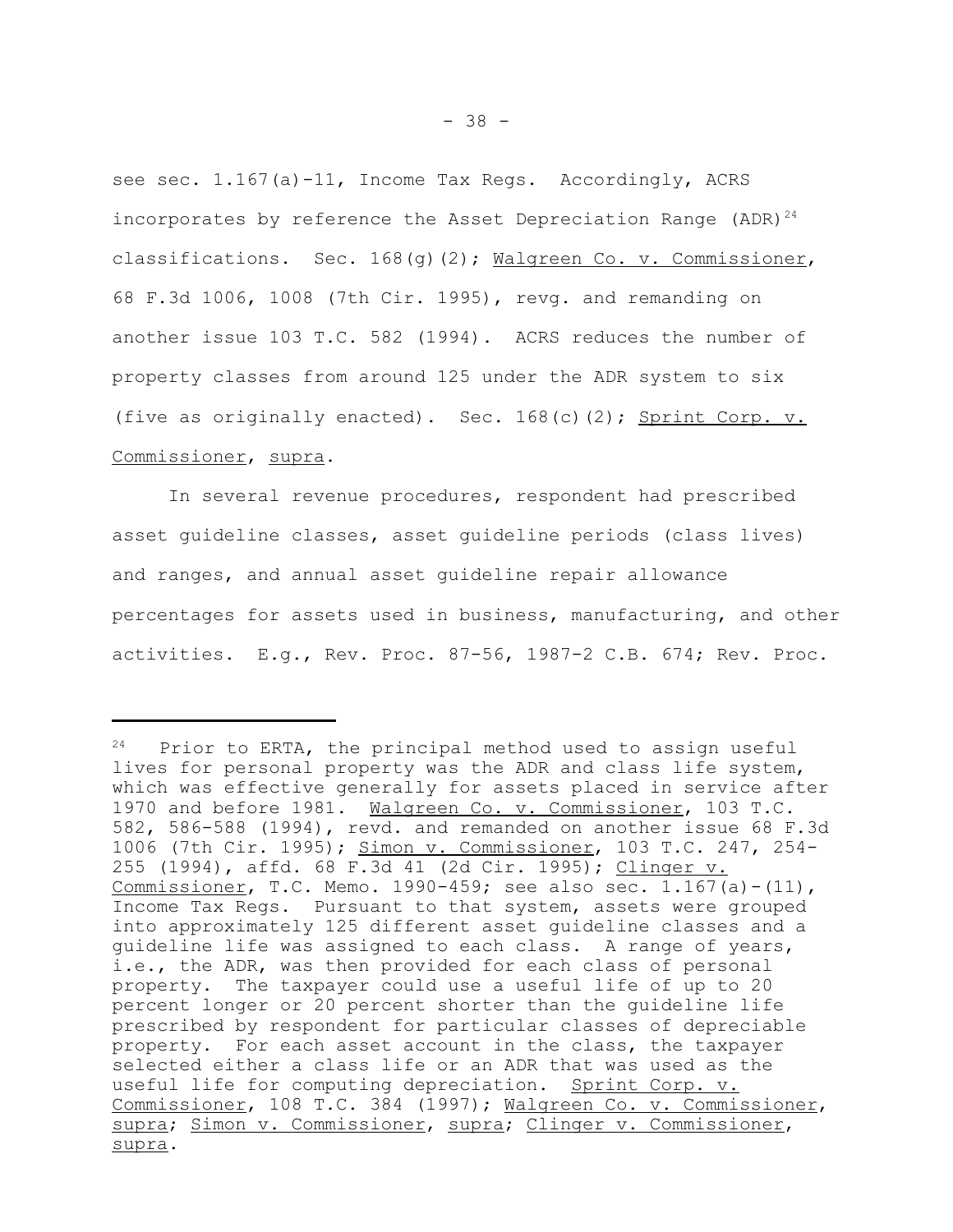83-35, 1983-1 C.B. 745. The revenue procedures provide ADR classes for specified depreciable assets generally used in all business activities, except as noted, as well as for depreciable assets used in certain businesses. Rev. Proc. 83-35, supra, is applicable for assets placed in service during years ended 1985 and 1986. The present class life is the asset guideline period (i.e., the midpoint class life) established for the particular class. Rev. Proc. 83-35, sec. 101, 1983-1 C.B. at 745.

The component method of depreciation is not permitted under ACRS. Sec. 168(f)(1).<sup>25</sup> The component method of depreciation is

 $25$  Sec. 168(f) provides in pertinent part as follows:

SEC. 168(f) Special rules for application of this section. --For purposes of this section--

(1) Components of section 1250 class property.--

(A) In general.--Except as otherwise provided in this paragraph--

(i) the deduction allowable under subsection (a) with respect to any component (which is section 1250 class property) of a building shall be computed in the same manner as the deduction allowable with respect to such building, and

(ii) the recovery period for such component shall begin on the later of--

> (I) the date such component is placed in service, or

(II) the date on which the building is placed in service.

(B) Transitional rules.

(continued...)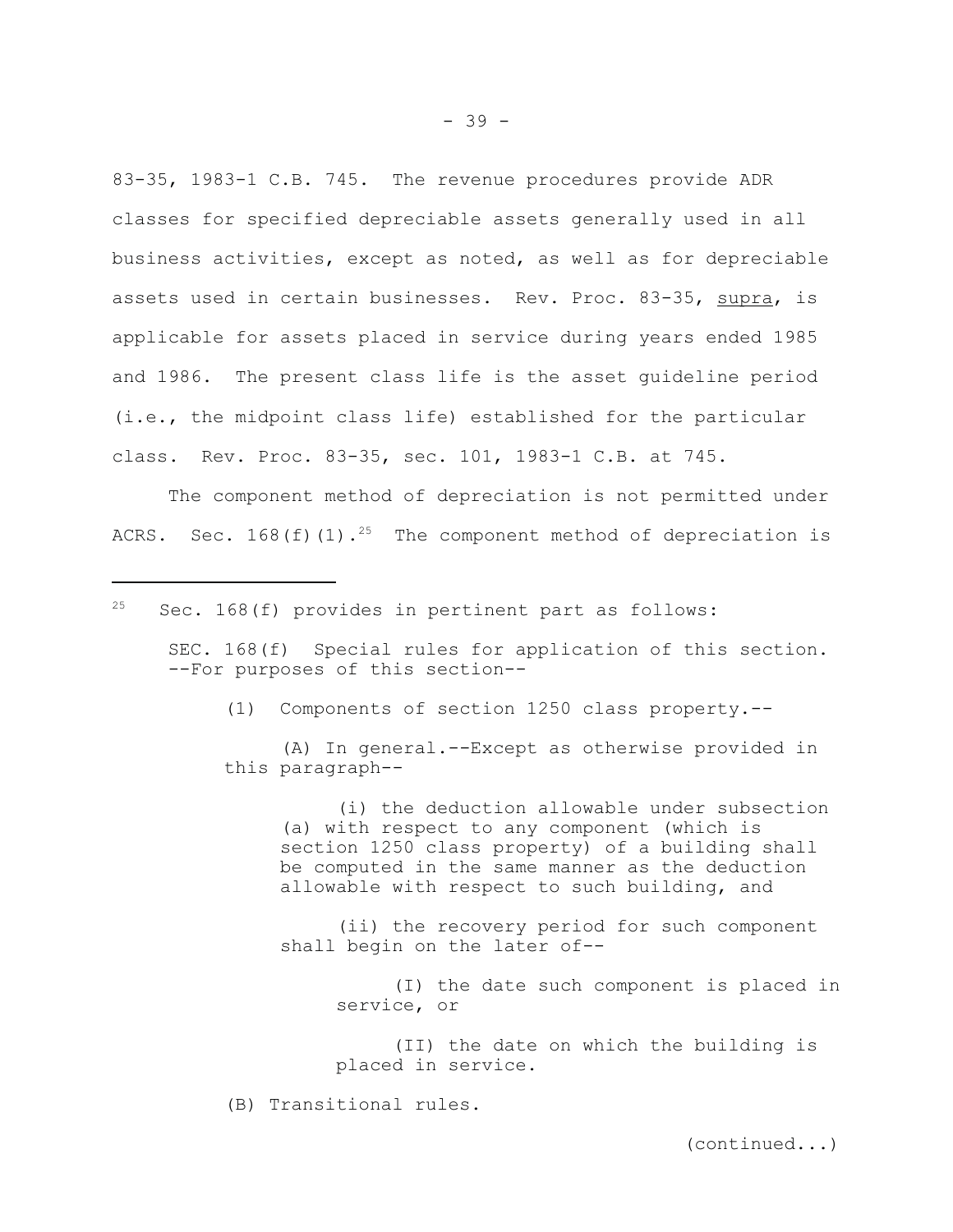a method of depreciation that "fragments an item of property, often a building, into its elements (e.g., shell, plumbing, and wiring) and applies individual useful lives and salvage values to each such component." Westin, Lexicon of Tax Terminology 127  $(1984)$ ; see also Shainberg v. Commissioner, 33 T.C. 241 (1959); sec. 1.167-7, Income Tax Regs.

Accordingly, the parties agree that the disputed property items placed in service during 1985 and 1986 constitute 5-year property, as petitioners contend, only if the items constitute section 1245 class property, and do not constitute structural components of section 1250 class property, as respondent contends they do.

#### MACRS

MACRS provides that the "depreciation deduction provided by section 167(a) for any tangible property shall be determined by using--(1) the applicable depreciation method, (2) the applicable recovery period, and (3) the applicable convention." Sec. 168(a). For purposes of the general depreciation system, which is involved in the instant case, MACRS generally classifies

 $25$  (...continued) \* \* \* \* \* \* \* (C) Exception for substantial improvements.-- (i) In general. For purposes of this paragraph, a substantial improvement shall be treated as a separate building.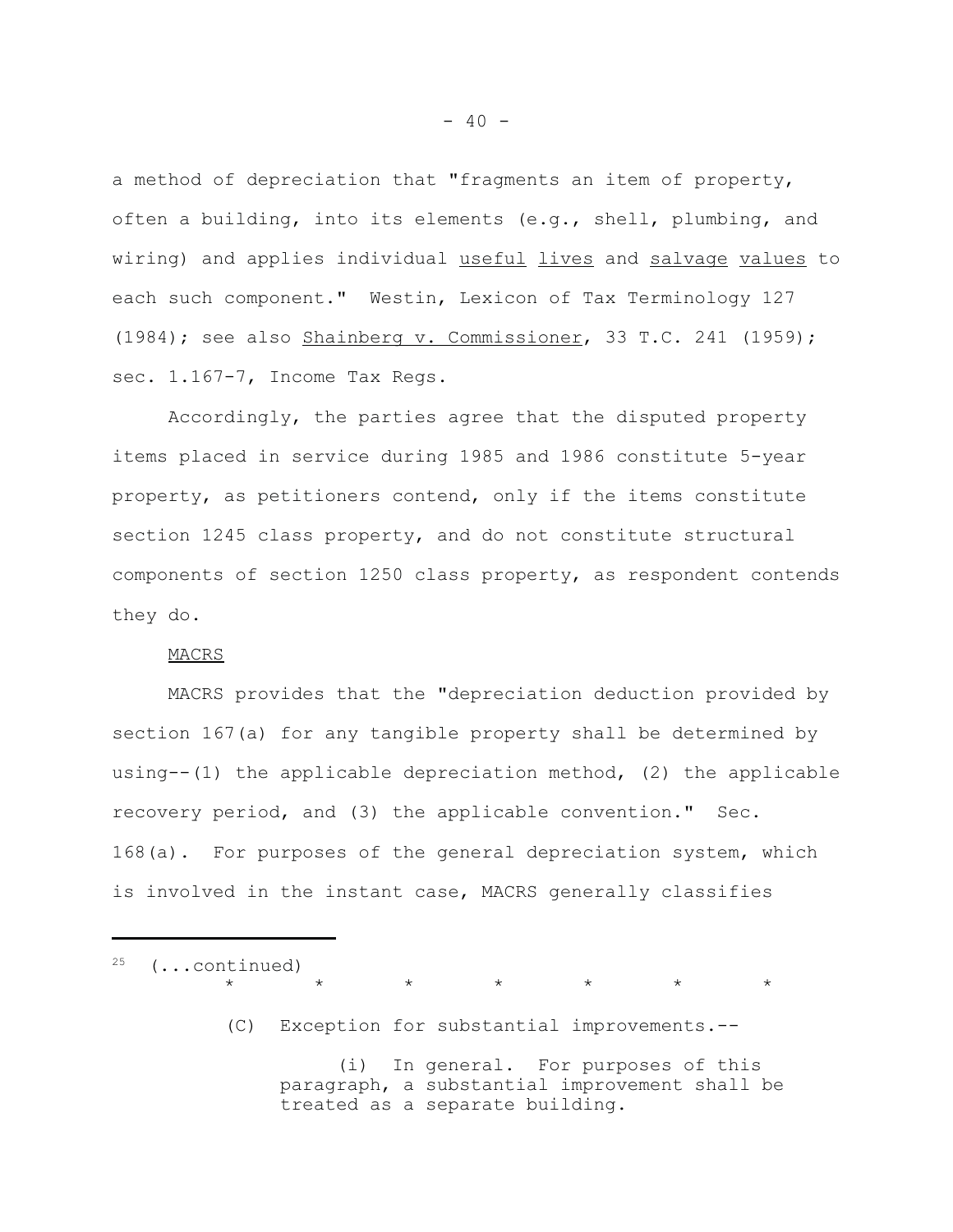eligible personal property and certain real property as 3-year property, 5-year property, 7-year property, 10-year property, 15 year property, or 20-year property, and assigns that property to a corresponding recovery period on the basis of the property's class life. Sec.  $168(c)$ , (e)(1), (e)(3). MACRS generally classifies section 1250 real property as residential rental property (which is not involved in the instant case) or nonresidential real property,  $26$  which are assigned to a 27.5-year recovery period or a 31.5-year recovery period,  $27$  respectively. Sec.  $168(c)$ , (e)(2).

Section  $168(i)(1)$  provides that the term "class life" means "the class life (if any) which would be applicable with respect to any property as of January 1, 1986, under subsection (m) of section 167". That class life generally is the midpoint class life for the asset guideline class to which the property was assigned as of January 1, 1986, pursuant to Rev. Proc. 83-35,

(i) residential rental property, or

(ii) property with a class life of less than 27.5 years.

 $26$  Sec. 168(e)(2)(B) defines nonresidential real property as follows:

<sup>(</sup>B) Nonresidential real property.--The term "nonresidential real property" means section 1250 property which is not--

 $27$  OBRA-1993, sec. 13151, 107 Stat. 448, extended to 39 years the recovery period for nonresidential real property placed in service after May 12, 1993.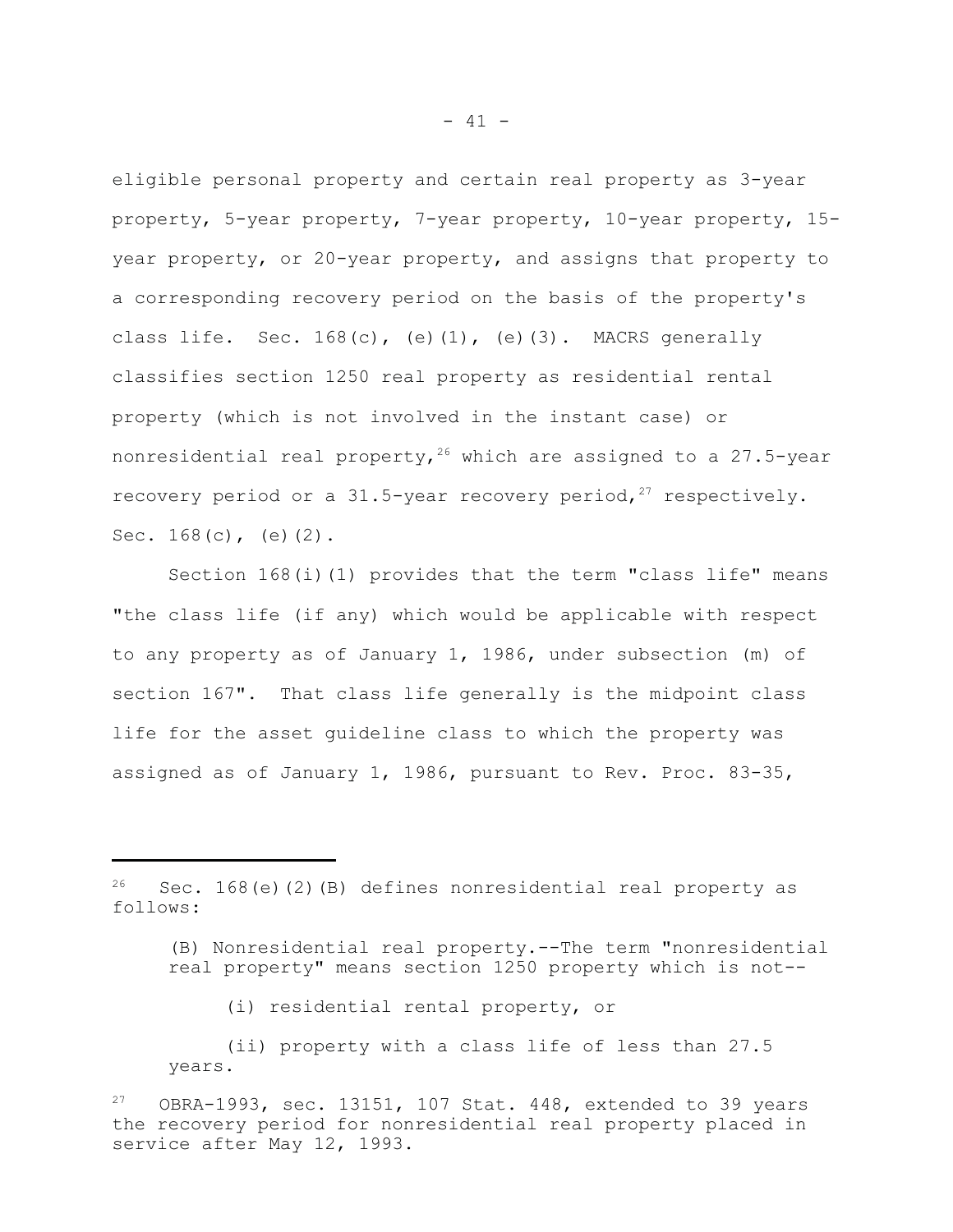1983-1 C.B. 745.28 Rev. Proc. 87-56, sec. 2.20, 1987-2 C.B. at 674. Section 168(i)(1)(B) provides that, except in the case of residential rental property or nonresidential real property, respondent may designate a class life for any property which does not have a prescribed class life as of January 1, 1986, or, within restrictions, may modify the class life of property.<sup>29</sup> See sec.  $168(i)(1)(D)$ . Additionally, section  $168(e)$  assigns recovery periods to certain tangible, depreciable property regardless of its class life. Sec. 168(e)(3). Rev. Proc. 87-56, section 5, 1987-2 C.B. 674, as clarified and modified by Rev. Proc. 88-22, 1988-1 C.B. 785, prescribes class lives and recovery periods applicable for years ended 1987 and 1988.

MACRS repealed ACRS section  $168(f)(1)$ , which related specifically to components of section 1250 class property. Section 168(i)(6),  $30$  however, provides that improvements made to

 $30$  Sec. 168(i)(6) provides as follows:

<sup>&</sup>lt;sup>28</sup> With the exception of telephone central office equipment for which a class life was delineated in Rev. Proc. 82-67, 1982-2 C.B. 853, the class lives for property as of Jan. 1, 1986, for property that had assigned class lives, remained the same as their class lives as of Jan. 1, 1981. See Collins Music Co. v. United States, 21 F.3d 1330, 1333-1334 (4th Cir. 1994); Rev. Proc. 83-35, sec. 1.01, 1983-1 C.B. 745, 745.

<sup>&</sup>lt;sup>29</sup> Congress repealed respondent's authority to prescribe or modify class lives in sec. 6253 of the Technical and Miscellaneous Revenue Act of 1988, Pub. L. 100-647, 102 Stat. 3753.

<sup>(6)</sup> Treatments of additions or improvements to property.--In the case of any addition to (or improvement (continued...)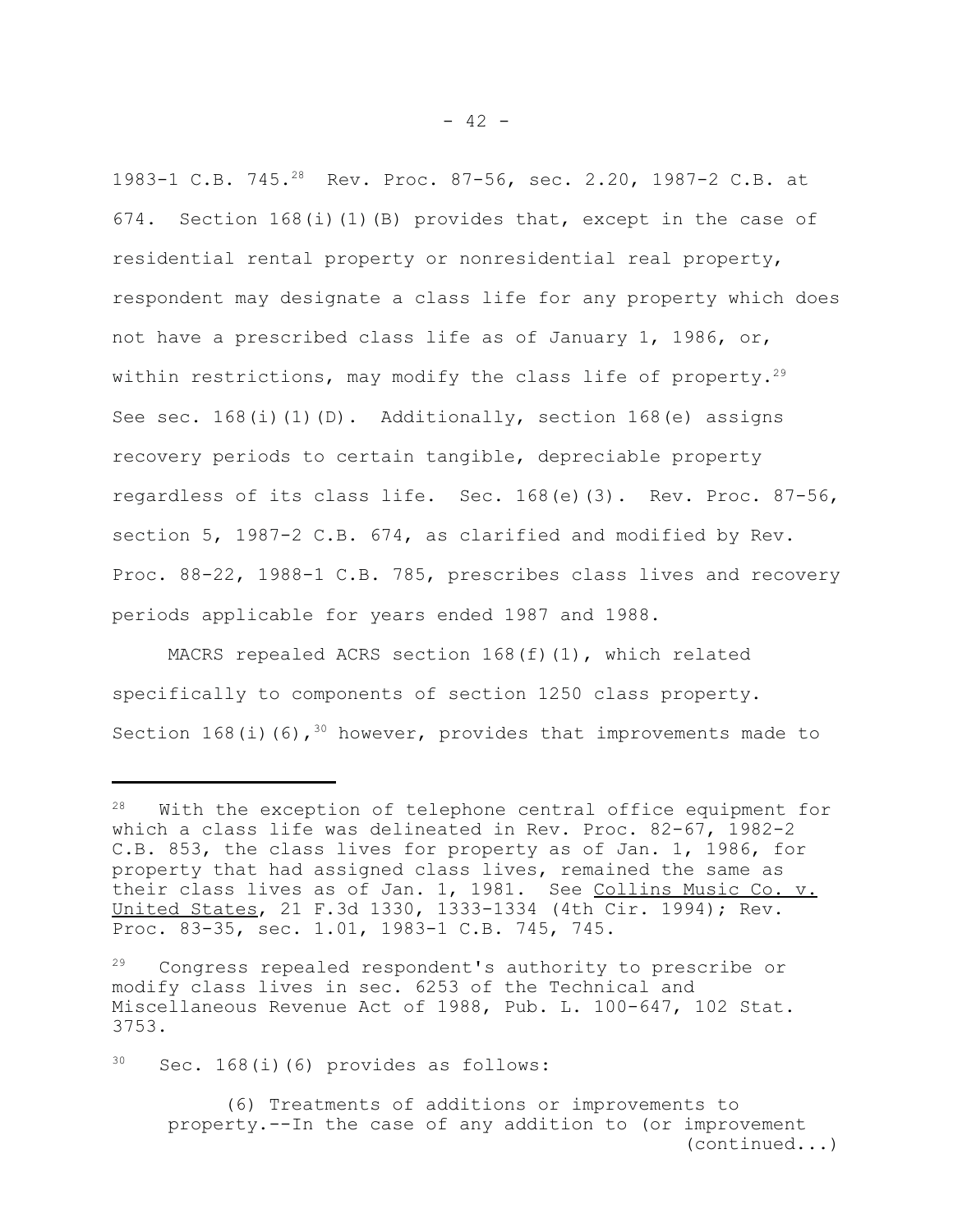real property are depreciated using the same recovery period applicable to the underlying property as if the underlying property were placed in service at the time the improvements were made. Accordingly, MACRS continues the prohibition against the use of the component method of depreciation. S. Rept. 99-313, at 105 (1986), 1986-3 C.B. (Vol. 3) 105.

Congress did not assign a specific class life to the disputed property items placed in service during 1986 and 1987. See sec.  $168(e)(3)$ . Accordingly, the parties agree that the disputed property items constitute 5-year property, as petitioners contend, only if the items have a class life of more than 4 years but less than 10 years pursuant to Rev. Proc. 87-56, as clarified and modified by Rev. Proc.  $88-22$ , sec.  $168(c)$ , (e)(1), and the disputed property items do not constitute

30 (...continued) of) any property--

> (A) any deduction under subsection (a) for such addition or improvement shall be computed in the same manner as the deduction of such property would be computed if such property had been placed in service at the same time as such addition or improvement, and

(B) the applicable recovery period for such addition or improvement shall begin on the later of--

(i) the date on which such addition (or improvement) is placed in service, or

(ii) the date on which the property with respect to which such addition (or improvement) was made is placed in service.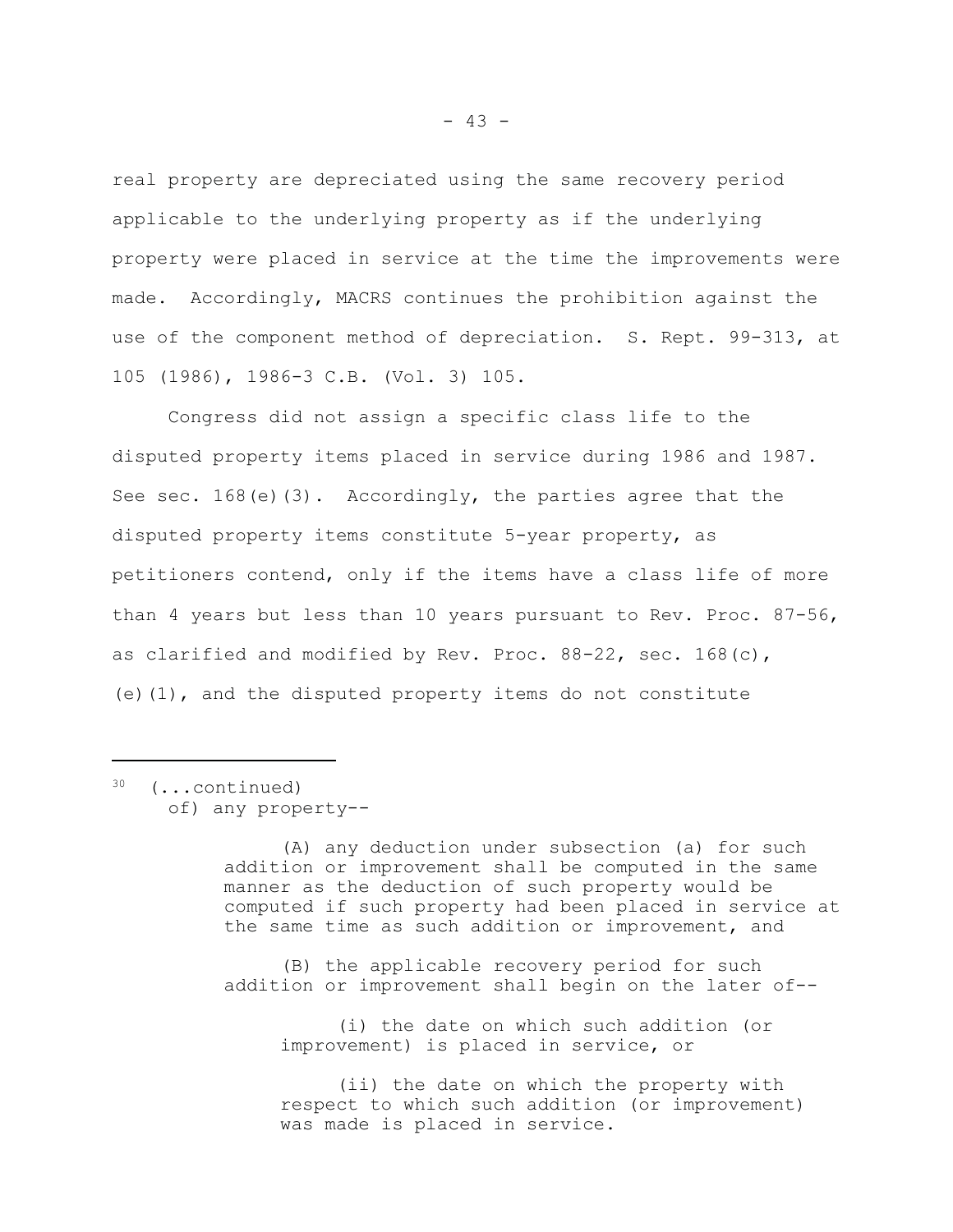structural components of nonresidential real property, as respondent contends they do.

### The Meaning of Section 1245 Class Property Under ACRS and MACRS.

Respondent does not dispute for purposes of the instant case that petitioners' business is described in Asset Guideline Class 57.0 (Class 57.0). Rev. Proc. 83-35, 1983-1 C.B. at 762, and Rev. Proc. 87-56, 1987-2 C.B. at 686, describe Class 57.0 as follows: "Distributive Trades and Services: Includes assets used in wholesale and retail trade, and personal and professional services. Includes section 1245 assets used in marketing petroleum and petroleum products". Both revenue procedures prescribe a 9-year class life for assets in Class 57.0. Rev. Proc. 83-85, supra; Rev. Proc. 87-56, supra. ACRS and MACRS both provide that property with a 9-year class life is depreciable over a 5-year period. Sec.  $168(c)(2)(B)$  (1985 and 1986); sec. 168(c), (e)(1) (1986 and 1987). Consequently, unless the disputed property items constitute section 1250 class property, they are depreciable over 5-year periods because petitioners' businesses fall within the category "personal and professional services".

Petitioners contend that the disputed property items constitute section 1245 class property pursuant to the Code, relevant legislative history, relevant income tax regulations, respondent's long-standing rulings, and prior decisions of this Court and, therefore, are properly depreciable over 5-year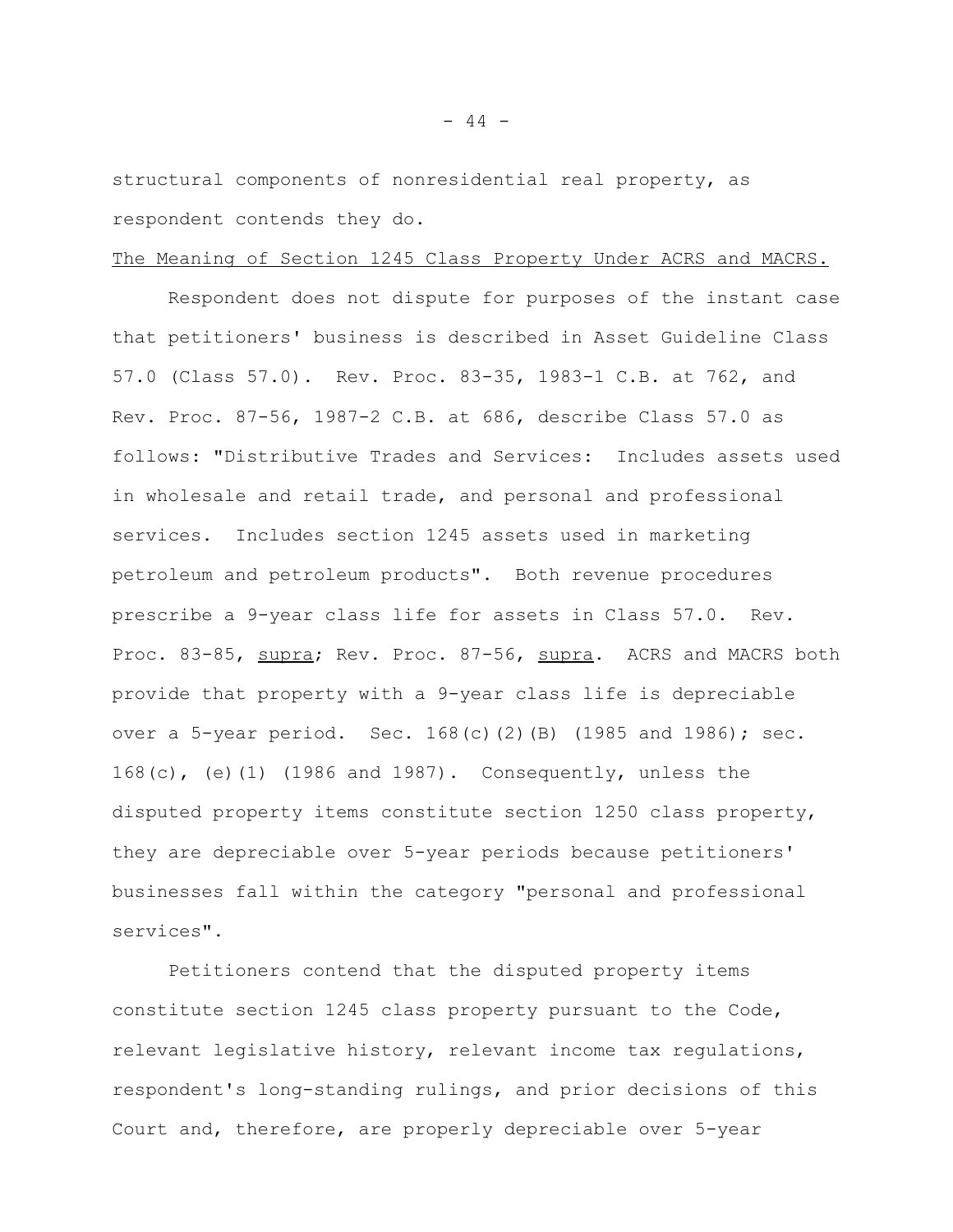periods. Petitioners maintain that the question of whether property constitutes section 1245 or section 1250 property frequently was presented to respondent and to the courts in the context of whether property constituted tangible personal property for purposes of qualifying for ITC and that a similar analysis is appropriate for purposes of ACRS and MACRS.

Respondent has raised a number of arguments in support of the position that the disputed property items constitute section 1250 class property. Respondent's principal argument is that using a different recovery period for the disputed property items than for the buildings to which they relate in effect results in component depreciation, which method is no longer permitted under ACRS and MACRS. Respondent argues that the cases on which petitioners primarily rely are not applicable to the instant case because those cases involve tax years prior to 1981, when component depreciation was permissible, and they deal with ITC. Respondent asserts that the judicially developed ITC tests have limited application in determining what constitutes a structural component for purposes of applying ACRS and MACRS in light of the elimination of the component method of accounting. Respondent maintains that the disputed property items must be depreciated over the same recovery period as the structure to which they relate. Respondent's position raises an issue of first impression.

 $- 45 -$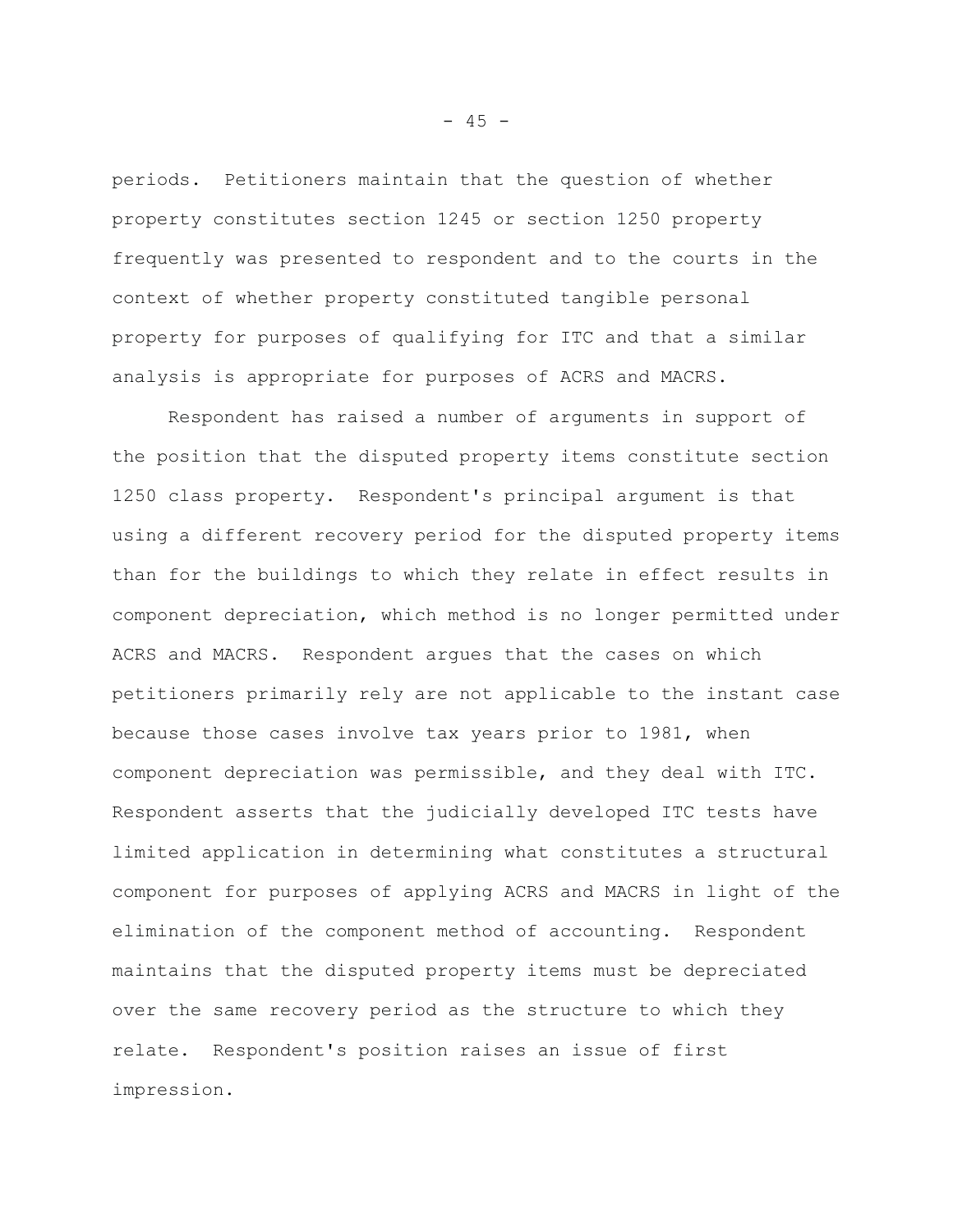To resolve that issue, we look to the language of the statute. Because the relevant ACRS and MACRS provisions differ, we discuss separately our conclusion that, in prohibiting component depreciation, Congress did not intend to eliminate from 5-year property those disputed property items which would satisfy the definition of tangible personal property pursuant to section 1245(a)(3)(A) prior to the enactment of ACRS or MACRS.

ACRS

As we discussed supra, to be classified as 5-year property the disputed property items must constitute section 1245 class property. Sec.  $168(c)(2)(B).$ <sup>31</sup> Section 1245 class property consists of "tangible property described in section 1245(a)(3) other than subparagraphs (C) and (D)."<sup>32</sup> Sec. 168(g)(3).<sup>33</sup> On

 $32$  Sec. 1245(a)(3) provides as follows:

(3) Section 1245 Property.--For purposes of this section, the term "section 1245 property" means any property which is or has been property of a character subject to the allowance for depreciation provided in section 167 (or subject to the allowance of amortization provided in section 185) and is either--

(A) personal property,

(B) other property (not including a building or its structural components) but only if such other (continued...)

 $31$  For taxable years ended 1984 and 1985, sec. 168(c)(2)(B) provides as follows:

<sup>(</sup>B) 5-year property.--The term "5-year property" means recovery property which is section 1245 class property and which is not 3-year property, 10-year property, or 15-year public utility property.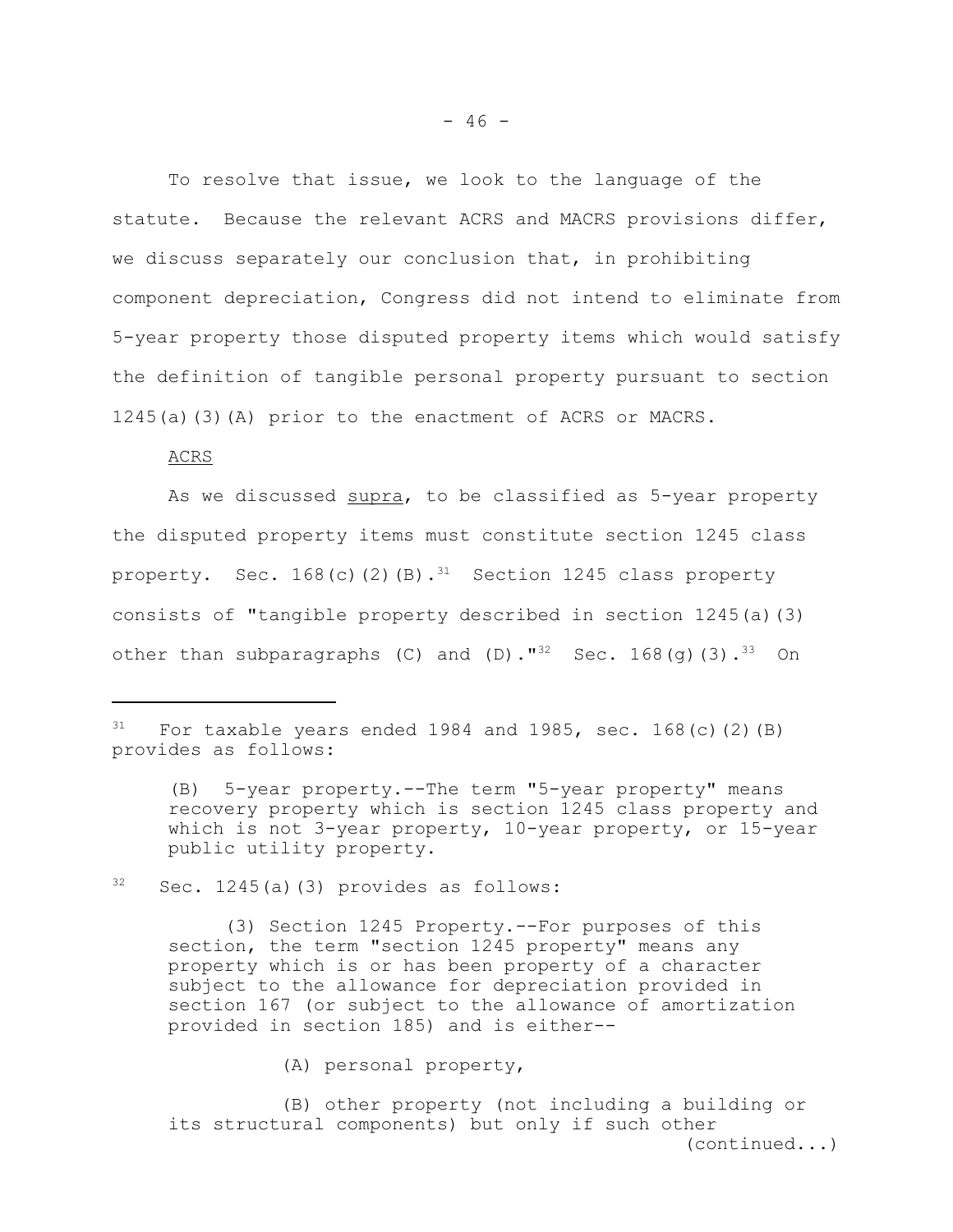the other hand, to constitute 19-year real property, the property must be section 1250 class property. Section 1250 class property

32 (...continued) property is tangible and has an adjusted basis in which there are reflected adjustments described in paragraph (2) for a period in which such property (or other property)--

> (i) was used as an integral part of manufacturing, production, or extraction or of furnishing transportation, communications, electrical energy, gas, water, or sewage disposal services, or

> (ii) constituted a research facility used in connection with any of the activities referred to in clause (i), or

> (iii) constituted a facility used in connection with any of the activities referred to in clause (i) for the bulk storage of fungible commodities (including commodities in a liquid or gaseous state),

(C) an elevator or an escalator,

(D) so much of any real property (other than any property described in subparagraph (B)) which has an adjusted basis in which there are reflected adjustments for amortization under section 169, 179, 185, 188, 190, 193, or 194,

(E) a single purpose agricultural or horticultural structure (as defined in section 48(p)), or

(F) a storage facility (not including a building or its structural components) used in connection with the distribution of petroleum or any primary product of petroleum.

 $33$  For taxable years ended 1984 and 1985, sec. 168(q)(3) provides as follows:

The term "section 1245 class property" means tangible property described in section 1245(a)(3) other than subparagraphs (C) and (D).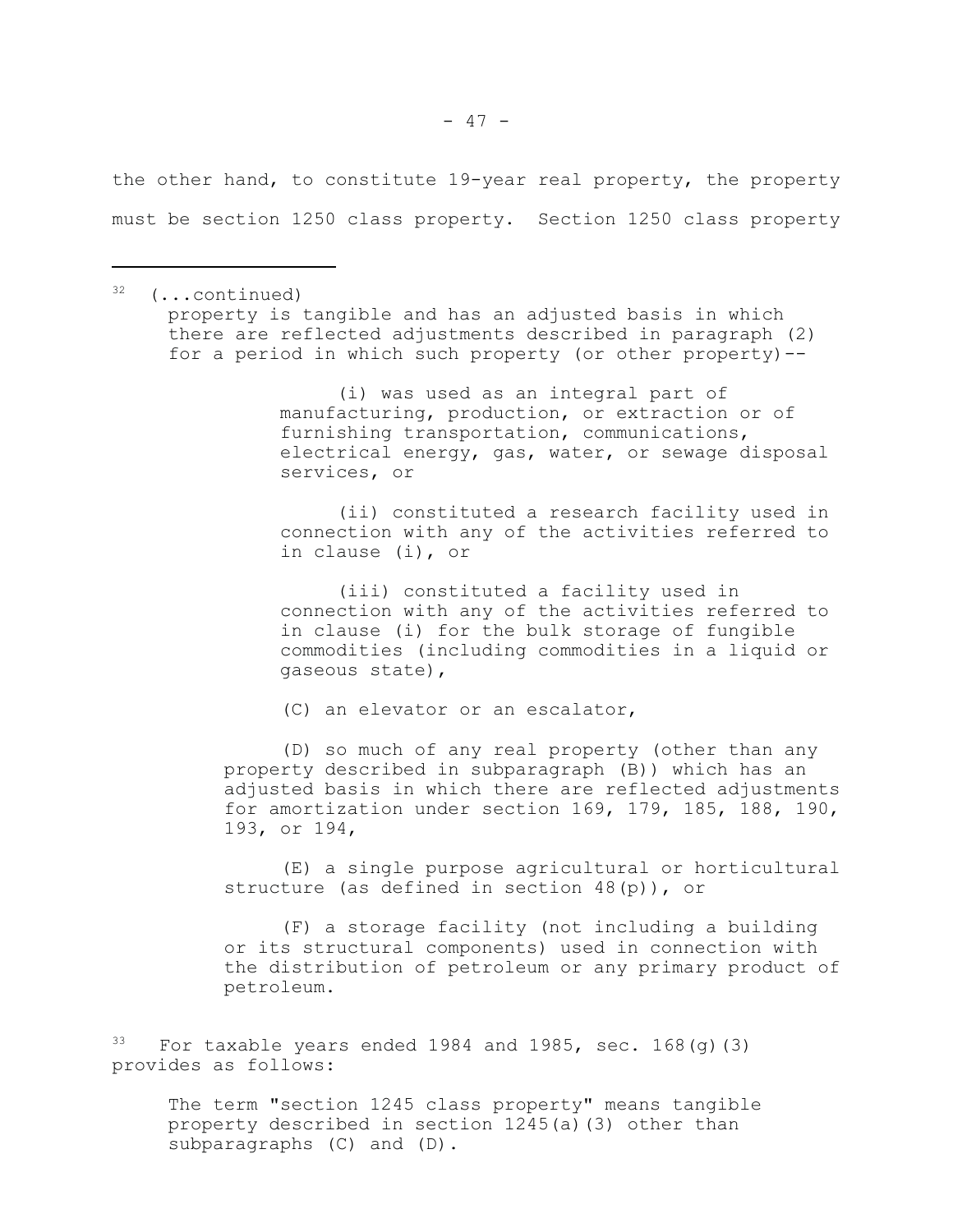embodies "property described in section  $1250(c)$ <sup>34</sup> and \* \* \* in section  $1245(a)(3)(C)$ ." Sec.  $168(q)(4)$ .<sup>35</sup>

Petitioners are not engaged in an activity described in section  $1245(a)(3)(B)$ . Additionally, the disputed property items are not described in section  $1245(a)(3)(E)$  or  $(F)$ . Accordingly, the disputed property items constitute section 1245 class property only if they are personal property as defined in section 1245(a)(3)(A). See also sec.  $1.1245-3(a)$ , Income Tax Regs.

Section 1.1245-3(b)(1), Income Tax Regs., defines personal property as "(1) Tangible personal property (as defined in paragraph (c) of  $\S$  1.48-1, relating to the definition of 'section 38 property' for purposes of the investment credit)". Accordingly, ACRS incorporates within the meaning of section 1245 class property tangible personal property defined in section  $1.48-1(c)$ , Income Tax Regs.  $36$ 

34 Sec. 1250(c) provides as follows:

(c) Section 1250 Property. For purposes of this section, the term "section 1250 property" means any real property (other than section 1245 property, as defined in section  $1245(a)(3)$ ) which is or has been property of a character subject to the allowance for depreciation provided in section 167.

 $35$  For taxable years ended 1984 and 1985, sec. 168(g)(4) provides as follows:

(4) Section 1250 class property. The term "section 1250 class property" means property described in section 1250(c) and property described in section 1245(a)(3)(C).

 $36$  Sec. 1.48-1(c), Income Tax Regs., provides as follows: (continued...)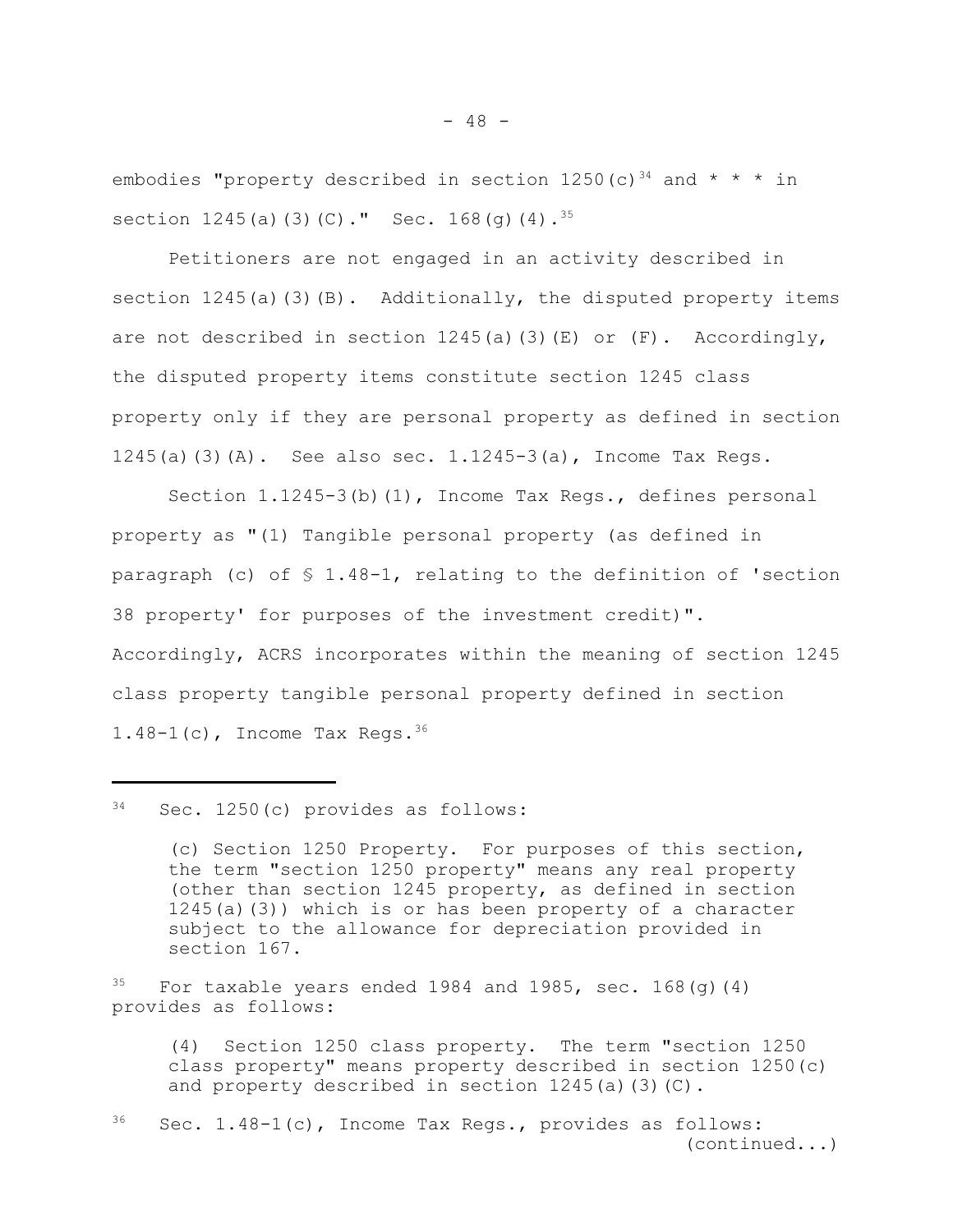Nineteen-year real property consists of section 1250 class property with a present class life of more than 12.5 years, except for low-income housing as defined in section  $168(c)(2)(F)$ . Sec. 168(c)(2)(D). Section 1250 class property is property described in section  $1250(c)$  and in section  $1245(a)(3)(C)$ . Sec.

 $36$  (...continued)

<sup>(</sup>c) Definition of tangible personal property. If property is tangible personal property it may qualify as section 38 property irrespective of whether it is used as an integral part of an activity (or constitutes a research or storage facility used in connection with such activity) specified in paragraph (a) of this section. Local law shall not be controlling for purposes of determining whether property is or is not "tangible" or "personal". Thus, the fact that under local law property is held to be personal property or tangible property shall not be controlling. Conversely, property may be personal property for purposes of the investment credit even though under local law the property is considered to be a fixture and therefore real property. For purposes of this section, the term "tangible personal property" means any tangible property except land and improvements thereto, such as buildings or other inherently permanent structures (including items which are structural components of such buildings or structures). Thus, buildings, swimming pools, paved parking areas, wharves and docks, bridges, and fences are not tangible personal property. Tangible personal property includes all property (other than structural components) which is contained in or attached to a building. Thus, such property as production machinery, printing presses, transportation and office equipment, refrigerators, grocery counters, testing equipment, display racks and shelves, and neon and other signs, which is contained in or attached to a building constitutes tangible personal property for purposes of the credit allowed by section 38. Further, all property which is in the nature of machinery (other than structural components of a building or other inherently permanent structure) shall be considered tangible personal property even though located outside a building. Thus, for example, a gasoline pump, hydraulic car lift, or automatic vending machine, although annexed to the ground, shall be considered tangible personal property.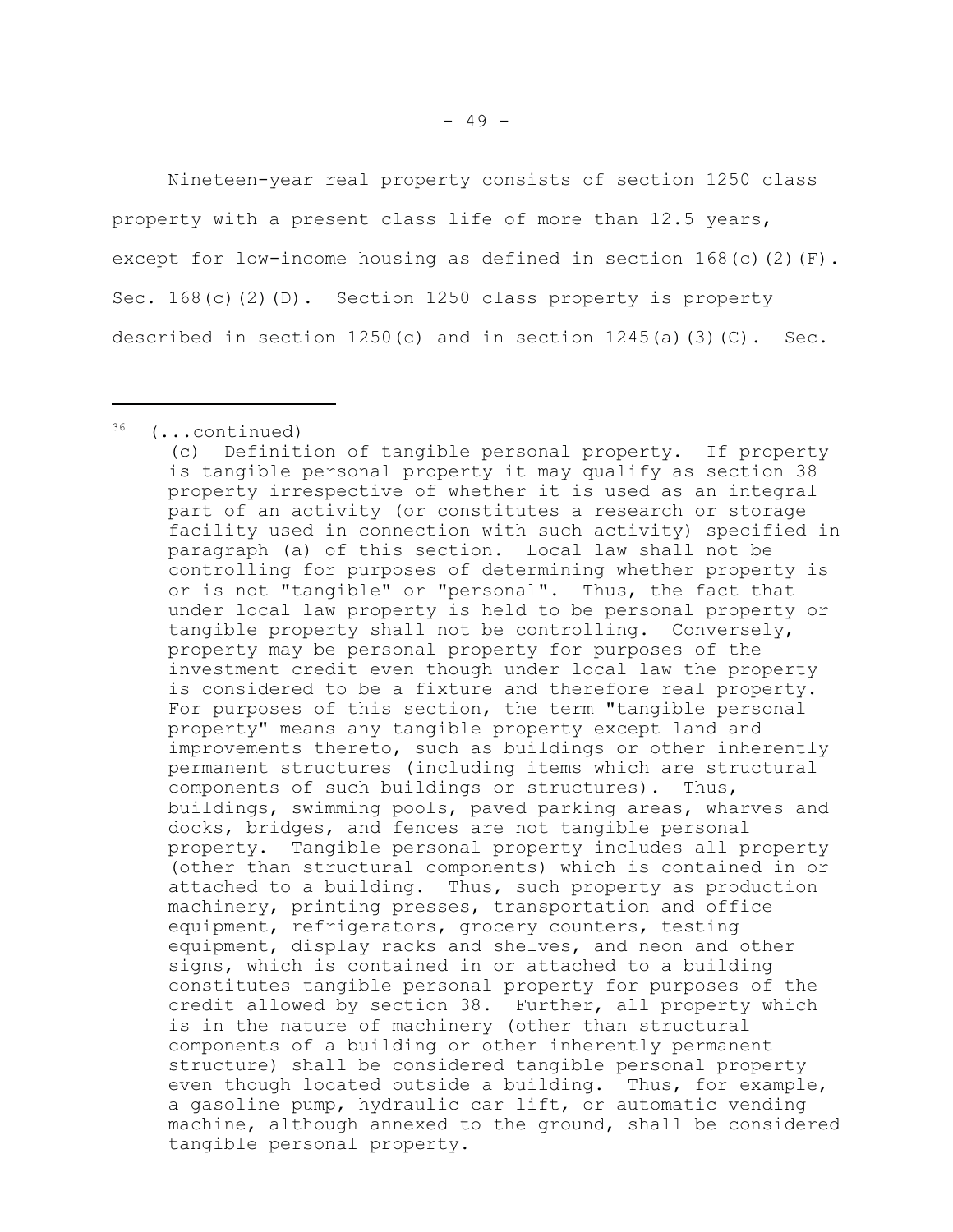168(g)(4). Section 1250(c) defines section 1250 property to mean "any real property (other than section 1245 property, as defined in section  $1245(a)(3)$ ". Section  $1245(a)(3)(C)$  includes elevators and escalators within the definition of section 1245 property.

Section 1.1250-1(e)(3)(i), Income Tax Regs., defines real property to include the structural components of a building within the meaning of section  $1.1245-3(c)$ , Income Tax Regs., which provides in pertinent part that "the terms 'building' and 'structural components' shall have the meanings assigned to those terms in paragraph (e) of  $$1.48-1.^{\text{T}}$ 

 $37$  Sec. 1.48-1(e)(2) provides in pertinent part as follows:

<sup>(2)</sup> The term "structural components" includes such parts of a building as walls, partitions, floors, and ceilings, as well as any permanent coverings therefor such as paneling or tiling; windows and doors; all components (whether in, on, or adjacent to the building) of a central air conditioning or heating system, including motors, compressors, pipes and ducts; plumbing and plumbing fixtures, such as sinks and bathtubs; electric wiring and lighting fixtures; chimneys; stairs, escalators, and elevators, including all components thereof; sprinkler systems; fire escapes; and other components relating to the operation or maintenance of a building. However, the term "structural components" does not include machinery the sole justification for the installation of which is the fact that such machinery is required to meet temperature or humidity requirements which are essential for the operation of other machinery or the processing of materials or foodstuffs. Machinery may meet the "sole justification" test provided by the preceding sentence even though it incidentally provides for the comfort of employees, or serves, to an insubstantial degree, areas where such temperature or humidity requirements are not essential. \* \* \*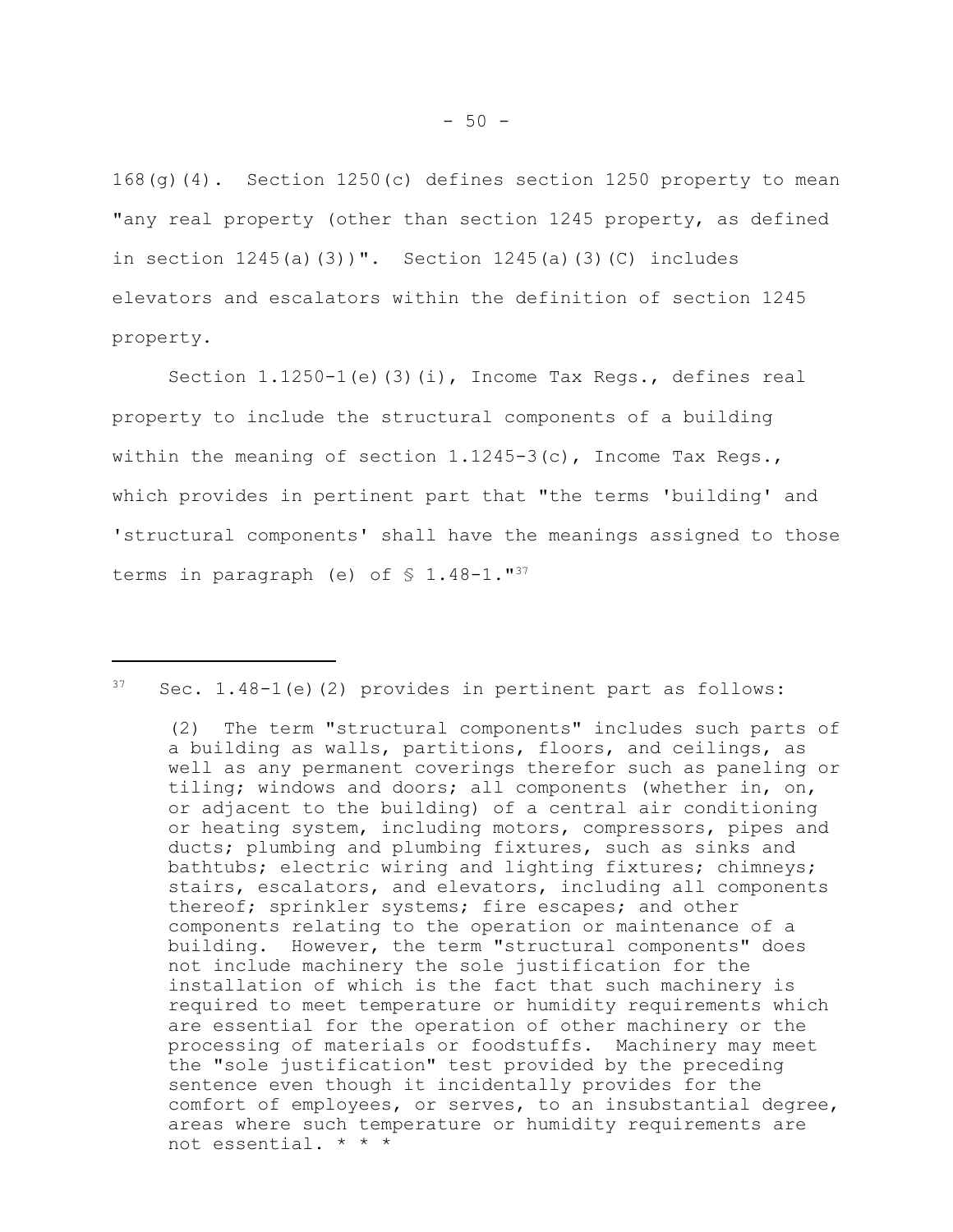The foregoing statutory and regulatory provisions support a conclusion that Congress intended that the same tests be used to ascertain whether property constitutes section 1245 class property or section 1250 class property for purposes of ACRS as are applied for purposes of determining whether property qualifies for ITC. See also Schrum v. Commissioner, 33 F.3d 426, 437 (4th Cir. 1994), affg. in part and vacating and remanding in part on another issue T.C. Memo. 1993-124, where the Court of Appeals observed: "That the classes of section 38 property and section 1245 property are, for present purposes, coextensive, is confirmed by Treasury Regulation  $S$  1.1245-3(b)(1), which, in defining section 1245 property, makes several references to Treasury Regulation  $$ 1.48-1(c)$ ." (Fn ref. omitted.)

Respondent, however, contends that section  $168(f)(1)$ ,  $38$ which prohibits component depreciation, effectively operates to change the definition of tangible personal property for purposes of ACRS to eliminate from section 1245 class property, and to include in section 1250 class property, any item which is attached to a building and that has utility beyond its relation to a particular piece of property, even if under long-standing precedent the property constitutes personal property for purposes of section 38 and section 1245. We, however, do not agree.

<sup>38</sup> See supra note 25.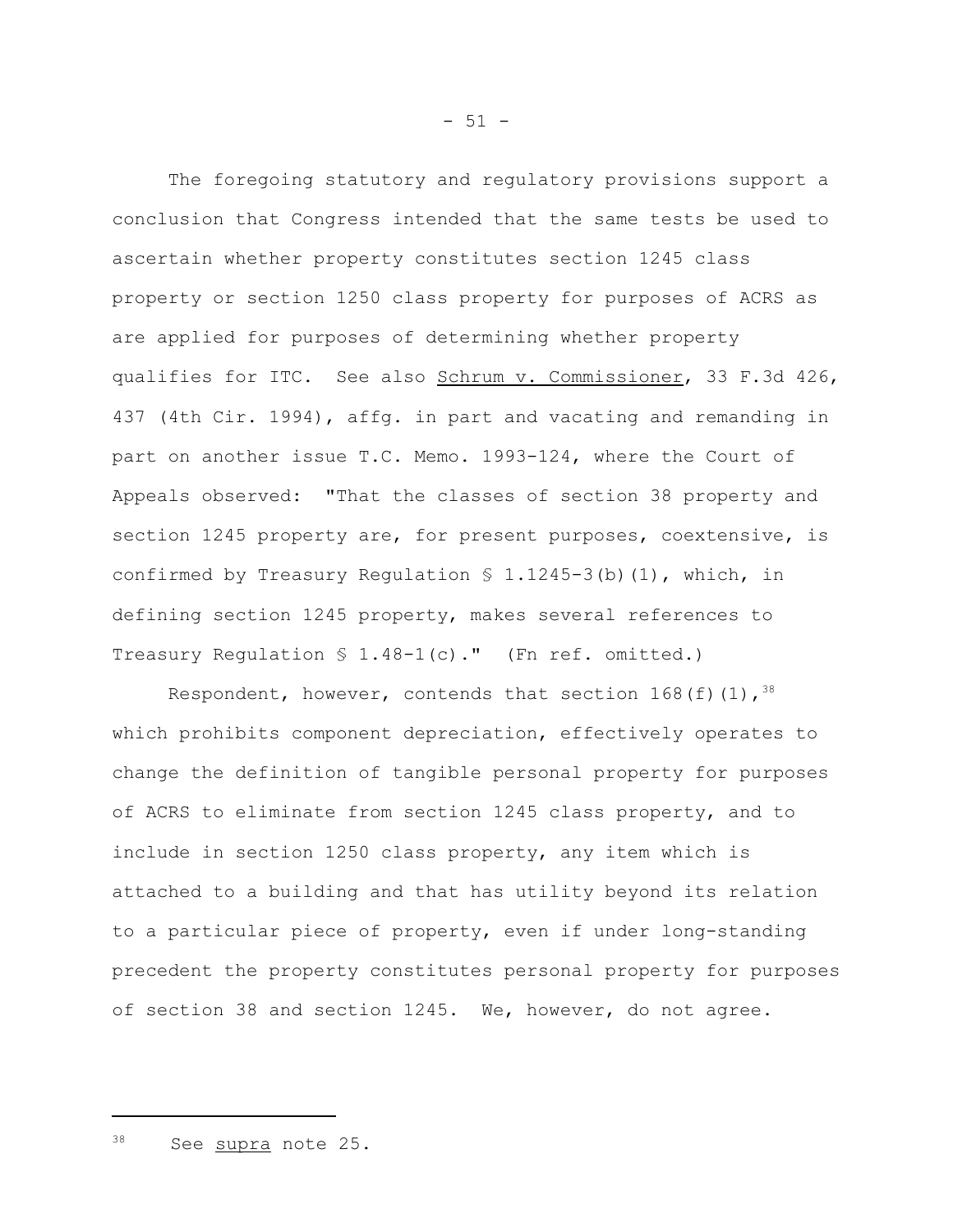Section 168(f)(1) only could apply to property that constitutes section 1250 class property as that term was understood at the time Congress enacted ACRS. Neither the statute nor its legislative history reveals an intent by Congress to redefine section 1250(c) to include property, which at that time, was considered under long-standing precedent to constitute section 1245 property. Had Congress intended that outcome, we believe Congress would have clearly set forth that intent in the statute or in its legislative history. To the contrary, the statutory language supports petitioners' position. Section 168(f)(1)(A)(i) provides that "the deduction allowable under subsection (a) with respect to any component (which is section 1250 class property) of a building shall be computed in the same manner as the deduction allowable with respect to such building". (Emphasis added.) Thus, the statutory provision plainly and only speaks to section 1250 class property, which section  $168(q)(4)$ defines as property described in section 1250(c). As discussed supra, the regulations under section  $1250(c)$  incorporate by reference section 1.1245-3(c), Income Tax Regs., which incorporates by reference section 1.48-1(e), Income Tax Regs. Accordingly, we conclude that the statutory language manifests a congressional intent to retain the prior law distinction between components that constitute section 1250 class property and property items that constitute section 1245 class property.

 $-52 -$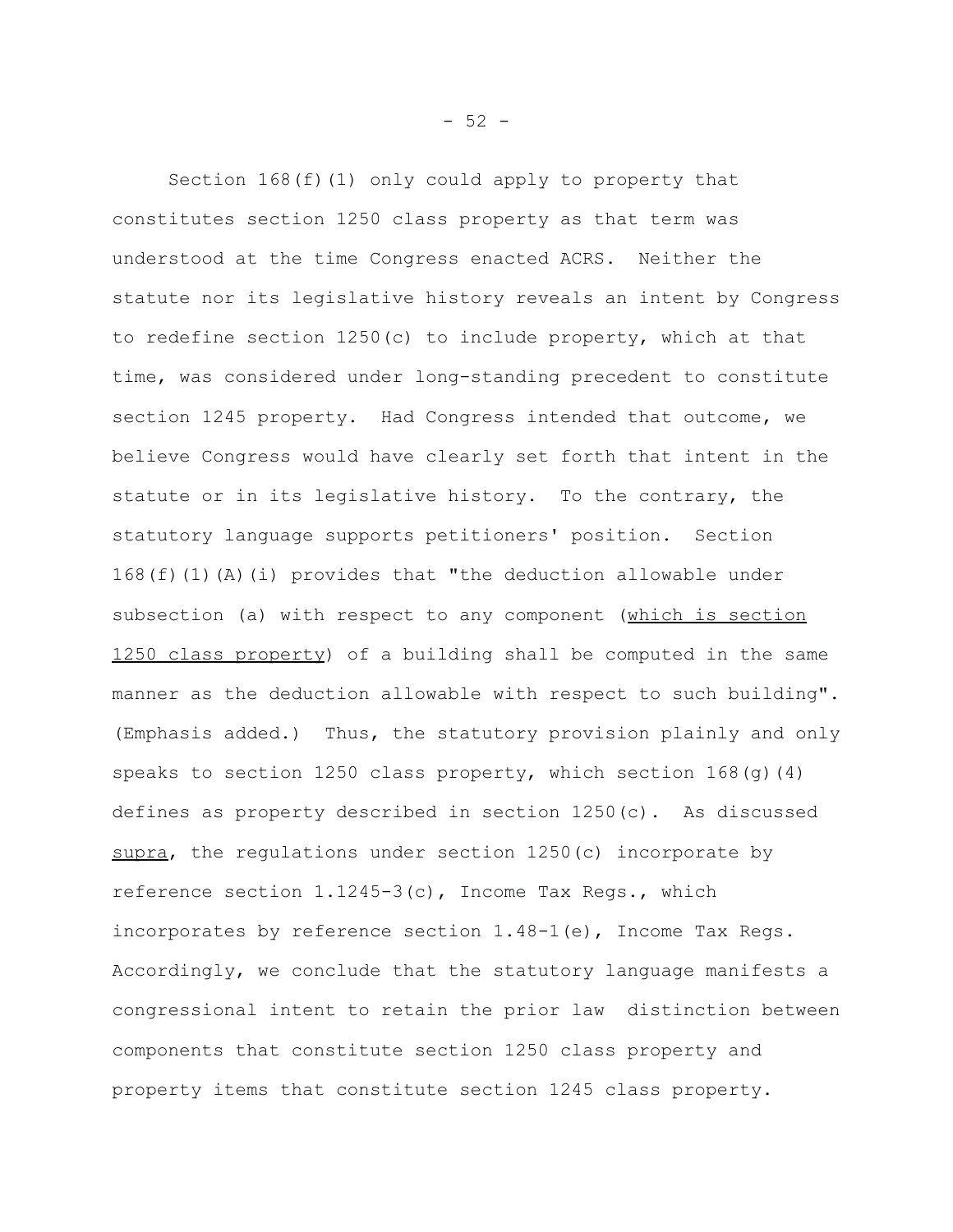The legislative history does not reveal a contrary intention. The legislative history relating to section 168(f)(1)(A) does not focus on the definition of section 1250 class property or on the definition of structural components contained in section 1.48-1(e), Income Tax Regs. See H. Rept. 97-201, at 67-68, 84 (1981); S. Rept. 97-144 (1981), 1981-2 C.B. 412, 428. Moreover, the General Explanation of ERTA prepared by the staff of the Joint Committee on Taxation states as follows:

The recovery period and method the taxpayer selects must be used for the building as a whole, including all structural components that are  $real property (e.g., wiring,$ </u> plumbing, etc.). Component depreciation no longer may be used. The distinction between a structural component of a building, which is section 1250 property, and an item of property that is section 1245 property remains the same as under prior law.  $* * *$  [Staff of the Joint Comm. on Taxation, General Explanation of the Economic Recovery Tax Act of 1981, at 85 (J. Comm. Print 1981). Emphasis added.]

Additionally, see Staff of the Joint Comm. on Taxation, General Explanation of the Tax Reform Act of 1986, at 90 (J. Comm. Print 1987), summarizing the prohibition against the component method of depreciation under ACRS as follows: "Component cost recovery was not permitted under ACRS. Thus, the same recovery period and method had to be used for a building as a whole, including all structural components."; see also H. Rept. 99-426, at 138 (1985), 1986-3 C.B. (Vol. 2) 138; S. Rept. 99-313, 99th Cong., 2d Sess. 88 (1986), 1986-3 C.B. (Vol. 3) 88.

We note further that our understanding of the statutory provision comports with the construction given that provision in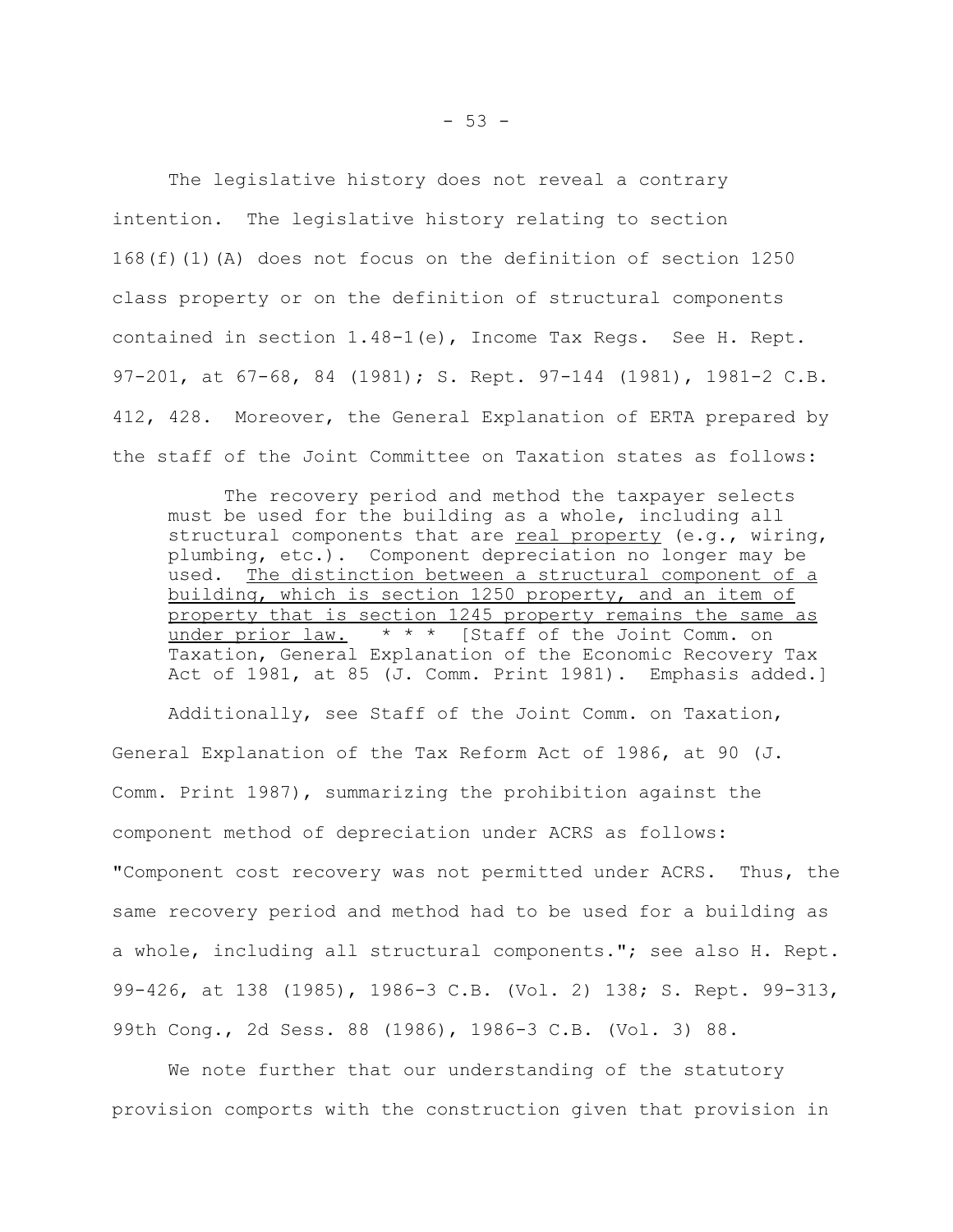the report relating to the Small Business Job Protection Act of 1996, Pub. L. 104-188, 110 Stat. 1755,<sup>39</sup> wherein the Senate Finance Committee, in explaining present law relating to depreciation of leasehold improvements, states as follows:

If the improvement is characterized as tangible personal property, ACRS depreciation is calculated using the shorter recovery periods and accelerated methods applicable to such property. The determination of whether certain improvements are characterized as tangible personal property or as nonresidential real property often depends on whether or not the improvements constitute a "structural component" of a building (as defined by Treas. Reg. sec. 1.48-1(e)(1)). See, for example, Metro Natl. Corp. [v. Commissioner], 52 TCM 1440 (1987) [T.C. Memo. 1987-38]; King Radio Corp. [v. United States], 486 F.2d 1091 (10th Cir. 1973); Mallinckrodt, Inc. [v. Commissioner], 778 F.2d 402 (8th Cir. 1985) [affg. per curiam T.C. Memo. 1984-532] (with respect various leasehold improvements). [S. Rept. 104-281, at 16 n.5 (1996).]

We additionally note that for purposes of ascertaining ACRS recovery periods section 1245 class property has the same definition as personal property described in section  $1.48-1(c)$ , Income Tax Regs., which comports with respondent's own interpretation of section 168(f) promulgated in proposed regulations under section 168 issued during 1984.<sup>40</sup> See 49 Fed.

<sup>&</sup>lt;sup>39</sup> We recognize that it is well settled that the view of a later Congress as to the construction of a statute or a regulation adopted is not entitled to great weight. E.g., CSI Hydrostatic Testers, Inc. v. Commissioner, 103 T.C. 398, 415 (1994), affd. 62 F.3d 136 (5th Cir. 1995); Mars, Inc. v. Commissioner, 88 T.C. 428, 435 (1987).

<sup>&</sup>lt;sup>40</sup> The proposed regulations have not been amended to reflect changes to sec. 168 made by the TRA-1986 and subsequent legislation. No final or temporary regulations under sec. 168 relating to the issues in the instant opinion have been issued. (continued...)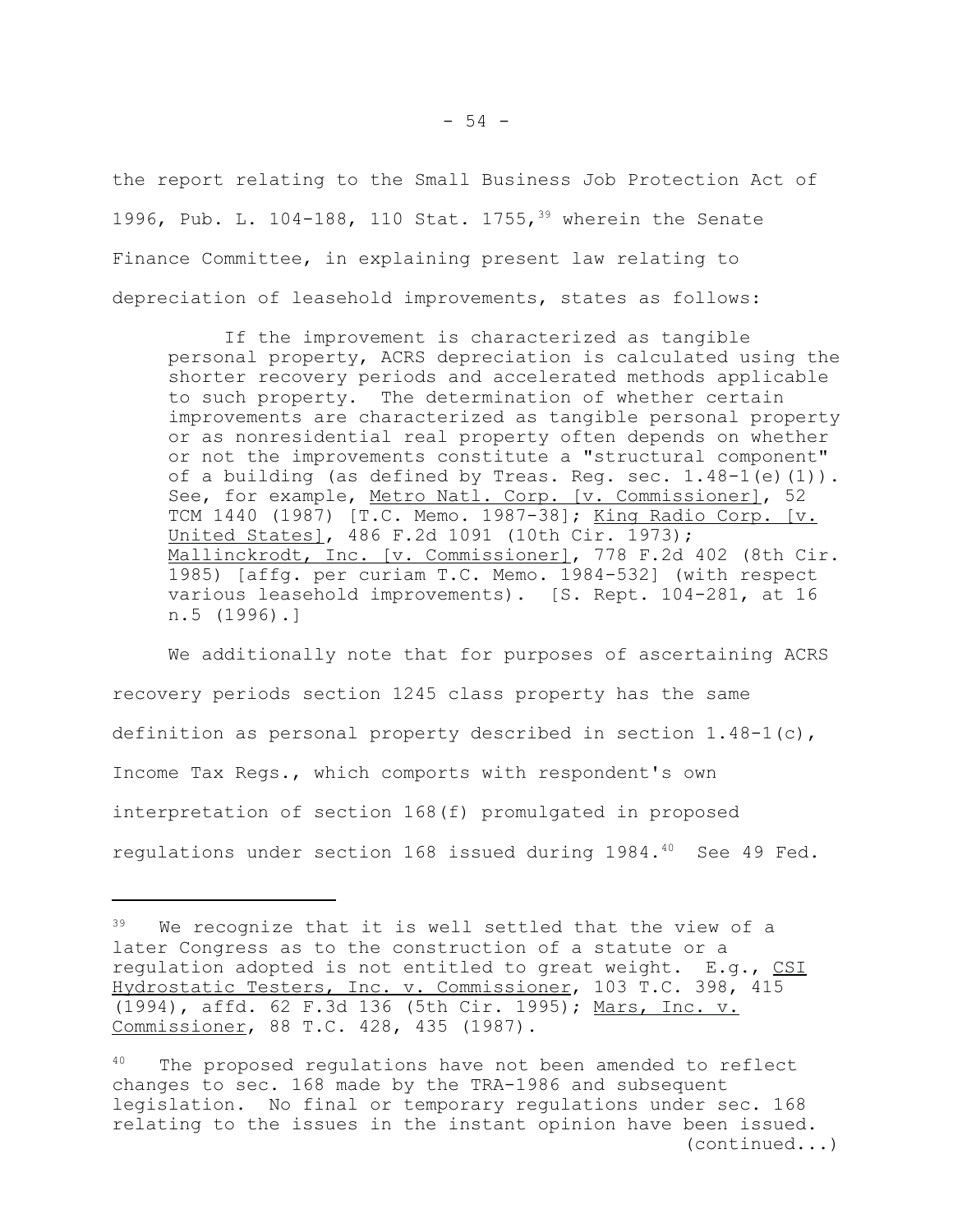Reg. 5940-5971 (Feb. 16, 1984). Section 1.168-2(e), Proposed Income Tax Regs., 49 Fed. Reg. 5946 (Feb. 16, 1984), provides in pertinent part as follows "((e) Components and improvements--(1) Component cost recovery not permitted. In general, the unadjusted basis of structural components (as defined in  $S$  1.48- $1(e)$  (2)) of a building must be recovered as a whole. Thus, the same recovery period and method must be used for all structural components, and such components must be recovered as constituent parts of the building of which they are a part.  $* * * "$ [Emphasis added.])

Accordingly, we conclude that the precedent that has been developed to ascertain whether property constitutes eligible section 38 property for purposes of ITC is equally applicable to ascertain whether property constitutes section 1245 class property for purposes of ACRS. See also Schrum v. Commissioner, T.C. Memo. 1993-124 (to the extent that property does not qualify as eligible section 38 property under section 48, the property cannot constitute section 1245 class property.)

<sup>40 (...</sup>continued)

We recognize that the proposed regulations "carry no more weight than a position advanced on brief by the respondent". Zinniel v. Commissioner, 89 T.C. 357, 369 (1987), quoting F.W. Woolworth Co. v. Commissioner, 54 T.C. 1233, 1265-1266 (1970).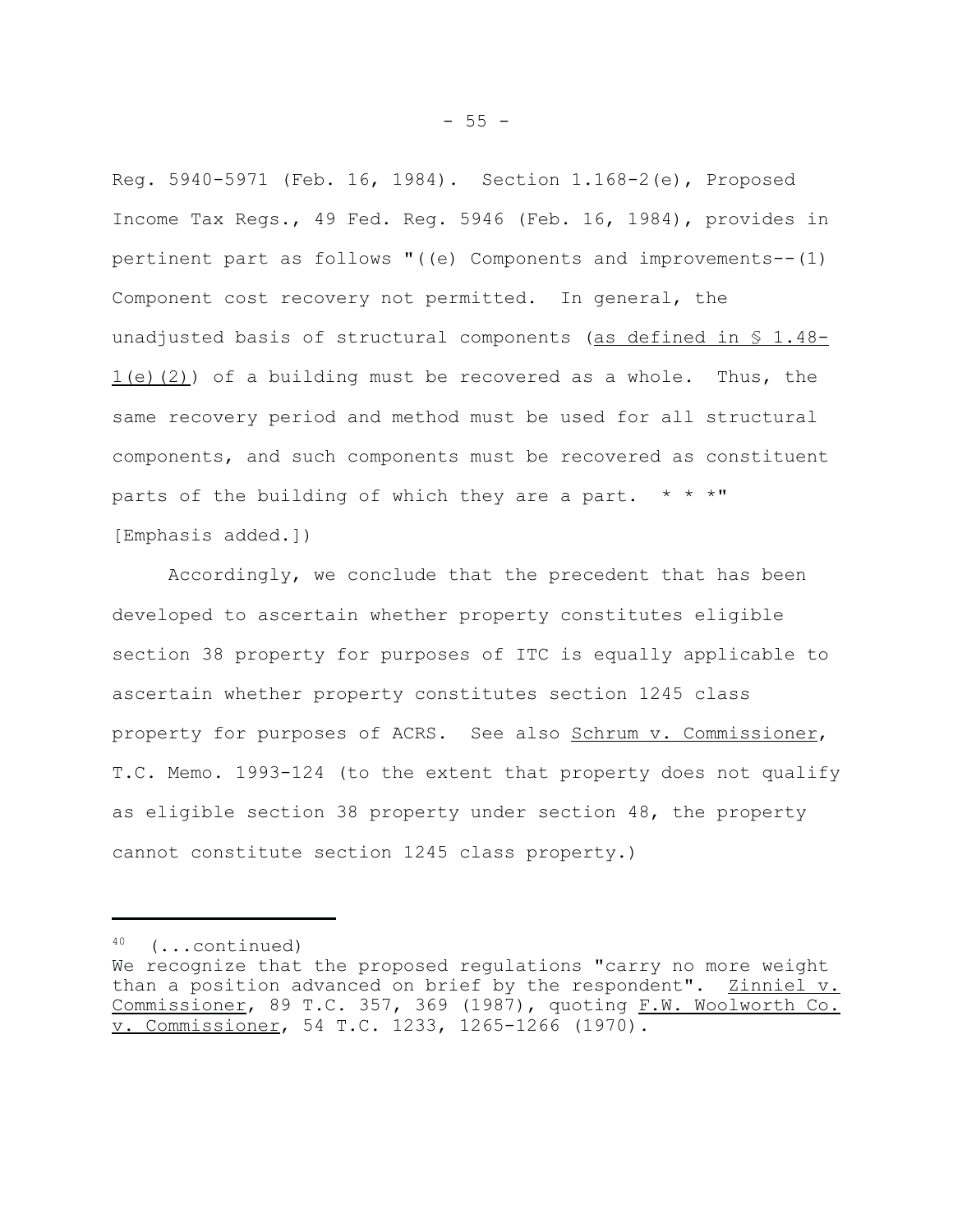## MACRS

MACRS does not utilize the terms "section 1245 class property" or "section 1250 class property". $41$  Rather, MACRS assigns property to recovery periods on the basis of class lives. To constitute 5-year property, the disputed property items must have a class life of more than 4 years but less than 10 years. Sec. 168 $(e)$ (1). To constitute nonresidential real property, the disputed property items must be section 1250 property with a class life of more than  $27.5$  years. Sec.  $168(e)(2)$ .

Section 168(i)(12) provides that "The terms 'section 1245 property' and 'section 1250 property' have the meanings given such terms by sections 1245(a)(3) and 1250(c), respectively." As we discussed supra, section 1250(c) excludes from the term "section 1250 property", "section 1245 property, as defined in section  $1245(a)(3)$ ".

From that statutory provision, we conclude that, as with ACRS, the MACRS statutory language manifests a congressional intent to retain the prior law distinction between components

Although the terms "section 1245 class property" and "section 1250 class property" are not utilized in MACRS, as will be discussed in more detail infra, the disputed property items involved in the instant case for taxable years ended 1986 and 1987 would have constituted either section 1245 class property or section 1250 class property, as applicable, had ACRS continued to be in effect for those taxable years. Consequently, for convenience, we continue to use the terms "section 1245 class property" and "section 1250 class property", where appropriate, to refer to property items for which MACRS applies as well as to the property items for which ACRS applies.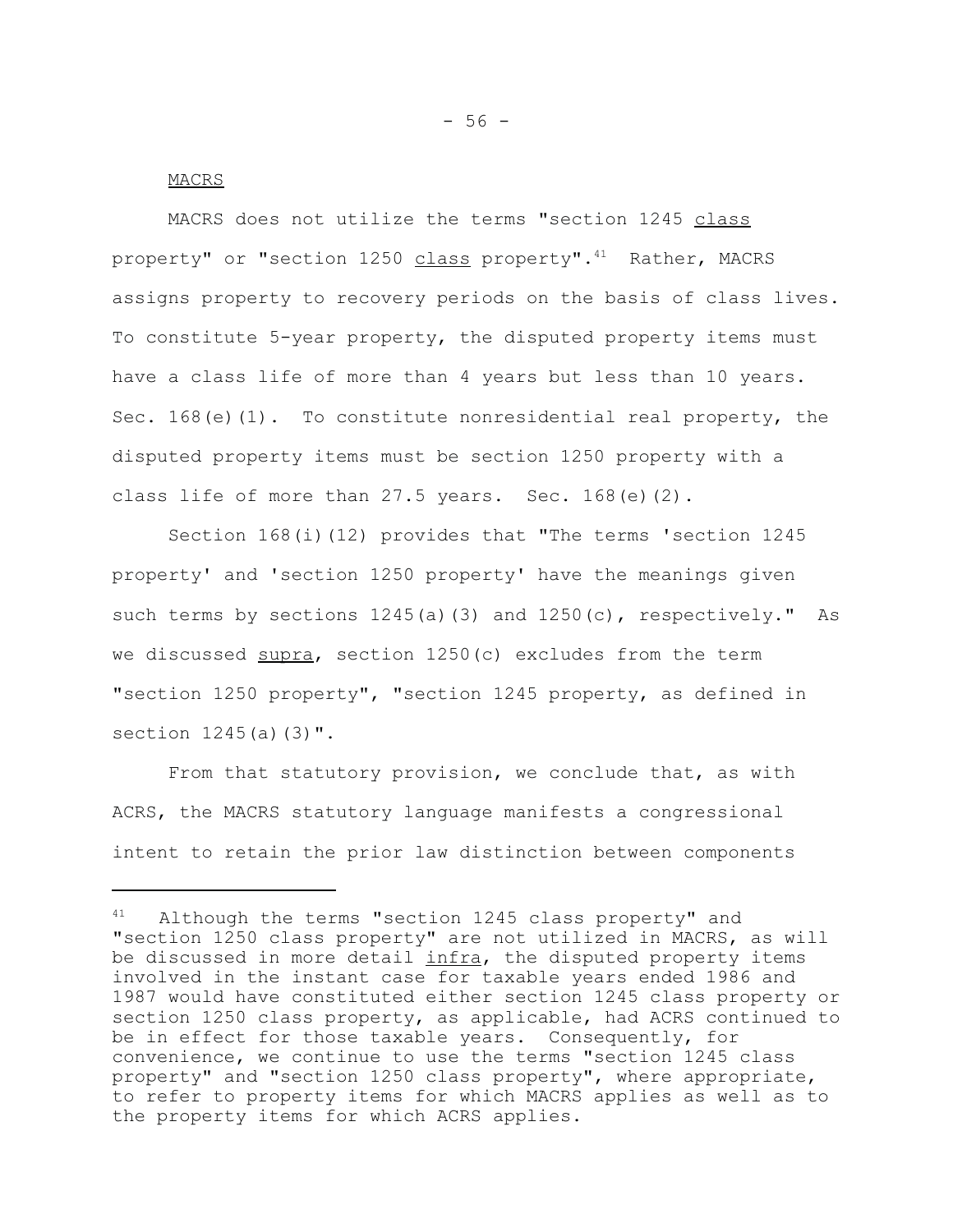that constitute section 1250 class property and property items that constitute section 1245 class property. The legislative history of MACRS does not reveal a contrary intention.

In support of the position that an analysis based on ITC is inappropriate for cost recovery purposes, respondent relies on language contained in Grinalds v. Commissioner, T.C. Memo. 1993- 66, that "the 'sole justification' test relates to the investment tax credit, which has provisions and policies of its own, and it provides only limited guidance, if any, in interpreting section 168(i)(6), the statute directly involved here." The "sole justification" test refers to the provision in section  $1.48-2$  (e), Income Tax Regs., which specifically excludes from the definition of a structural component "machinery the sole justification for the installation of which is the fact that such machinery is required to meet temperature or humidity requirements which are essential for the operation of other machinery." Sec.  $1.48-2$  (e), Income Tax Regs. In Grinalds, we did not focus on the definition of section 1245 class property and section 1250 class property. Therefore that case is distinguishable and inapplicable to the issue of whether tangible property constitutes section 1245 class property or section 1250 class property for purposes of ACRS and MACRS.

Based on the foregoing, we conclude that the tests developed to ascertain whether property constituted tangible personal

- 57 -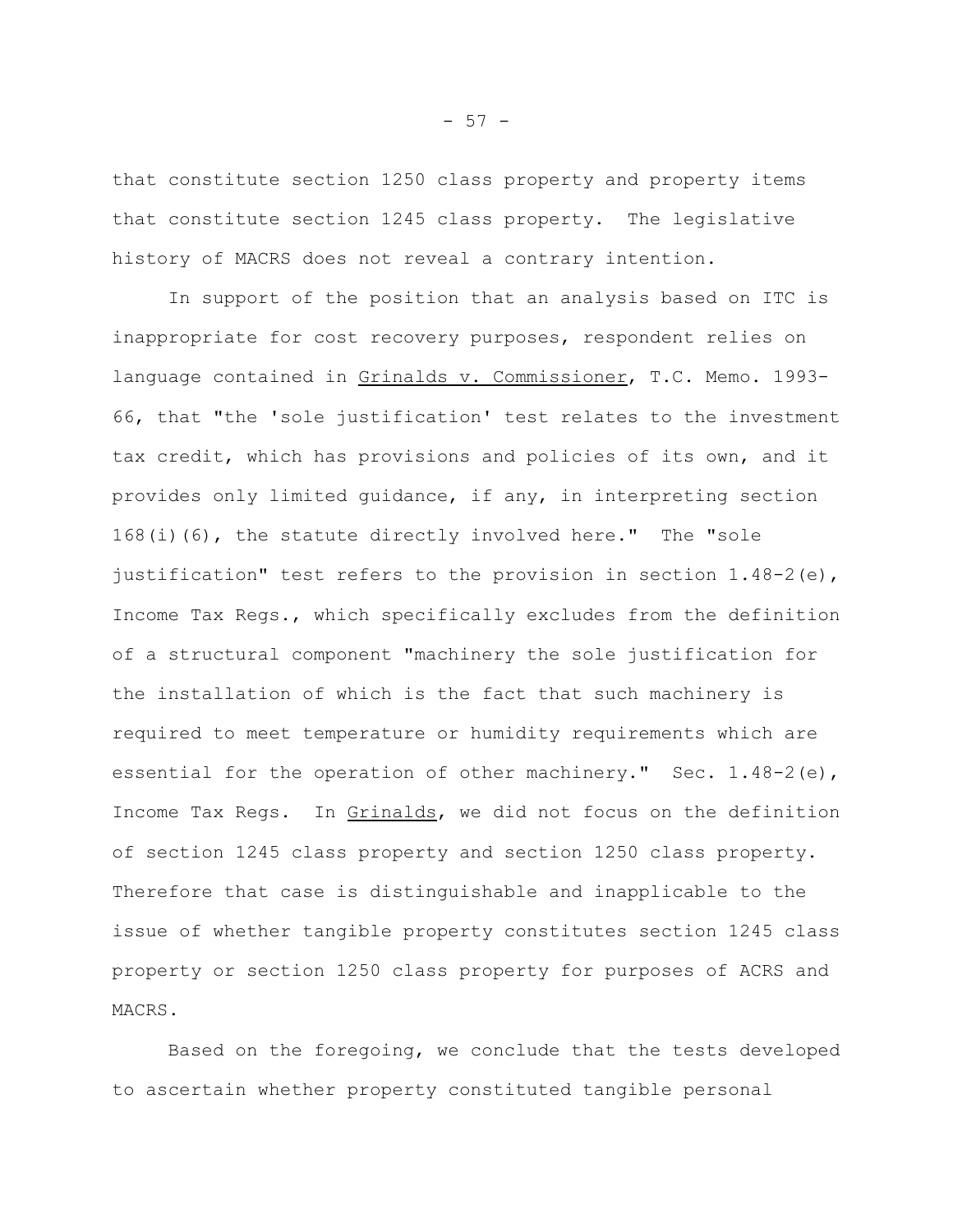property for purposes of ITC equally are applicable to decide whether the property constitutes tangible personal property for purposes of MACRS. Accordingly, we conclude that, to the extent a disputed property item would have qualified as tangible personal property for ITC, that property also will qualify as tangible personal property for purposes of ACRS and MACRS.

#### Additional Arguments

Respondent further contends that the tests developed to decide whether property qualified for ITC are inapplicable to ascertain ACRS recovery classes or MACRS recovery periods because ITC and ACRS and MACRS accomplish their capital cost incentives in a different manner and focus on different factors. Respondent's arguments in support of that contention are premised on the position that the ACRS and MACRS depreciation deductions should be tied to the useful life of the property involved. We rejected a similar position in Simon v. Commissioner, 103 T.C. 247 (1994), affd. 68 F.3d 41 (2d Cir. 1995), and Liddle v. Commissioner, 103 T.C. 285 (1994), affd. 65 F.3d 329 (3d Cir. 1995), and we reject it here.

Other arguments raised by respondent in support of the position that the tests used to ascertain whether property qualifies as tangible personal property for ITC purposes are not applicable for purposes of ACRS and MACRS also are without merit, and we do not address them here.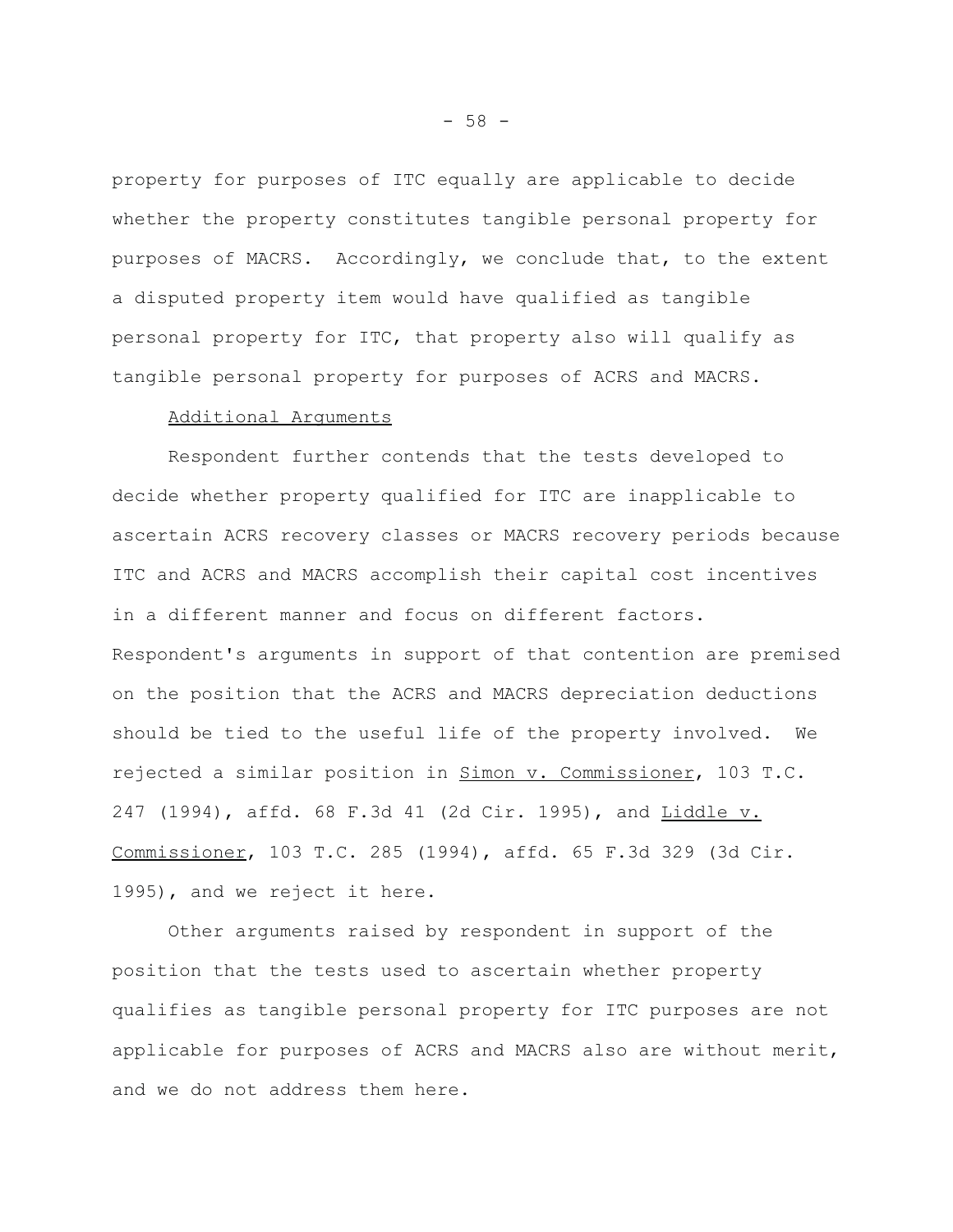Respondent contends alternatively that all of the disputed property items are structural components under an ITC analysis and, consequently, constitute section 1250 class property. We now address that alternative position.

# Classification of the Disputed Property Items as Section 1245 Class Property or Section 1250 Class Property.

### In General

As discussed supra, the classification of disputed property items as section 1245 class property, depreciable over a 5-year recovery period, or section 1250 class property, depreciable over the life of the related structure, depends upon a decision as to whether the respective items constitute tangible personal property within the meaning of section 1.48-1(c), Income Tax Regs., which would be section 1245 class property, or structural components of the buildings to which they relate within the meaning of section 1.48-1(e)(2), Income Tax Regs., which would be section 1250 class property. See also secs.  $1.1245-3(b)(1)$ , (c), 1.1250-1(e)(3), Income Tax Regs.

#### Tangible Personal Property

The regulations define tangible personal property to include "any tangible property except land and improvements thereto, such as buildings or other inherently permanent structures (including items which are structural components of such buildings or structures)". Sec. 1.48-1(c), Income Tax Regs. Local law does not control for purposes of determining whether property is or is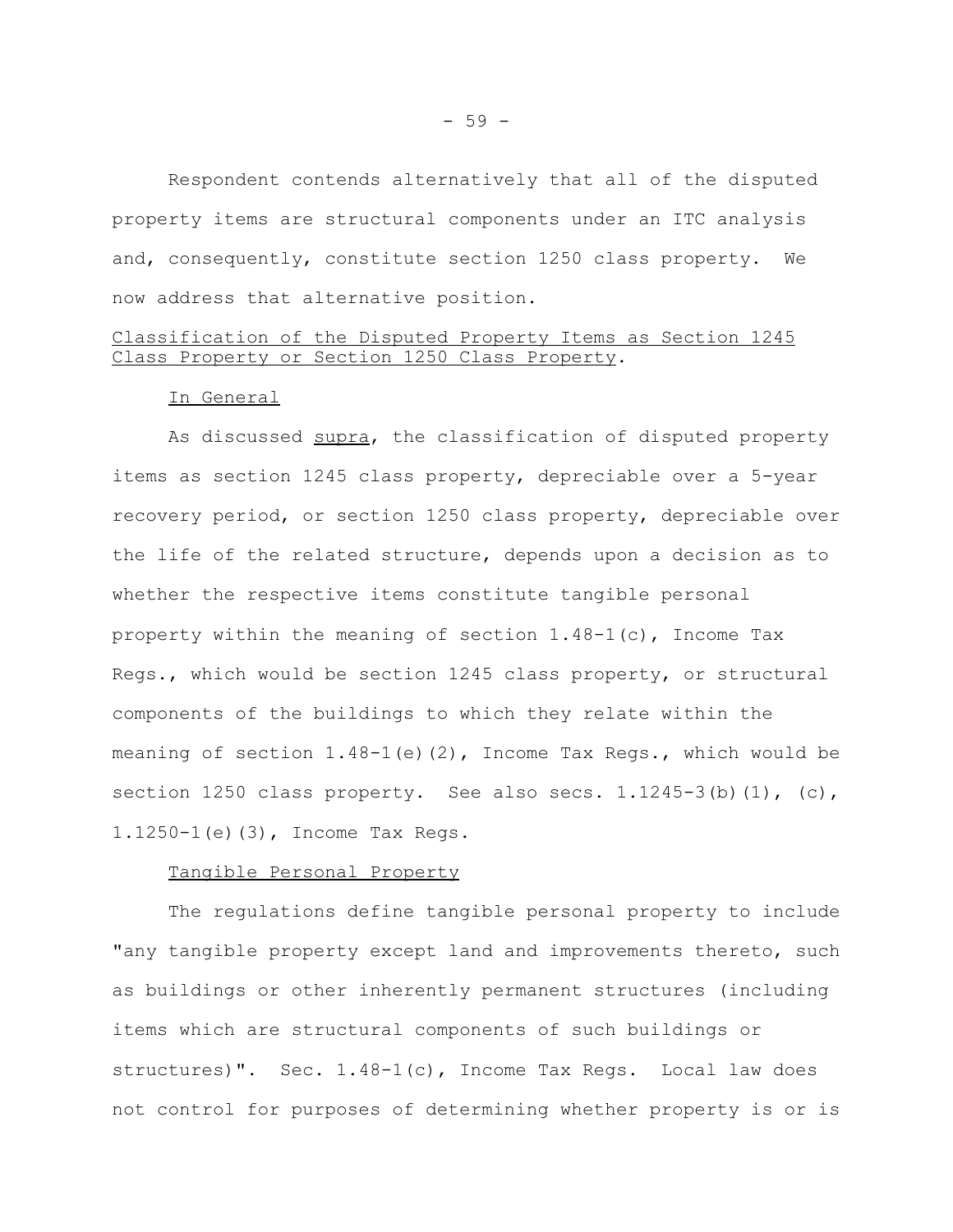not "tangible" or "personal". Id. The term "tangible personal property" is not intended to be defined narrowly and includes assets accessory to the operation of a business. Illinois Cereal Mills, Inc. v. Commissioner, 789 F.2d 1234, 1237 (7th Cir. 1986), affg. T.C. Memo. 1983-469; Metro Natl. Corp. v. Commissioner, T.C. Memo. 1987-38; see also S. Rept. 1881, 87th Cong., 2d Sess. (1962), 1962-3 C.B. 707, 858; Morrison, Inc. v. Commissioner, T.C. Memo. 1986-129, affd. 891 F.2d 857 (11th Cir. 1990).42

In Whiteco Indus., Inc. v. Commissioner, 65 T.C. 664, 672- 673 (1975), we listed the following factors to consider in resolving whether property is inherently permanent and, thus, not tangible personal property within the meaning of section 1.48- 1(c), Income Tax Regs.: (1) Is the property capable of being

42 S. Rept. 1881, 87th Cong., 2d Sess. (1962), 1962-3 C.B. 707, 722, in defining "section 38 property" for purposes of the investment tax credit, stated in pertinent part as follows:

Except for the exclusions noted below, all tangible personal property qualifies as section 38 property. \* \* \* Tangible personal property is not intended to be defined narrowly here, nor to necessarily follow the rules of State law. It is intended that assets accessory to a business such as grocery store counters, printing presses, individual air-conditioning units, etc., even though fixtures under local law, are to qualify for the credit. Similarly, assets of a mechanical nature, even though located outside a building, such as gasoline pumps, are to qualify for the credit. Real property (other than buildings and structural components) which qualifies as integral parts of categories referred to above includes such assets as blast furnaces, oil and gas pipelines, railroad track and signals, and fences used in connection with raising cattle.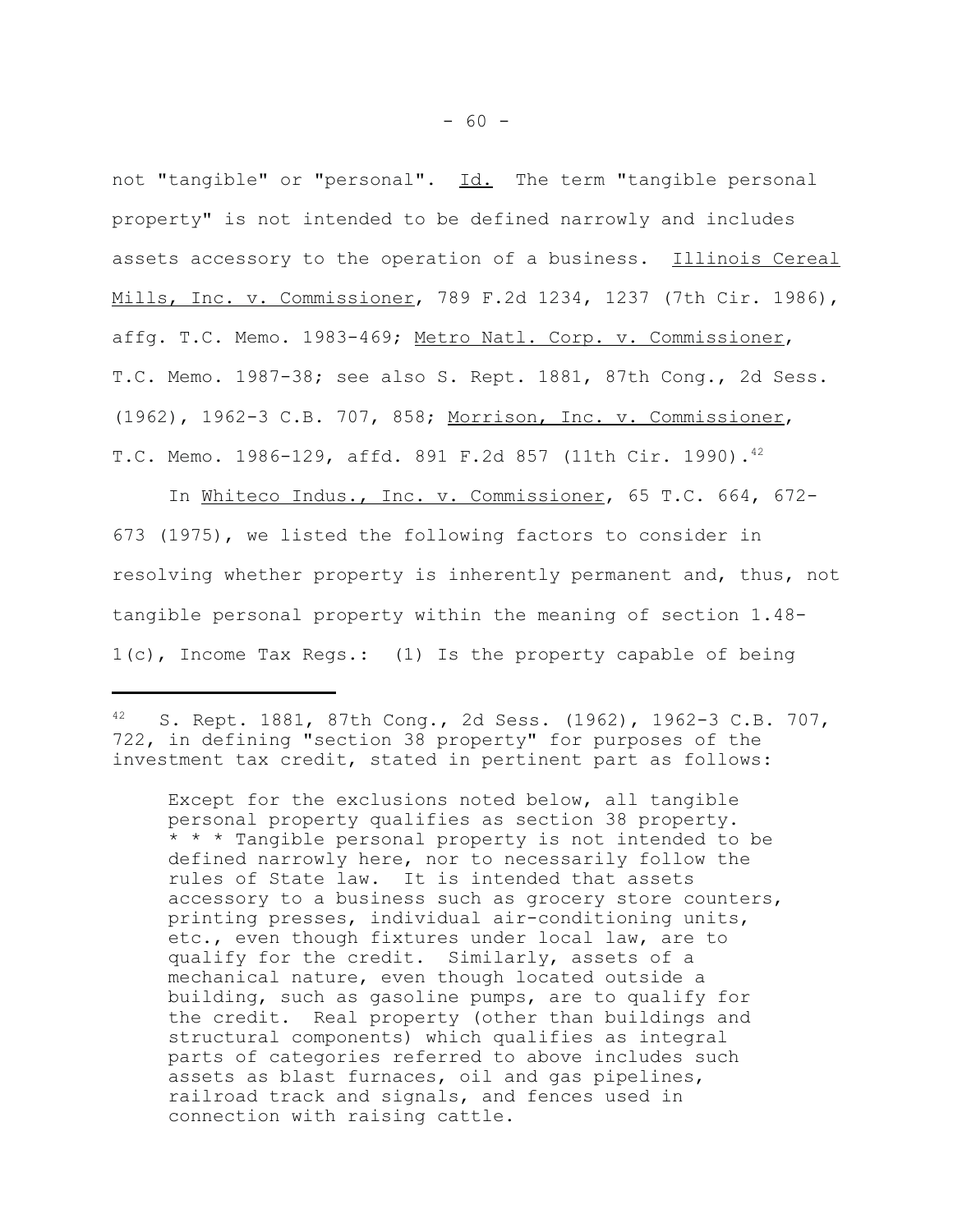moved, and has it in fact been moved? (2) Is the property designed or constructed to remain permanently in place? (3) Are there circumstances which tend to show the expected or intended length of affixation, i.e., are there circumstances which show that the property may or will have to be moved? (4) How substantial a job is removal of the property and how timeconsuming is it? Is it "readily removable"? (5) How much damage will the property sustain upon its removal? and (6) What is the manner of affixation of the property to the land?

Movability itself is not the controlling factor in deciding whether the property lacks permanence. Kramertown Co. v. Commissioner, 488 F.2d 728, 731 (5th Cir. 1974), affg. T.C. Memo. 1972-239; see also Consolidated Freightways v. Commissioner, 708 F.2d 1385, 1390 (9th Cir. 1983) (a variety of factors are considered, including, where possible, the function and design of the component in issue, the intent of the taxpayer in installing the component, and the effect of removal of the component on the building), affg. in part and revg. in part 74 T.C. 768 (1980); Everhart v. Commissioner, 61 T.C. 328, 331 (1973) (moveability per se does not determine whether or not property is personal property); Dixie Manor, Inc. v. United States, 44 AFTR 2d 79- 5442, 79-2 USTC par. 9469 (W.D. Ky. 1979) (fact that walls often are removed because of a change in design by itself is not sufficient), affd. without published opinion 652 F.2d 57 (6th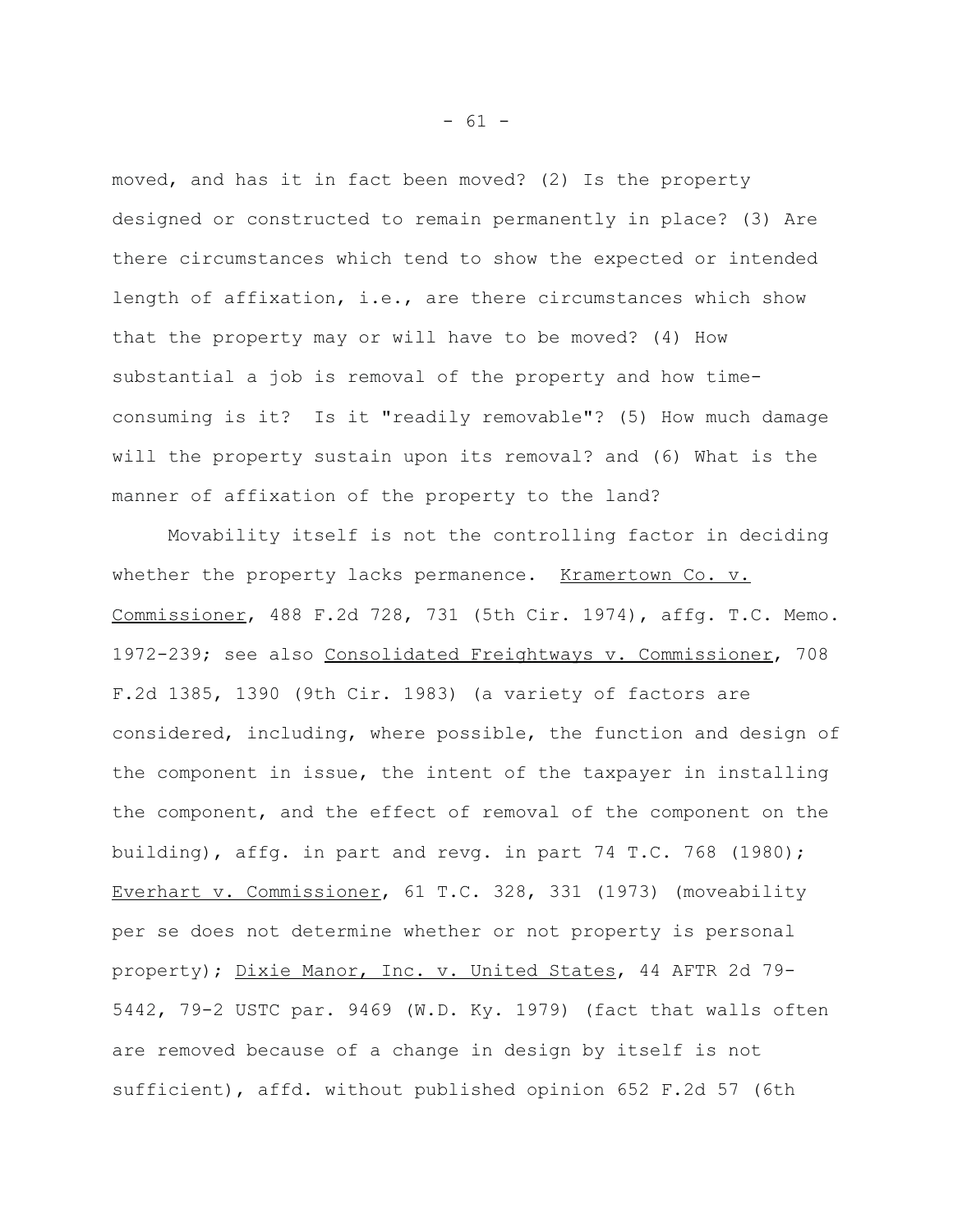Cir. 1981). The fact that an item is not readily reusable in another location is evidence supporting the conclusion that it is to be treated as permanent in its present location. Mallinckrodt, Inc. v. Commissioner, 778 F.2d 402, 403 (8th Cir.

1985), affg. per curiam T.C. Memo. 1984-532.

### Structural Components

Section 1.48-1(e)(2), Income Tax Regs., explains the meaning of "structural components" by way of example rather than by definition as follows:

(2) The term "structural components" includes such parts of a building as walls, partitions, floors, and ceilings, as well as any permanent coverings therefor such as panelling or tiling; windows and doors; all components (whether in, on, or adjacent to the building) of a central air conditioning or heating system, including motors, compressors, pipes and ducts; plumbing and plumbing fixtures, such as sinks and bathtubs; electric wiring and lighting fixtures; chimneys; stairs, escalators, and elevators, including all components thereof; sprinkler systems; fire escapes; and other components relating to the operation or maintenance of a building. However, the term "structural components" does not include machinery the sole justification for the installation of which is the fact that such machinery is required to meet temperature or humidity requirements which are essential for the operation of other machinery or the processing of materials or foodstuffs.

Accordingly, an item constitutes a structural component of a building if the item relates to the operation and maintenance of the building. Sec. 1.48-1(e)(2), Income Tax Regs. The "sole justification" test set forth in section 1.48-1(e)(1), Income Tax Regs., excludes from the term "structural component" only machinery that is required to meet the temperature and humidity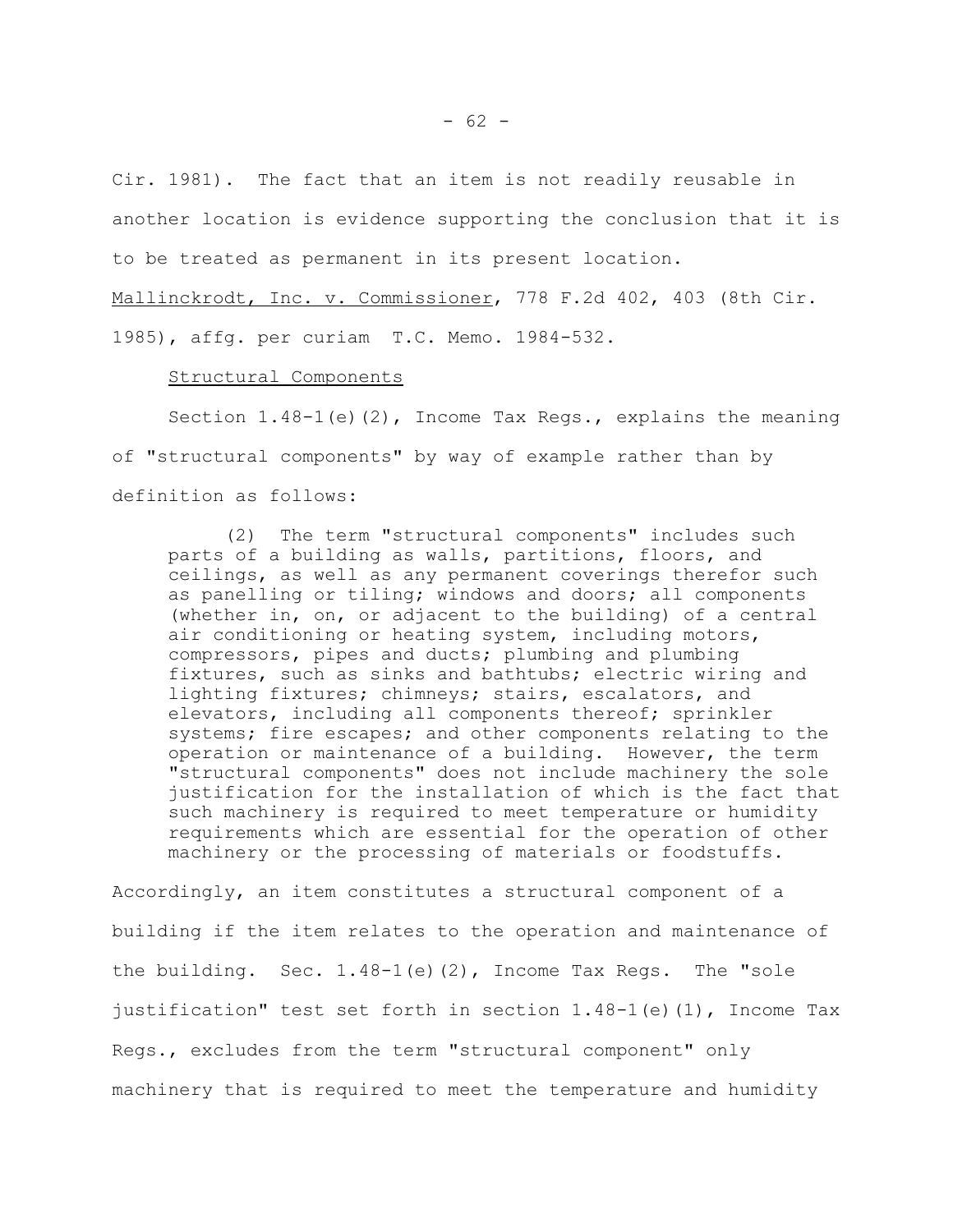requirements of other machinery. See Piggly Wiggly S., Inc. v. Commissioner, 84 T.C. 739, 750-753 (1985), affd. 803 F.2d 1572 (11th Cir. 1986); Texas Instruments, Inc. v. Commissioner, T.C. Memo. 1992-306; Morrison, Inc. v. Commissioner, supra.

Applying the foregoing general principles, we next consider the appropriate individual categories for the disputed property items. Before we address the substantive issues, however, we must decide an evidentiary matter which was raised at trial.

At trial, petitioners objected to the admission of portions of the report prepared by respondent's expert, Steve Wilgus (Mr. Wilgus), which petitioners contend contains legal conclusions. Respondent contends that the contested materials do not constitute legal conclusions. We took petitioners' objections under advisement.

Testimony of a witness qualified by knowledge, skill, experience, training, or education is admissible whenever that scientific, technical or other specialized knowledge will assist the trier of fact to understand the evidence or to decide a fact in issue. Fed. R. Evid. 702. Testimony that expresses a legal conclusion and does not assist the trier of fact is not admissible. See Heflin v. Stewart County, Tenn., 958 F.2d 709, 715-716 (6th Cir. 1992); Davis v. Combustion Engg., Inc., 742 F.2d 916, 919 (6th Cir. 1984); Laureys v. Commissioner, 92 T.C. 101, 126-129 (1989); Weinstein's Federal Evidence, sec.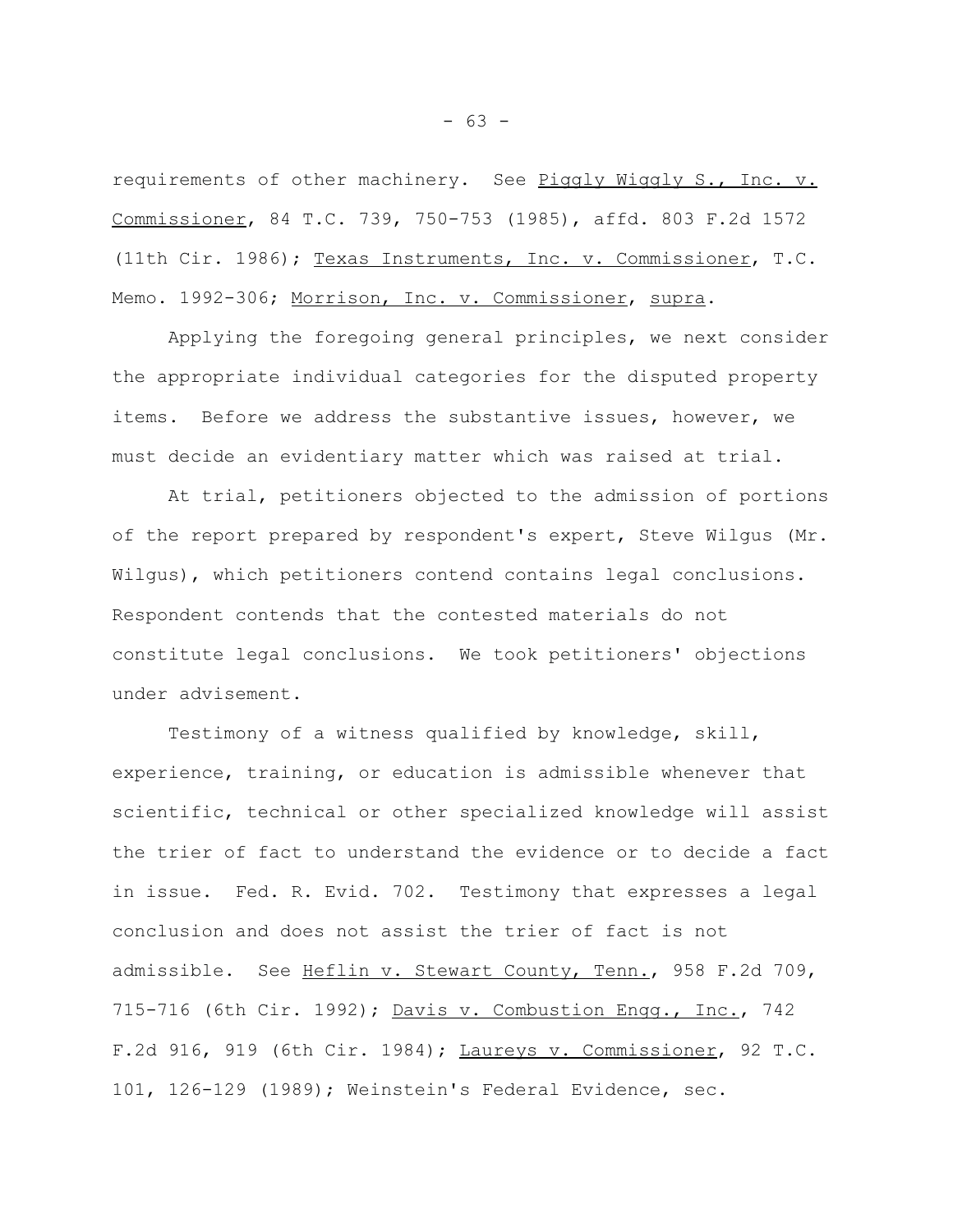704.04[2][a], at 704-10-704-11 (2d ed. 1997); see also Fed. R. Evid. 701, 702; Snap-Drape, Inc. v. Commissioner, 98 F.3d 194, 197-198 (5th Cir. 1996), affg. 105 T.C. 16 (1995); Berry v. City of Detroit, 25 F.3d 1342, 1353-1354 (6th Cir. 1994); Molecular Tech. Corp. v. Valentine, 925 F.2d 910, 919 (6th Cir. 1991); Adalman v. Baker, Watts & Co., 807 F.2d 359, 365-368 (4th Cir. 1986).43

We conclude that Mr. Wilgus' report states legal conclusions applying law to facts and that those legal conclusion are not helpful to the Court. Consequently, we disregard them.<sup>44</sup>

Additionally, in support of their respective positions, the parties presented expert testimony at trial and in reports concerning the nature of the disputed property items. Expert testimony may be in the form of an opinion or in the expression of a dissertation or exposition of scientific or other principles relevant to the case, which the finder of fact may apply to the facts. Fed. R. Evid. 702, advisory comm. note, 28 U.S.C. App. at 8871 (1994). Opinion testimony of an expert not supported by an adequate foundation of relevant facts, data, or opinions, however, is inadmissible conjecture or speculation. See Randolph

<sup>43</sup> See also Estate of Carpenter v. Commissioner, T.C. Memo. 1993-97.

<sup>44</sup> See also Shoney's S., Inc. v. Commissioner, T.C. Memo. 1984-413 n.2, wherein we also disregarded legal conclusions contained in a report prepared by Mr. Wilgus.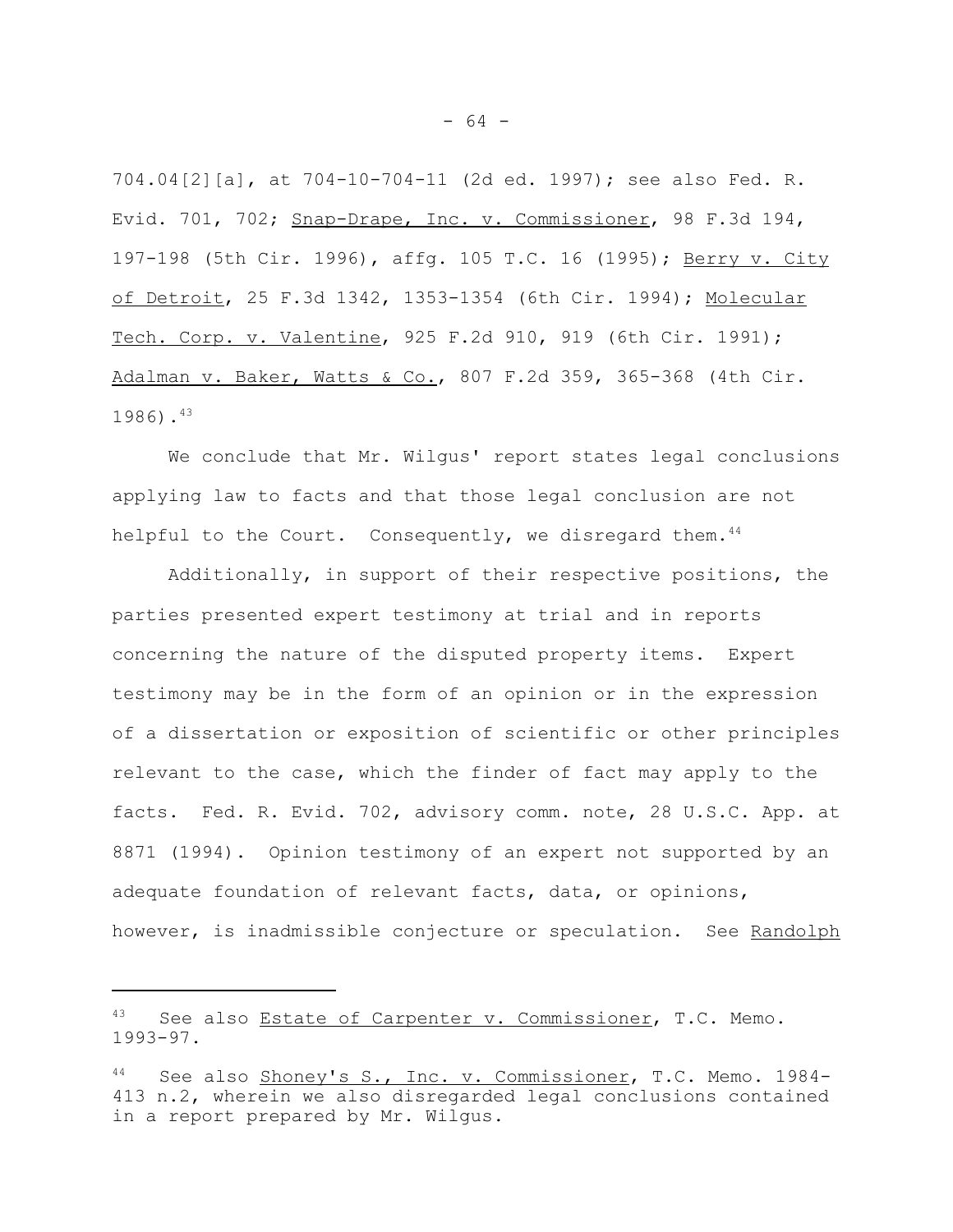v. Laeisz, 896 F.2d 964, 967-968 (5th Cir. 1990); Twin City Plaza, Inc. v. Central Sur. & Ins. Corp., 409 F.2d 1195, 1200 (8th Cir. 1969); Graham, Federal Practice and Procedure, sec. 6641, at 251-252 (Interim ed. 1992). An expert may base an opinion or inference on facts that the expert knows from first hand observation, that are in the record and made known to the expert, or that, although not in the record, are "of a type reasonably relied upon by experts in the particular field in forming opinions or inferences upon the subject." Fed. R. Evid. 703; see also Ramsey v. Culpepper, 738 F.2d 1092, 1101 (10th Cir. 1984); In re Aircrash in Bali, Indonesia on April 22, 1974, 684 F.2d 1301, 1314 (9th Cir. 1982); Baumholser v. Amax Coal Co., 630 F.2d 550, 552-553 (7th Cir. 1980).

Although otherwise inadmissible data underlying an expert's opinion may be admitted at trial, the use of that data is limited to explaining the expert's reasoning, and is not admitted as substantive evidence. Fed. R. Evid. 703, 705; Engebretsen v. Fairchild Aircraft Corp., 21 F.3d 721, 728-729 (6th Cir. 1994); United States v. Wright, 783 F.2d 1091, 1100 (D.C. Cir. 1986); Paddack v. Dave Christensen, Inc., 745 F.2d 1254, 1261-1262 (9th Cir. 1984). Factual allegations that are not otherwise in the record that are relied upon by an expert witness may be admitted as substantive evidence only if proper foundational requirements are satisfied; i.e., where the expert testifies from personal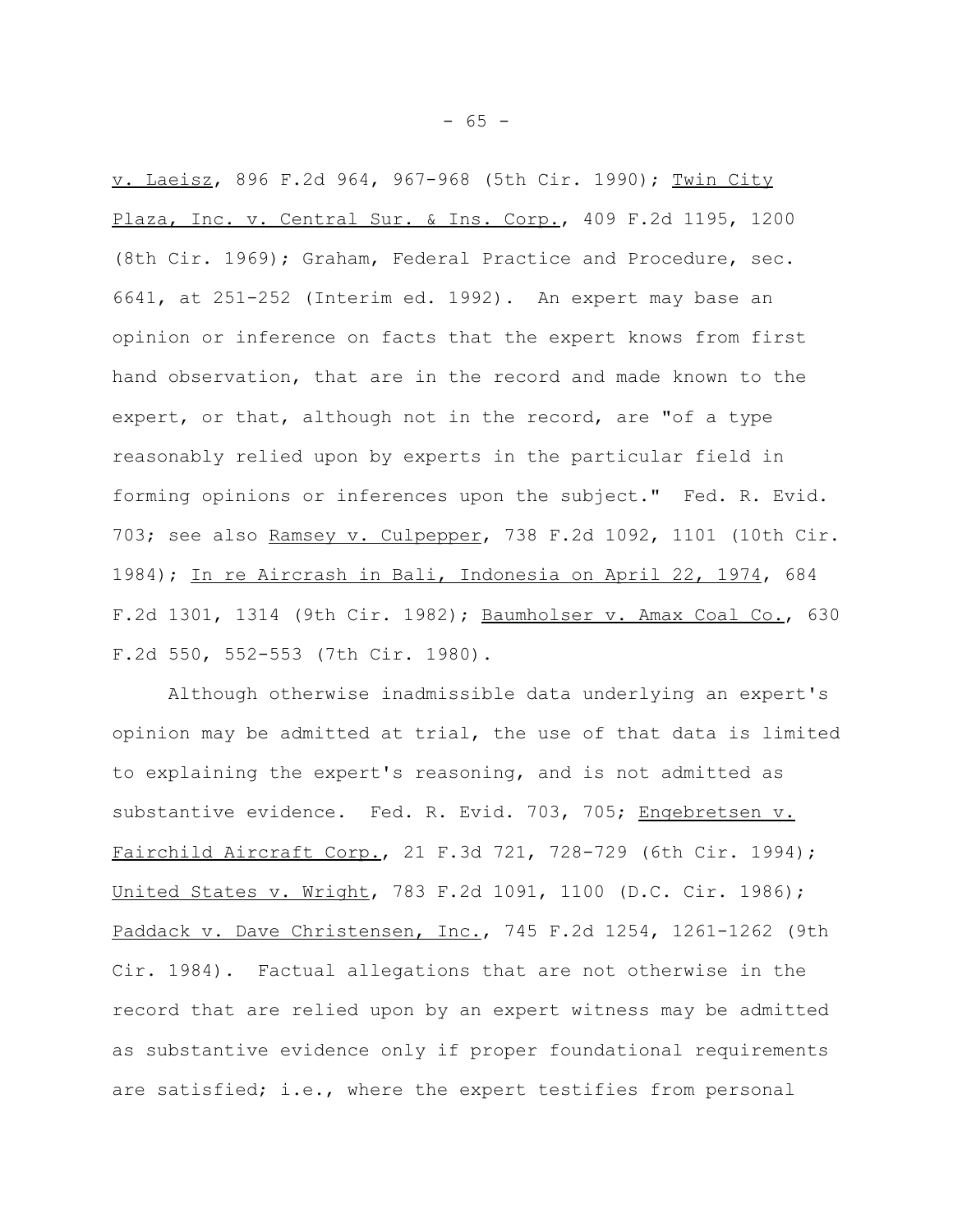knowledge of the facts relayed. See Fed. R. Evid. 602. Accordingly, to the extent that the testimony of an expert states factual allegations that are not otherwise properly in the record, i.e., no foundation was laid establishing that the witness had an opportunity to observe and actually did observe the fact to which the witness testified, we disregard such testimony.

Although we have considered and given due weight to the conclusions of the experts, we do not set forth infra those conclusions except where we believe it will help explain our rationale for finding that a specific disputed property item constitutes personal property or a structural component. We turn next to consideration of the appropriate categories for the disputed items.

## 1.45 Primary and Secondary Electrical Distribution Systems

The primary and secondary electrical distribution systems (Property Unit 1900) include the main panels, main motor control centers, transformers, the secondary distribution panels, and related wiring and conduit. See supra pp. 9-12. The parties have stipulated to the portion of the electrical load conveyed by the primary and secondary electrical distribution systems to hospital equipment and to the portion conveyed to items related

Our numbering of the groups of disputed property items considered in this Opinion corresponds to the numbering utilized by petitioners in their briefs.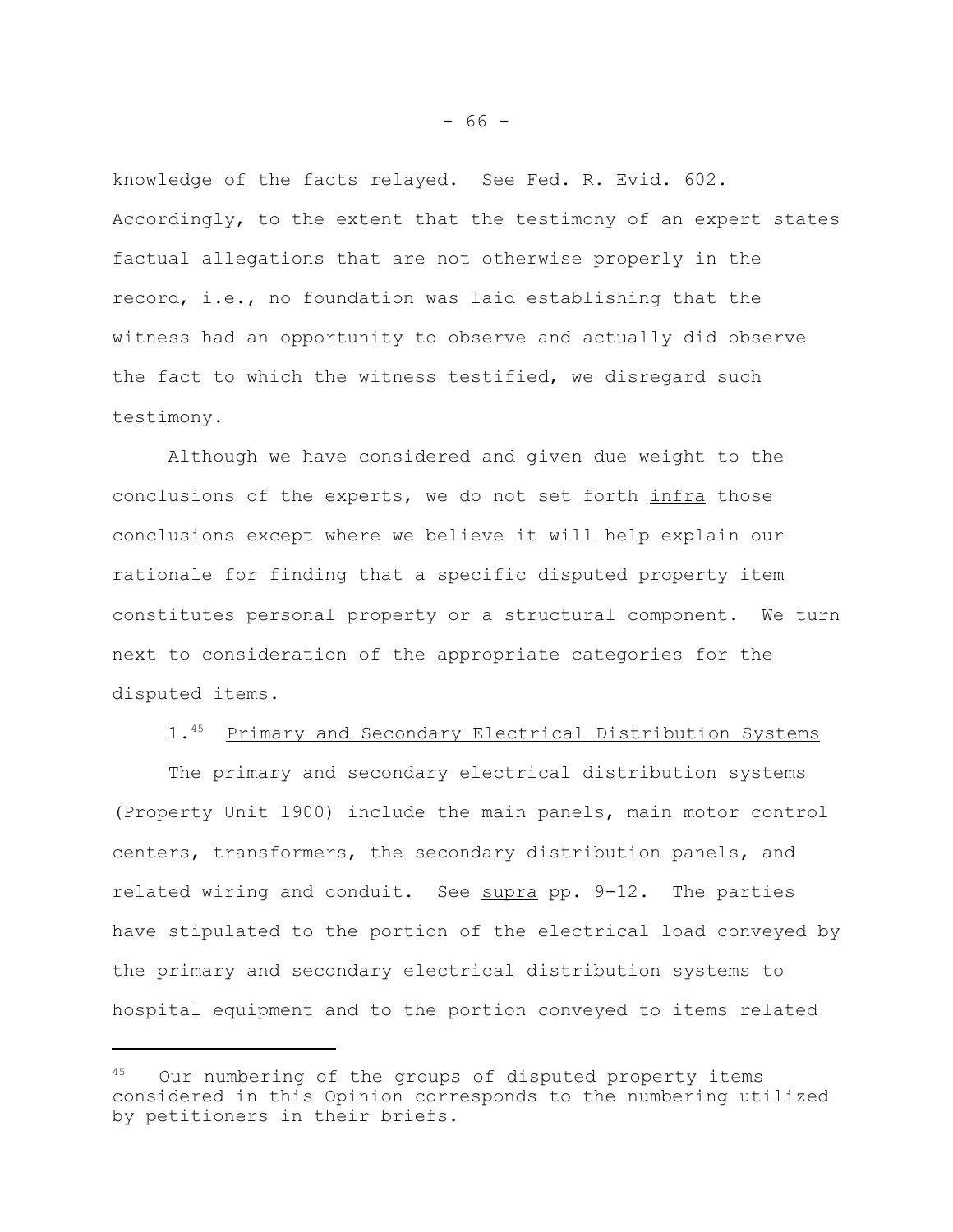to the operation and maintenance of petitioners' buildings. See supra p. 12.

Petitioners contend that the portion of the primary and secondary electrical distribution systems which carry electrical loads to particular items of business equipment constitutes section 1245 class property within the meaning of sections 1.48- 1(c) and 1.1245-3(b), Income Tax Regs., because that portion of the electrical distribution systems does not relate to the operation or maintenance of a building. Respondent counters that those disputed property items are structural components of the buildings to which they relate because they are inherently permanent and are not readily removable.

Respondent agrees that our decision in Morrison, Inc. v. Commissioner, supra, as affirmed by the Court of Appeals for the Eleventh Circuit, provides authority for petitioners' position that the primary and secondary electrical distribution systems are not structural components to the extent of the load percentages that the parties stipulated are carried to equipment. Our holding in Morrison follows our holding in Scott Paper Co. v. Commissioner, 74 T.C. 137, 186-187 (1980), that the portion of the taxpayer's primary electrical distribution system which did not relate to the overall operation or maintenance of buildings constituted tangible personal property under section 48(a)(1)(A) and therefore was eligible for ITC. Respondent, however, urges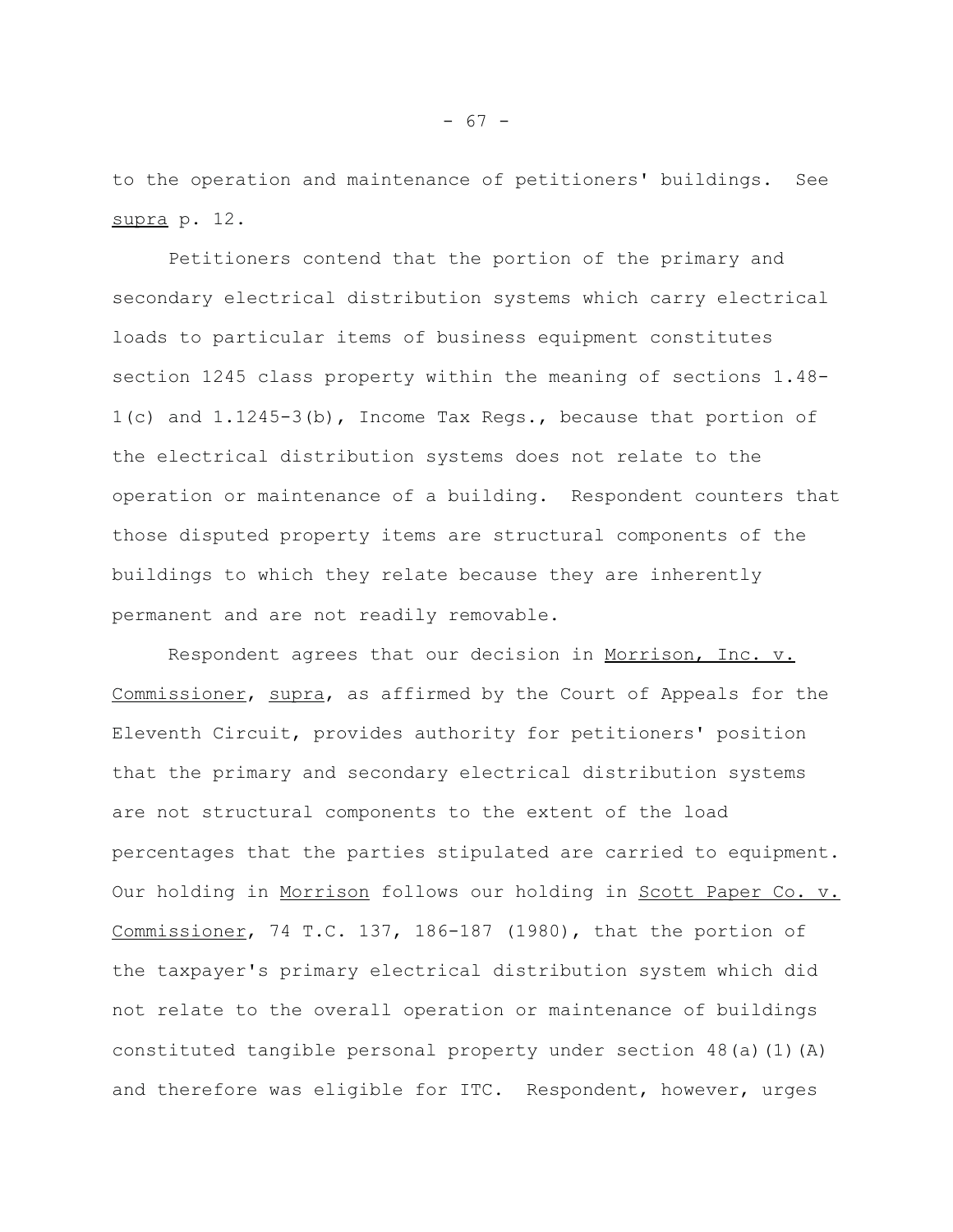the Court to disavow Scott Paper Co. v. Commissioner, supra, and its progeny, and instead to follow the reasoning of A.C. Monk & Co. v. United States, 686 F.2d 1058, 1065-1066 (4th Cir. 1982) (no justification for allocating portions of a single electrical system; components of electrical system are structural components if they can be reasonably adapted to general uses), or of Illinois Cereal Mills, Inc. v. Commissioner, 789 F.2d at 1244 (electrical distribution system was "other tangible property" under section  $48(a)(1)(B)$ .  $46$ 

 $46$  Absent a stipulation to the contrary, the instant case is appealable to the Court of Appeals for the Sixth Circuit and therefore is not controlled by the decisions of the Courts of Appeals for the Fourth Circuit (A.C. Monk & Co. v. United States, 686 F.2d 1058 (4th Cir. 1982)) or Seventh Circuit (Illinois Cereal Mills, Inc. v. Commissioner, 789 F.2d 1234 (7th Cir. 1986), affg. T.C. Memo. 1983-469). See Golsen v. Commissioner, 54 T.C. 742 (1970), affd. 445 F.2d 985 (10th Cir. 1971). The Court of Appeals for the Sixth Circuit has not decided the issue; accordingly, we decide the instant case as we think proper. Lardas v. Commissioner, 99 T.C. 490, 498 (1992).

We note, however, that in Morrison, Inc. v. Commissioner, 891 F.2d 857, 863 n.\* (11th Cir. 1990), the Court of Appeals for the Eleventh Circuit stated as follows:

\*We note that only **Scott Paper** is directly on point. In Scott Paper, the Tax Court analyzed a primary electrical system to determine whether it partially qualified as tangible personal property under section 48(a)(1)(A). The Illinois Cereal and the Monk courts, however, discussed whether portions of primary electrical systems constituted other tangible personal property under section 48(a)(1)(B). Although the Illinois Cereal court stated at the end of its opinion that the taxpayer's primary electrical system did not constitute tangible personal property, the court did not squarely face the issue. See Illinois Cereal, 789 F.2d at 1239 ("[Taxpayer] does not contend that its electrical distribution system is 'tangible personal property' under (continued...)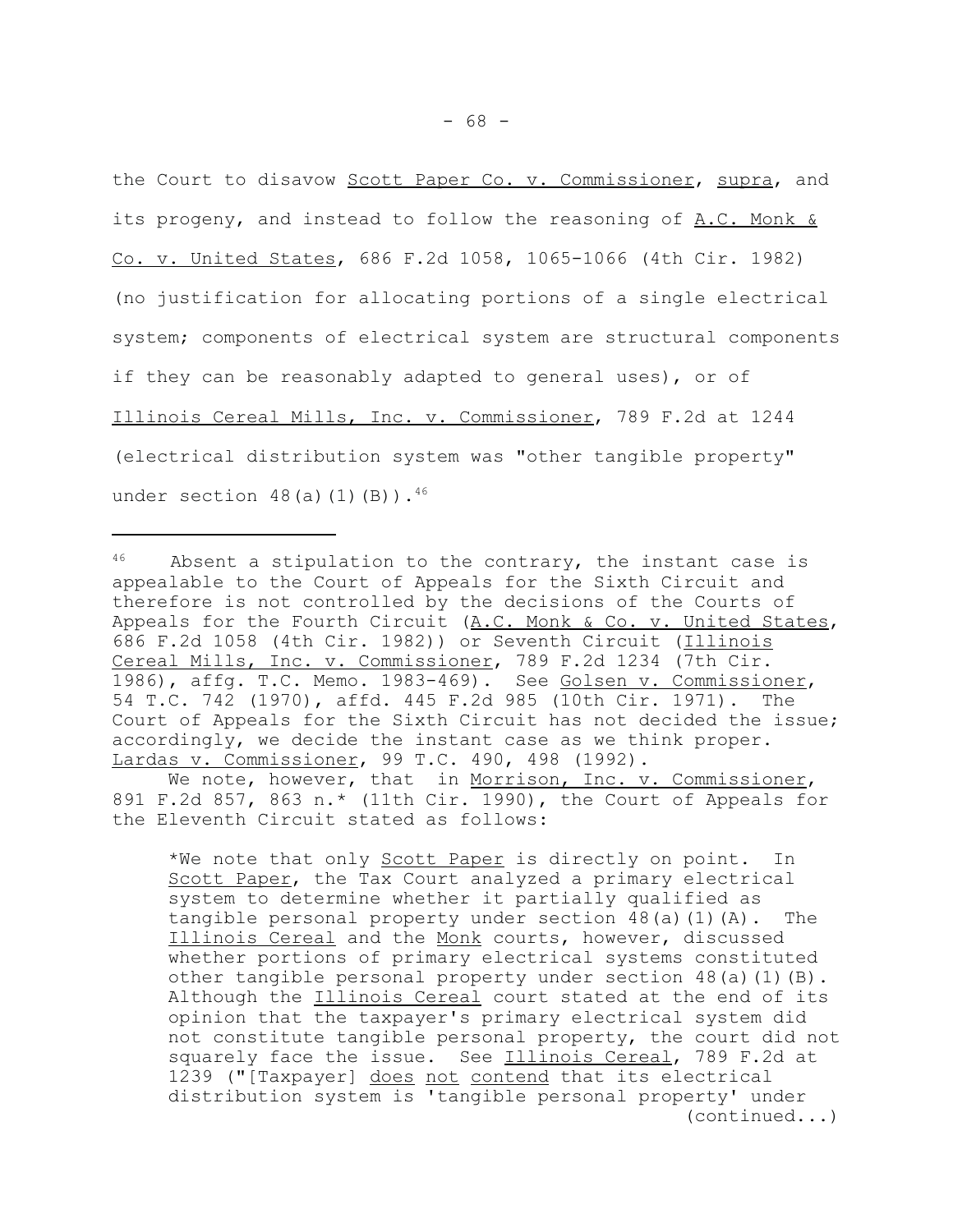Respondent contends further that the disputed property items in the subject category are distinguishable from the primary and secondary electrical distribution property items involved in Scott Paper Co. v. Commissioner, supra, because in that case the electrical components were readily removable, they were not inherently permanent, they were inextricably linked to and installed in conjunction with the addition of particular pieces of machinery, and most of the electricity carried by the electrical components was conveyed to the new equipment.

In Morrison, Inc. v. Commissioner, T.C. Memo. 1986-129, we explained our rationale for finding a portion of the primary and secondary electrical system in Scott Paper Co. eligible property for ITC as follows:

In Scott Paper Co., we concluded that the components of the taxpayer's primary electric system which supplied the electric needs of process machinery rather than contributing to the overall operation or maintenance of buildings, was not an inherently permanent structure and the taxpayers were entitled to the investment tax credit on these components. In reaching this conclusion we placed great emphasis on the language in section  $1.48-1$  (e)(2), Income Tax Regs., which defines "structural components" by listing examples and including as the last line of the regulation "and other components relating to the operation or maintenance of a building." In Scott Paper Co., supra at 183, we characterized that phrase as follows:

46 (...continued) section 48." (Emphasis added)).

Thus, it is not clear whether Illinois Cereal actually supports respondent's position.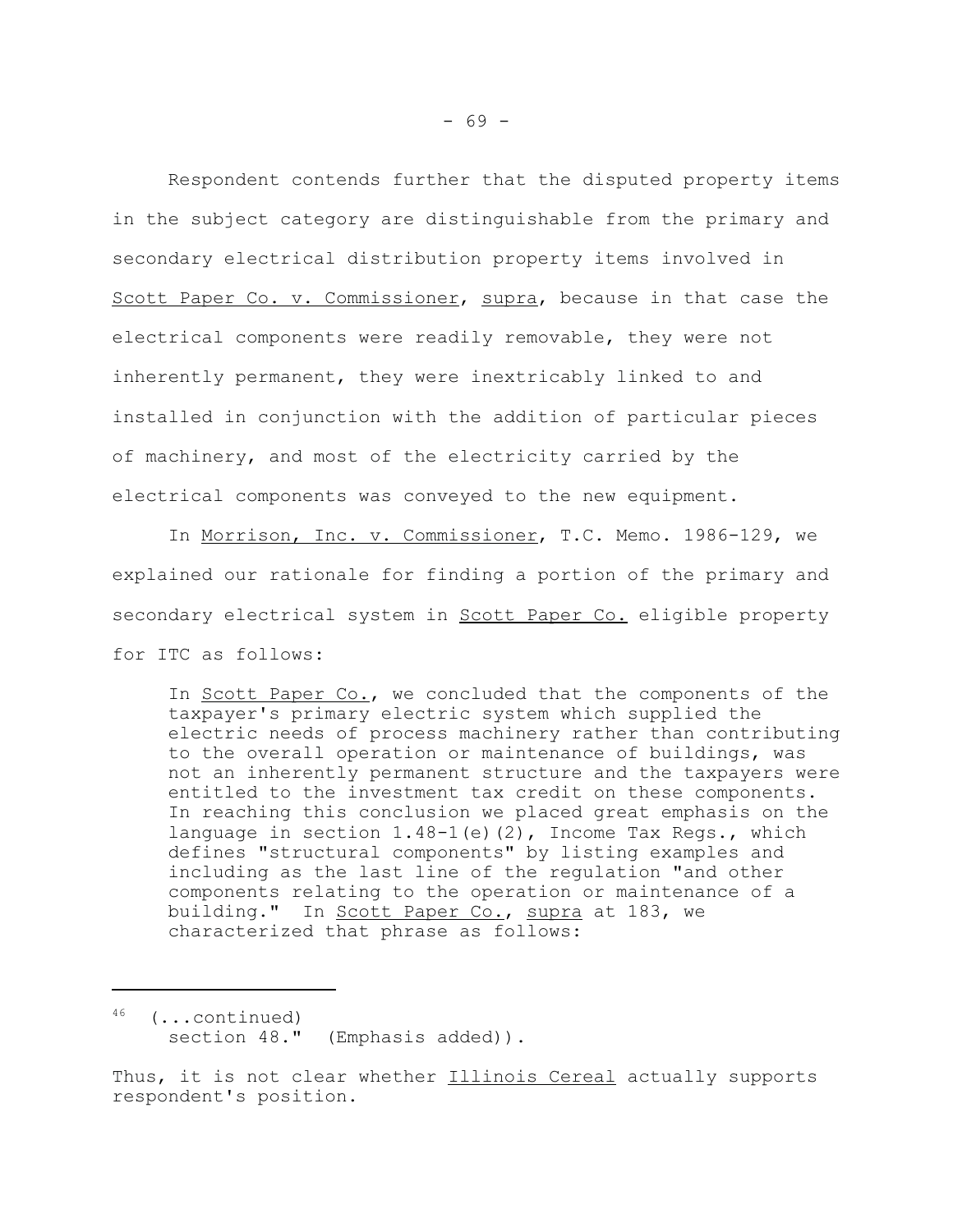a descriptive phrase intended to present the basic test used for identifying structural components. The preceding elements are examples of items which meet the test as a general rule. Items which occur in an unusual circumstance and do not relate to the operation or maintenance of a building should not be structural components despite being listed in section 1.48-1(e)(2), Income Tax Regs. \* \* \*

We also quoted the Technical Explanations of the Revenue Act of 1962 which explained the language which was incorporated in the regulation as follows:

The term "structural components" of a building includes such parts of the building as central air-conditioning and heating systems, plumbing, and electric wiring and lighting fixtures, relating to the operation [or] maintenance of the building. [H. Rept. 1447, 87th Cong., 2d Sess. (1962), 1962-3 C.B. 503, 516; S. Rept. 1881, 87th Cong., 2d Sess. (1962), 1962-3 C.B. 843, 859.]

In accordance, we concluded that property fails to qualify for the credit if it relates to the overall operation or maintenance of a building rather than being used to aid in the employment of a particular function or particular piece of property. See Central Citrus Co. v. Commissioner, 58 T.C. 365, 374 (1972).

We focused on the ultimate uses of power at the taxpayer's facility in Scott Paper Co. and distinguished the power used in the overall operation or maintenance such as lighting, heating, ventilation and air-conditioning of the building and the power used to operate the taxpayer's machinery. Scott Paper Co. v. Commissioner, supra at 183-184. We thus concluded in Scott Paper Co. that:

To the extent that the primary electric carried electrical loads to be used for pulp and paper production processes or other such qualifying uses, the investment credit will be allowed for the primary electric improvements.

To the extent that the primary electric improvements relate to the overall operation [or] maintenance of buildings, they are structural components of such buildings, and they do not qualify as tangible personal property.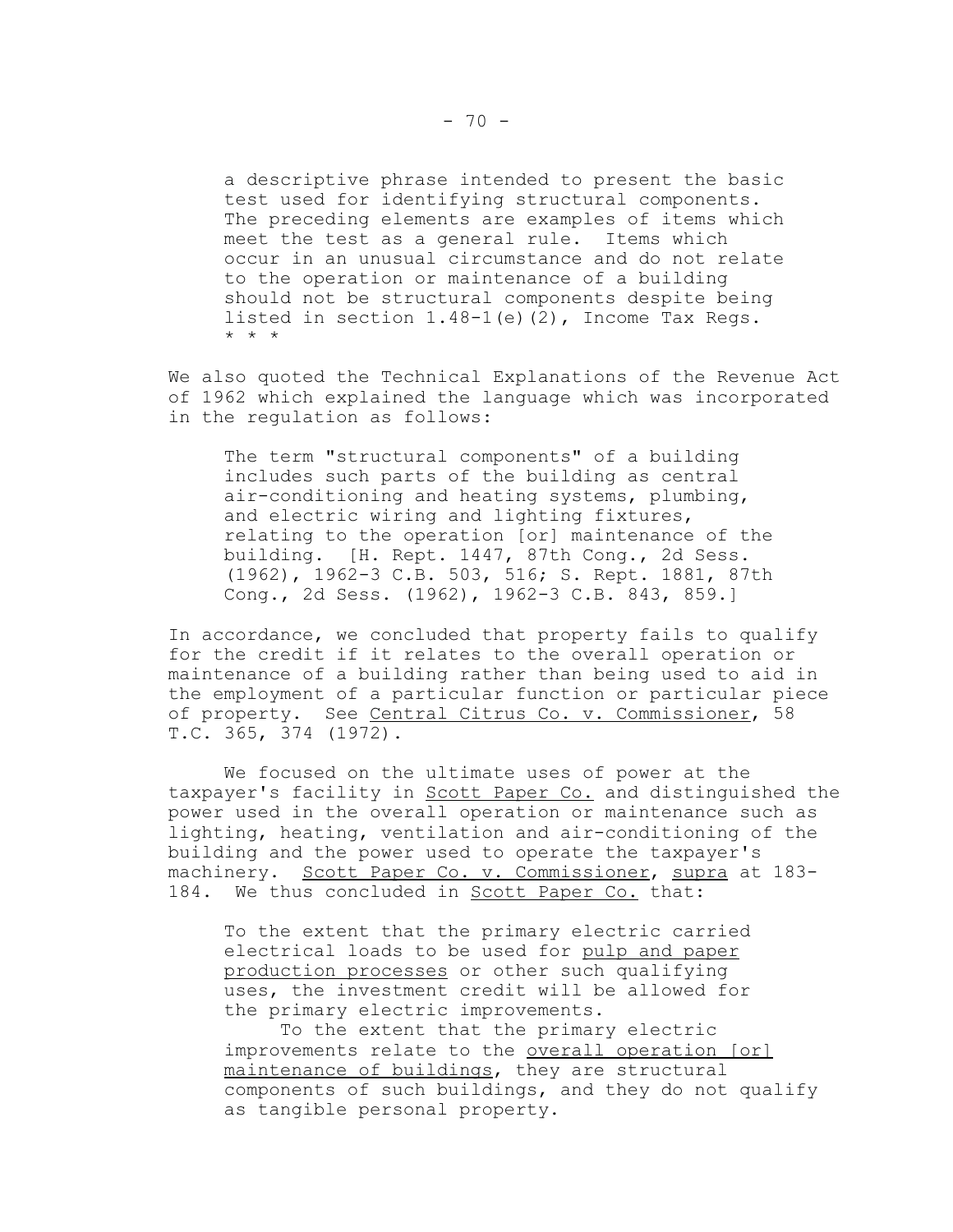We find no material differences between the facts in the instant case and those facts present in Scott Paper Co. v. Commissioner, supra, and Morrison, Inc. v. Commissioner, supra, relating to the primary and electrical distribution systems. For the reasons previous articulated in both of those case, we conclude that the portion of the cost of the primary and secondary electrical distribution systems in petitioners' hospitals which is equal to the percentage of the electrical load carried to those systems allocable to the hospitals' equipment, as stipulated by the parties, constitutes section 1245 class property, depreciable over a 5-year recovery period.

# 2. Branch Electrical Wiring and Connections and Special Electrical Equipment

The branch electrical wiring and connections (hereinafter branch wiring) relate to several items of hospital equipment and are contained in many different property units including controls, battery packs, and battery chargers for the emergency power generation systems (Property Unit 2200); x-ray film processing equipment (Property Unit 2244); illuminated emergency entrance signs and illuminated hospital front entrance signs (Property Unit 2320); medical gas control equipment and medical gas alarm equipment (Property Unit 3026); hospital kitchen equipment (Property Unit 3075); equipment located in the hospital laboratory and maintenance shop areas (Property Unit 3195); synchronously wired clock systems (Property Unit 3280); air

- 71 -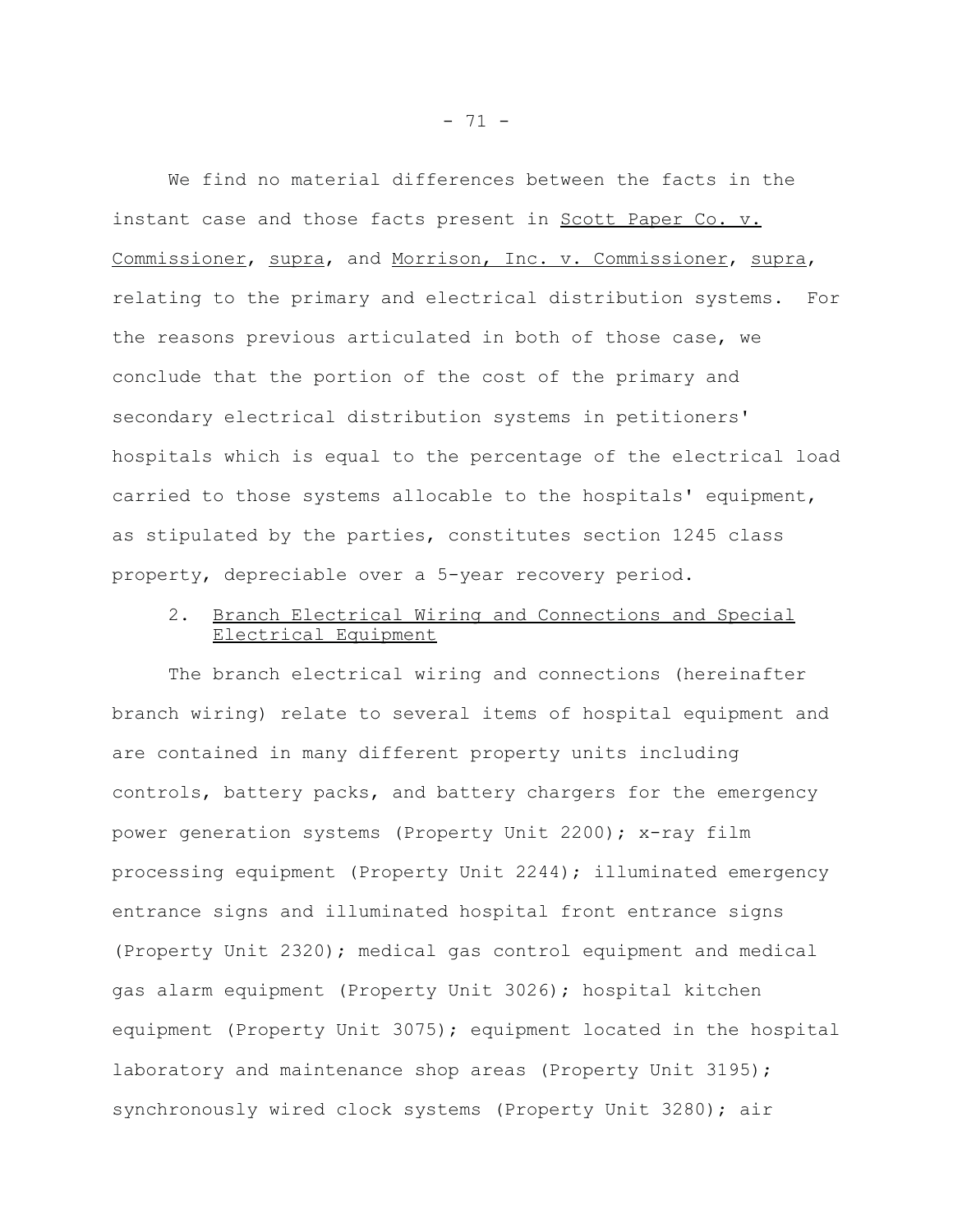conditioners located in the hospital computer rooms (Property Unit 3292); hospital central sterilization equipment (Property Unit 3298); items of hospital equipment located in the operating rooms, recovery rooms, intensive care units, infant nurseries, radiology areas, patient rooms, laboratories, and kitchens (Property Unit 4040). See supra pp. 12-16.

The parties have stipulated that 100 percent of the electrical load carried by the branch wiring relating to the controls, battery packs, and battery chargers for the emergency power generation systems, the x-ray film processing equipment, the illuminated emergency entrance signs and the illuminated hospital front entrance signs, the medical gas control equipment and medical gas alarm equipment, the synchronously wired clock systems, the air conditioners located in the hospital computer rooms, and the hospital central sterilization equipment, is conveyed to the particular items of equipment to which they relate. The parties agree further that the branch wiring is necessary and required for the operation and use of the items to which they relate and, during the years in issue, was used only with those items. The parties additionally have stipulated that all of the electrical receptacles in dispute are used to provide localized electrical service for specific items of equipment located in the kitchens, patient rooms, laboratories, and maintenance shop areas of petitioners' hospitals, which equipment

- 72 -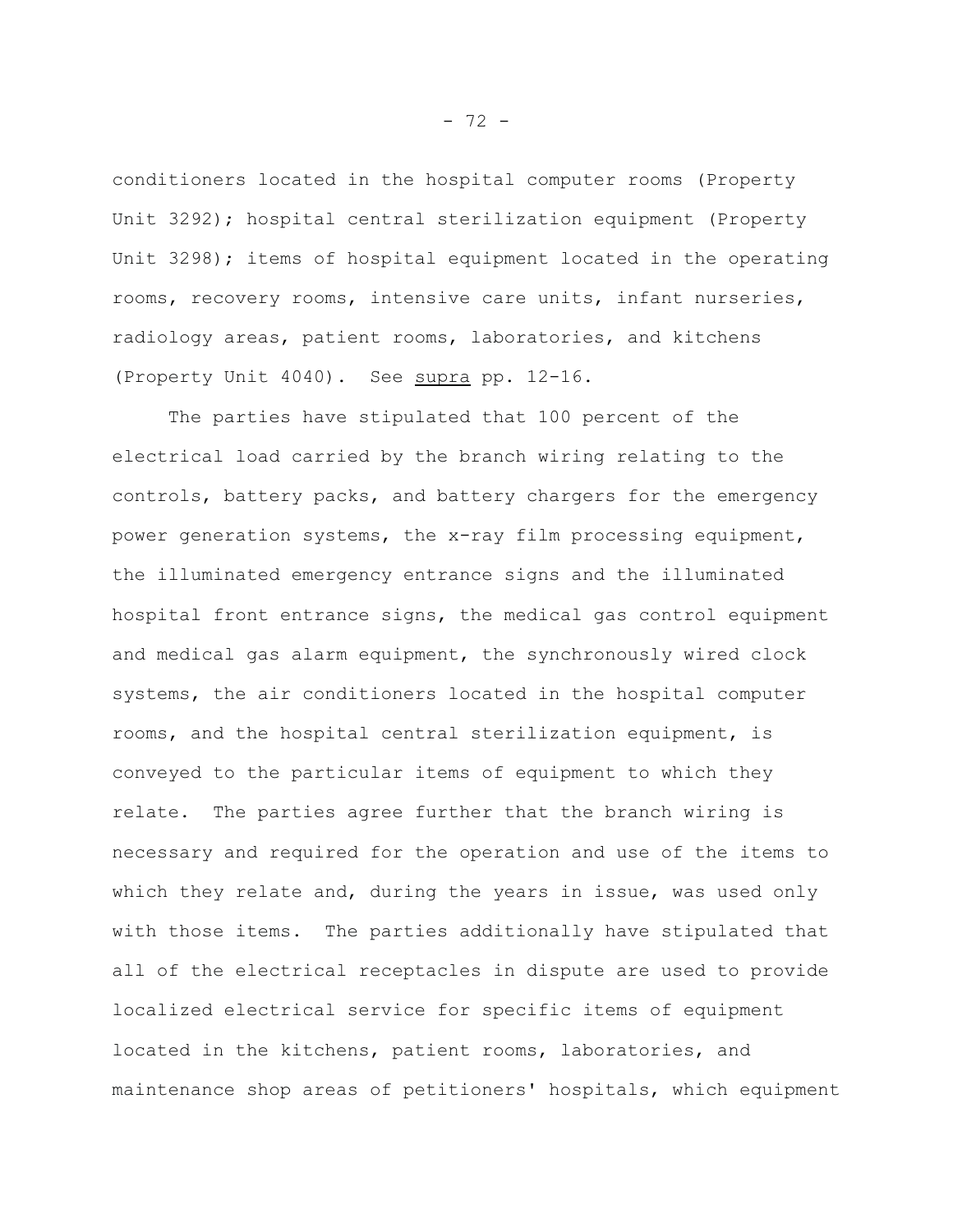respondent agrees is 5-year personal property. We refer to the branch wiring and special electrical equipment in issue in the subject category collectively as the branch electrical systems.

Petitioners contend that the branch electrical systems are section 1245 class property pursuant to the reasoning of Scott Paper Co. v. Commissioner, 74 T.C. 137 (1980), and its progeny, as well as Rev. Rul. 66-299, 1966-2 C.B. 14.<sup>47</sup> Petitioners contend that the parties agree that virtually every item to which the branch wiring relates was appropriately classified as section 1245 class property.

Respondent, however, contends that the disputed property items in the subject category are inherently permanent and are identified as a structural component (electric wiring) in section 1.48-1(e)(2), Income Tax Regs. On brief, respondent segregates the disputed property items into individual segments of conduit, electrical wiring, junction boxes, outlets, and receptacles.

<sup>47</sup> A revenue ruling reflects respondent's position on an issue and is not binding precedent upon the Court. See Halliburton Co. v. Commissioner, 100 T.C. 216, 232 (1993), affd. without published opinion 25 F.3d 1043 (5th Cir. 1994); Stark v Commissioner, 86 T.C. 243, 250-251 (1986); Neuhoff v. Commissioner, 75 T.C. 36, 46 (1980), affd. 669 F.2d 291 (5th Cir. 1982). We disregard a revenue ruling, if it conflicts with the statute it supposedly interprets, with the statute's legislative history, or if it is otherwise unreasonable. E.g., Threlkeld v. Commissioner, 848 F.2d 81, 84 (6th Cir. 1988), affg. 87 T.C. 1294 (1986). However, we may adopt its reasoning if we agree that the ruling correctly applies the law. Estate of Lang v. Commissioner, 64 T.C. 404, 406-407 (1975), affd. in part and revd. in part 613 F.2d 770, 776 (9th Cir. 1980); Keating v. Commissioner, T.C. Memo. 1995-101.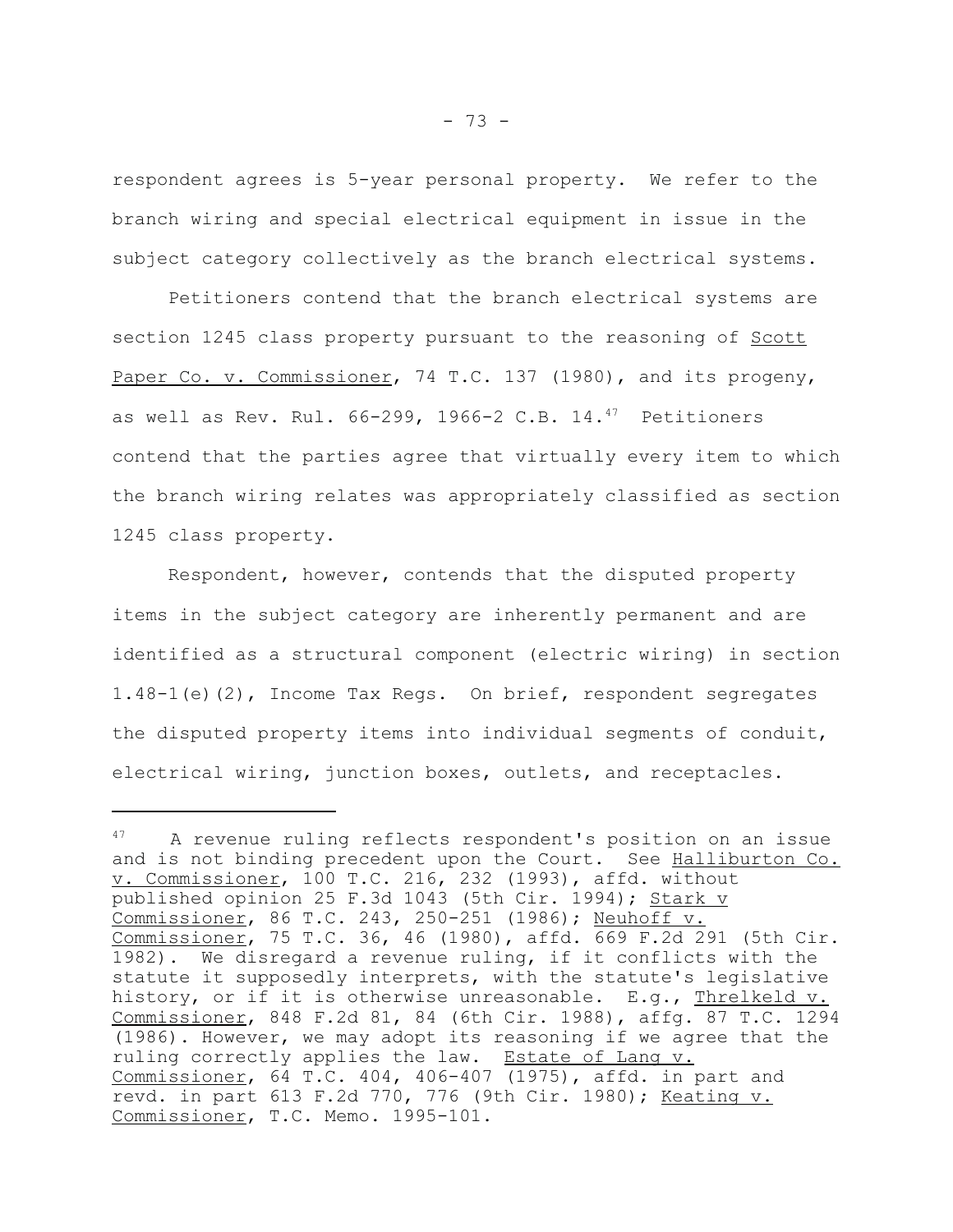Respondent contends that the conduit is designed to remain in place throughout its expected useful life, is identical to other conduit which petitioners have agreed is a structural component, and is typical of electrical conduit used at other commercial establishments. Respondent contends that the electrical wiring is not designed or installed with a particular piece of equipment, is not easily removable, and is not economically practicable to reuse. Respondent contends that none of the electrical outlets, receptacles, and junction boxes are inextricably linked to specific items of machinery, they are not moved, they are typical of outlets, receptacles, and junction boxes used in commercial facilities, and they relate to the operation of the buildings in that they provide points for the provision of power for many property items including employee radios in the laboratories and power tools in the shop areas.

As we understand respondent's position, respondent agrees that the disputed property items in the subject category are necessary for, and used exclusively with, the operation of various items of equipment. Nevertheless, respondent contends that the branch electrical systems are structural components because they were not designed for or installed with the specific equipment to which they relate, they are adaptable for other purposes, are composed of standard electrical supplies, have useful lives not inextricably linked to the specific equipment

- 74 -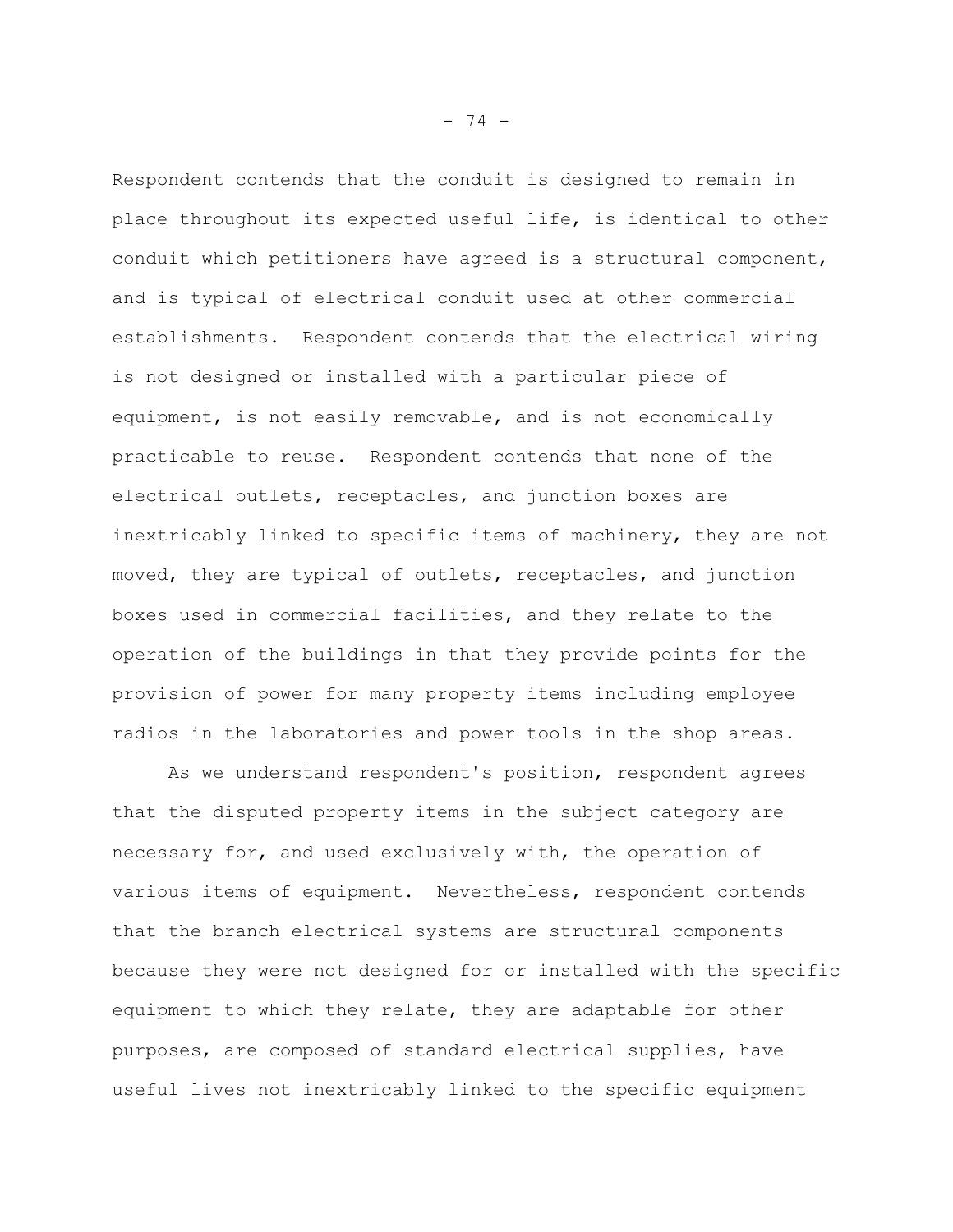with which they are used, and are not readily removable. Additionally, with regard to the electrical outlets, receptacles, and junction boxes located in laboratory and shop areas, respondent asserts that those disputed property items may be used to power nonhospital equipment or equipment relating to the operation or maintenance of the buildings. To decide whether the disputed property items in the subject category constitute personal property or structural components of the buildings to which they relate, we apply the reasoning in Scott Paper Co. v. Commissioner, supra, and cases following its rationale.

In Scott Paper Co. v. Commissioner, 74 T.C. at 182-183, we noted that even though section  $1.48-1$  (e)(2), Income Tax Regs., lists items such as "wiring and lighting fixtures" in describing structural components, to constitute a structural component of a building, the item nonetheless must relate to the operation or maintenance of the building. Subsequently, in Morrison, Inc. v. Commissioner, T.C. Memo. 1986-129, we found that much of the electrical distribution systems constituted personal property. We stated:

Respondent points out that the reasonable adaptability of the electrical distribution system with minimal effort to accommodate another cafeteria, a restaurant or a retail sales establishment such as a furniture store, indicates that the system relates to the overall operation or maintenance of the building rather than relating to the function of specific pieces of kitchen machinery or equipment. Respondent recognizes that his argument is contrary to our holding in Scott Paper Co., supra. Following our holding in Scott Paper Co. v. Commissioner, 74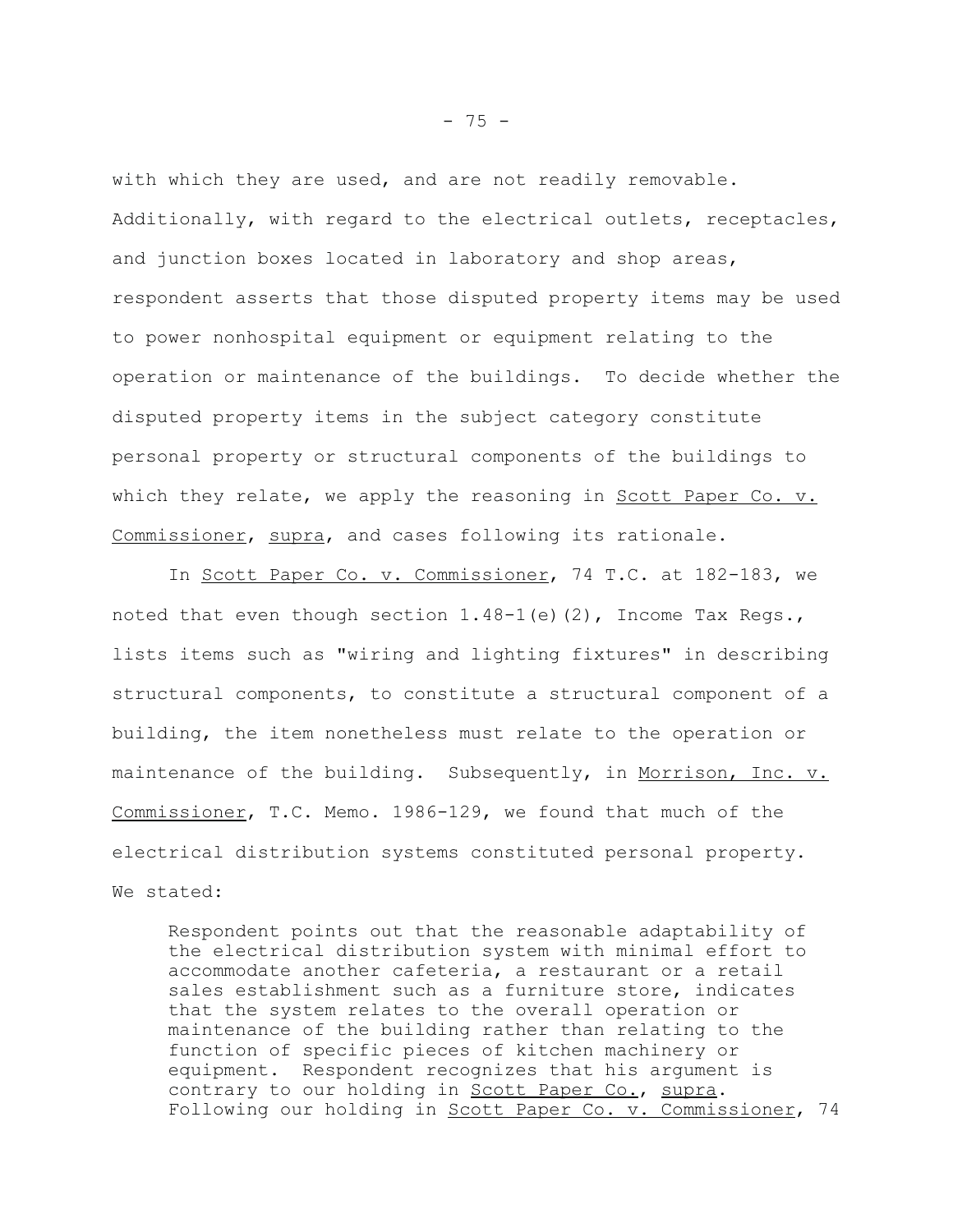T.C. 137, 184 (1980), we focus on the ultimate use of the electrical power in petitioners' cafeterias in order to determine whether the electrical distribution system constitutes a structural component. An allocation should then be made based on the qualifying and nonqualifying uses of the power.

Similarly, in Duaine v. Commissioner, T.C. Memo. 1985-39, we analyzed various items of property contained in a fast food restaurant to determine whether they qualified for ITC. We followed the reasoning of Scott Paper Co. v. Commissioner, supra, in finding that electrical outlets and conduits that provided localized power sources for the lessee's specialized restaurant equipment constituted personal property.

In Rev. Rul. 66-299, 1966-2 C.B. at 16, respondent concluded that:

special electrical or plumbing connections which are necessary to and are used directly with a specific item of machinery or equipment, or between specific items of individual, machinery or equipment, are not structural components of the building, but are essentially items of machinery or equipment, and qualify as section 38 property for investment credit purposes.

We analyzed that language in Central Citrus Co. v. Commissioner,

58 T.C. at 374, and stated:

Such language creates a clear distinction between property used in the general overall operation of a building  $* * *$ and that property which is utilized to aid in the employment of a particular function or particular piece of property. We find this particular dichotomy to be both reasonable and sound and in agreement with congressional intent. \* \* \* [Citations omitted.]

Accordingly, we held in Central Citrus Co. that distribution system adapters, contractors, fuses, starters, switches, and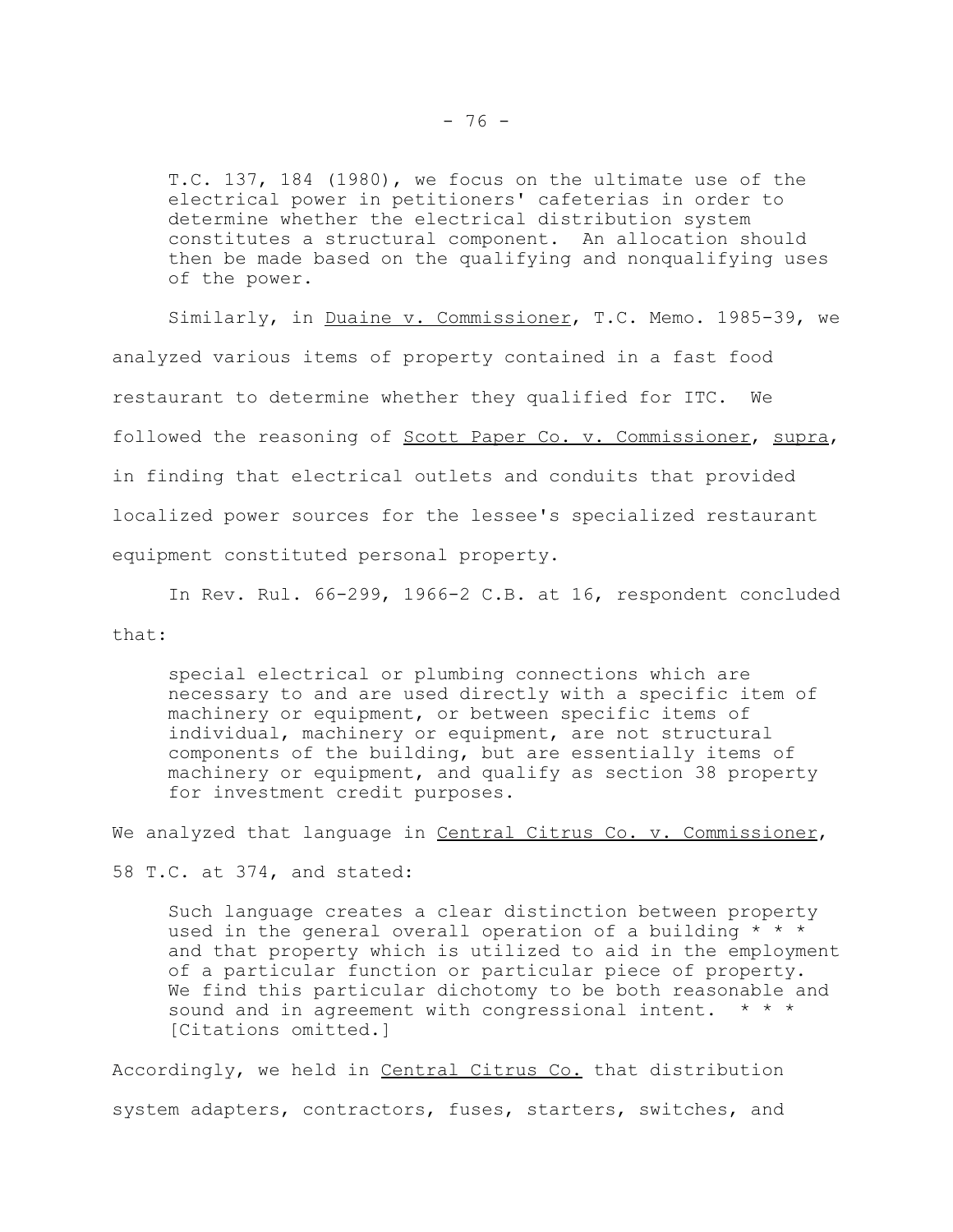relays served specialized functions or specific equipment used in the taxpayer's citrus fruit processing business and therefore qualified for ITC.

Respondent argues that the disputed property items comprising the branch electrical systems are not identical to the primary and secondary electrical systems involved in Scott Paper Co. v. Commissioner, supra, and Morrison, Inc. v. Commissioner, supra, or to the electrical connections involved in Duaine v. Commissioner, supra, or to the "special electrical or plumbing connections" described in Central Citrus Co. v. Commissioner, supra, and Rev. Rul. 66-299, supra. We, however, conclude that there are no material differences among those items and the disputed property items in the subject category.

Respondent argues further that the wiring and conduit located in the walls or floors of the hospitals are inherently permanent because they are not movable. Movability, however, is not the sole determinant as to what constitutes section 1245 personal property. Kramertown Co. v. Commissioner, 488 F.2d at 731; Consolidated Freightways v. Commissioner, 708 F.2d at 1390; Everhart v. Commissioner, 61 T.C. at 331; Dixie Manor, Inc. v. United States, 44 AFTR 2d at 79-5444 to 79-5446, 79-2 USTC par. 9469. The fact that some of the wiring and conduit is contained in the walls and floors of the hospitals is not relevant in determining whether those items are personal property. We look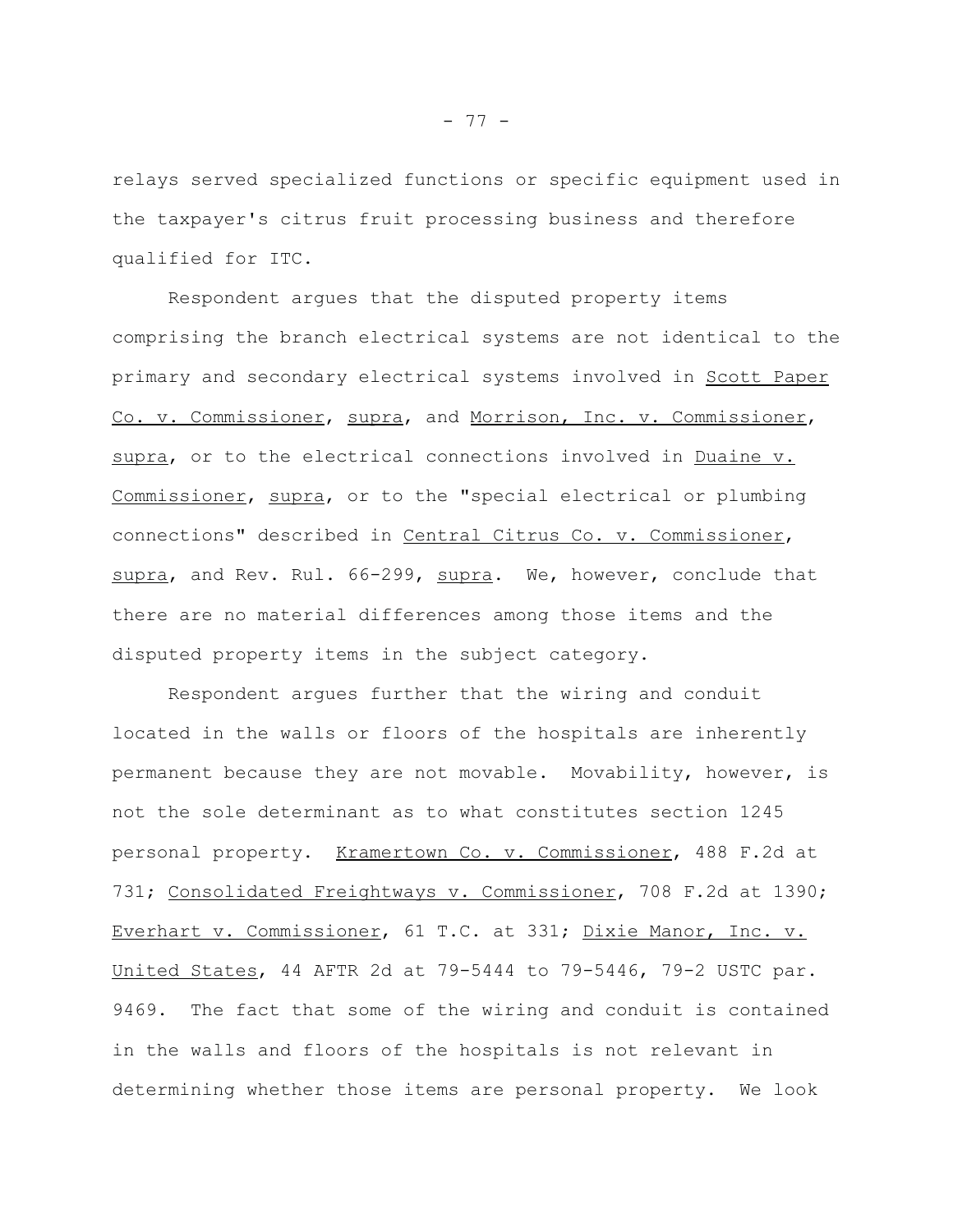to the ultimate use of the electrical power conveyed by the branch electrical systems to decide whether the disputed property items constitute structural components or personal property. Scott Paper Co. v. Commissioner, supra; Morrison, Inc. v. Commissioner, supra.

From the foregoing, we learn that a disputed property item constitutes a structural component to the extent that it furnishes electrical power for a function or equipment that relates to the operation or maintenance of a building. Conversely, to the extent that a disputed property item furnishes electrical power for a function or equipment that does not relate to the operation or maintenance of a building, the disputed property item constitutes tangible personal property. Scott Paper Co. v. Commissioner, supra; Central Citrus Co. v. Commissioner, supra; see also Texas Instruments, Inc. v. Commissioner, supra; Morrison, Inc. v. Commissioner, supra; Duaine v. Commissioner, supra.

The x-ray film processing equipment (Property Unit 2244), medical gas control equipment and medical gas alarm equipment (Property Unit 3026), and hospital central sterilization equipment (Property Unit 3298) aid in the rendition of healthcare services and, therefore, the branch electrical systems relating to that equipment do not relate to the operation or maintenance of the buildings. Branch electrical systems relating to items of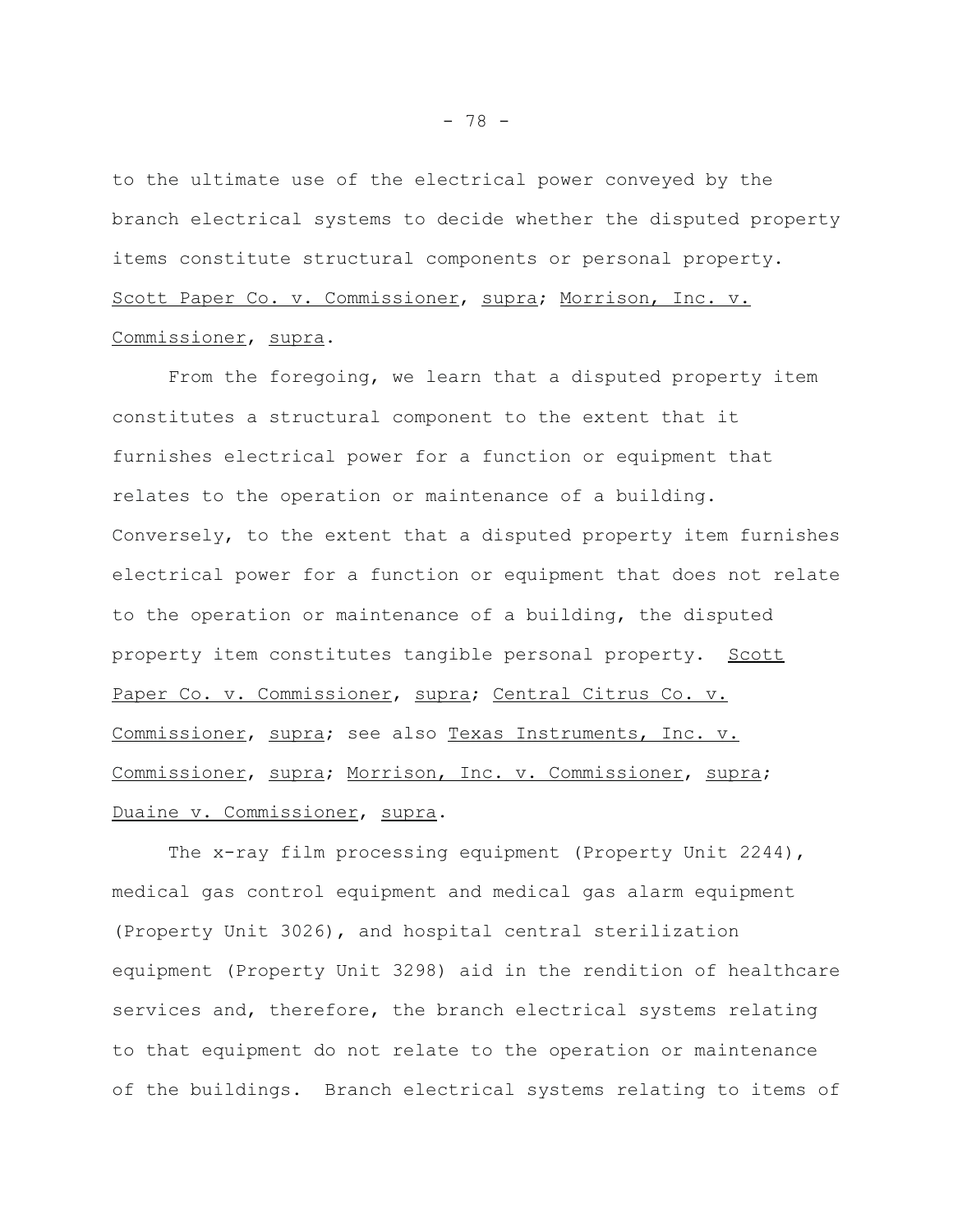hospital equipment located in the operating room, recovery room, intensive care units, infant nurseries, radiology areas, patient rooms, laboratories, and kitchens (Property Unit 4040) also are property items related to furnishing medical services rather than to providing building services. Accordingly, we hold that the branch electrical systems relating to Property Units 2244, 3026, 3298, and 4040 constitute tangible personal property, and that they are depreciable over a 5-year recovery period.

The parties agree that the emergency generator (Property Unit 2200) and emergency entrance signs and illuminated hospital front entrance signs (Property Unit 2320) are 5-year property. In our view, those items, as well as the hospital kitchen equipment (Property Unit 3075), constitute assets accessory to the conduct of petitioners' healthcare business, within the meaning of S. Rept. 1881, 87th Cong., 2d Sess. (1962), supra, 1962-3 C.B. 707, 722, and, consequently, they do not relate to the operation or maintenance of the buildings. See Morrison, Inc. v. Commissioner, supra (emergency lighting qualifies as asset accessory to a business); S. Rept.  $95-1263$ , at  $117$  (1978), supra, 1978-3 C.B. (Vol. 1) 315, 415 $48$  (special lighting,

In connection with the enactment of the Revenue Act of  $1978$ , Pub. L. 95-600, 92 Stat. 2763, the report of the Senate Finance Committee stated among other things as follows:

the committee wishes to clarify present law by stating that tangible personal property already eligible for the (continued...)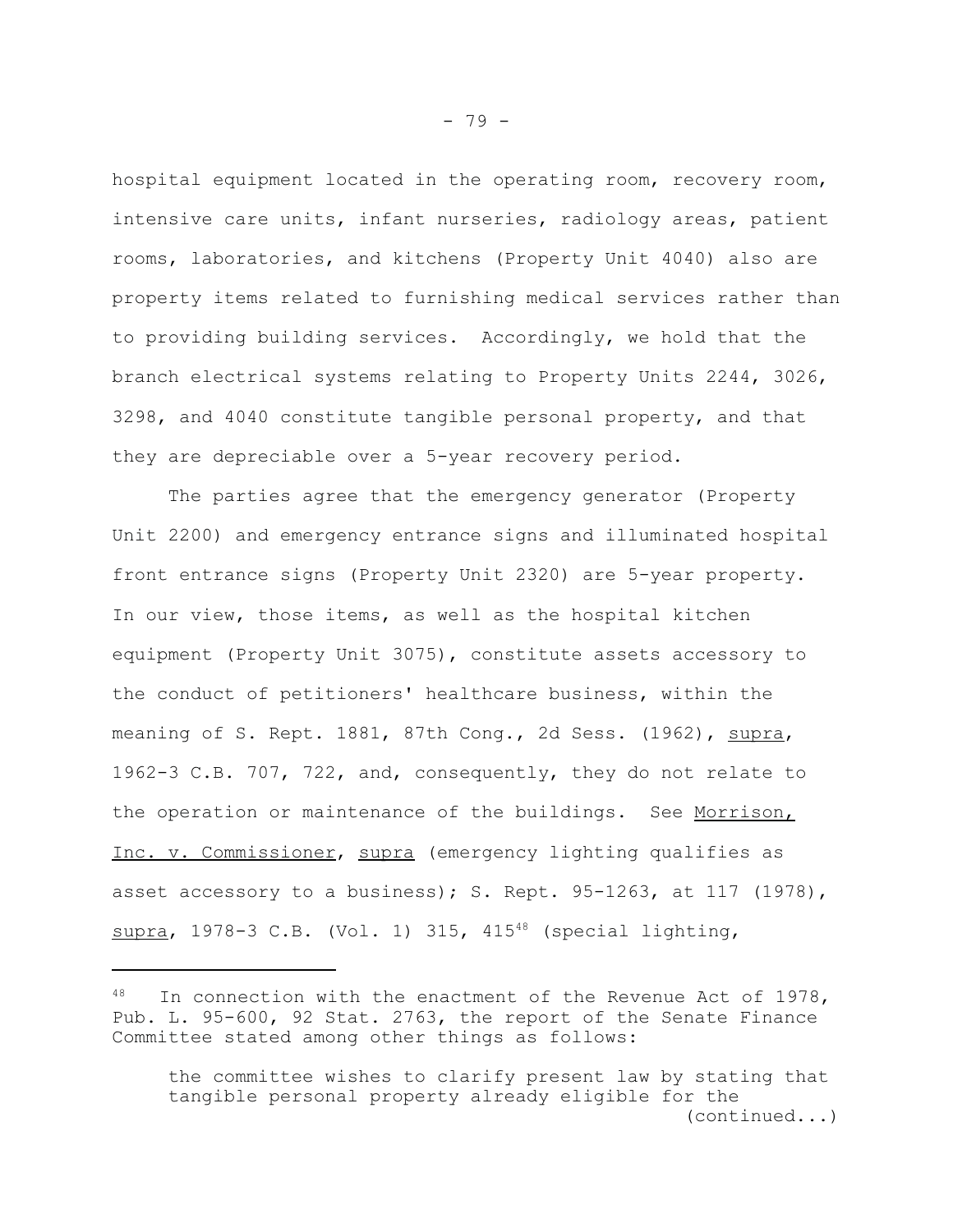identity symbols, and signs (except billboards) are tangible personal property). The parties agree further that the computerroom air conditioners (Property Unit 3292) are 5-year property, presumably because they satisfy the "sole justification" test of section 1.48-1(e)(2), Income Tax Regs,  $49$  and they consequently

investment tax credit includes special lighting (including lighting to illuminate the exterior of a building or store, but not lighting to illuminate parking areas), false balconies and other exterior ornamentation that have no more than an incidental relationship to the operation or maintenance of a building, and identity symbols that identify or relate to a particular retail establishment or restaurant such as special materials attached to the exterior or interior of a building or store and signs (other than billboards). Similarly, floor coverings which are not an integral part of the floor itself such as floor tile generally installed in a manner to be readily removed (that is it is not cemented, mudded, or otherwise permanently affixed to the building floor but, instead, has adhesives applied which are designed to ease its removal), carpeting, wall panel inserts such as those designed to contain condiments or to serve as a framing for pictures of the products of a retail establishment, beverage bars, ornamental fixtures (such as coats-of-arms), artifacts (if depreciable), booths for seating, movable and removable partitions, and large and small pictures of scenery, persons, and the like which are attached to walls or suspended from the ceiling, are considered tangible personal property and not structural components. Consequently, under existing law, this property is already eligible for the investment tax credit. [S. Rept. 95-1263, at 117, 1978-3 C.B. (Vol. 1) 315, 415.]

Sec. 1.48-1(e)(2), Income Tax Regs., provides in pertinent part as follows:

> the term "structural components" does not include machinery the sole justification for the installation of which is the fact that

(continued...)

<sup>48 (...</sup>continued)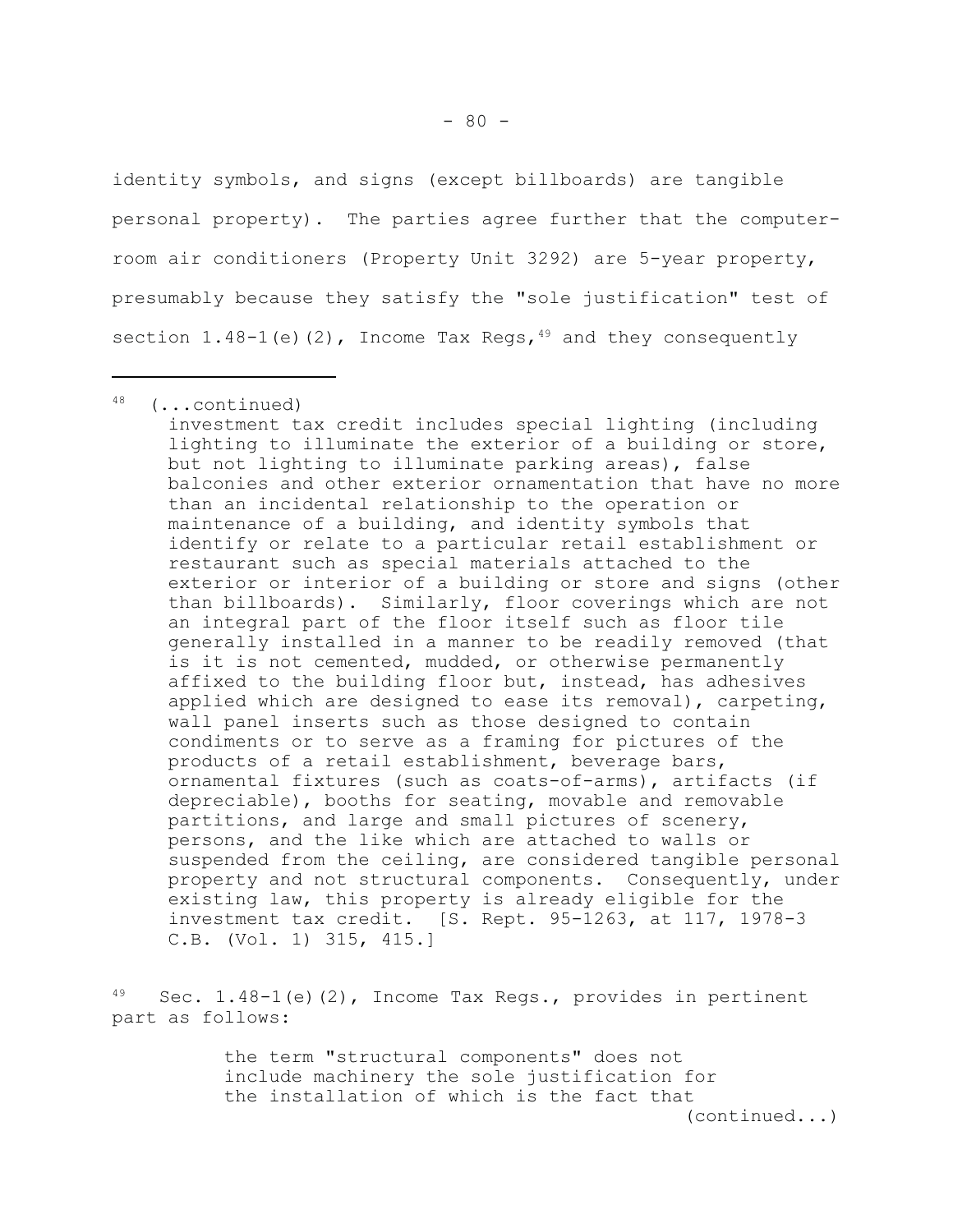also would not relate to the operation or maintenance of the buildings. See Piggly Wiggly S., Inc. v. Commissioner, 84 T.C. at 748-756 (HVAC units installed to meet temperature and humidity requirements of refrigeration equipment of grocery stores qualify as tangible personal property). The branch electrical systems relating to those items of equipment similarly do not relate to the operation or maintenance of petitioners' buildings. Accordingly, we hold that the branch electrical systems relating to Property Units 2200, 2320, 3292, and 3075 also constitute tangible personal property, and that they are depreciable over a 5-year recovery period.

The subject category also includes synchronously wired clock systems (Property Unit 3280). Petitioners' expert, William J. Neiman (Mr. Neiman), states that the clock system, located throughout the hospital, includes clocks, timers, and personnel time recorders that insure continuity in timekeeping. He explains that the clock system is not found in most buildings but

 $49$  (...continued)

such machinery is required to meet temperature or humidity requirements which are essential for the operation of other machinery or the processing of materials or foodstuffs. Machinery may meet the "sole justification" test provided by the preceding sentence even though it incidentally provides for the comfort of employees, or serves, to an insubstantial degree, areas where such temperature or humidity requirements are not essential.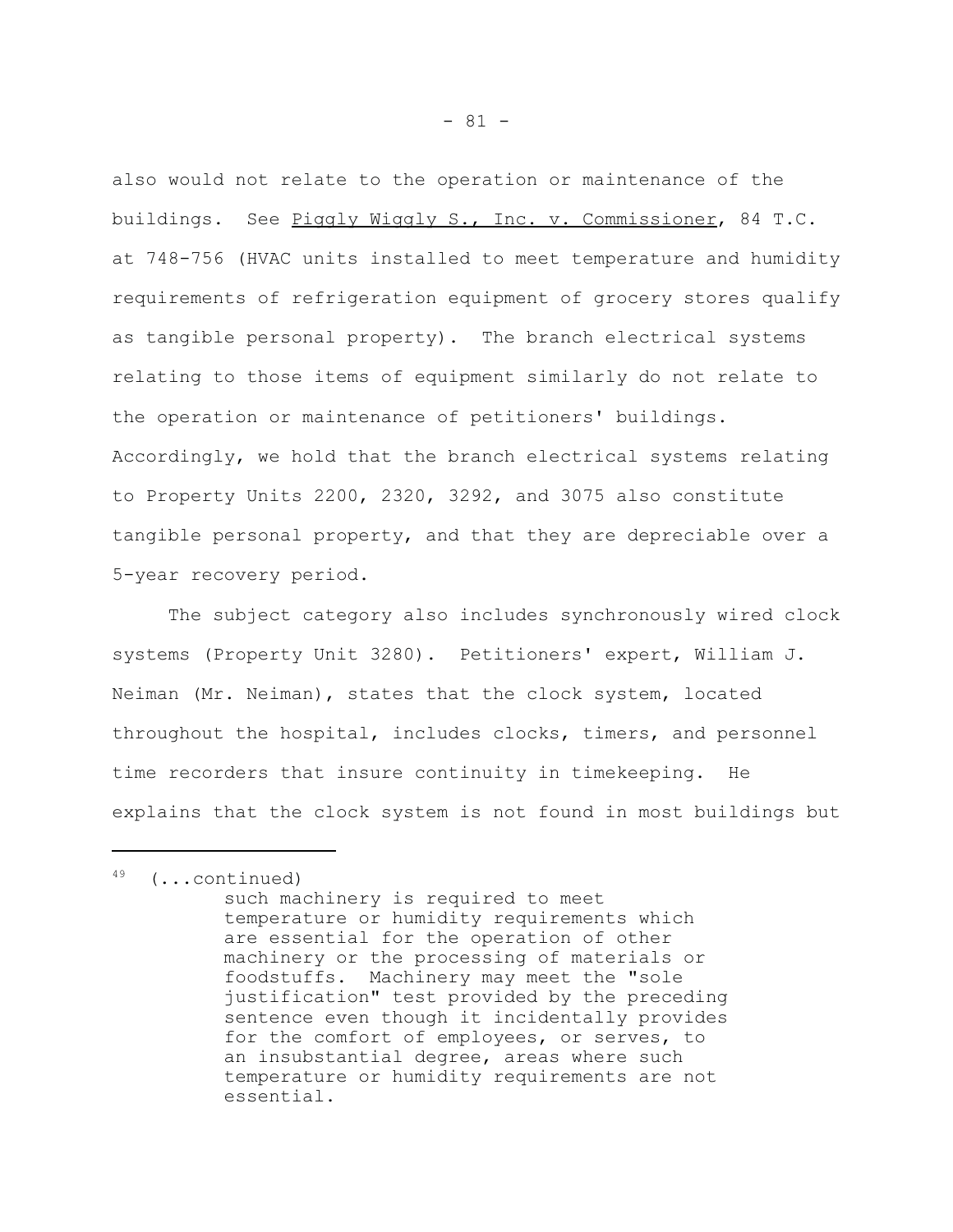typically only in facilities where the routine nature and regularity of medical procedures is inherent to the business of the facility. Mr. Neiman further states that the timekeeping system is necessary for monitoring the duration and frequency of patient symptoms and timing the administration of medical treatments. Respondent's expert, Stephen A. Wilgus, discussed the conduit, wiring, and electrical outlets comprising the branch electrical systems, but he did not address the classes of assets to which the disputed property items relate. Although it seems that synchronized timekeeping systems are not unique to the healthcare business, we conclude that the synchronized clocks relate to the operations carried on within petitioners' buildings and not to the operation or maintenance of petitioners' buildings. Consequently, we hold that the branch electrical systems relating to the synchronized clocks also constitute personal property and that they also are depreciable over a 5 year recovery period.

Lastly, the subject category includes electrical outlets, receptacles, and junction boxes located in laboratory and shop areas. To the extent that they are used to power employee personal equipment or equipment relating to the operation or maintenance of the buildings, they do not constitute personal property. Rather, they are structural components of the buildings. To the extent that they are used to power equipment

 $- 82 -$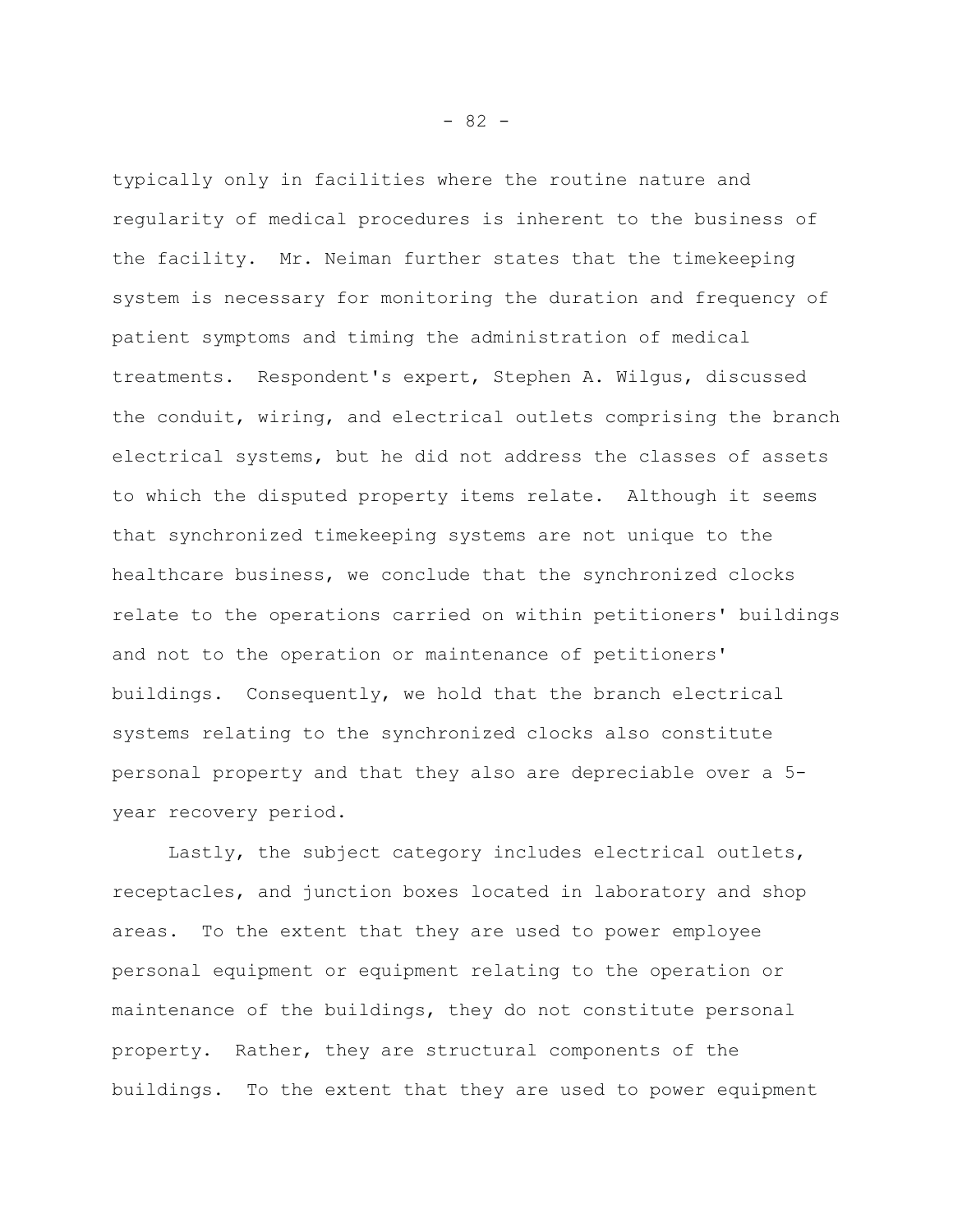that is not employee owned or that does not relate to the operation or maintenance of petitioners' buildings, however, they do constitute personal property. Petitioners, however, have not produced evidence demonstrating which electrical outlets, receptacles, and junction boxes are used for a qualified purpose, and we have no basis to make that determination. Accordingly, we sustain respondent's determination that those disputed property items must be depreciated over the same recovery period as the building to which they relate.

# 3. Wiring and Related Property Items Relating to Television **Equipment**

The disputed property items in the subject category (Property Unit 2340) consist of wiring and related property items that relate to the television antennae and television sets located in the hospitals. See supra pp. 16-17.

Petitioners contend that the branch wiring relating to the television equipment is section 1245 class property, depreciable over 5-year periods, pursuant to the reasoning of Scott Paper Co. v. Commissioner, supra, and its progeny, as well as Rev. Rul. 66- 299, 1966-2 C.B. 14. Respondent contends that the disputed property items in the subject category are inherently permanent and are identified as a structural component (electric wiring) in section  $1.48-1$  (e) (2), Income Tax Regs. The parties agree that the master television antennae are 5-year property.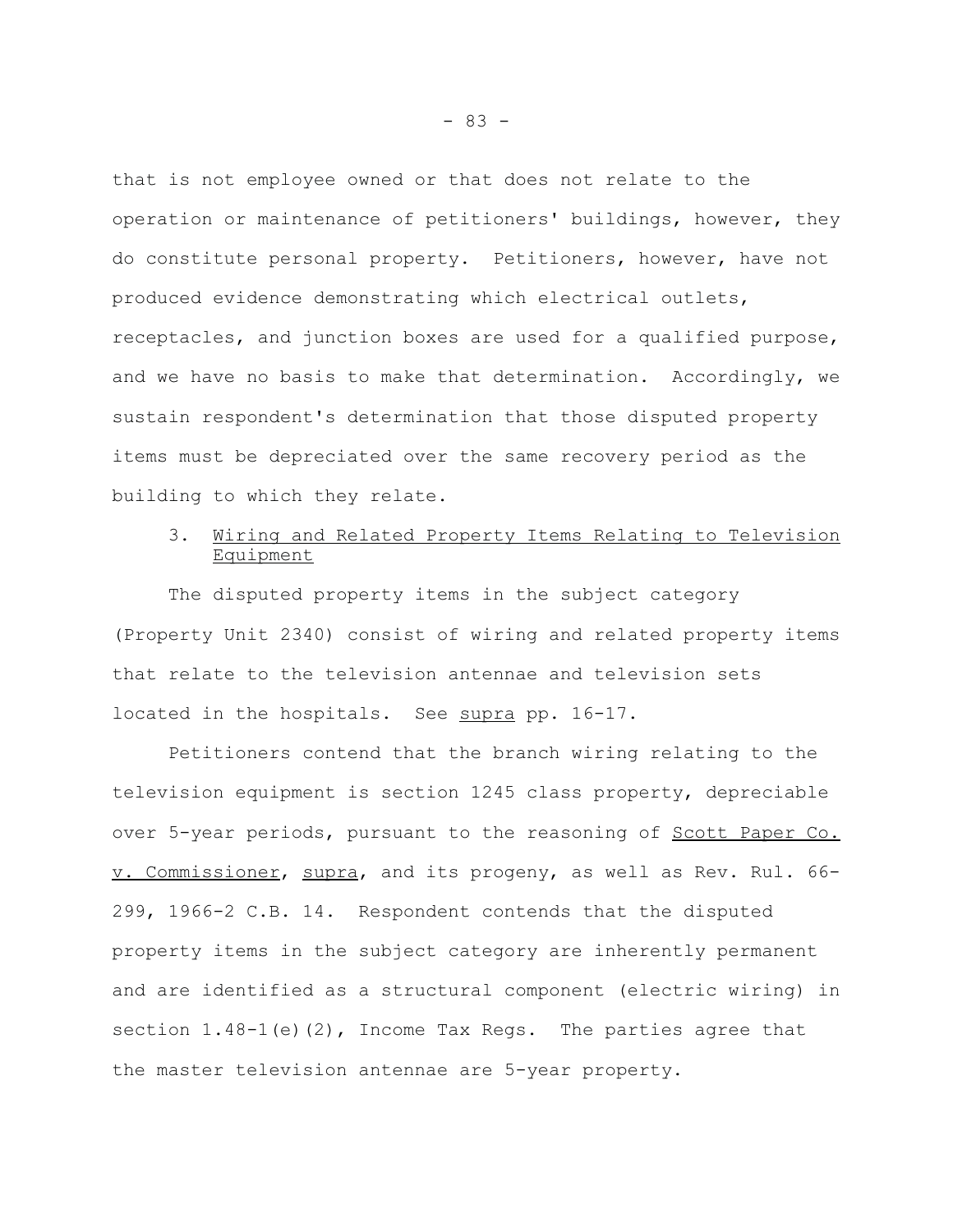We conclude for the reasons discussed supra relating to the branch electrical systems that the branch wiring in the subject category constitutes assets accessory to the conduct of petitioners' healthcare business within the meaning of S. Rept. 1881 supra, 1962-3 C.B. at 722. The disputed property items in the subject category do not relate to the operation or maintenance of the buildings. Consequently, we hold that the wiring and related property in Property Unit 2340 constitute tangible personal property, depreciable over a 5-year recovery period.

4-5. Conduit, Floor Boxes, Power Boxes and Outlet Jacks Relating to Telephone Equipment and Electrical Wiring, Conduit, and Connections Relating to Internal Communications Equipment

The telephone equipment in the subject categories (Property Unit 2330) includes conduit installed specifically to house the telephone wiring, telephone floor boxes, telephone power boxes, and telephone outlet jacks, which cannot be used for any purpose other than as a connection point for petitioners' telephones. See supra p. 17. Respondent agrees that those items are required for the use and operation of the telephones in petitioners' hospitals and, during the years in issue, were used only with the telephones and telephone equipment located in the hospitals.

The internal communications equipment in dispute (Property Unit 3090) consists of wiring and conduit, junction boxes, outlets, and sleeves that are necessary for the operation of the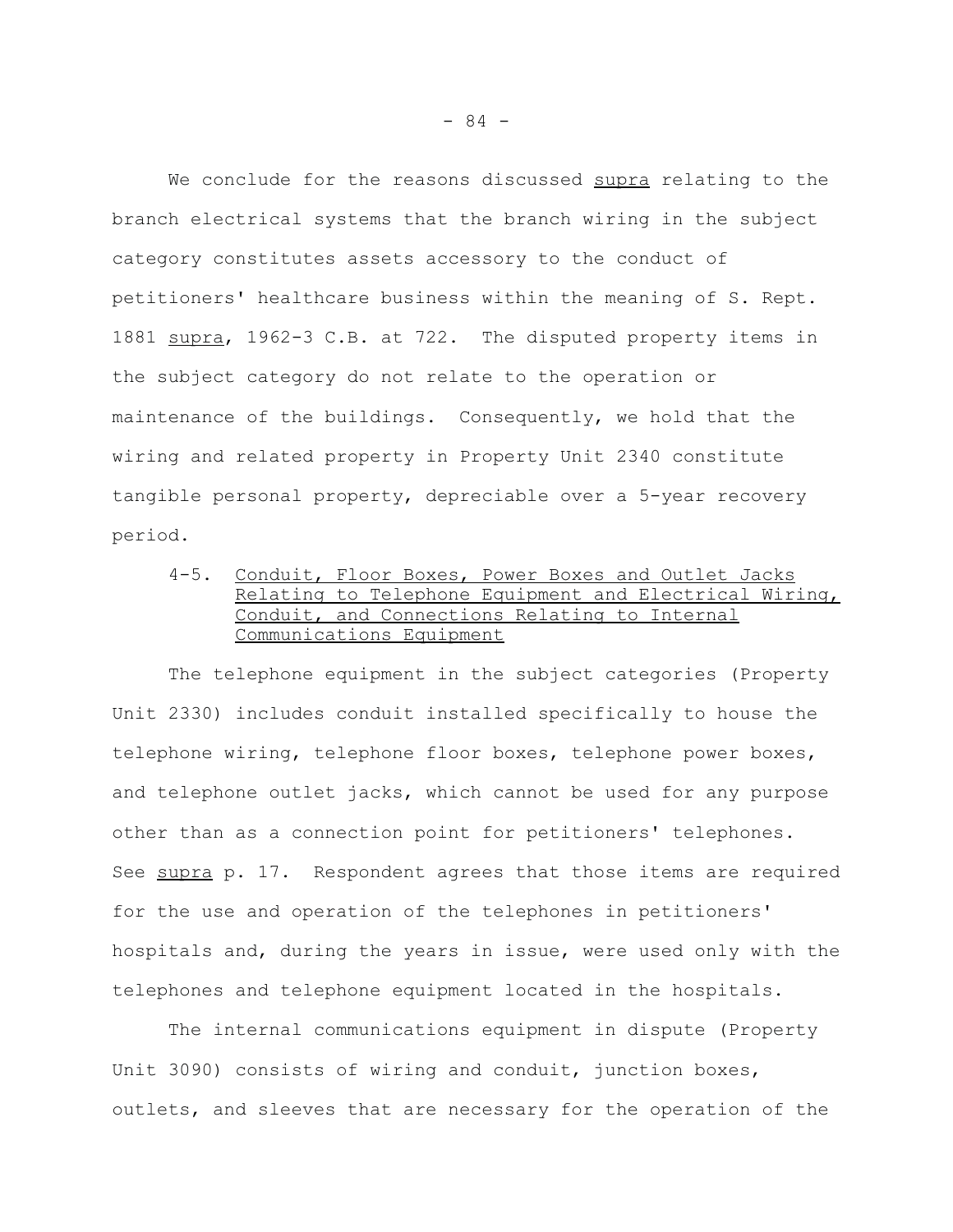hospital intercom, dictation, paging, and nurse call systems. See supra pp. 17-18. During years ended 1985 through 1988, those items were used only with those particular systems, and the hospital blueprints indicate that the items are to be used specifically with those systems.

Respondent agrees that the telephone enclosures are properly classified as personal property, but contends that the conduit, floor boxes, power boxes, and outlets that are necessary for petitioners to use the telephones and the enclosures constitute structural components of a building. We do not agree.

The electrical connections in the subject categories are necessary for the operation of telephones and internal communications equipment and are used directly with the equipment to which they relate, and, consequently, they are considered a part of that equipment. Scott Paper Co. v. Commissioner, supra; Morrison, Inc. v. Commissioner, T.C. Memo. 1980-129. Accordingly, we hold that the disputed property items in Property Units 230 and 3090 constitute personal property and are depreciable over 5-year periods.

6. Carpeting

The carpeting (Property Unit 2140) was installed in the hospital facilities during construction. See supra p. 18. It was attached to the floors of the hospitals using a general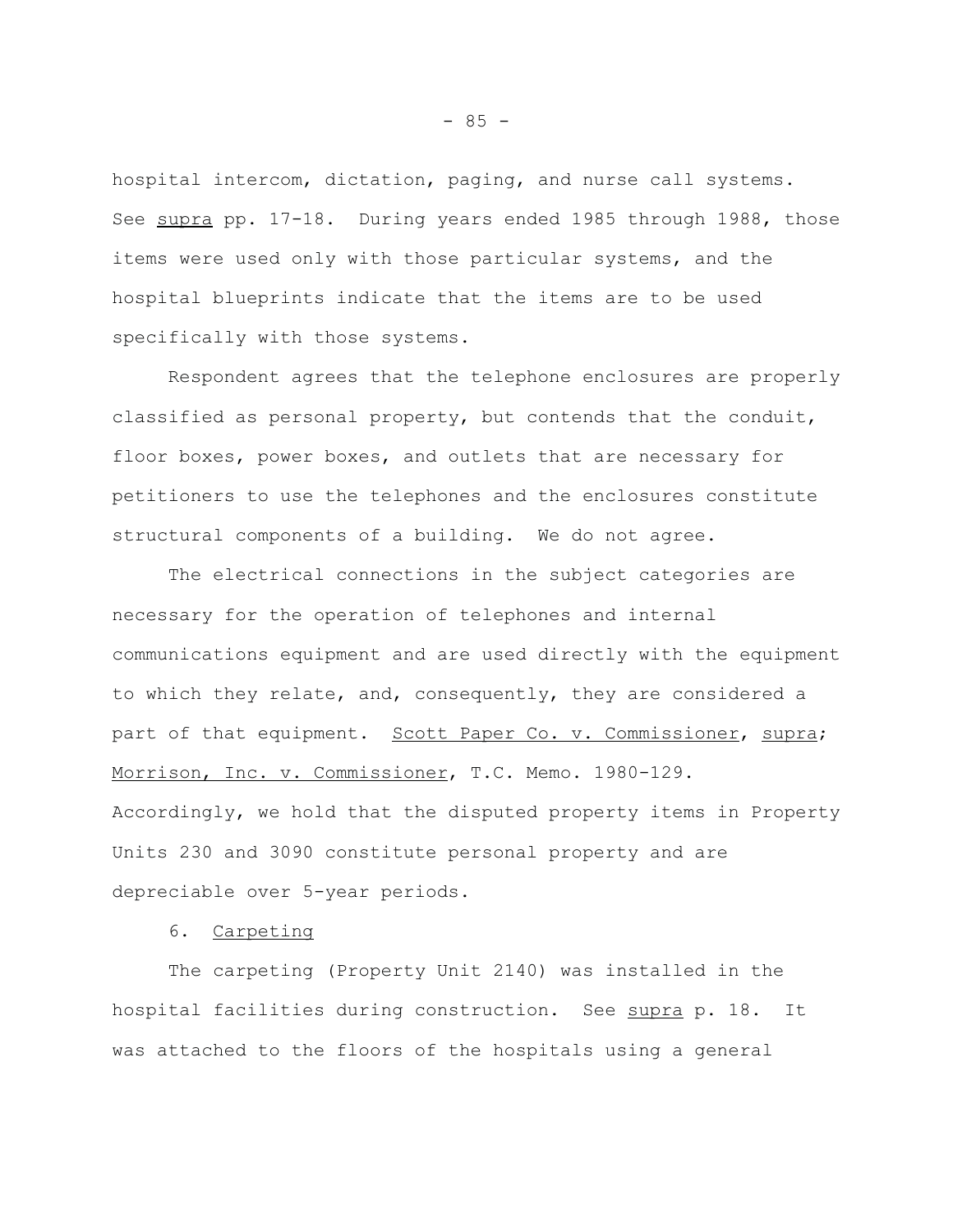purpose latex adhesive. Most of the carpeting already has been removed.

Petitioners contend that the carpeting was not a structural component of petitioners' hospital buildings within the meaning of section 1.48-1(e)(2), Income Tax Regs. Petitioners contend that the carpeting was easily removed, its removal did not damage the concrete floors of the hospitals, and that, if necessary, the carpeting could have been reinstalled in other locations with new adhesives. Additionally, petitioners contend that the carpeting was not an integral part of, or a permanent covering for, the hospital floors. Petitioners further contend that section 1.48- 1(e)(2), Income Tax Regs., does not list carpeting as a structural component of a building. Accordingly, petitioners contend, the carpeting must be an integral part of, and a permanent covering for, the concrete floors of petitioners' hospitals to constitute a structural component of a building under section 1.48-1(e)(2), Income Tax Regs.

Respondent contends that the carpeting constitutes a structural component. Respondent maintains that the carpet is typical of carpeting used in other business and professional facilities, is custom cut, is attached to the concrete flooring by adhesives, is designed to remain in place until its useful life is exhausted, provides a minimally acceptable floor finish,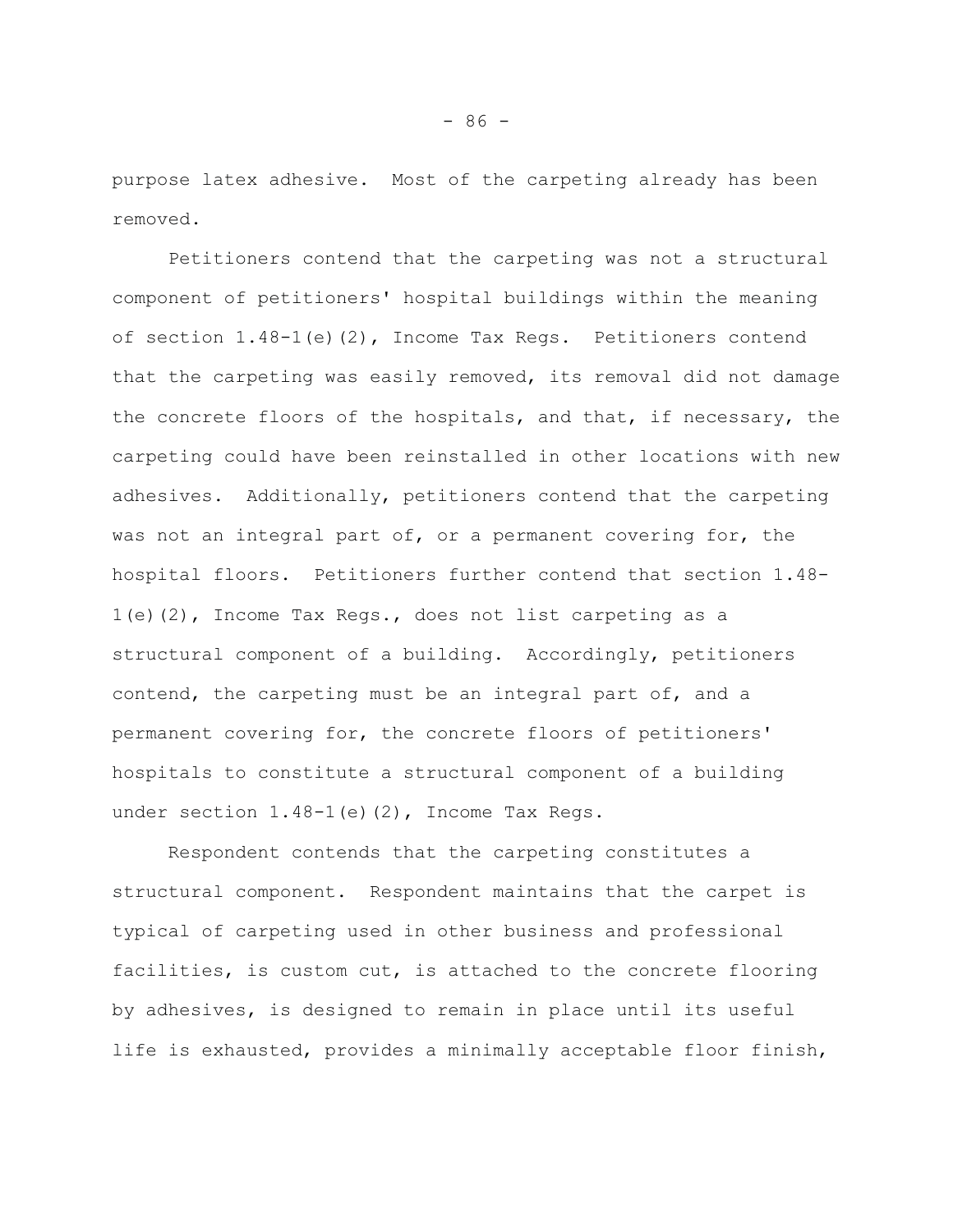would be damaged on removal, and is not reusable except for scrap purposes.

Petitioners counter that the carpeting in all material respects is indistinguishable from the wall-to-wall carpeting installed in guest rooms, office space, bar areas, and dining rooms of a motel described in Rev. Rul. 67-349, 1967-2 C.B. 48. In that Revenue Ruling, respondent ruled that the carpeting was personal property for purposes of section 1.48-1(c), Income Tax Regs., and not a structural component of a building.

The carpeting described in Rev. Rul. 67-349 was fastened with hooks attached to wood strips that were nailed along each wall. Rev. Rul. 67-349, 1967-2 C.B. at 48. In holding that the carpeting, installed over concrete floors, constituted personal property, respondent explained:

The "wall-to wall" carpeting installed in a building in the manner described above is not an integral part of the floor itself, and therefore, the carpeting is not a permanent covering for the floor. Thus, the "wall-to-wall" carpeting in the instant case is not a "structural component" within the meaning of the regulations. [Rev. Rul. 67-349, 1967-2 C.B. at 49.]

Respondent contends that the carpeting involved in the instant case is distinguishable from the carpeting described in Rev. Rul. 67-349, supra, because it is more permanent, is installed directly on an unsealed concrete slab by adhesive, and is not reusable. Petitioners counter that S. Rept. 95-1263, supra, 1978-3 C.B. (Vol. 1) at 415, see supra note 48, expressly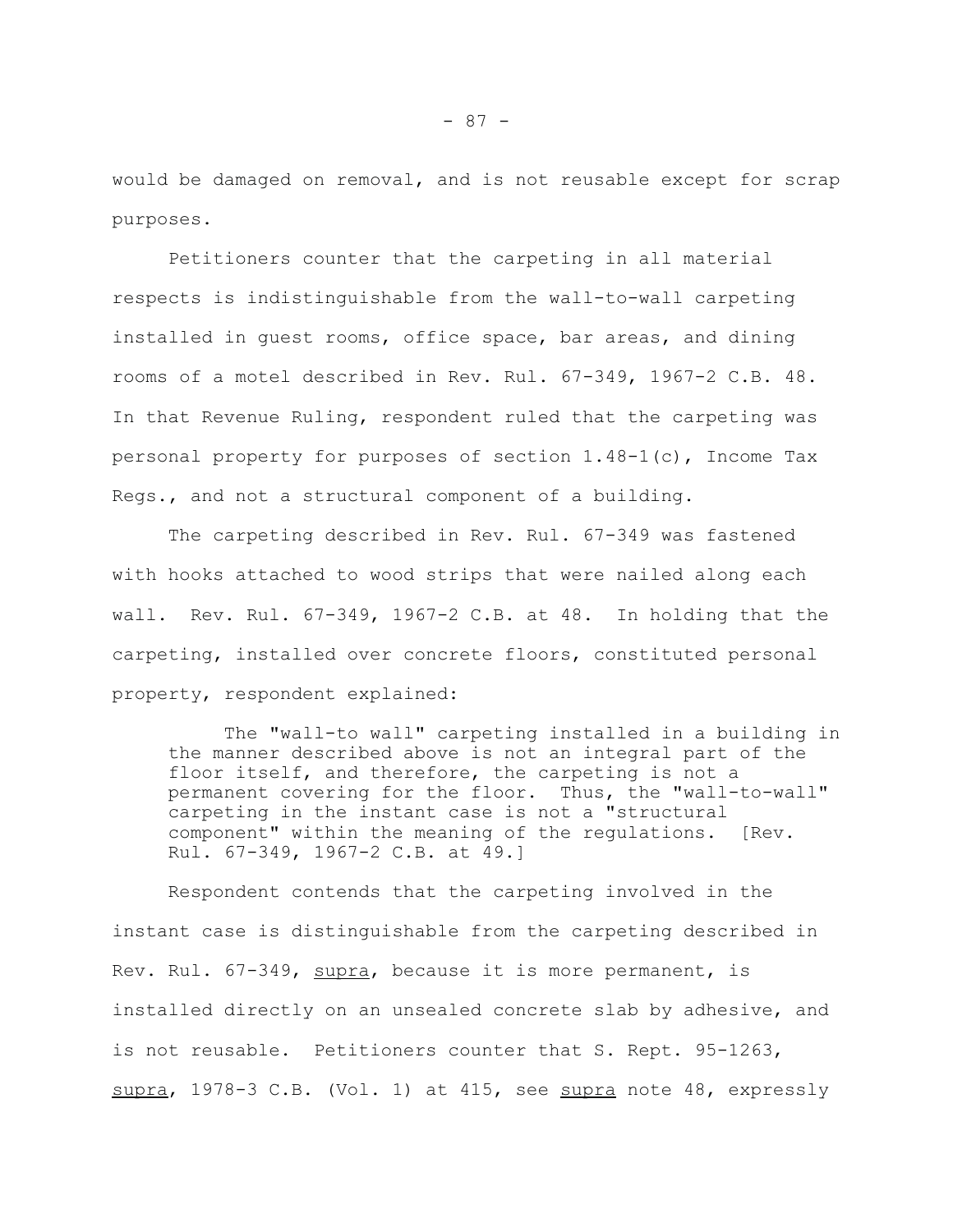and unequivocally recognized that all carpeting is personal property and is not to be considered a structural component of a building.

Respondent contends, however, that the record does not show that the carpeting involved in the instant case was installed with adhesives designed to ease its removal as was the situation in the example reflected in S. Rept. 95-1263, supra. Respondent relies on Minot Fed. Sav. & Loan Association v. United States, 313 F. Supp. 294, 296 (D.N.D. 1970), affd. 435 F.2d 1368 (8th Cir. 1970), wherein the District Court stated:

Carpeting is now considered a permanent covering and one of the recognized methods of permanently finishing floors for use. A finished floor, or permanent finished floor covering, is essential for the proper and necessary operation and maintenance of a building.

We conclude that the carpeting involved in the subject category is not materially different from the carpeting described in Rev. Rul. 67-349, supra. We are persuaded from the record that the carpeting is not an integral part of the floor and satisfies the criteria for tangible personal property outlined in Whiteco Indus., Inc. v. Commissioner, 65 T.C. at 672-673. Petitioners have shown that they did not intend for the carpeting to be permanently affixed to the underlying floor and that much of the carpeting already has been removed. The carpeting was attached with adhesives that facilitate ease of removal, and, although the carpeting could have been reused in another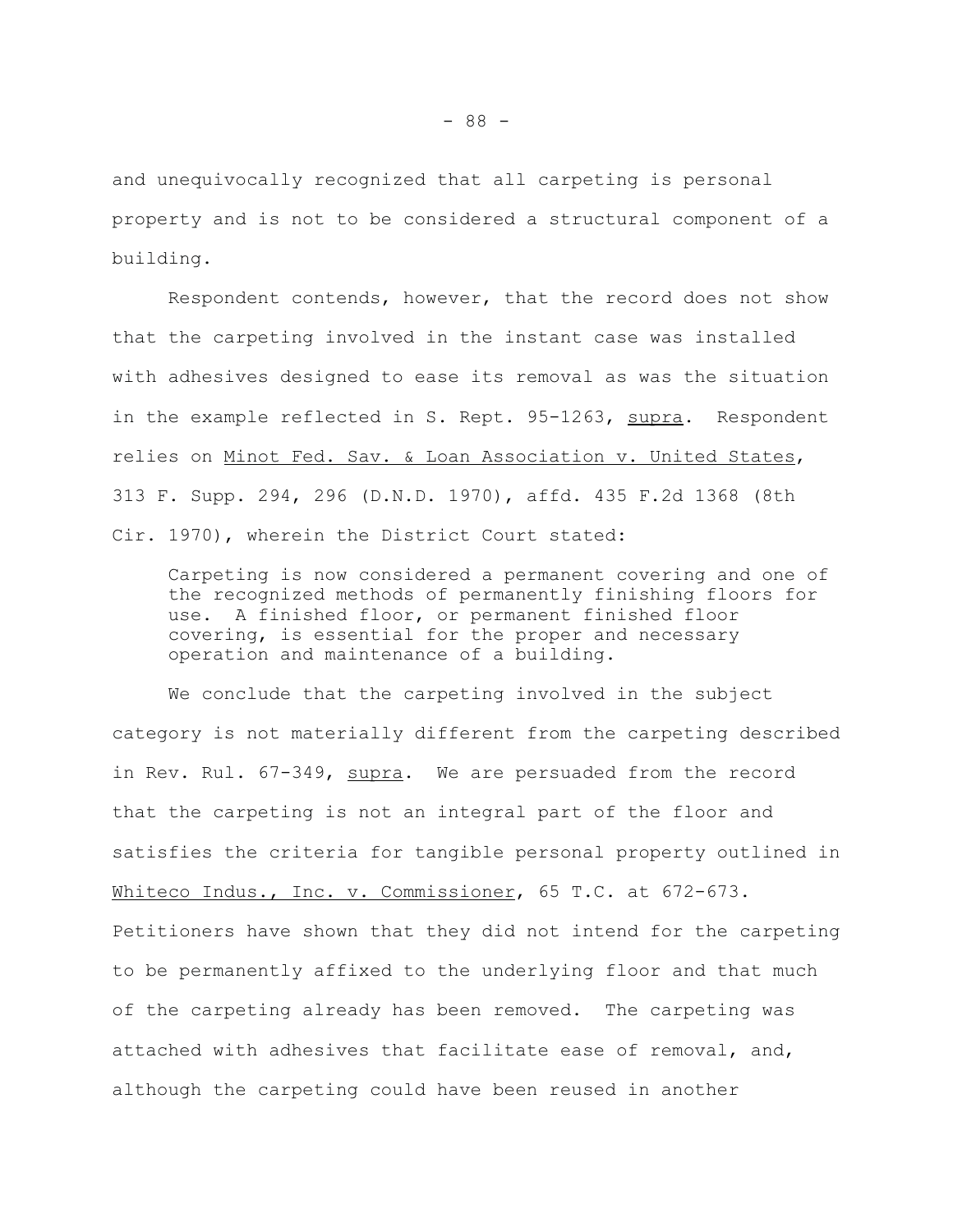location, it was discarded because of potential health hazards resulting from its placement in hospital buildings.

Respondent's reliance on Minot Fed. Sav. & Loan Association v. United States, supra, is misplaced. Carpeting was not in issue in Minot. In the passage quoted above and cited by respondent, the District Court admonished the Government for taking an inconsistent and contrary position (that removable partitions were structural components) from the principles and rationale of Rev. Rul. 67-349 (that "wall-to-wall" carpeting was tangible personal property). The District Court did not find that carpeting per se constitutes a structural component. The Minot case, furthermore, predates the Senate Finance Committee report for the 1978 Revenue Act wherein carpeting specifically is identified as tangible personal property. S. Rept. 95-1263, 1978-3 C.B. (Vol. 1) at 415.

Based on the foregoing, we hold that the carpeting in the subject category constitutes tangible personal property and that it is depreciable over a 5-year recovery period.

# 7. Vinyl Wall Coverings

The vinyl wall coverings (Property Unit 2380) in the subject category are the original vinyl wall coverings placed in petitioners' facilities during construction. See supra p. 19.

Petitioners contend that the vinyl wall coverings are not structural components of petitioners' buildings, but are section

- 89 -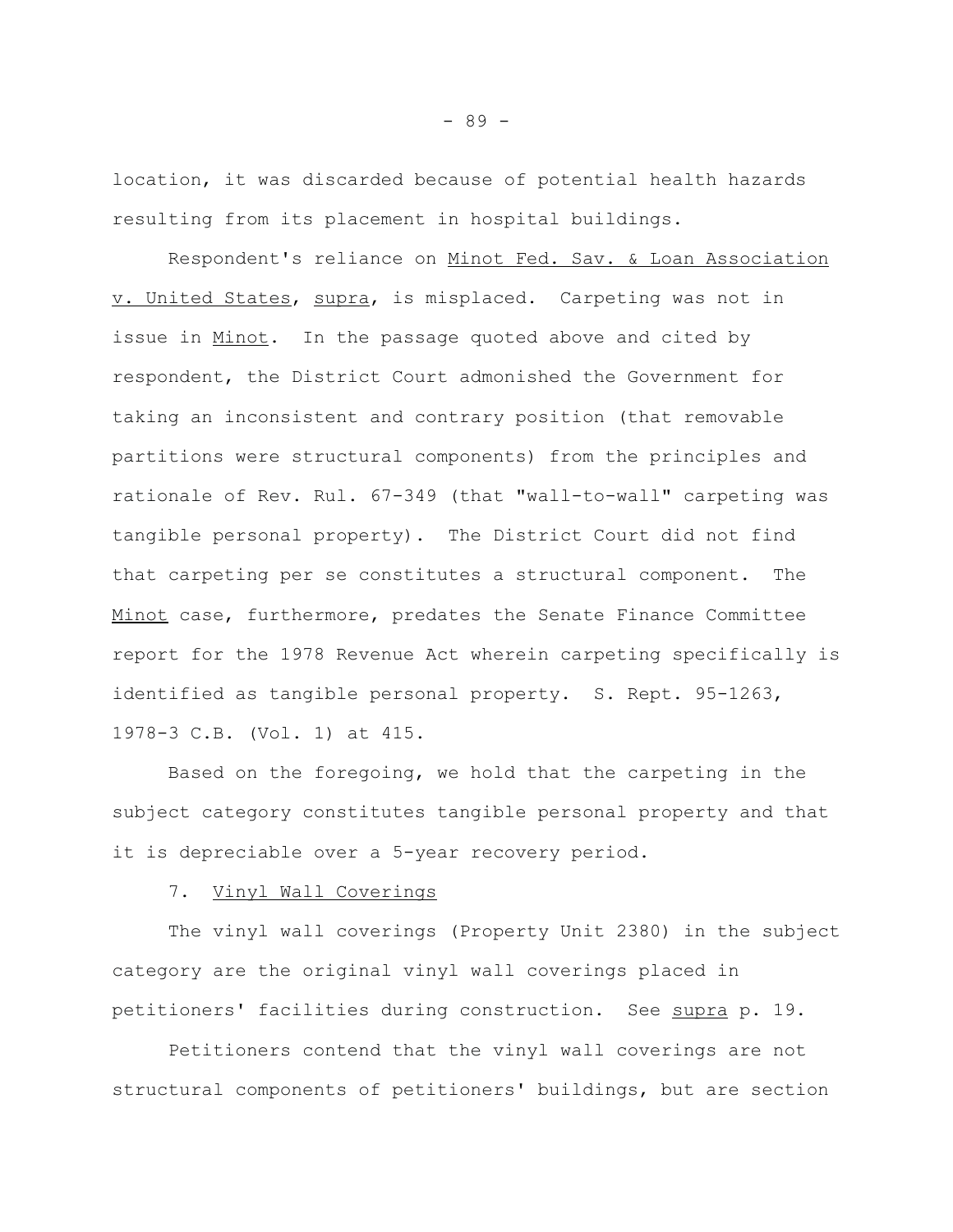1245 class property used in petitioners' businesses and that they are depreciable over 5-year periods. Respondent contends that the vinyl wall coverings are structural components of the buildings. Respondent maintains that the vinyl wall coverings are an alternative for paint, they are intended to remain on the walls during the useful life of the wall coverings, and they are not readily removable or reusable.

Section  $1.48-1$  (e)(2), Income Tax Regs., includes as an example of a structural component walls and permanent coverings for them. Petitioners contend that the vinyl wall coverings are not intended or designed to be either integral parts of, or permanent coverings for, the walls of petitioners' hospitals, but are decorative coverings for those walls. They are easily removable, and in most instances, due to changes in the decor of the hospitals and heavy wear, the vinyl wall coverings already have been removed without damage to the walls of the hospitals. Petitioners concede that wall coverings typically are not reused in their entirety upon removal, but assert that portions of the vinyl wall coverings could be removed in connection with area repair work and then reattached to the walls. Petitioners contend that they used adhesives to attach the vinyl wall coverings to the walls, and that method of attachment is expressly recognized as being non-permanent in S. Rept. 95-1263, 1978-3 C.B. (Vol. 1) at 415 (see supra note 48). Petitioners

- 90 -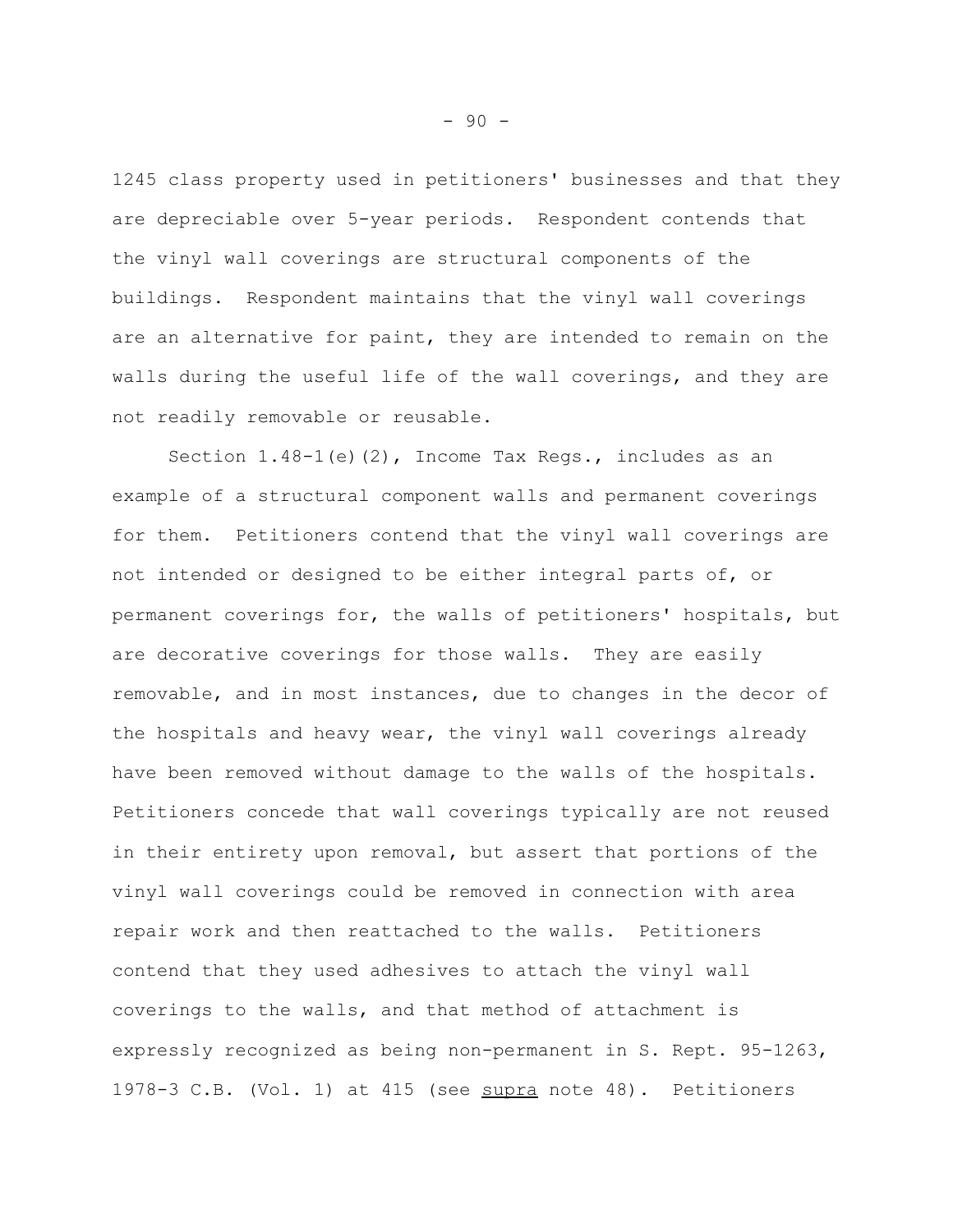contend that the decorative nature of the vinyl wall coverings and the fact that "glue-sizing" was applied to the sheetrock walls prior to placing the wall coverings on the walls also indicate that they were intended to be temporary. Petitioners contend that the vinyl wall coverings are similar to the lattice millwork in issue in Morrison, Inc. v. Commissioner, supra, because they are "merely decorative ornamentation serving no more than an incidental relationship to the operation or maintenance of the building" and "could easily be removed without permanently damaging the  $* * *$  walls". Id.

In Standard Oil Co. (Ind.) v. Commissioner, 77 T.C. 349, 405 (1981) (involving the eligibility for ITC of new service station signs and lights), we stated that, for purposes of section 48(a)(1), "all tangible property constitutes 'tangible personal property' unless it is excluded because it is land or an 'inherently permanent structure.'" See also sec. 1.48-1(c), Income Tax Regs. To decide whether the service station signs and lights constituted an inherently permanent structure, we applied the criteria announced in Whiteco Indus., Inc. v. Commissioner, 65 T.C. at 671. Standard Oil Co. (Ind.) v. Commissioner, supra.

Additionally, in Duaine v. Commissioner, T.C. Memo. 1985-39, for the purpose of deciding whether wall and floor tiles in a building leased to a fast food restaurant constituted inherently permanent structures, we applied the Whiteco criteria. In

- 91 -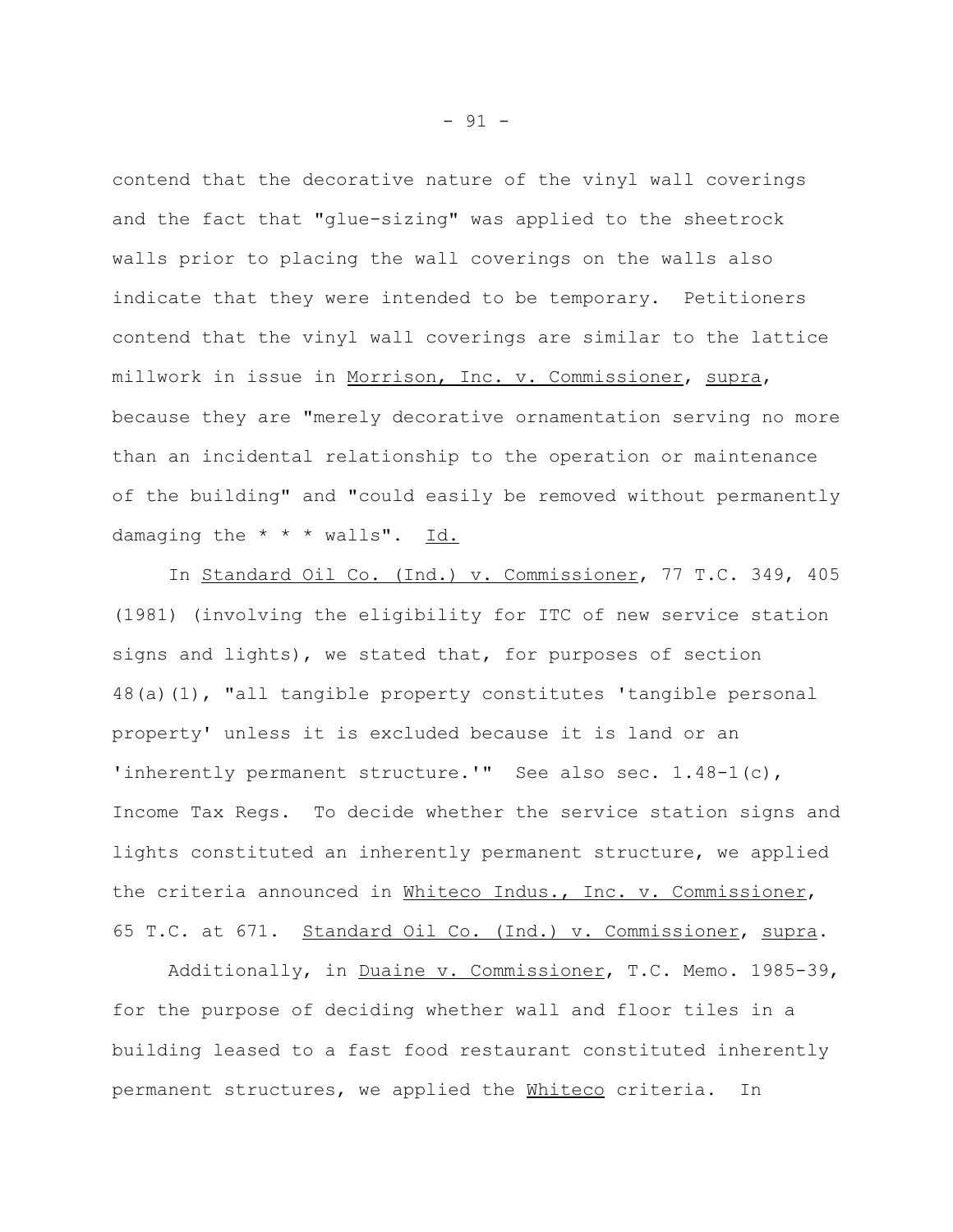Duaine, we held that, because the tiles were glued to the surfaces on which they were installed and because a building's interior tiling was included specifically as a structural component in section  $1.48-1$  (e)(2), Income Tax Regs., the tiles were a permanent covering for the restaurant's walls and floors. Id.

In contrast, we are persuaded that the vinyl wall coverings involved in the subject category were not intended to be, and were not, a permanent covering for the hospital walls. The walls were prepared with glue sizing to permit easy removal of the vinyl wall coverings without damage to the walls. The vinyl wall coverings were attached with adhesives that also permitted easy removal. Indeed, much of the wall coverings was removed within 8 years of installation without significant damage to the walls or to the wall coverings.

Accordingly, we hold that the vinyl wall coverings in the subject category constitute tangible personal property, and that they are depreciable over a 5-year recovery period.

## 8. Vinyl Floor Coverings

The vinyl floor coverings and matching base cove molding (Property Unit 2370) in the subject category are the floor coverings originally placed in petitioners' hospital facilities during construction. See supra pp. 20-21.

- 92 -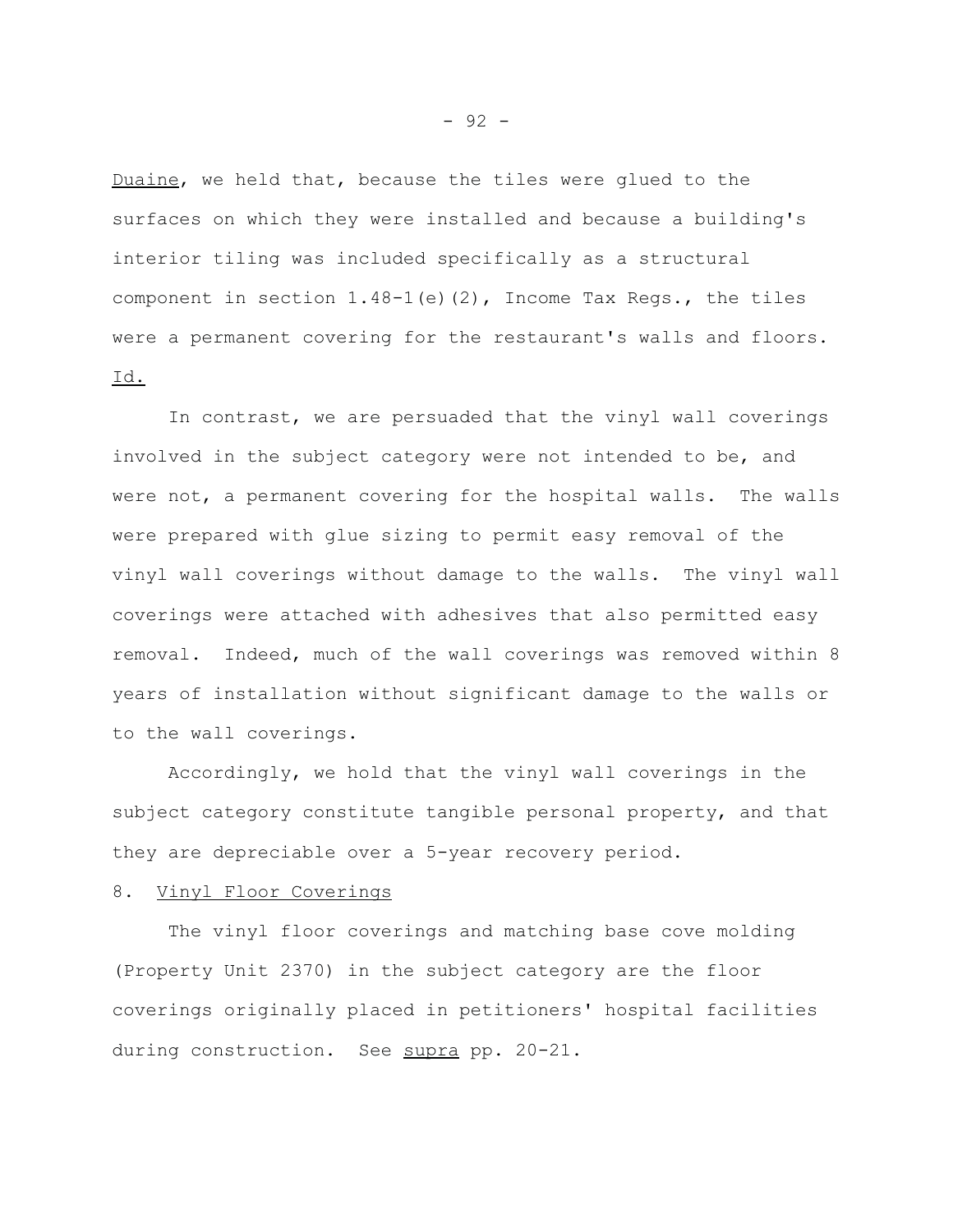Petitioners contend that the vinyl floor coverings are not an integral part of their buildings' floors, and, consequently, they are not structural components but are section 1245 class property depreciable over 5-year periods pursuant to S. Rept. 95- 1263, supra. Petitioners contend that the floor coverings are attached to the concrete floors using general purpose latex adhesives so that they are not permanently affixed but are easily removed without damage to the underlying floors, that petitioners typically remove the vinyl floor coverings every 3 to 10 years, and that most of the vinyl floor coverings in issue have been removed already. Petitioners further contend that the sheet vinyl floor covering is a type of floor covering peculiar to hospitals or other health care organizations, and that it is section 1245 class property also because of its unusual nature. See Scott Paper Co. v. Commissioner, 74 T.C. at 183.

Respondent contends that the vinyl floor coverings are structural components of the buildings to which they relate because the flooring coverings are custom cut, not readily removable, not reusable, typical of floorings used in other business and professional facilities, attached to the concrete flooring by adhesives, and designed to remain in place until their useful lives are exhausted.

The term "structural components" includes floors and any permanent coverings for them. Sec. 1.48-1(e)(2), Income Tax

- 93 -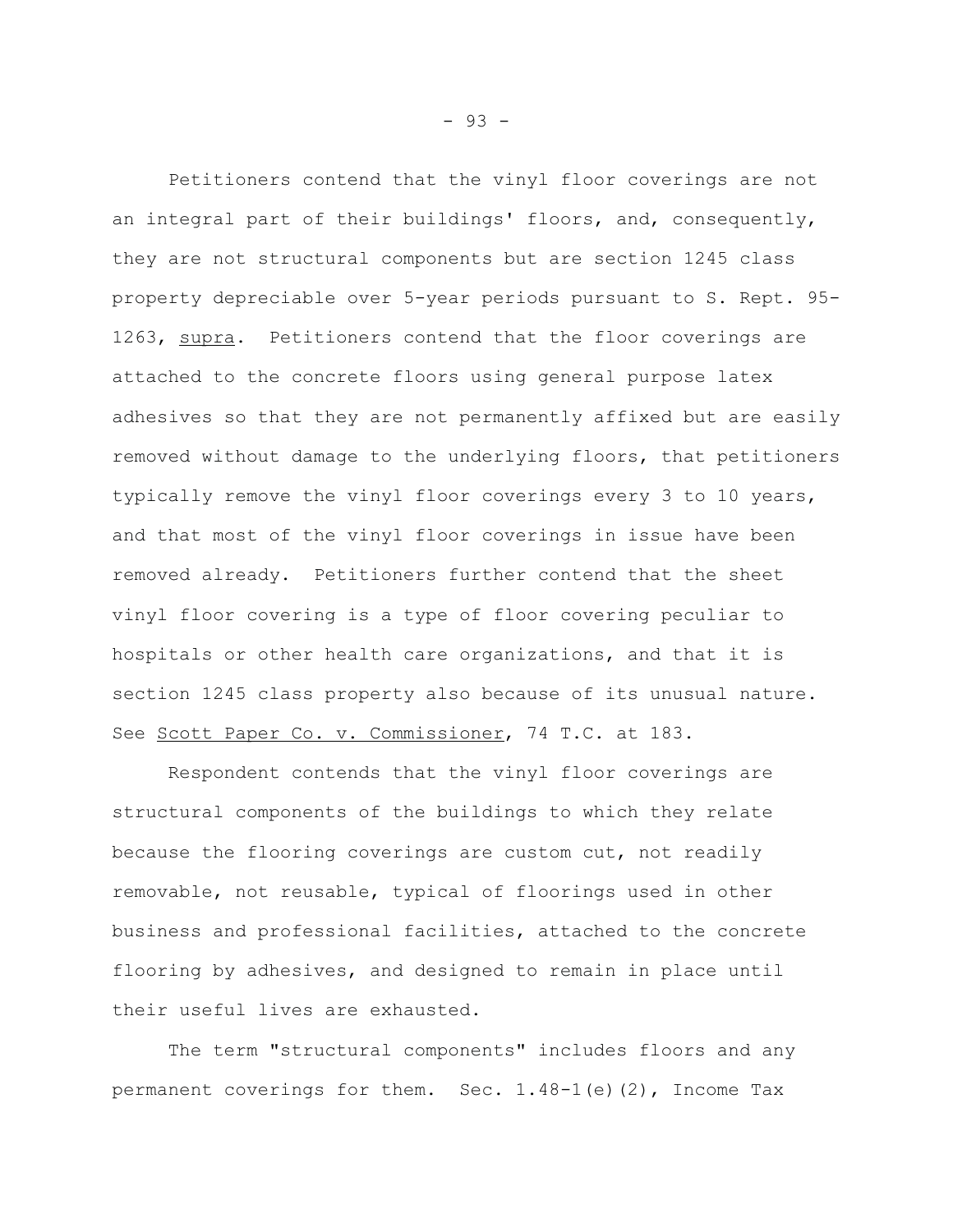Regs. S. Rept. 95-1263, supra, 1978-3 C.B. (Vol. 1) at 415, however, identifies as personal property

floor coverings which are not an integral part of the floor itself such as floor tile generally installed in a manner to be readily removed (that is it is not cemented, mudded, or otherwise permanently affixed to the building floor but, instead, has adhesives applied which are designed to ease its removal),  $* * *$ .

Applying the Whiteco criteria, we conclude that the vinyl floor coverings are not inherently permanent. We are persuaded that the floor coverings were not intended to be, and were not, permanent coverings for the buildings' floors. The floor coverings were attached with adhesives to permit easy removal without damage to the concrete floors. Indeed, much of the floor coverings was removed within 3 to 5 years of their installation without damaging the underlying floors or vinyl floor coverings.

Accordingly, we hold that the vinyl floor coverings constitute tangible personal property, and that they are depreciable over a 5-year recovery period.

# 9-10. Kitchen Water Piping, Kitchen Equipment Steam Lines, and Special X-Ray Plumbing Connections

The kitchen water piping (Property Unit 3080) in the subject category consists of the kitchen grease waste systems (or the grease trap system) and plumbing connections serving specific items of kitchen equipment. See supra pp. 21-23. The plumbing connections branch off from a hospital's main water lines and supply water directly to specific items of equipment located in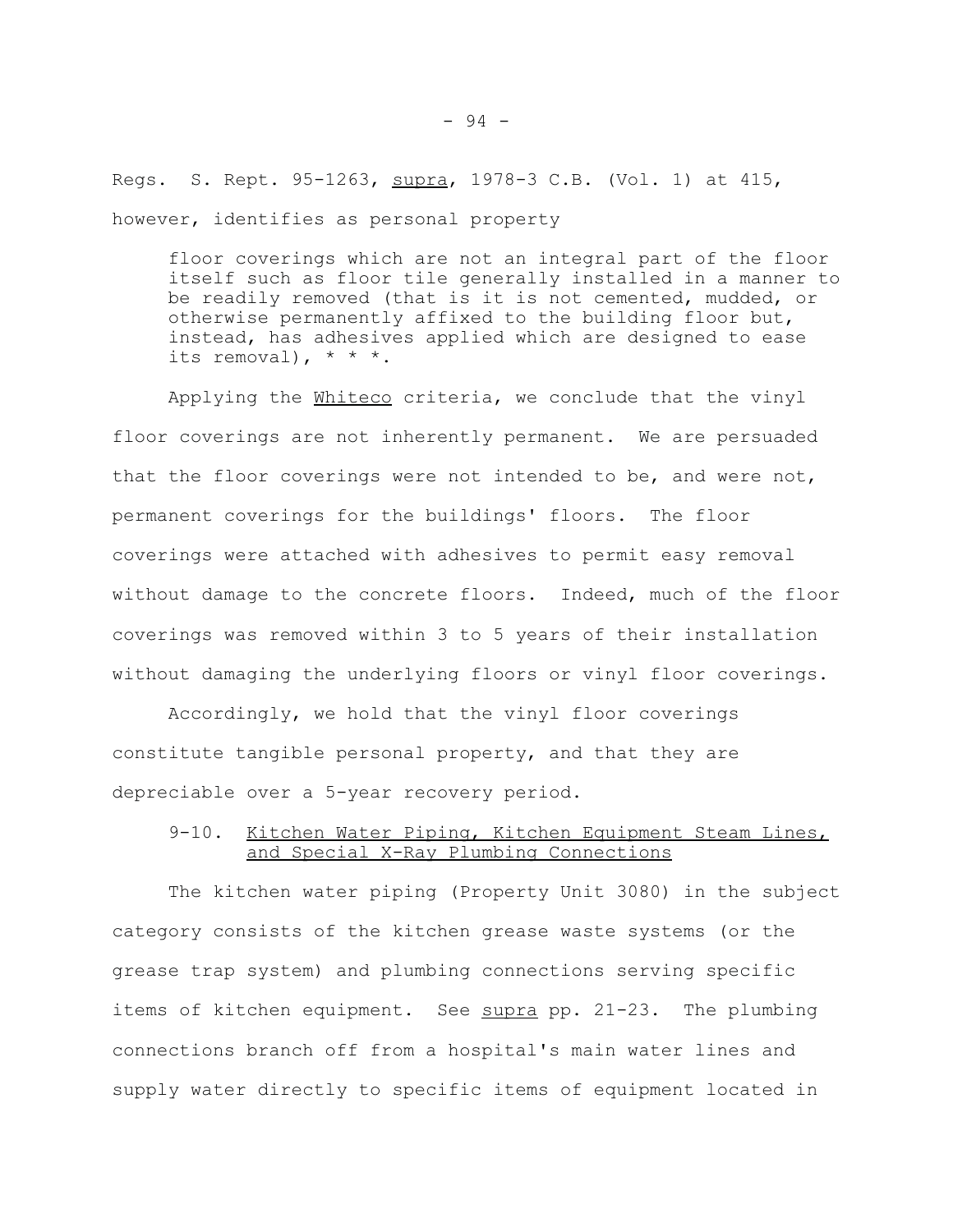petitioners' kitchens, such as the dishwashers, coffee urns, steam kettles, braising pans, and ice makers, they are necessary for the operation of the kitchen equipment and are used solely with the items of equipment to which they relate. The kitchen equipment steam lines (Property Unit 3070), are identical to the kitchen plumbing connections. The special plumbing connections for the x-ray equipment (Property Unit 2244) are required for the operation and use of the x-ray equipment and are used only with that equipment. See supra pp. 22-23.

Petitioners contend that the kitchen water piping, the kitchen equipment steam lines, and the x-ray equipment special plumbing connections constitute personal property, depreciable over 5-year periods. Petitioners maintain that those disputed property items do not relate to the operation or maintenance of a building because of their relationship with the kitchen or x-ray equipment. They also contend that most commercial buildings do not have kitchen grease waste systems, which are directly related to petitioners' food preparation activities. In support of their contentions, petitioners rely on Scott Paper Co. v. Commissioner, supra; Morrison, Inc. v. Commissioner, supra; Duaine v. Commissioner, supra; Texas Instruments, Inc. v. Commissioner, supra; Central Citrus Co. v. Commissioner, supra; and Rev. Rul. 66-299, 1966-2 C.B. 14. Petitioners contend that our reasoning in Morrison, Inc. v. Commissioner, supra, wherein we found that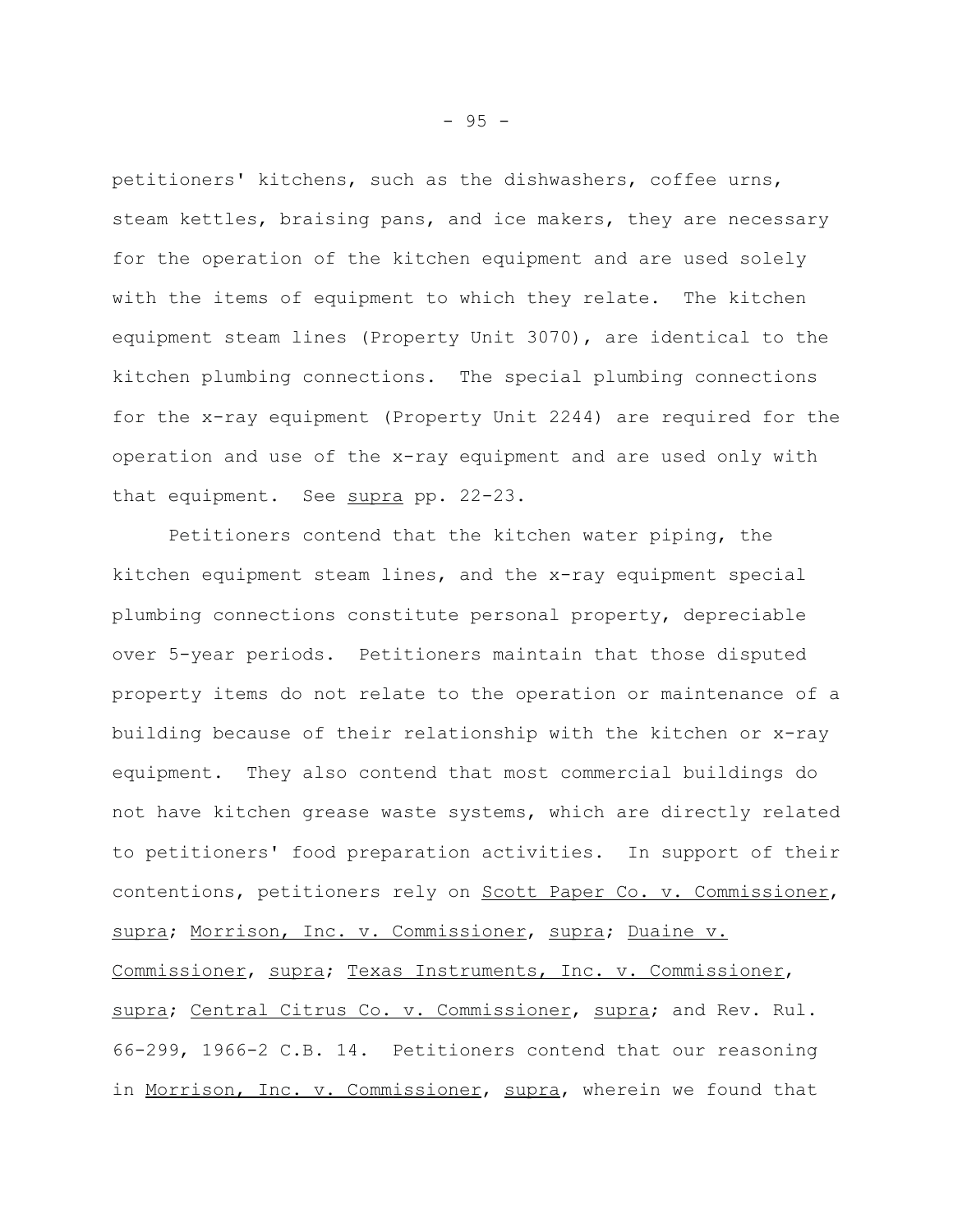the kitchen drainage system and kitchen water piping constituted personal property, is squarely applicable to the instant case.

Respondent contends that the disputed property items are structural components. Respondent agrees that the disputed property items are factually similar to property items involved in Morrison, Inc. v. Commissioner, supra. Respondent asserts, however, that in Morrison the taxpayers had argued that the kitchen water piping was eligible for ITC as "other tangible property". Respondent contends that a holding that the disputed property items are "other tangible property" would result in those items constituting section 1250(c) property because petitioners are not involved in an activity enumerated in section 1245(a)(3)(B). Respondent additionally maintains that the disputed property items are not unique to hospitals.

The terms "plumbing and plumbing fixtures" are listed specifically in section  $1.48-1$  (e) (2), Income Tax Regs., as constituting structural components of a building. Nonetheless, in Morrison, Inc. v. Commissioner, supra, we focused on the use of the kitchen drains and concluded that the kitchen drainage system did not relate to the operation or maintenance of a building but rather constituted personal property because it directly serviced the taxpayers' equipment and machinery. Similarly, we concluded that the cafeterias' kitchen water piping was necessary to and used directly with specific pieces of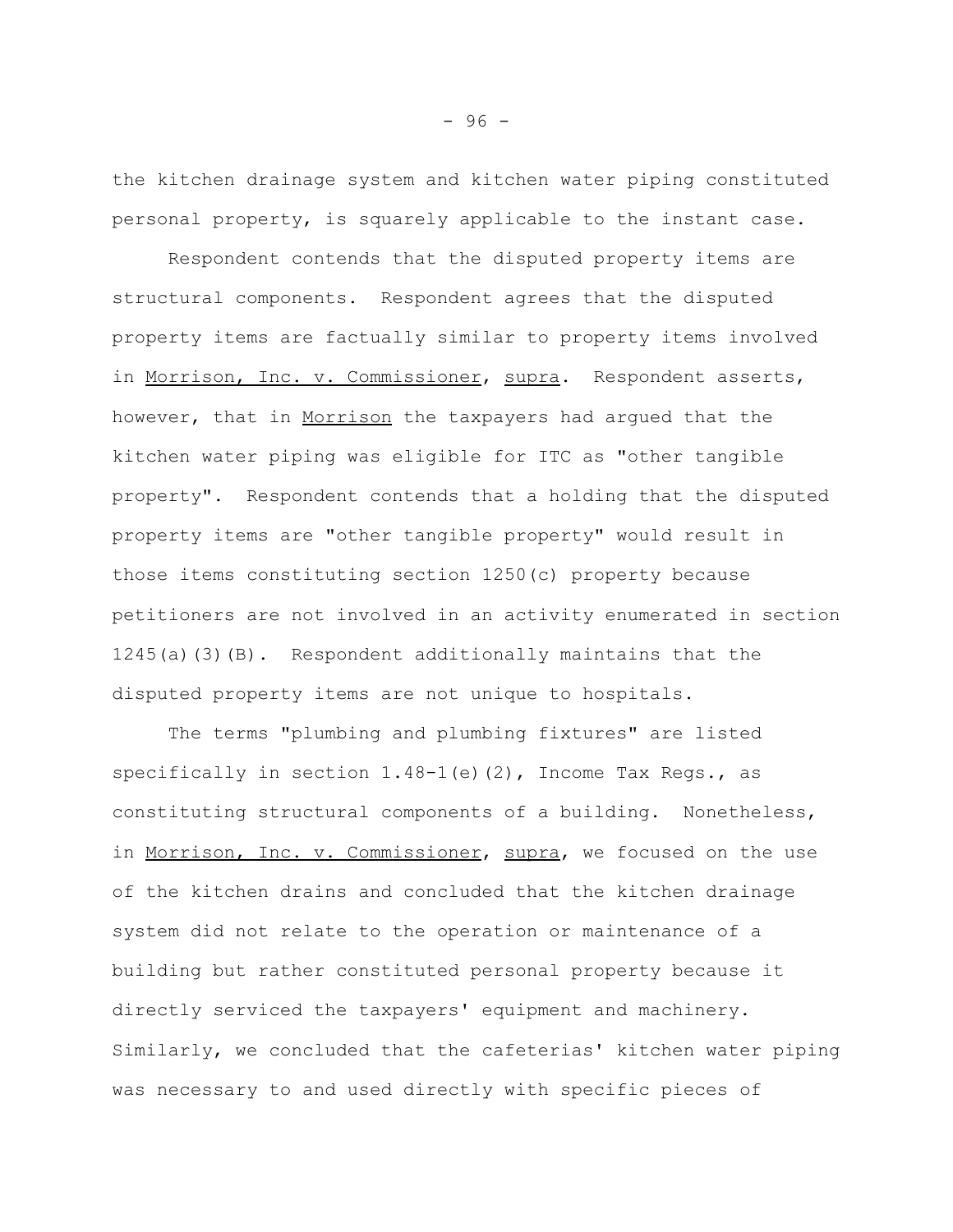equipment and consequently did not relate to general building plumbing. Id.; see also Texas Instruments, Inc. v. Commissioner, supra; Duaine v. Commissioner, supra. The facts in the instant case relating to the disputed property items in the subject categories are not materially distinguishable from the facts in Morrison, Inc. v. Commissioner, supra, and Duaine v.

#### Commissioner, supra.

The disputed property items in the subject categories relate to the operation of specialized kitchen or hospital equipment. That equipment is related to petitioners' business of providing healthcare services. As such, the disputed property items are assets accessory to petitioners' business and, consequently, they do not constitute structural components of the buildings. E.g., Scott Paper Co. v. Commissioner, supra; Morrison, Inc. v. Commissioner, supra; Duaine v. Commissioner, supra; Texas Instruments, Inc. v. Commissioner, supra; Central Citrus Co. v. Commissioner, supra.

Accordingly, we hold that the kitchen water piping, kitchen equipment steam lines, and special x-ray plumbing connections are personal property, and that they are depreciable over 5-year recovery periods.

#### 11. Kitchen Hoods and Exhaust Systems

Kitchen exhaust hoods, exhaust fans, supply air intake fans and related duct work, and dishwasher condensate return units constitute Property Unit 3085. See supra pp. 23-25. The exhaust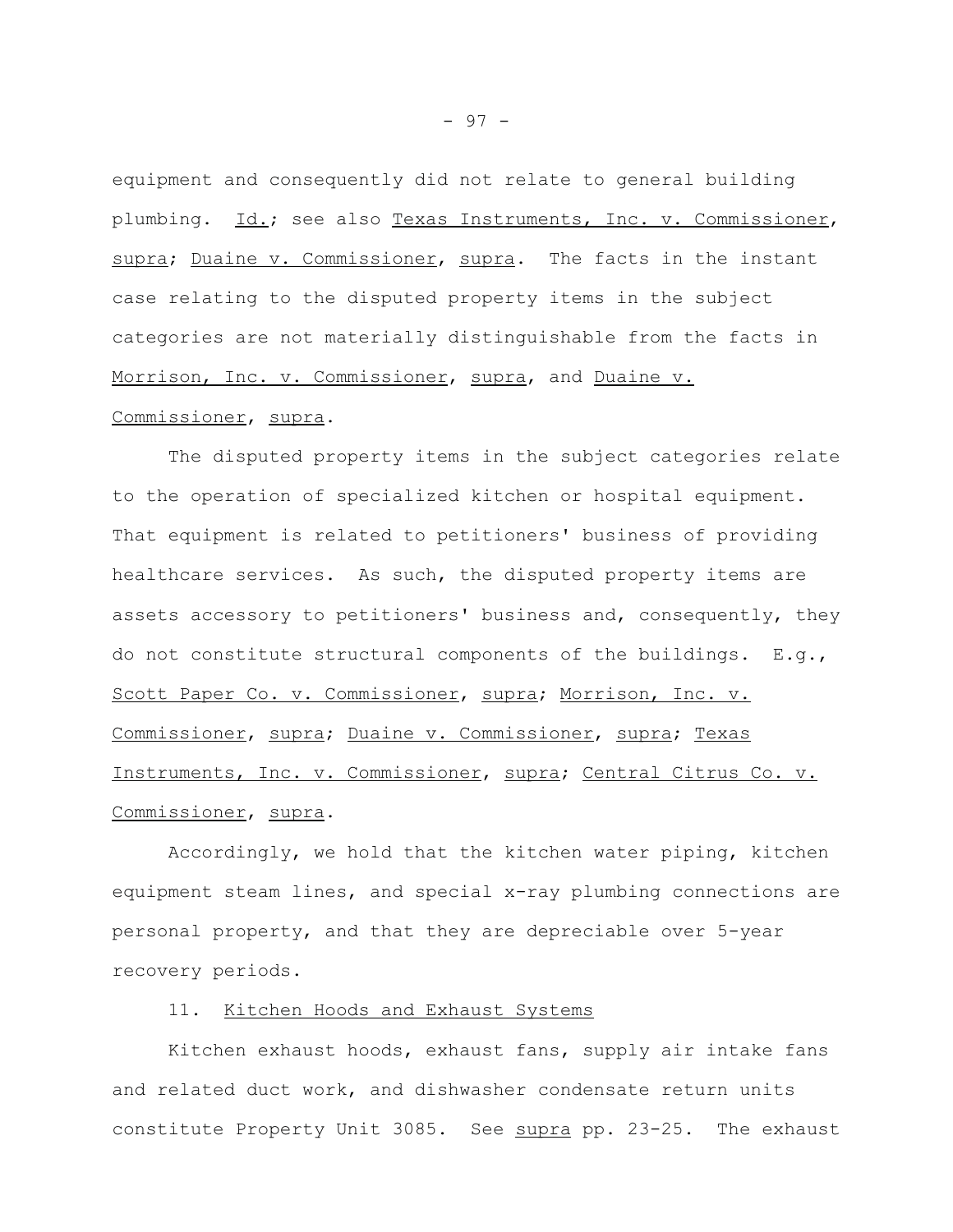hoods and exhaust systems dissipate air and smoke produced by the ranges and cooking equipment located in the kitchens, ventilate the air in the kitchen areas of petitioners' hospitals in order to ensure the proper operation of petitioners' kitchen equipment, replace the air expelled from the kitchens, and remove steam and humidity expelled by petitioners' kitchen dishwashers in order to keep the dishwashers operating properly. The kitchen hoods and exhaust systems do not serve to ventilate areas of the hospitals other than the kitchen areas. The dishwasher exhaust fans and related duct work operate solely to exhaust steam and other vapors from the dishwashers. The dishwasher condensate return units are dedicated solely to providing emergency hot water for the hospital dishwashers. The piping is attached to the hospital buildings and runs directly from a dishwasher to a boiler and back to the dishwasher.

Petitioners contend that the disputed property items in the subject category are not structural components of a building, but are section 1245 class property, depreciable over 5-year periods. Petitioners maintain that removal of the disputed property items would not affect the hospitals' main water piping or sanitary drainage. Petitioners contend that those items do not relate to general building plumbing and thus do not relate to the operation or maintenance of a building. Petitioners rely on the "sole justification" test of section 1.48-1(e)(2), Income Tax Regs., to support their contention that the kitchen hoods and exhaust

- 98 -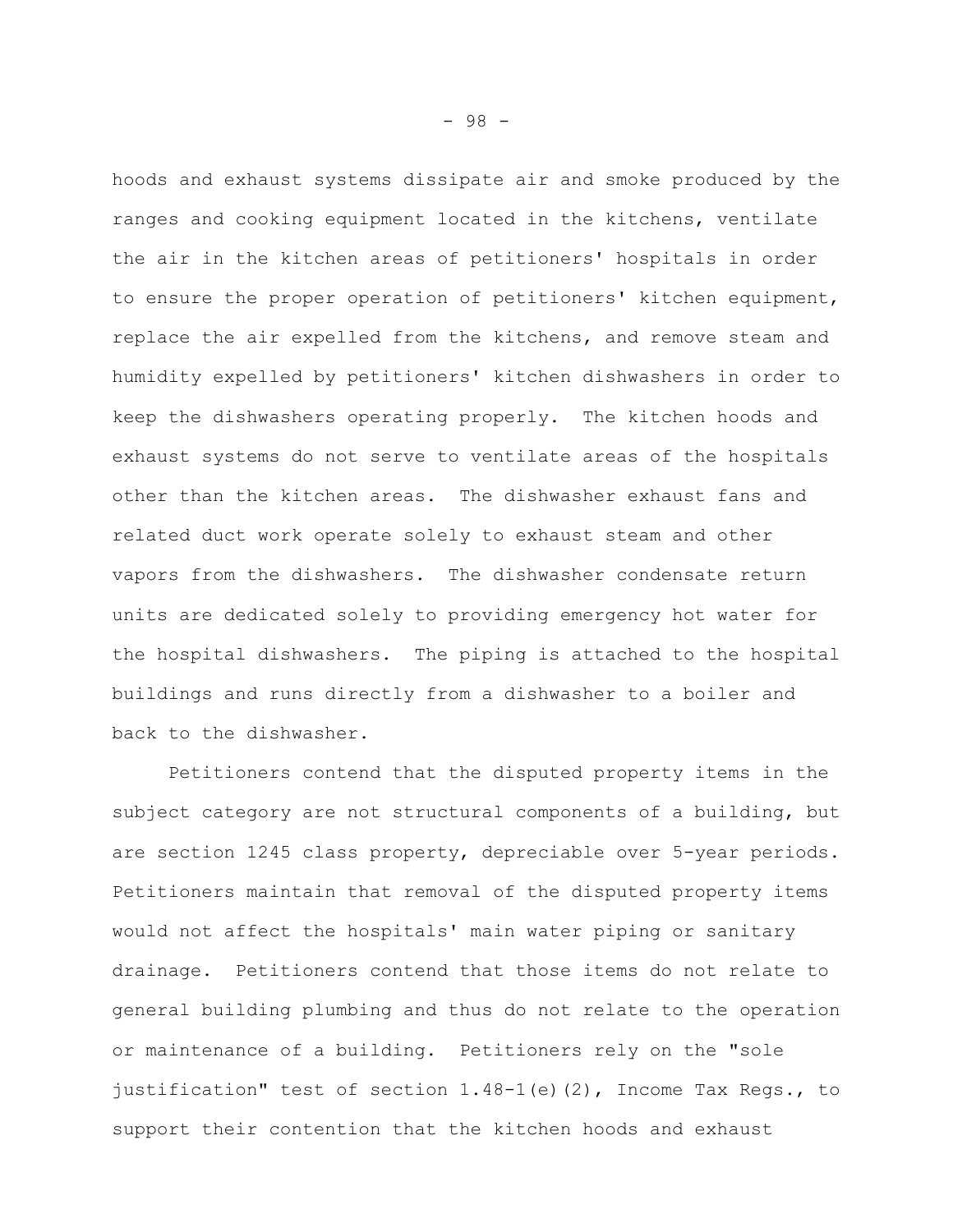systems and the dishwasher condensate return units constitute personal property within the meaning of section 1.48-1(c), Income Tax Regs., and therefore of section 1.1245-3(b), Income Tax Regs.

Respondent contends that the disputed property items are structural components of the buildings to which they relate. Respondent contends that the items are not unique to hospitals, are adaptable to other uses, are securely attached to the building structure, and provide more than incidental benefit and comfort to petitioners' kitchen employees. Specifically, respondent contends that the dishwasher condensate return unit is more closely related to the boiler than the dishwasher.

In Morrison, Inc. v. Commissioner, T.C. Memo. 1986-129, we held that the cafeterias' kitchen air ventilation system constituted personal property, based on the "sole justification" test of section 1.48-1(e)(2), Income Tax Regs. Respondent agrees that the kitchen hoods and exhaust systems, but not the dishwasher condensate return unit, are very similar to items involved in Morrison.

For the reasons previously discussed in Morrison, Inc. v. Commissioner, supra, we agree with petitioners that the kitchen hoods and exhaust systems, as well as the dishwasher condensate return units, satisfy the "sole justification" test of section 1.48-1(e)(2), Income Tax Regs. The evidence presented by petitioners establishes that the kitchen hoods and exhaust systems were installed only to meet temperature or humidity

- 99 -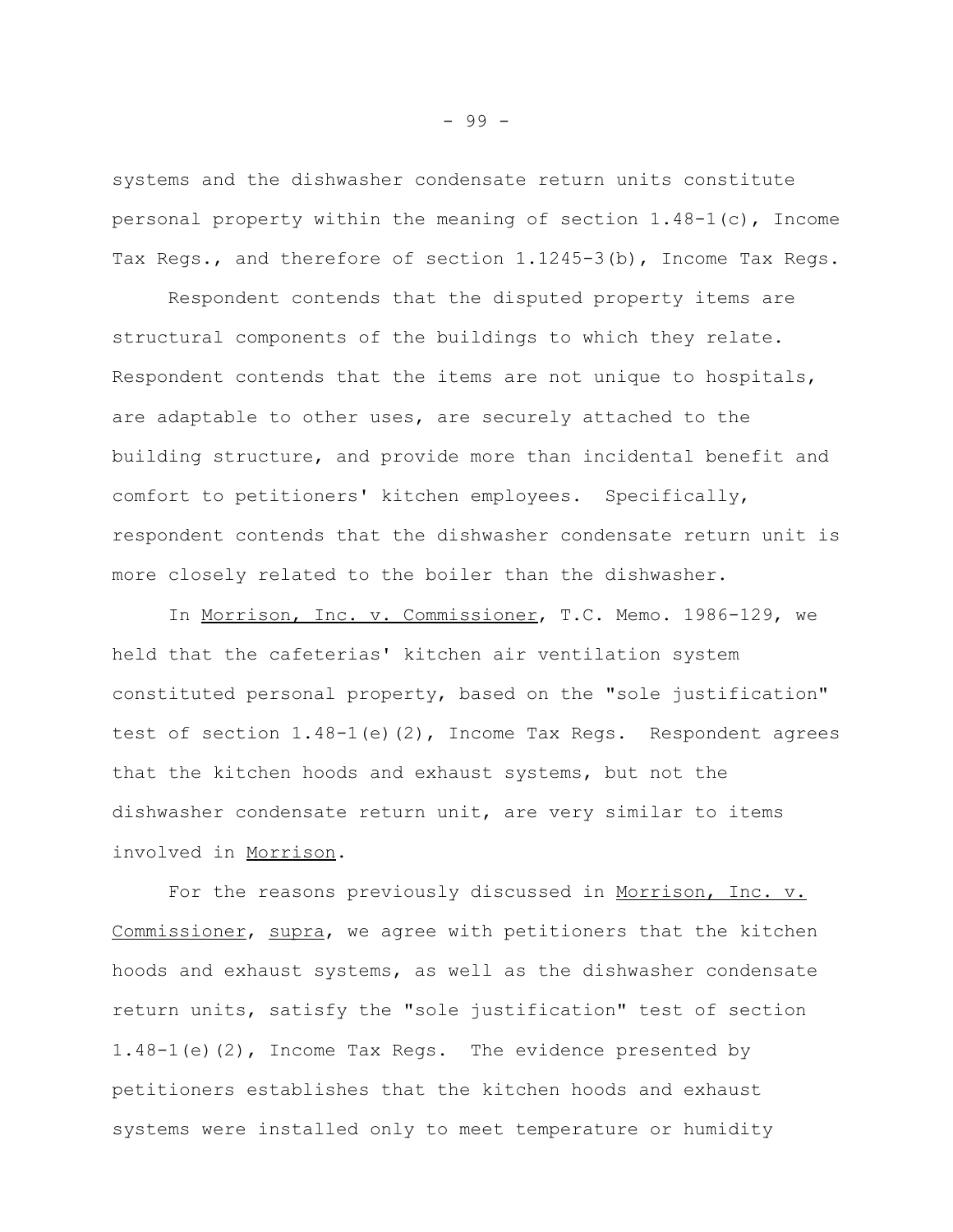requirements essential for the operation of petitioners' kitchen equipment and they provide only incidental benefit to petitioners' employees. The dishwasher condensate return units and related piping were installed solely to provide emergency hot water for petitioners' dishwasher equipment. The disputed property items in the subject category consequently do not constitute structural components of petitioners' buildings. Morrison, Inc. v. Commissioner, supra; Duaine v. Commissioner, supra; sec.  $1.48-1$  (e)(2), Income Tax Regs.

Accordingly, we hold that the disputed property items in the subject category constitute personal property, and that they are depreciable over 5-year recovery periods.

### 12. Patient Corridor Handrails

Patient corridor handrails (Property Unit 3190) are handrails placed along the patient corridors of petitioners' hospital facilities to assist patients. See supra pp. 25-26. The handrails can be removed from the walls by removing the bolts holding them in place, and their removal would not damage the hospital walls. In some instances, the handrails have been removed.

Petitioners contend that the patient corridor handrails constitute section 1245 class property, depreciable over 5-year periods. Additionally, petitioners contend that the disputed property items in the subject category are peculiar to hospitals and other medical facilities and that they do not relate to the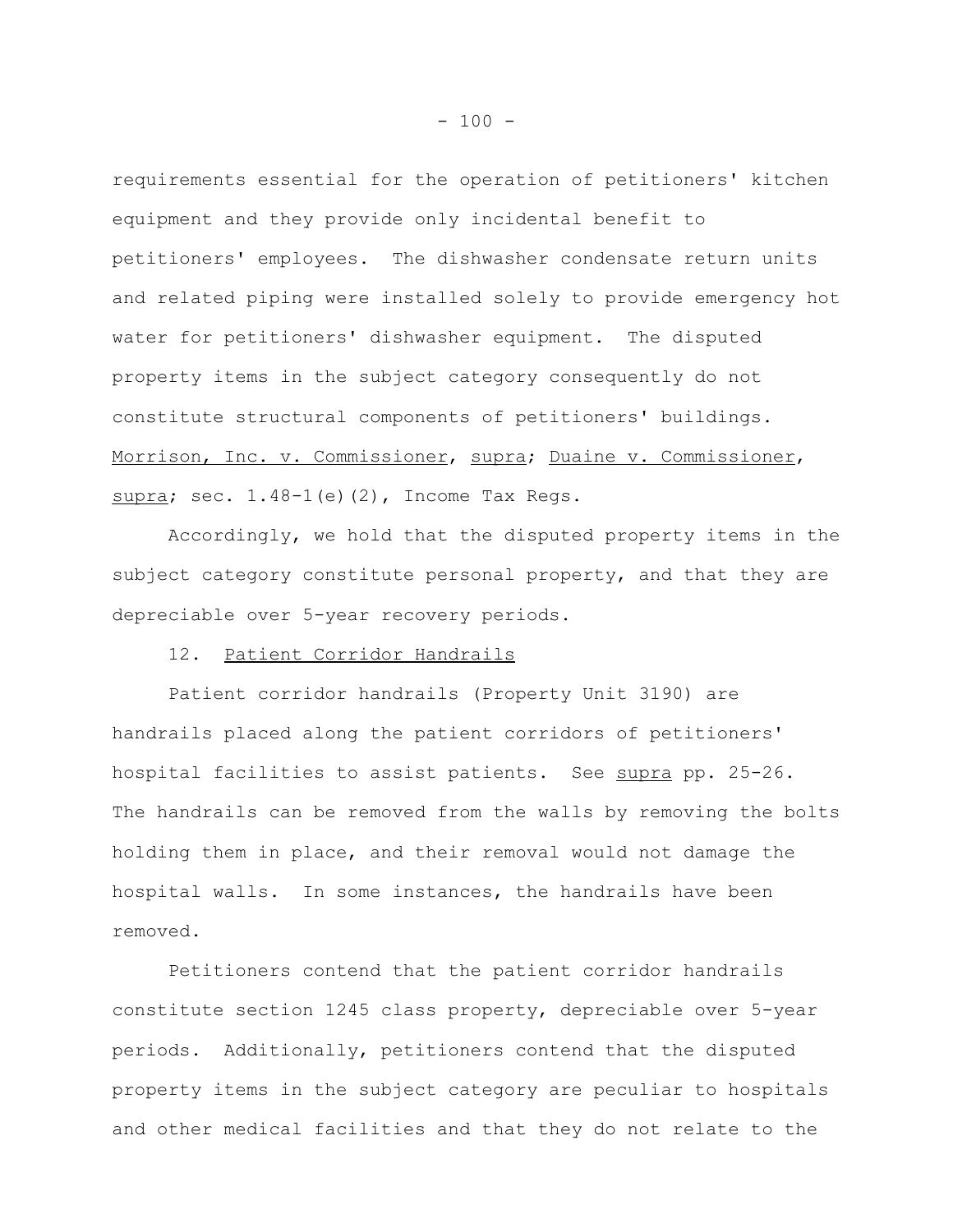operation or maintenance of the buildings. Petitioners further contend that the patient corridor handrails are analogous to the vault doors, record vault doors, night depository facilities, and walk-up and drive-up teller's windows that, in Rev. Rul. 65-79, 1965-1 C.B. 26, constituted personal property within the meaning of section 1.48-1(c), Income Tax Regs., because the items were accessory to the banking business. Petitioners contend that patient corridor handrails are clearly distinguishable from bumper guards which are used to protect the hospital walls and which have been treated as relating to the operation of petitioners' buildings. Petitioners contend further that the patient corridor handrails are reusable.

Respondent contends that the patient corridor handrails are structural components because they relate to the operation and maintenance of the hospital buildings. Respondent agrees that the handrails are removable but asserts that they generally are not reusable. Respondent does not agree that the patient corridor handrails relate to the provision of healthcare services. Respondent asserts that they protect walls, similar to bumper guards, and provide support for anyone needing it, similar to handrails in stairwells.

Section  $1.48-1(c)$ , Income Tax Regs., provides that all items contained in or attached to a building constitute personal property, unless they constitute structural components of a building. Section 1.48-1(e)(2), Income Tax Regs., provides that,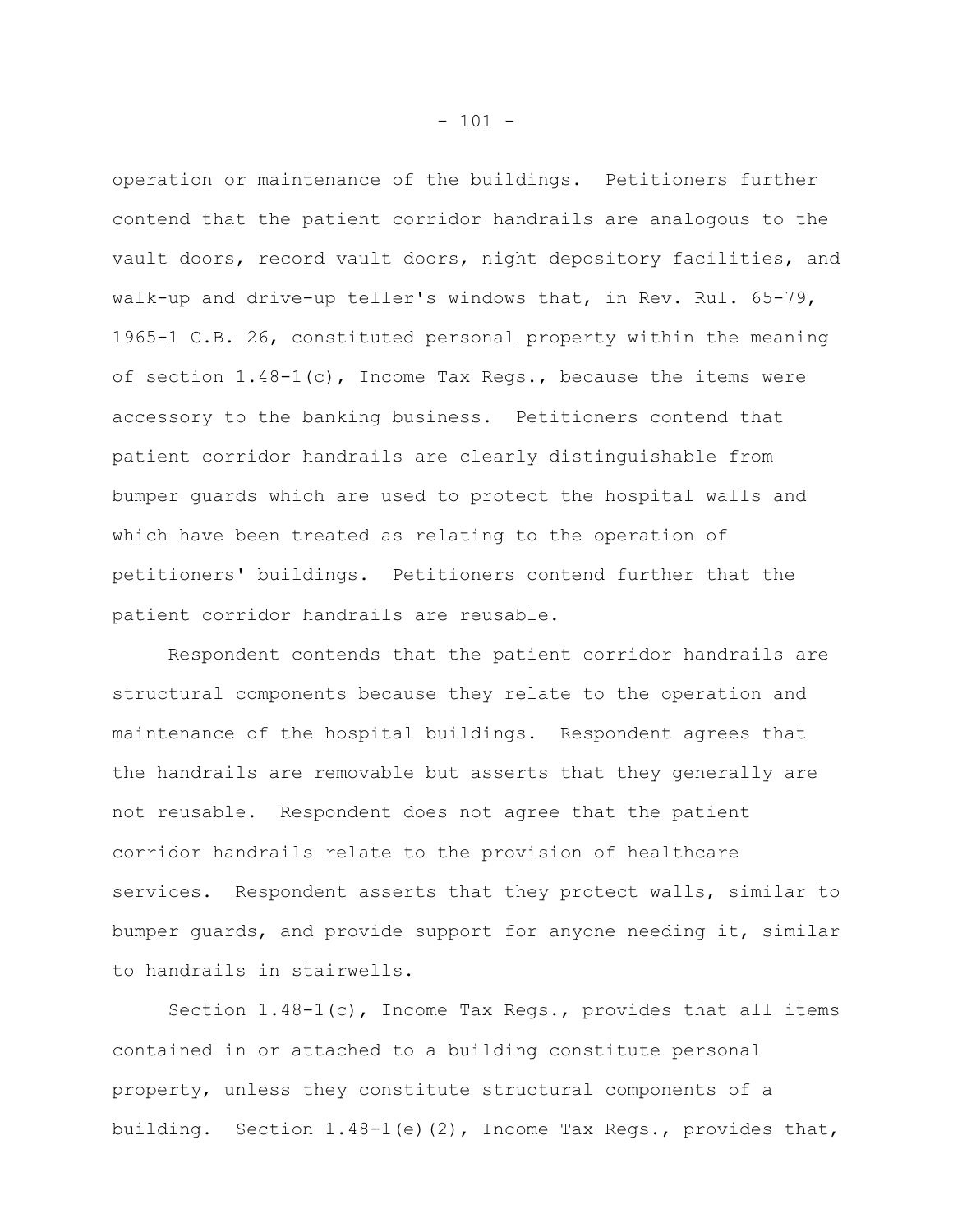for a property item to constitute a structural component of a building, it must relate to "the operation or maintenance of a building." In Scott Paper Co. v. Commissioner, 74 T.C. at 183, we stated that "Items which occur in an unusual circumstance and do not relate to the operation or maintenance of a building" are not structural components of a building. Moreover, assets that are accessory to a business constitute tangible personal property. Metro Natl. Corp. v. Commissioner, T.C. Memo. 1987-38; S. Rept. 1881, supra, 1962-3 C.B. at 722.

We are persuaded that the patient handrails are placed in patient corridors to aid hospital patients who might need support and that they are not intended to function as wall protectors. We conclude that the handrails are assets accessory to petitioners' business of providing healthcare services within the meaning of S. Rept. 1881, supra, 1962-3 C.B. at 722. Consequently, we hold that the handrails do not constitute structural components and that the patient corridor handrails therefore constitute personal property that must be depreciated over 5-year recovery periods.

# 13. Overbed Lights and Related Electrical Connections

The overbed lights (Property Unit 4050) in the subject category are fluorescent light fixtures placed directly over the patient beds. See supra pp. 26-27. The lights are activated from the bedside by a doctor, nurse, or other hospital employee in connection with examining, bathing, or preparing a patient for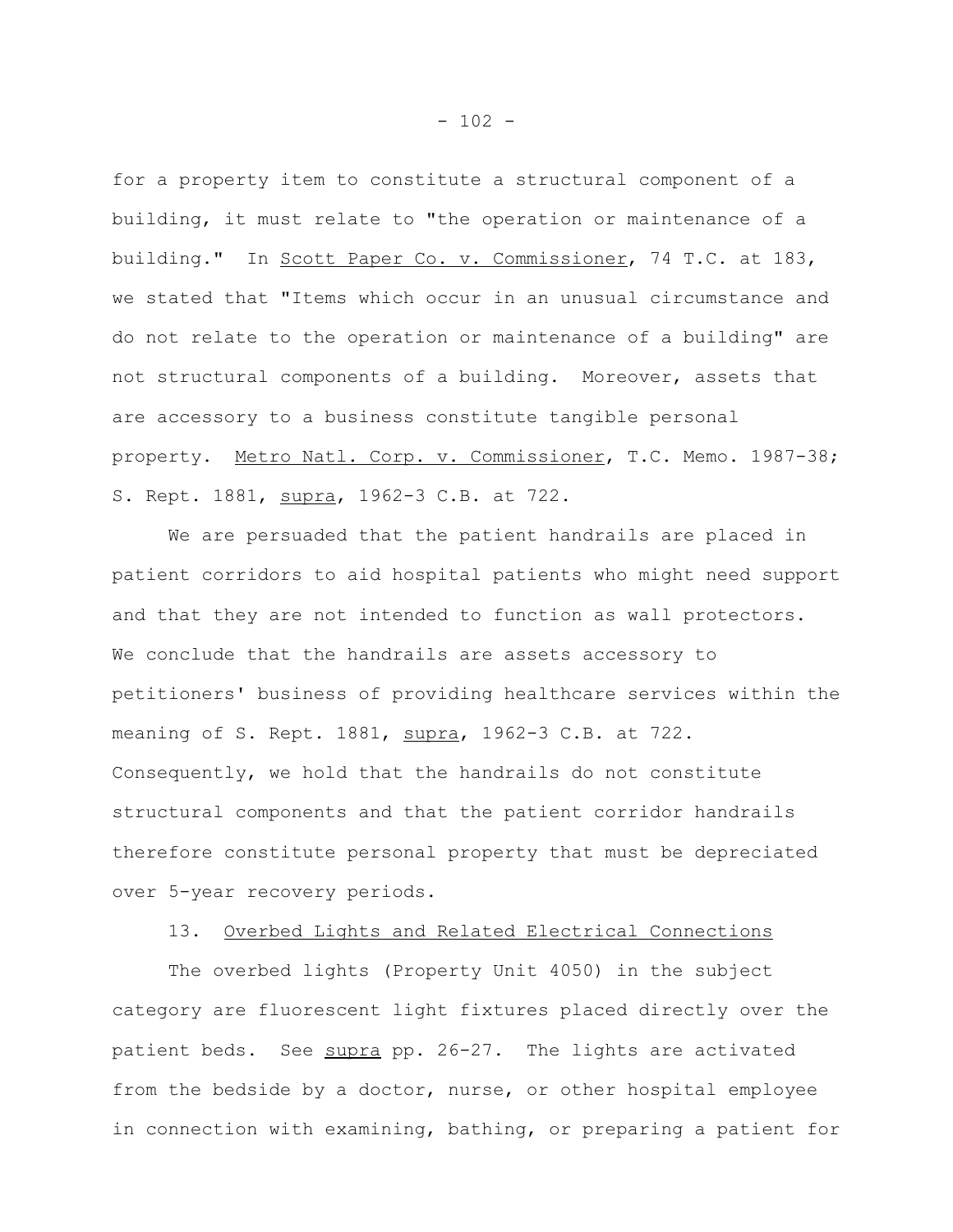surgery. General reading lights, vanity lights, night lights, and large double-pane windows provide other illumination for the patient rooms.

Petitioners contend that the overbed lights are not structural components of their buildings, but that they are section 1245 class property, depreciable over 5-year recovery periods. Petitioners assert that the overbed lights are not intended or designed to be used for basic patient room illumination, they are used solely by doctors, nurses, and staff in examining patients and providing health care services, and that they are accessory to petitioners' businesses. Petitioners further contend that the overbed lights fit the description of special lighting delineated in S. Rept. 95-1263, supra, 1978-3 C.B. (Vol. 1) at 415, and, therefore, the overbed lights constitute section 1245 class property.

Respondent contends that the overbed lights are structural components of the buildings to which they relate. Respondent also contends that the overbed lights are permanently installed in the ceiling of the buildings, provide general room illumination, and are identical to other fluorescent lights in the hospital buildings. Additionally, respondent disputes petitioners' assertion that the overbed lights are used exclusively by healthcare professionals.

Section 1.48-1(e)(2), Income Tax Regs., includes "electric wiring and lighting fixtures" as an example of a structural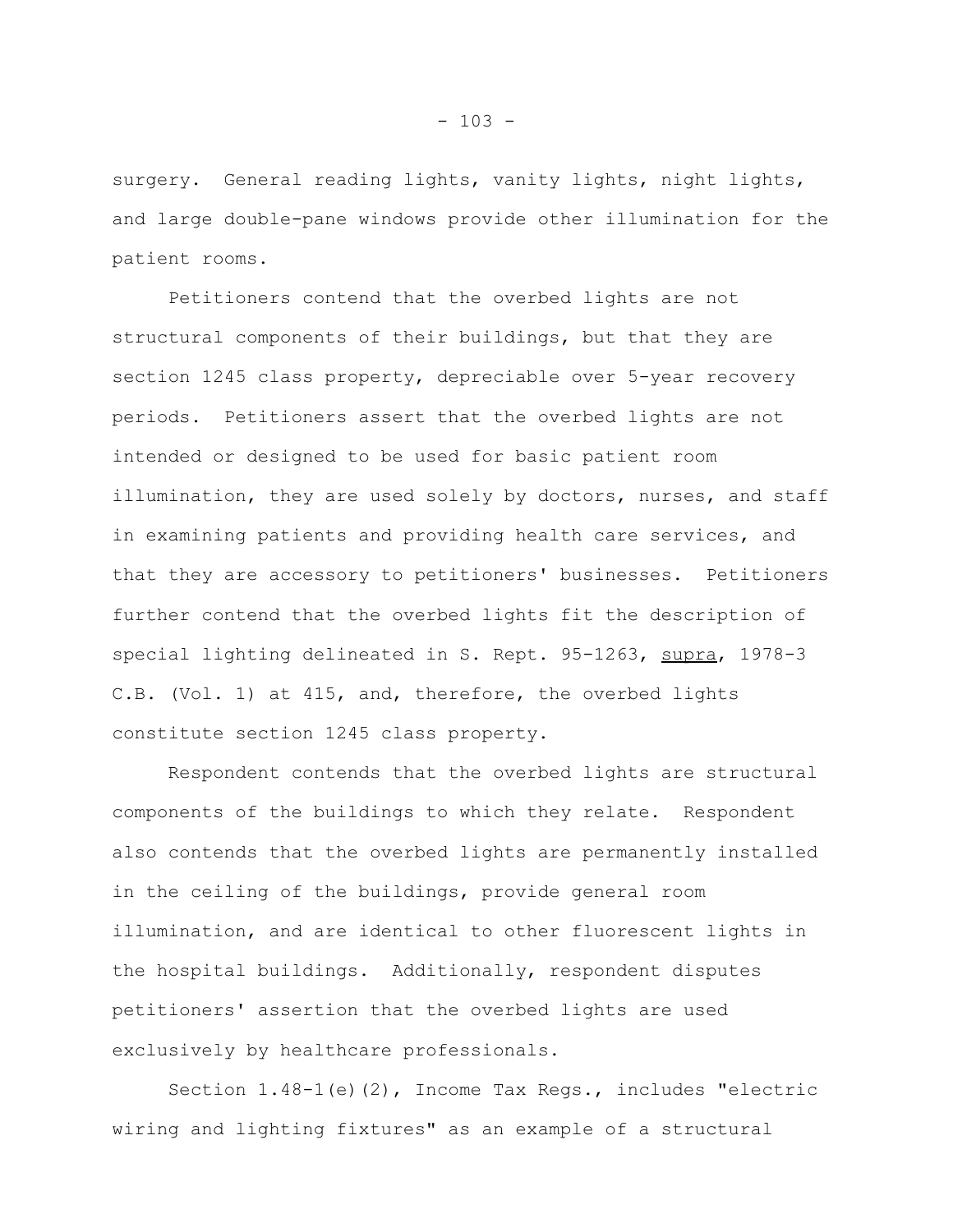component. Nonetheless, in S. Rept. 95-1263 (see supra note 48) Congress recognized that "special lighting" which has no more than an incidental relationship to the operation or maintenance of a building constitutes personal property. E.g., Metro Natl. Corp. v. Commissioner, supra (decorative lighting and plant grow lights). Lighting which serves as an accessory to a business also constitutes personal property.  $Id.$  (security lighting illuminating the outside perimeter of a building housing a psychiatric facility). In Morrison v. Commissioner, T.C. Memo. 1986-129, we held that the taxpayers' emergency lighting constituted personal property and noted that lighting fixtures and electrical connections that "do not provide basic illumination" and that are "accessory to a business" do not constitute structural components of a building. Id.

Respondent contends that the overbed lights are not similar to the emergency lights involved in Morrison, Inc. v. Commissioner, but are ordinary fluorescent fixtures which provide general room illumination. We agree.

We are not persuaded that the overbed lights are "special lighting" within the meaning of S. Rept. 95-1263, supra, 1978-3 C.B. (Vol. 1) at 415, or that they constitute an asset accessory to a business within the meaning of S. Rept. 1881, supra, 1962-3 C.B. at 722. The overbed lights are standard 4-tube florescent light fixtures placed in the acoustical ceilings of the hospital buildings. Photographs contained in the record reveal that the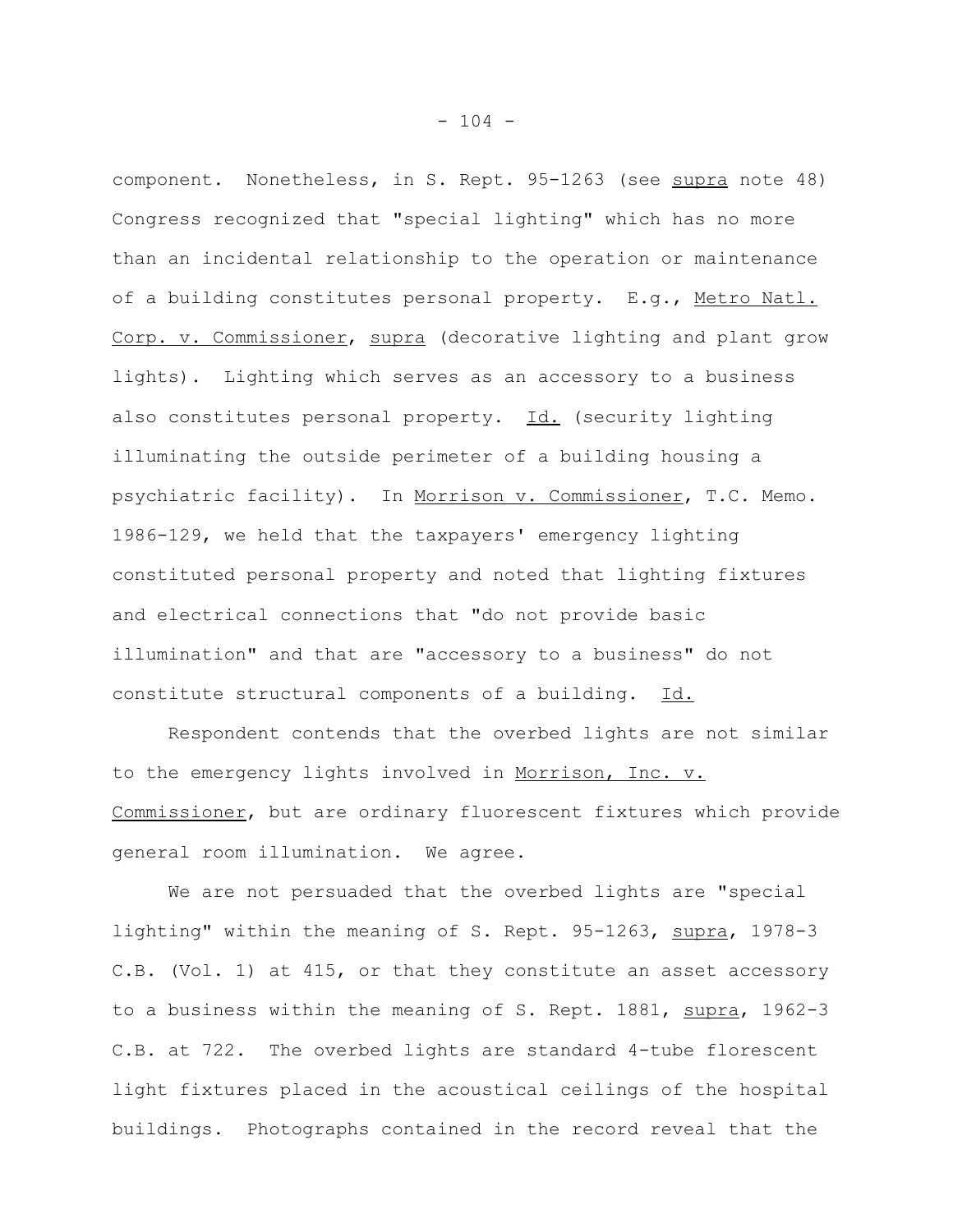overbed lights provide basic room illumination and have more than an incidental relationship to the operation or maintenance of petitioners' buildings. There is no indication in the record that petitioners intended the overbed lights to be temporary. In our view, removal of the light fixtures would affect the integrity of the building.

Accordingly, we hold that the overbed lights are structural components of the buildings which constitute section 1250 class property, and that, consequently, they are depreciable over the same recovery periods as the buildings to which they relate.

# 14. Partitions

The partitions (Property Unit Number 3240) in the subject category are accordion-style room dividers placed in conference rooms or cafeterias on tracks attached to the ceilings of petitioners' hospitals. See supra pp. 27-28. They are used to divide areas of large rooms into smaller areas where conferences and luncheons are held. The partitions are manufactured on assembly lines and are available as catalog items from manufacturers. None of the partitions bears any structural load. The partitions are removable and at least one of them has been removed from one of petitioners' hospital facilities and is currently in storage. Removal of the partitions does not affect the essential structure of the hospital buildings.

Petitioners contend that the partitions do not constitute structural components of the buildings to which they relate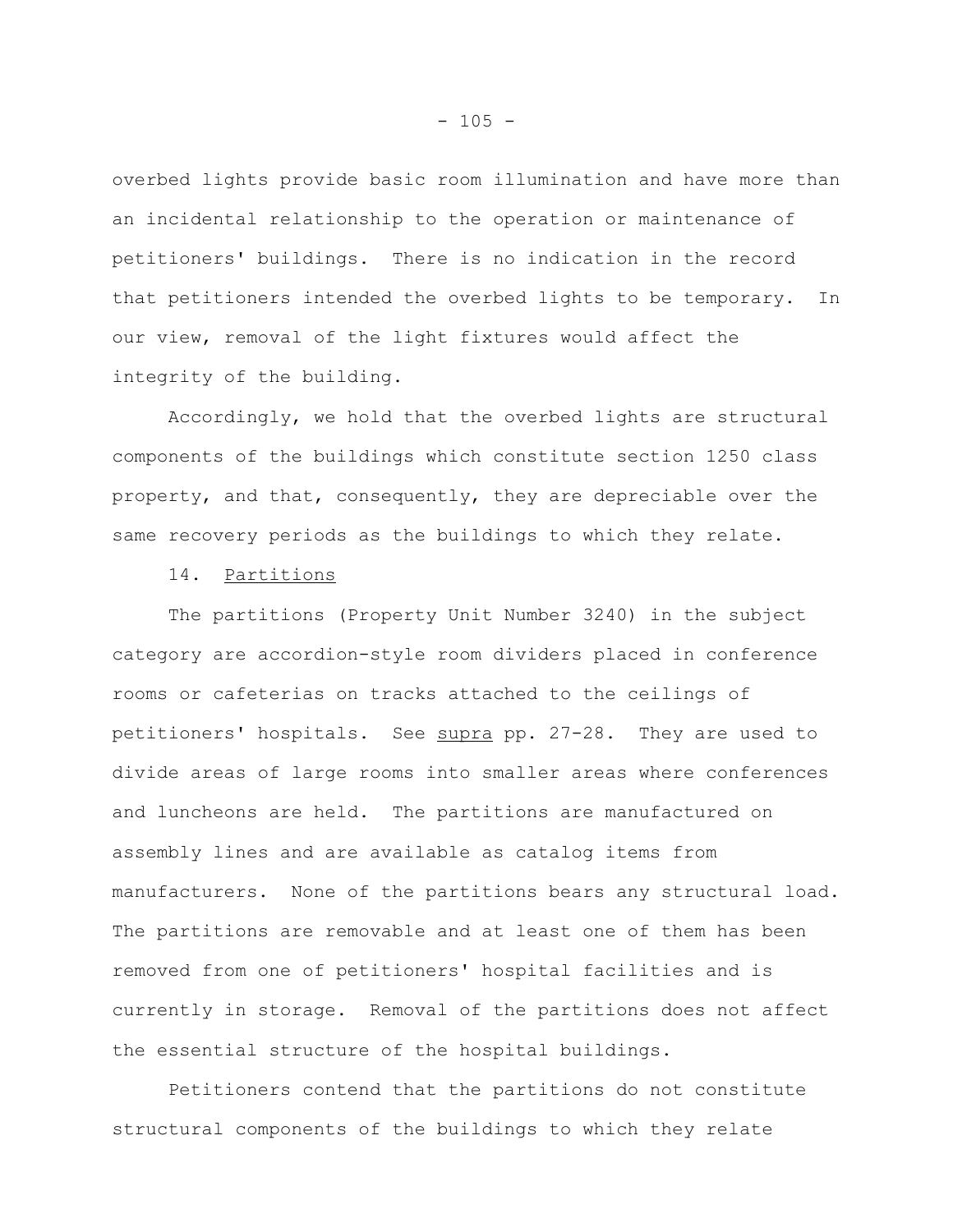because they are not permanent and are not an integral part of the building structure but constitute personal property, depreciable over 5-year periods. Petitioners contend that the partitions are similar to the decorative lattice millwork in Morrison, Inc. v. Commissioner, supra, and the movable partitions in Minot Fed. Sav. & Loan Association v. United States, 435 F.2d 1368 (8th Cir. 1970), and King Radio Corp. v. United States, 486 F.2d 1091 (10th Cir. 1973), which were held to constitute section 1245 class property.

Respondent contends that the partitions are structural components. Respondent maintains that, because the disputed property items are not easily reusable because of the substantial support system they require, the partitions are factually distinguishable from the partitions involved in Morrison, Inc. v. Commissioner, supra, Minot Fed. Sav. & Loan Association v. United States, supra, and King Radio Corp., Inc. v. United States, supra. We do not agree.

The words "partitions" and "doors" are listed in section 1.48-1(e)(2), Income Tax Regs., as items that generally constitute structural components of a building. Nonetheless, in Morrison, Inc. v. Commissioner, supra, we stated that doors constitute a structural component of a building "only if they are a permanent part of the  $* * *$  building, so that their removal would affect the essential structure of the building." Relying on S. Rept. 95-1263, supra, 1978-3 C.B. (Vol. 1) at 415, we found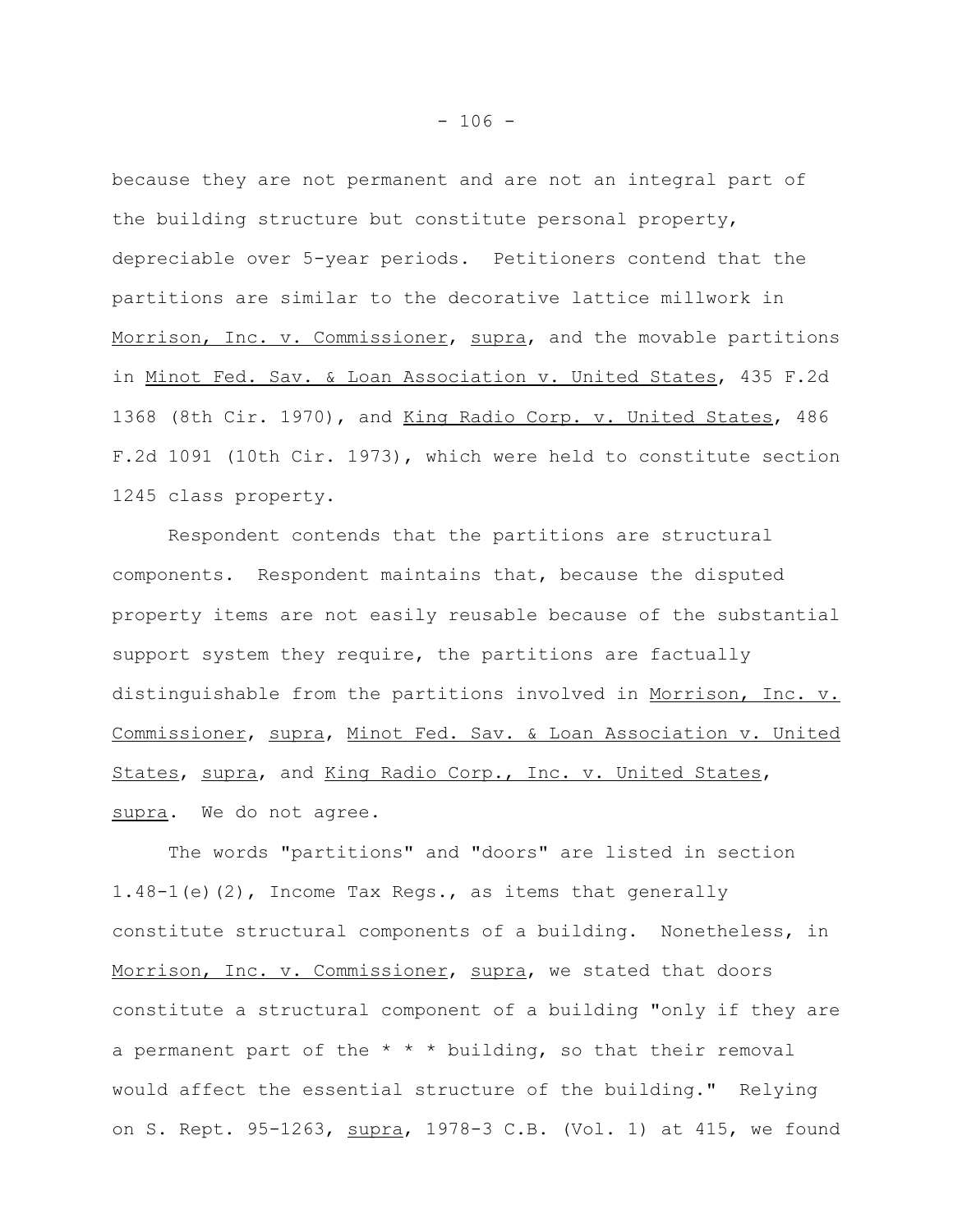that decorative lattice millwork in the taxpayers' restaurants, which served to separate the customer serving line from the dining portions of the cafeteria and which was not used to provide structural support for the cafeteria's ceiling, was personal property because "The lattice millwork could easily be removed without permanently damaging the underlying ceiling or walls". Morrison, Inc. v. Commissioner, supra.

We are persuaded that the partitions in the subject category are not inherently permanent. The partitions are designed to subdivide cafeterias and conference rooms into smaller eating or meeting space. They provide no structural support for the ceilings or walls. The partitions are capable of being moved, and have been removed, without damage to the building or to the partitions. Their removal would not affect the operation or maintenance of the buildings. The partitions have no more than an "incidental relationship" to the overall operation or maintenance of the buildings. Morrison, Inc. v. Commissioner, supra; S. Rept. 95-1263 supra, 1978-3 C.B. (Vol. 1) at 415. But cf. Texas Instruments, Inc. v. Commissioner, T.C. Memo. 1992-306 (window walls were structural components);  $L.L.$  Bean, Inc. v. Commissioner, T.C. Memo. 1997-175 (storage rack systems were structural components).

Accordingly, we hold that the partitions are personal property, and that they have a 5-year recovery period.

 $- 107 -$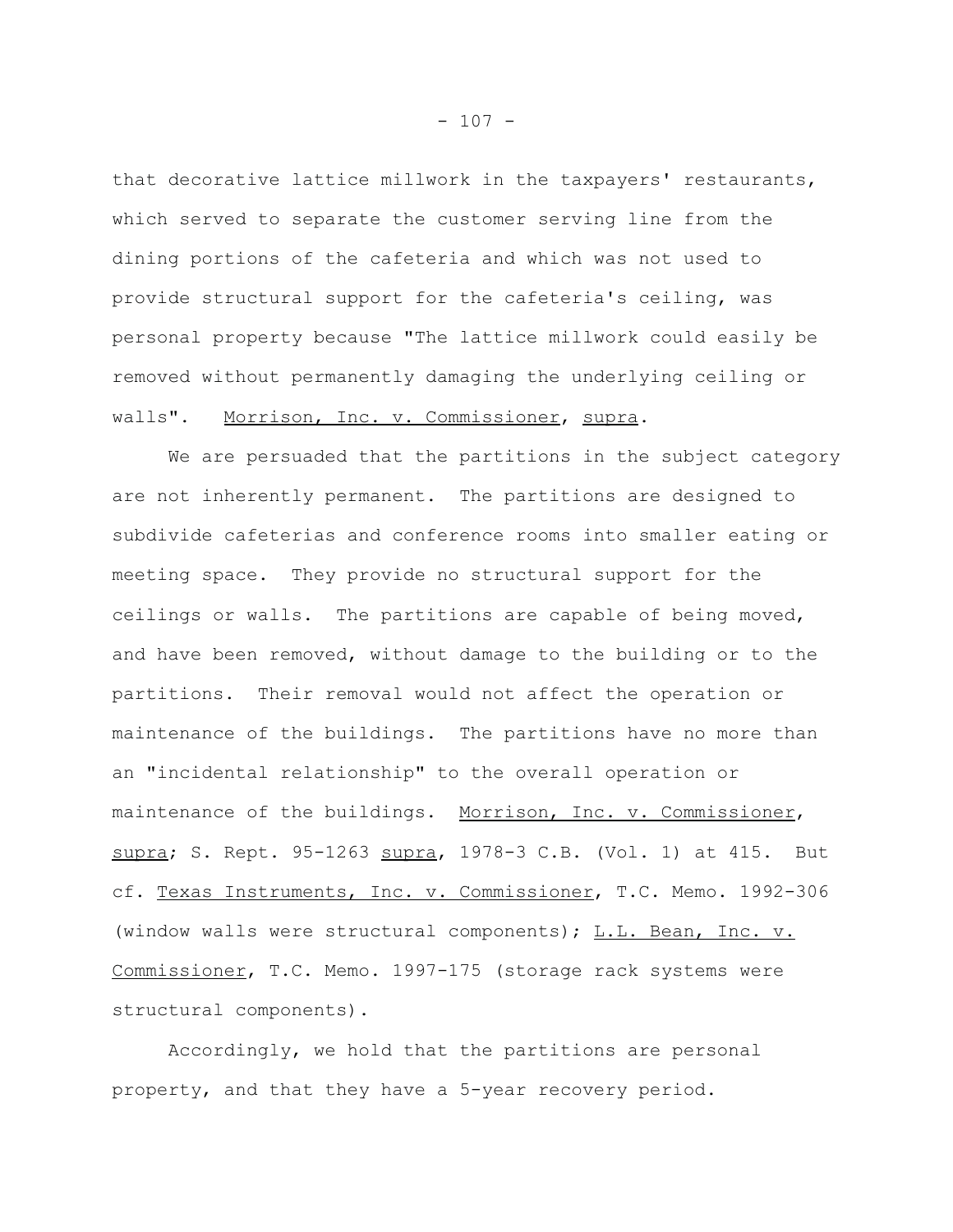## 15. Patient Bathroom Accessories and Plastic Mirrors

Bathroom accessories (Property Unit 2360) and plastic mirrors (Property Unit 2385) in the subject category include soap dispensers, mirrors, towel racks, grab bars, toilet paper holders, bathrobe hooks, shower curtain rods, and toiletry shelves, contained in the patient room bathrooms $50$  of petitioners' hospital facilities. See supra pp. 28-29. The accessories are movable and removable.

Petitioners contend that accessories located in patient room bathrooms are an integral part of petitioners' provision of healthcare services to their patients and are not related to the overall operation or maintenance of a building but constitute section 1245 class property, depreciable over 5-year periods. Petitioners assert that the bathrooms are designed specifically to be used only by petitioners' patients, and that they are in addition to the public bathrooms and the employee bathrooms that are contained in most types of buildings and which are necessary for the operation of the buildings.

Petitioners maintain that the bathrooms and related bathroom accessories are an accessory to the hospital business because hospitals and other health care organizations must provide each patient with access to a bathroom without having to enter the

<sup>50</sup> Petitioners concede that bathroom accessories located in employee, staff, and visitor rest rooms relate to the operation or maintenance of petitioners' buildings.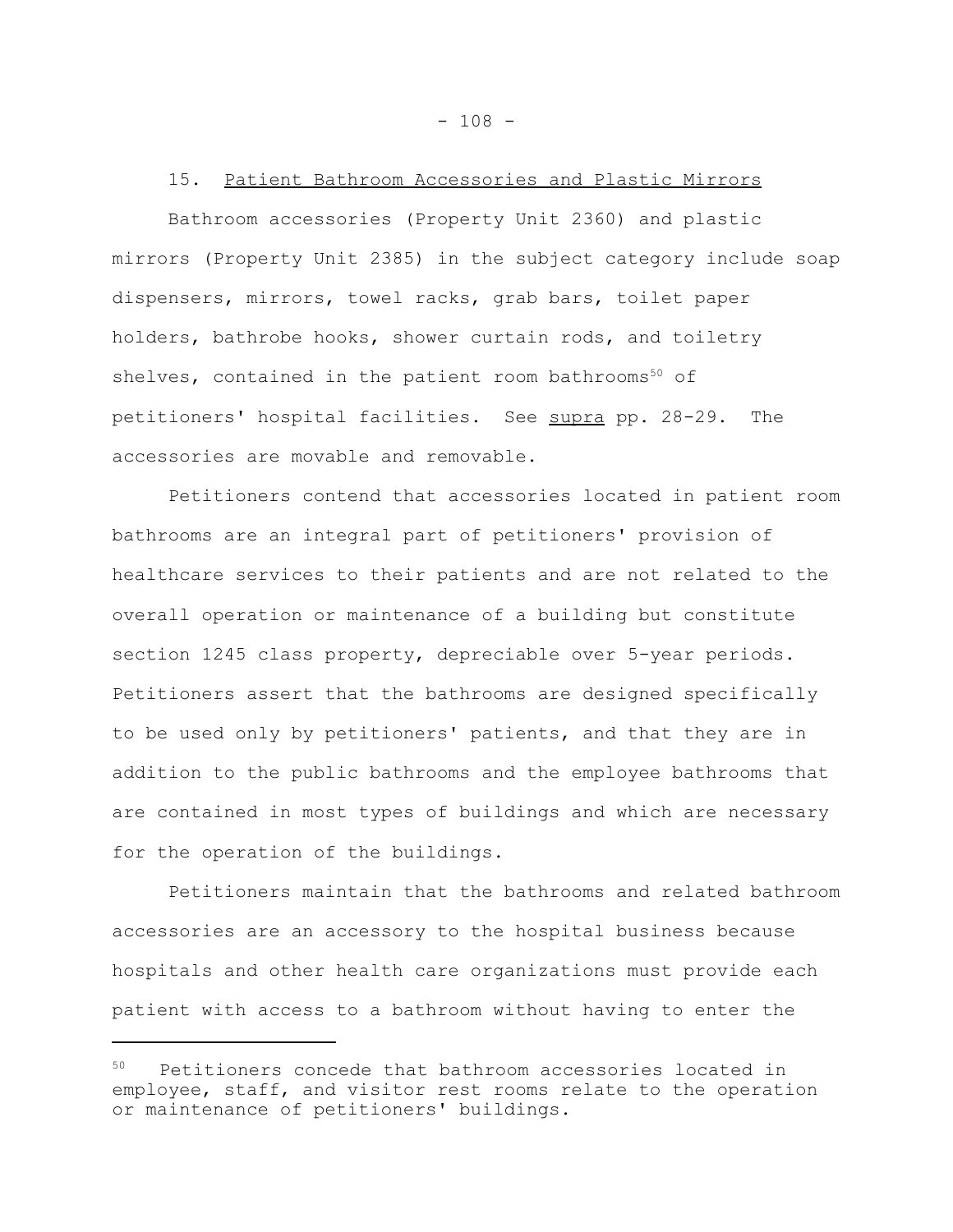general patient corridor area. Petitioners rely on Scott Paper Co. v. Commissioner, 74 T.C. at 183, in support of their contention that the disputed property items do not relate to the operation or maintenance of a building and should not be considered structural components because the bathroom accessories are items which occur in an unusual circumstance.

Respondent contends that the bathroom accessories constitute structural components of the buildings to which they relate. Respondent asserts that the bathroom accessories are permanent, designed to remain in place for their useful lives, and are not economically reusable if they are removed. Respondent contends that the number of bathrooms or type of people who utilize the bathroom accessory does not change the nature of the disputed property items. Respondent denies that the patient bathroom accessories occur in unusual circumstances, pointing to hotels, motels, and apartment buildings that also contain a large number of bathrooms in comparison to the number of bathrooms contained in typical office buildings.

Although we agree with petitioners that most office buildings do not contain one bathroom for each one-to-two persons who will be served by the business conducted within the building, we do not agree that the large number of patient bathrooms serve a function unique to petitioners' business or that they are assets accessory to the business of providing healthcare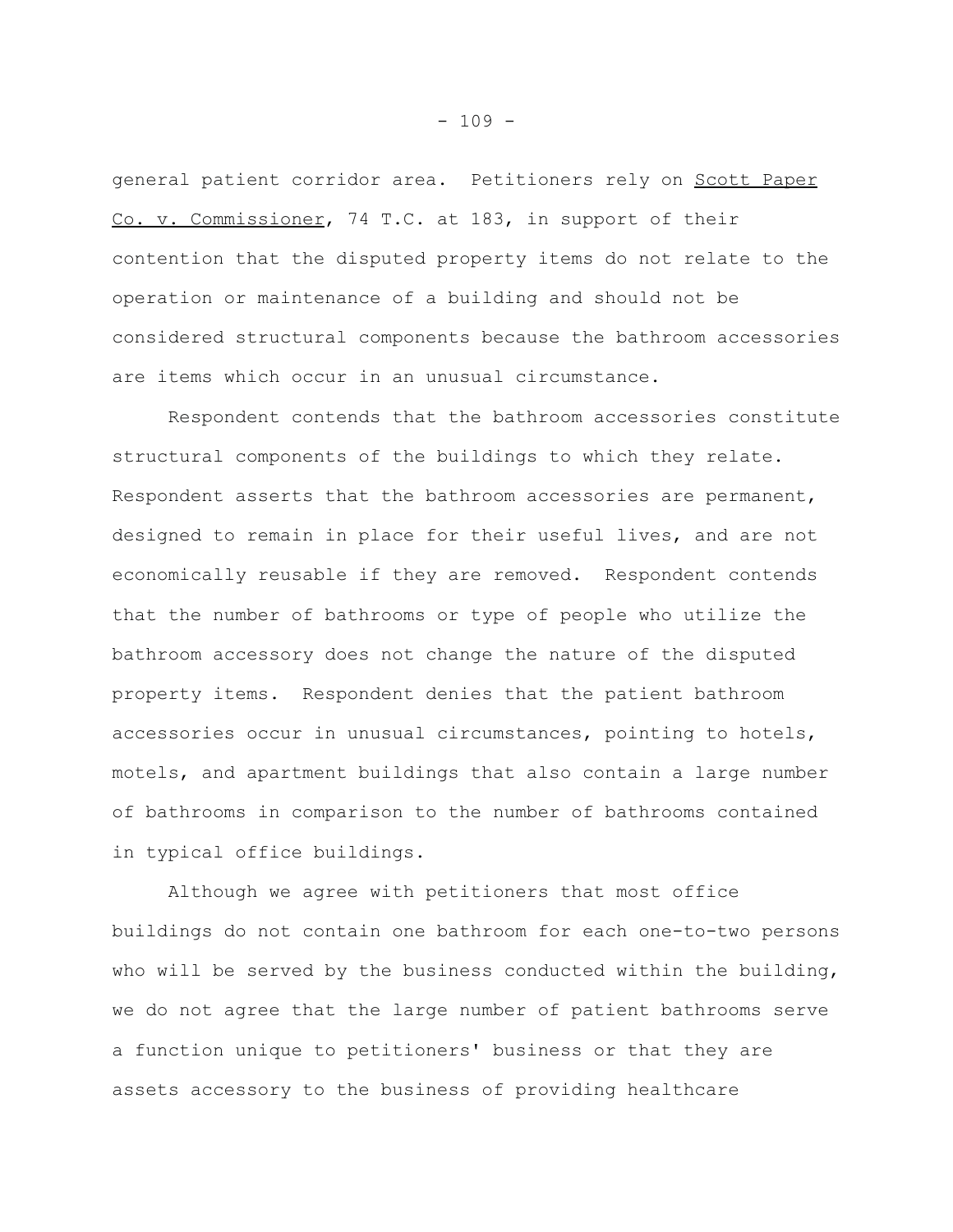services. See Morrison, Inc. v. Commissioner, supra, where we found that restroom accessories such as vanity cabinets and counters, even though required by local occupancy codes to be greater in number than other business buildings, were not accessory to the taxpayers' restaurant business but constituted structural components of a building.

We conclude that the bathroom accessories constitute structural components of the buildings. Although capable of being removed and reused, there is no evidence that at the time they were installed petitioners ever intended to remove and reuse the bathroom accessories. We are persuaded that the bathroom accessories are and were intended to be a permanent part of the buildings. The bathroom accessories also serve a function that is more than incidental to the operation of the building.

Accordingly, we hold that the bathroom accessories are structural components of the buildings to which they relate and therefore constitute section 1250 class property, and that they are depreciable over the same recovery period as the buildings.

## 16. Acoustical Ceilings

Acoustical ceiling tiles and related grid work in petitioners' hospitals comprise Property Unit 2260. See supra pp. 29-30. The acoustical ceilings are movable and removable, and their removal does not damage the building structure.

 $- 110 -$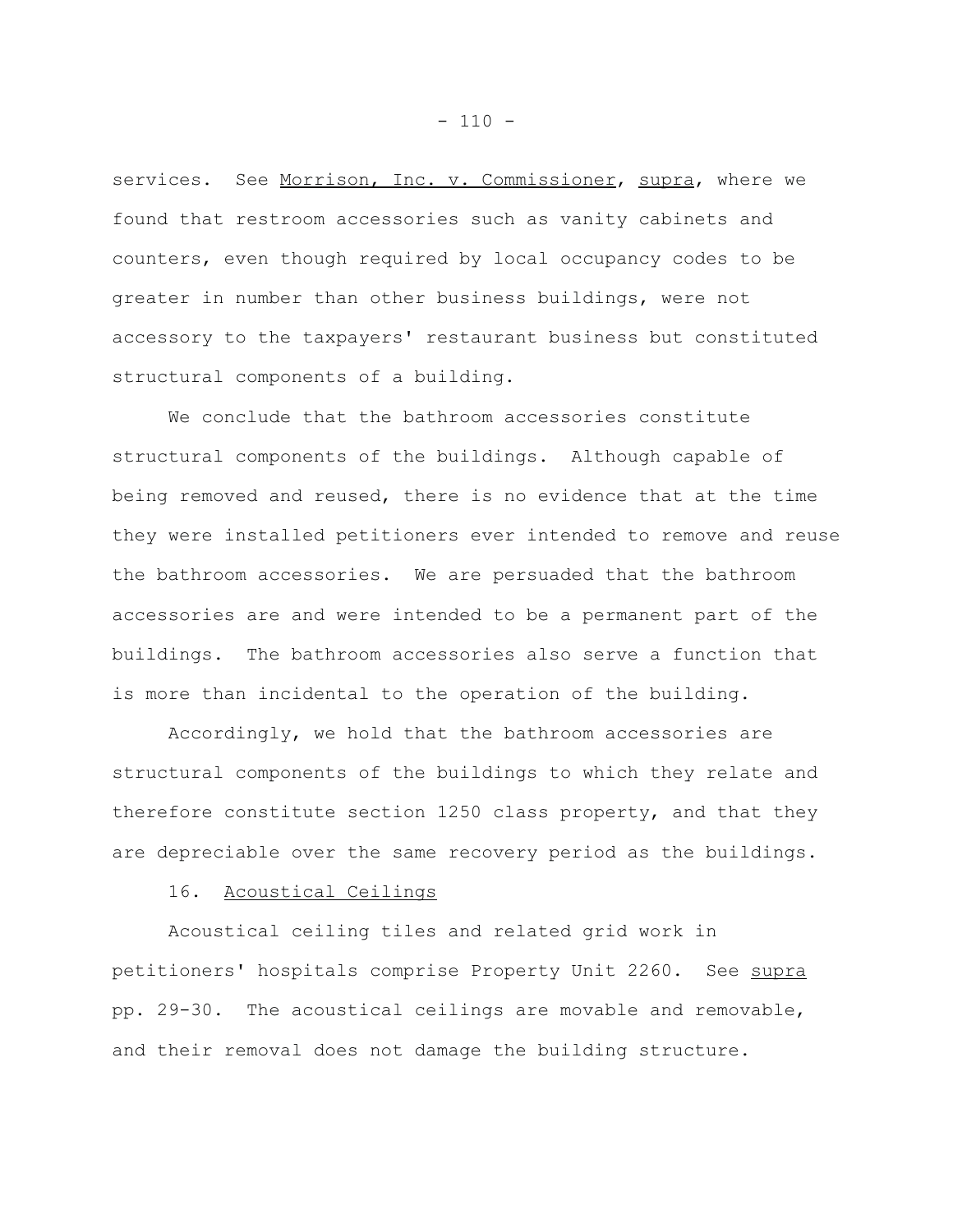Petitioners contend that the acoustical ceilings are not structural components of petitioners' hospital buildings, but constitute section 1245 class property, depreciable over 5-year periods. Petitioners assert that the acoustical ceilings serve needs peculiar to the operation of their hospital businesses because they prevent dust and dirt particles that accumulate on the duct work and pipes located between the acoustical ceilings and the structural ceilings of petitioners' hospitals from falling into the areas below, and that they also absorb sound.

Respondent contends that the acoustical ceilings are structural components. Respondent maintains that the acoustical ceilings are virtually identical to the acoustical ceilings involved in Metro Natl. Corp. v. Commissioner, T.C. Memo. 1987- 38, and Texas Instruments, Inc. v. Commissioner, supra, which we found constituted structural components.

Section  $1.48-1$  (e)(2), Income Tax Regs., includes ceilings as examples of structural components. We recognized in Morrison, Inc. v. Commissioner, supra, however, that the reference to ceilings in the regulation means inherently permanent ceilings.

Petitioners contend that, because the acoustical ceilings in those cases did not serve the taxpayer's particular business needs, the facts in the instant case are distinguishable from those involved in Metro Natl. Corp. v. Commissioner, supra, and Texas Instruments, Inc. v. Commissioner, T.C. Memo. 1992-306.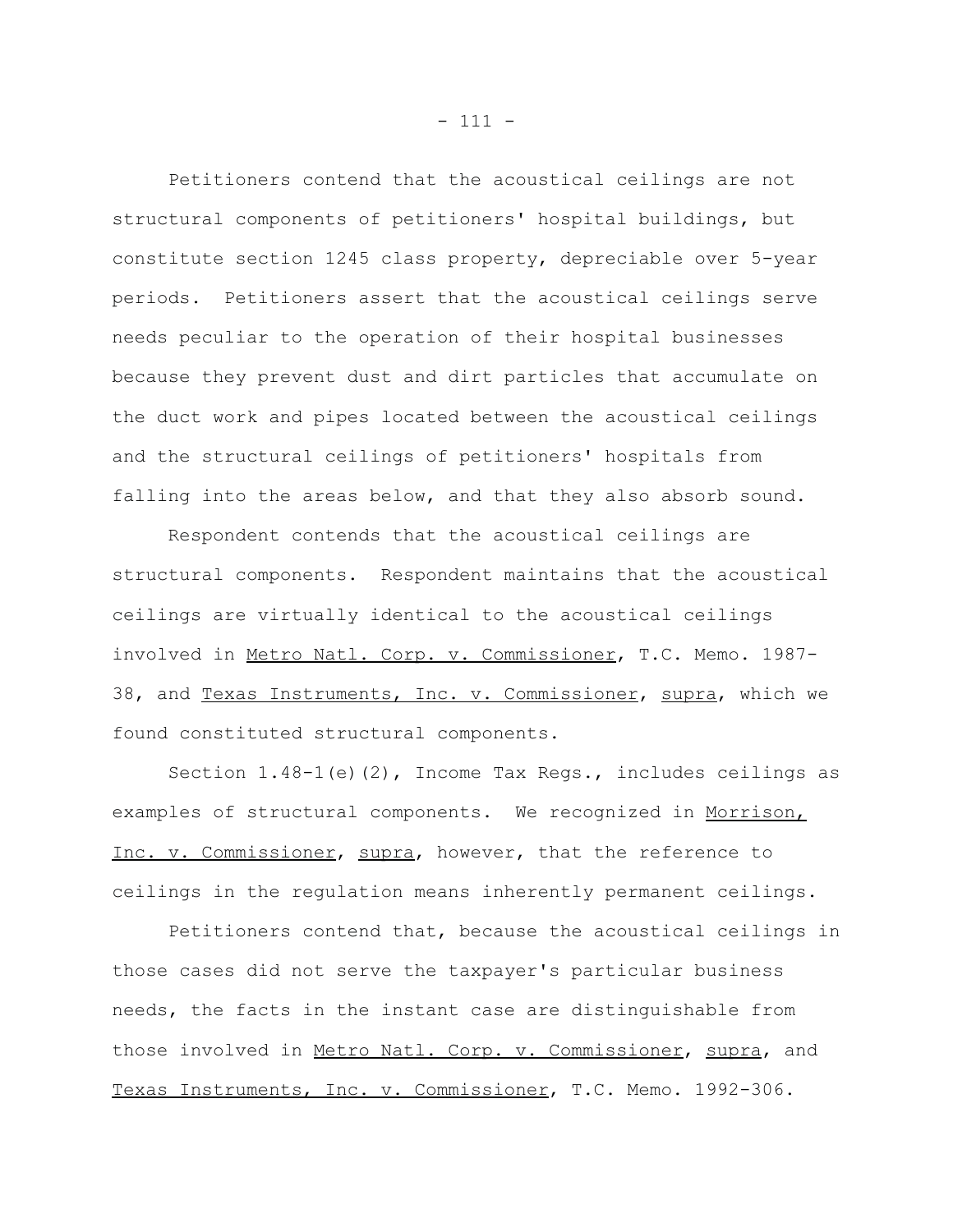Petitioners maintain that the acoustical ceilings involved in the subject category are analogous to the vault doors, walk-up and drive-up teller's windows, and teller's booth installed by a bank which respondent held constituted tangible personal property within the meaning of section  $1.48-1(c)$ , Income Tax Regs., because their removal would not affect the continued operation of the bank building as a building, even though their removal would necessitate making repairs to the building and could affect the continued operation of the bank's business. Rev. Rul. 65-79, 1965-1 C.B. 26.

We conclude that the acoustical ceilings are not materially distinguishable from the false ceilings described in Metro Natl. Corp. v. Commissioner, supra, or the suspended ceilings depicted in Texas Instruments, Inc. v. Commissioner, supra. Movability is only one characteristic to be considered in determining whether property is a structural component. Everhart v. Commissioner, 61 T.C. 328, 331 (1973). We are persuaded that the acoustical ceilings were designed and intended to be a permanent part of the buildings and that their removal would affect the operation of the buildings in which they were installed. We do not think that the incidental benefit of trapping some dust and dirt and providing sound reduction is sufficient to convert the ceilings into assets accessory to petitioners' healthcare business as petitioners contend they are. The acoustical ceilings serve a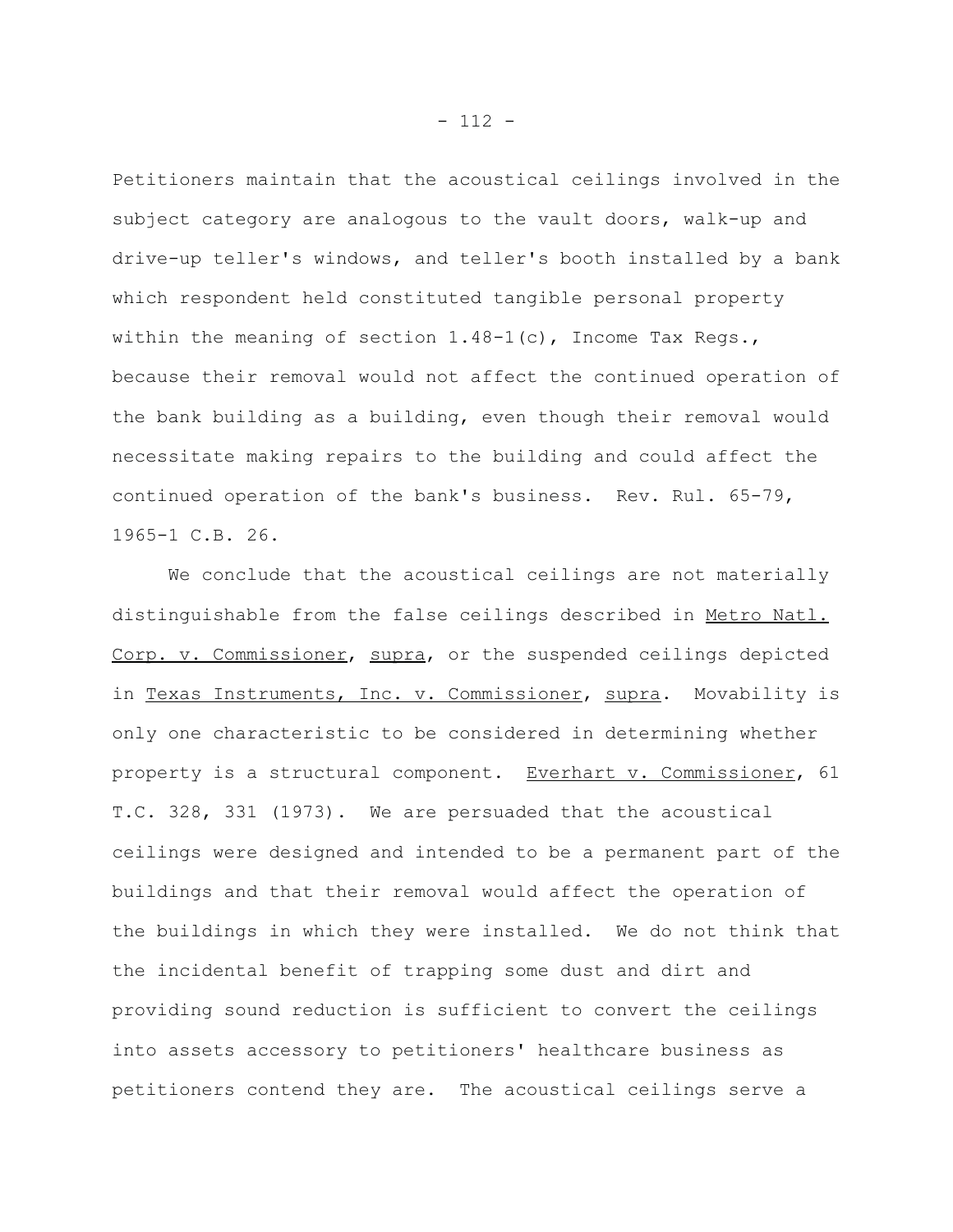function that is more than incidental to the operation and maintenance of the buildings.

Accordingly, we hold that the acoustical ceilings are structural components of petitioners' buildings and therefore constitute section 1250 class property and that they are depreciable over the same recovery periods as the buildings to which they relate.

## 17. Steam Boilers and Related Accessories

The steam boilers and the related accessories (Property Unit 3193) in the subject category provide heat for petitioners' buildings and provide high-pressure steam essential to the operation of particular items of equipment located in petitioners' hospital facilities, such as humidifiers, air makeup units, and central sterilization equipment. See supra p. 31.

Petitioners contend that the boilers are personal property, depreciable over 5-year periods. Petitioners assert that production of high-pressure steam necessary for the operation of the hospitals' sterilizers and humidifiers is the primary reason for the boiler's existence, and that heating the building is an incidental function. Accordingly, petitioners contend, the boilers satisfy the "sole justification" test of section 1.48- 1(e), Income Tax Regs.

Respondent contends that the boilers and accessories are components of a heating system and thus constitute structural

 $- 113 -$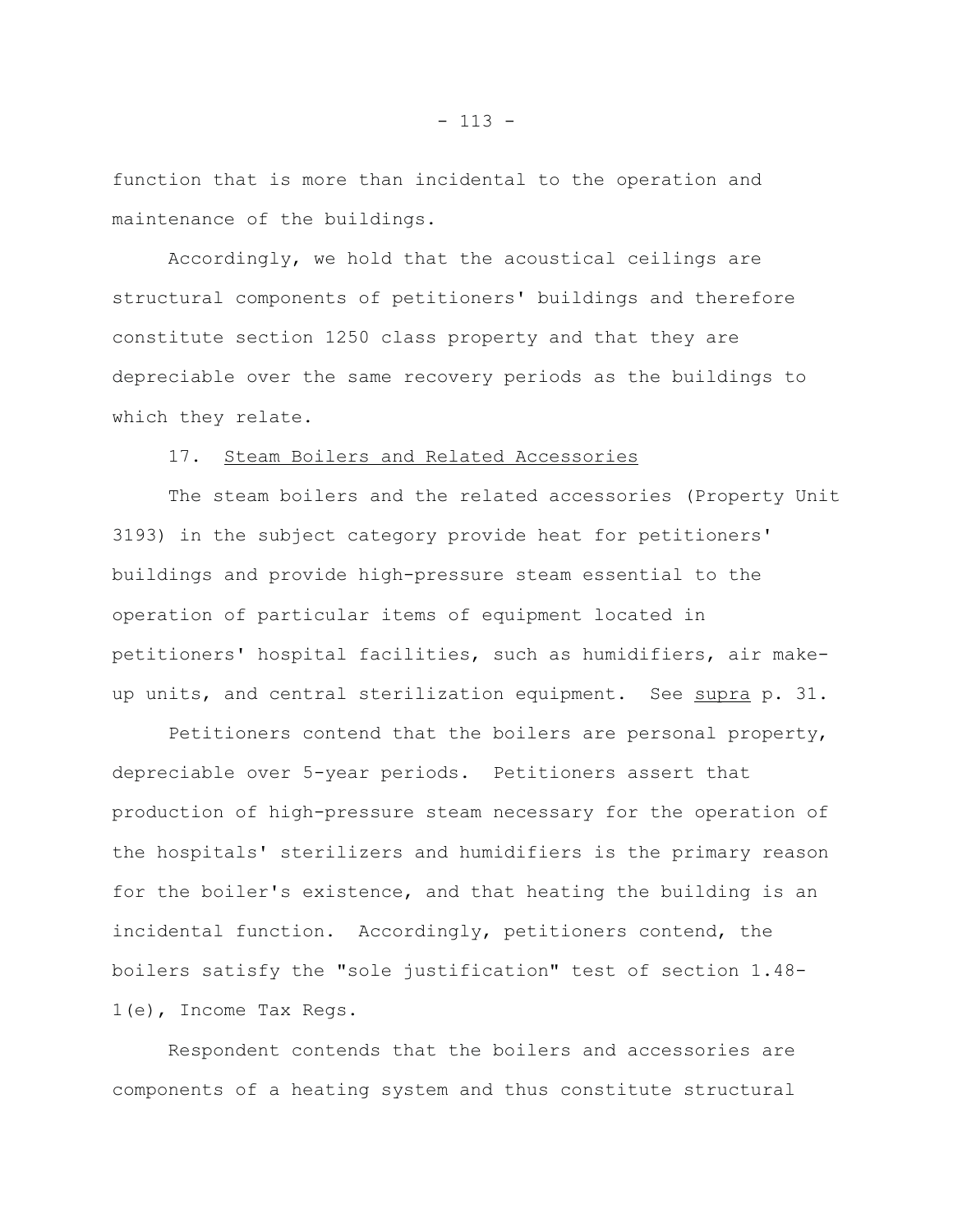components because they relate to the operation or maintenance of the hospital buildings. Respondent maintains that the boilers are designed to generate hot water and pressurized steam primarily for heating purposes and secondarily for use in various hospital equipment. Respondent also asserts that the boilers are not removable or reusable.

Section  $1.48-1$  (e)(2), Income Tax Regs., includes as an example of a structural component "all components (whether in, on, or adjacent to the building) of a  $* * *$  heating system, including motors, compressors, pipes and ducts." Specifically excluded, however, is "machinery the sole justification for the installation of which is the fact that such machinery is required to meet temperature or humidity requirements which are essential for the operation of other machinery  $* * * "$ . Id.

Petitioners contend that the steam boilers are, in all material respects, the same as the boiler facility analyzed in Rev. Rul. 70-160, 1970-1 C.B. 7. In that ruling, a furniture manufacturer constructed a separate boiler facility to produce steam for use directly in the furniture manufacturing process, for heating make-up air needed to maintain proper humidity and temperature conditions in the machine, veneer, and cabinet room areas of the factory, and for incidental heating of other areas of the main factory and adjacent buildings. Id. Respondent ruled that the boiler facility (excluding the building)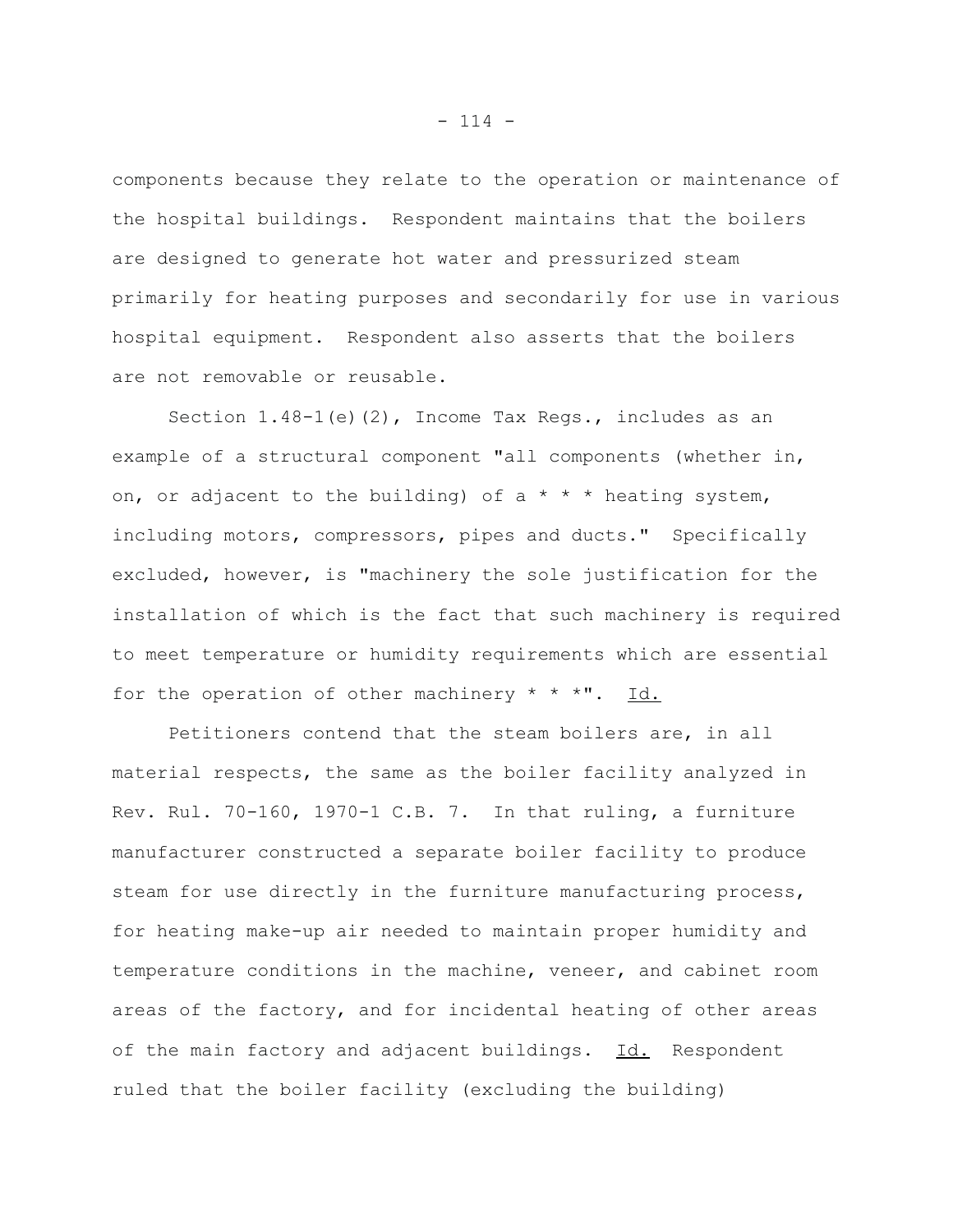constituted personal property because it satisfied the "sole justification" test inasmuch as the boiler facility was "designed, constructed, and operated for the essential purpose and primary function of steam production, in order to furnish additional air, and to provide the required temperature and humidity requirements essential in the manufacture of the furniture." Id. at 8. Respondent contends that Rev. Rul. 70-160 is inapposite because heating the buildings was the primary purpose for the boilers.

We are not persuaded that the boilers in the subject category were designed, constructed, and operated solely to provide steam for the operation of petitioners' hospital equipment and that heating the buildings is merely an incidental function of the boilers. We also do not agree with respondent that producing high-pressure steam for petitioners' equipment is an incidental function of the boilers. Based on the record, we conclude that the boilers were installed to, and did, serve dual functions. There is no evidence that petitioners had any other heating system for their building outside of the subject boilers. Heat is essential for the operation of buildings. However, we also are convinced that high-pressure steam is essential for the operation of certain hospital equipment. Under the circumstances present in the instant case, we find that both providing heat for the buildings and providing high-pressure steam for the hospital